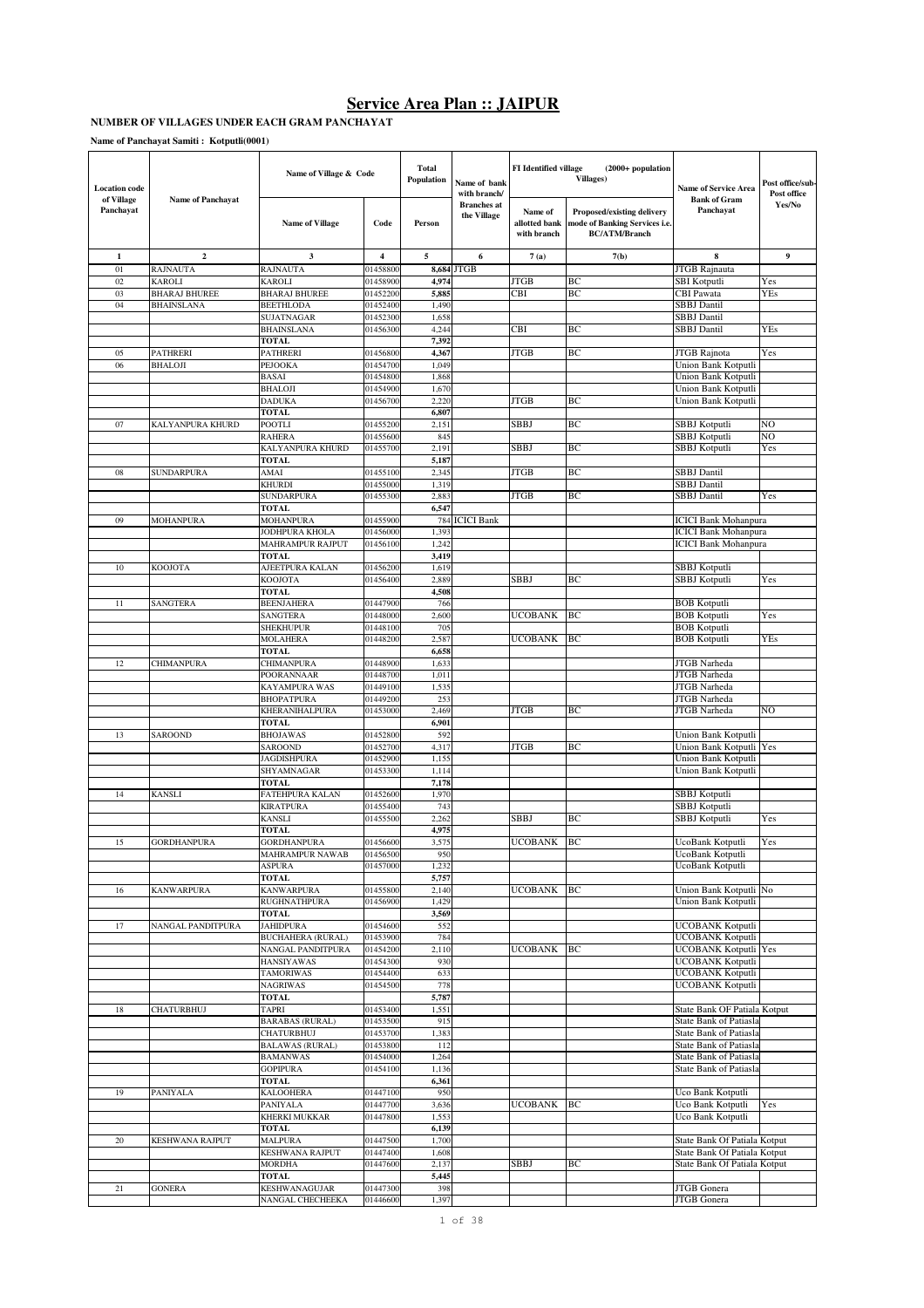## **Name of Panchayat Samiti : Kotputli(0001)**

| <b>Location</b> code    |                                   | Name of Village & Code                |                      | <b>Total</b><br><b>Population</b> | Name of bank<br>with branch/      | FI Identified village                   | $(2000+$ population<br><b>Villages</b> )                                            | Name of Service Area                   | Post office/sub-<br>Post office |
|-------------------------|-----------------------------------|---------------------------------------|----------------------|-----------------------------------|-----------------------------------|-----------------------------------------|-------------------------------------------------------------------------------------|----------------------------------------|---------------------------------|
| of Village<br>Panchayat | <b>Name of Panchayat</b>          | <b>Name of Village</b>                | Code                 | Person                            | <b>Branches</b> at<br>the Village | Name of<br>allotted bank<br>with branch | Proposed/existing delivery<br>mode of Banking Services i.e.<br><b>BC/ATM/Branch</b> | <b>Bank of Gram</b><br>Panchayat       | Yes/No                          |
| $\mathbf{1}$            | $\mathbf{2}$                      | 3                                     | 4                    | 5                                 | 6                                 | 7(a)                                    | 7(b)                                                                                | ${\bf 8}$                              | 9                               |
|                         |                                   | <b>GONERA</b>                         | 01447200             | 2,872                             | JTGB                              |                                         |                                                                                     | JTGB Gonera                            | Yes                             |
|                         |                                   | <b>TOTAL</b>                          |                      | 4,667                             |                                   |                                         |                                                                                     |                                        |                                 |
| 22                      | <b>JAISINGHPURA</b>               | <b>KARWAS</b>                         | 01446900             | 1,452                             |                                   |                                         |                                                                                     | JTGB Gonera                            |                                 |
|                         |                                   | <b>JAISINGHPURA</b>                   | 01446700             | 1,501<br>593                      |                                   |                                         |                                                                                     | <b>JTGB</b> Gonera<br>JTGB Gonera      |                                 |
|                         |                                   | AJEETPURA KHURD<br><b>TOTAL</b>       | 01448600             | 3,546                             |                                   |                                         |                                                                                     |                                        |                                 |
| 23                      | <b>GOPALPURA</b>                  | <b>BANKA</b>                          | 01447000             | 1,115                             |                                   |                                         |                                                                                     | JTGB Kotputli                          |                                 |
|                         |                                   | <b>GOPALPURA</b>                      | 01446800             | 3,057                             |                                   | <b>JTGB</b>                             | ВC                                                                                  | JTGB Kotputli                          | Yes                             |
|                         |                                   | <b>TOTAL</b>                          |                      | 4,172                             |                                   |                                         |                                                                                     |                                        |                                 |
| 24                      | RAMSINGHPURA                      | CHANCHAKI                             | 01453200             | 619                               |                                   |                                         |                                                                                     | JTGB Kotputli                          |                                 |
|                         |                                   | KHERKI VEERBHAN                       | 01448300             | 1,839                             |                                   |                                         |                                                                                     | <b>JTGB</b> Kotputli                   |                                 |
|                         |                                   | <b>KHARKHARI</b>                      | 01448400             | 1,034                             |                                   |                                         |                                                                                     | JTGB Kotputli                          |                                 |
|                         |                                   | RAMSINGHPURA                          | 01448500             | 1,691                             |                                   |                                         |                                                                                     | JTGB Kotputli                          |                                 |
|                         |                                   | NAURANGPURA<br><b>BASRI (RURAL)</b>   | 01453100<br>01453600 | 976<br>2,776                      |                                   |                                         |                                                                                     | JTGB Kotputli<br>JTGB Kotputli         |                                 |
|                         |                                   | <b>TOTAL</b>                          |                      | 8,935                             |                                   |                                         |                                                                                     |                                        |                                 |
| 25                      | <b>RAIKARANPURA</b>               | <b>BAKHRANA</b>                       | 01446400             | 1,656                             |                                   |                                         |                                                                                     | <b>BOB</b> kotputli                    |                                 |
|                         |                                   | <b>DHAWALI</b>                        | 01446100             | 876                               |                                   |                                         |                                                                                     | <b>BOB</b> kotputli                    |                                 |
|                         |                                   | <b>HASANPURA</b>                      | 01446200             | 410                               |                                   |                                         |                                                                                     | <b>BOB</b> kotputli                    |                                 |
|                         |                                   | RAIKARANPURA                          | 01446300             | 1,986                             |                                   |                                         |                                                                                     | <b>BOB</b> kotputli                    |                                 |
|                         |                                   | AMARPURA                              | 01446500             | 1,271                             |                                   |                                         |                                                                                     | <b>BOB</b> kotputli                    |                                 |
|                         |                                   | NARSINGHPURA                          | 01449000             | 465                               |                                   |                                         |                                                                                     | <b>BOB</b> kotputli                    |                                 |
|                         | <b>DEOTA</b>                      | TOTAL<br><b>CHHARDARA</b>             |                      | 6,664                             |                                   |                                         |                                                                                     | Uco Bank Baneti                        |                                 |
| 26                      |                                   | <b>DEOTA</b>                          | 01445600<br>01445400 | 1,761<br>3,092                    |                                   | UcoBank                                 | ВC                                                                                  | Uco Bank Baneti                        | Yes                             |
|                         |                                   | <b>TOTAL</b>                          |                      | 4,853                             |                                   |                                         |                                                                                     |                                        |                                 |
| 27                      | <b>BANAR</b>                      | <b>BANAR</b>                          | 01445500             | 2,280                             |                                   | Uco Bank                                | BC                                                                                  | Uco Bank BanetiYes                     |                                 |
|                         |                                   | <b>PANERA</b>                         | 01445800             | 1,245                             |                                   |                                         |                                                                                     | Uco Bank BanetiYes                     |                                 |
|                         |                                   | <b>TOTAL</b>                          |                      | 3,525                             |                                   |                                         |                                                                                     |                                        |                                 |
| 28                      | <b>BANETI</b>                     | <b>RAMGARH</b>                        | 01445700             | 1,184                             |                                   |                                         |                                                                                     | Uco Bank Baneti                        |                                 |
|                         |                                   | <b>RAMNAGAR</b>                       | 01445900             | 959                               |                                   |                                         |                                                                                     | Uco Bank Baneti                        |                                 |
|                         |                                   | <b>BANETI</b>                         | 01446000             | 5,229                             | Uco Bank                          |                                         |                                                                                     | <b>UCO Bank Baneti</b>                 | Yes                             |
| 29                      | KALYANPURA KALAN                  | <b>TOTAL</b><br>PAWALA RAJPUT         | 01449400             | 7,372<br>1,031                    |                                   |                                         |                                                                                     | Uco Bank Baneti                        |                                 |
|                         |                                   | <b>CHURI</b>                          | 01449300             | 1,582                             |                                   |                                         |                                                                                     | Uco Bank Baneti                        |                                 |
|                         |                                   | PADMA KI DHANI                        | 01449600             | 547                               |                                   |                                         |                                                                                     | Uco Bank Baneti                        |                                 |
|                         |                                   | <b>KUHARA</b>                         | 01449700             | 1,663                             |                                   |                                         |                                                                                     | Uco Bank Baneti                        |                                 |
|                         |                                   | KALYANPURA KALAN                      | 01449800             | 1,671                             |                                   |                                         |                                                                                     | Uco Bank Baneti                        |                                 |
|                         |                                   | <b>TOTAL</b>                          |                      | 6,494                             |                                   |                                         |                                                                                     |                                        |                                 |
| 30                      | <b>NAREDA</b>                     | NAWAL KUSHAL PURA                     | 01449500             | 351                               |                                   |                                         |                                                                                     | <b>JTGB</b> Nareda                     |                                 |
|                         |                                   | <b>NAREDA</b><br><b>TOTAL</b>         | 01448800             | 6,320                             | <b>JTGB</b>                       |                                         |                                                                                     | <b>JTGB</b> Nareda                     | Yes                             |
| 31                      | <b>KHARAB</b>                     | PICHANI                               | 01450000             | 6,671<br>1,039                    |                                   |                                         |                                                                                     | JTGB Nareda                            |                                 |
|                         |                                   | <b>KHARAB</b>                         | 01449900             | 3,927                             |                                   | <b>JTGB</b>                             | ВC                                                                                  | <b>JTGB</b> Nareda                     | Yes                             |
|                         |                                   | <b>TOTAL</b>                          |                      | 4,966                             |                                   |                                         |                                                                                     |                                        |                                 |
| 32                      | <b>DWARIKAPURA</b>                | <b>JEENGOR</b>                        | 01451100             | 1,587                             |                                   |                                         |                                                                                     | <b>SBBJ</b> Dantil                     |                                 |
|                         |                                   | <b>MEERAPUR</b>                       | 01450900             | 589                               |                                   |                                         |                                                                                     | SBBJ Dantil                            |                                 |
|                         |                                   | <b>DWARIKAPURA</b>                    | 01451000             | 1,573                             |                                   |                                         |                                                                                     | <b>SBBJ</b> Dantil                     |                                 |
|                         |                                   | <b>TOTAL</b>                          |                      | 3,749                             |                                   |                                         |                                                                                     |                                        |                                 |
| 33                      | SHUKLAWAS                         | <b>SHUKLAWAS</b><br>PAWANA AHEER      | 01450100<br>01452500 | 2,467<br>2,908                    |                                   | <b>JTGB</b><br><b>JTGB</b>              | BС<br>ВC                                                                            | JTGB Nareda<br>JTGB Nareda             | Yes<br>Yes                      |
|                         |                                   | <b>TOTAL</b>                          |                      | 5,375                             |                                   |                                         |                                                                                     |                                        |                                 |
| 34                      | PURUSHOTTAMPURA                   | <b>BERI</b>                           | 01450300             | 2,703                             |                                   | <b>JTGB</b>                             | ВC                                                                                  | JTGB Nareda                            | No                              |
|                         |                                   | PURUSHOTTAMPURA                       | 01450200             | 2,772                             |                                   | <b>JTGB</b>                             | ВC                                                                                  | JTGB Nareda                            | Yes                             |
|                         |                                   | TOTAL                                 |                      | 5,475                             |                                   |                                         |                                                                                     |                                        |                                 |
| 35                      | <b>SUDARPURA</b>                  | <b>SUDARPURA</b>                      | 01450400             | 2,350                             |                                   | SBBJ                                    | BС                                                                                  | <b>SBBJDanteelYes</b>                  |                                 |
|                         |                                   | <b>DHADHA</b>                         | 01450500             | 1,392                             |                                   |                                         |                                                                                     | SBBJDANTIL                             |                                 |
| 36                      | <b>DANTIL</b>                     | <b>TOTAL</b><br><b>GULABGARH</b>      | 01450700             | 3,742<br>1,030                    |                                   |                                         |                                                                                     | SBBJ Dantil                            |                                 |
|                         |                                   | TALWAL                                | 01450600             | 979                               |                                   |                                         |                                                                                     | <b>SBBJ</b> Dantil                     |                                 |
|                         |                                   | <b>DANTIL</b>                         | 01450800             | 5,339                             | <b>SBBJ</b>                       |                                         |                                                                                     | <b>SBBJ</b> Dantil                     | Yes                             |
|                         |                                   | <b>TOTAL</b>                          |                      | 7,348                             |                                   |                                         |                                                                                     |                                        |                                 |
| 37                      | PANDITPURA                        | PANDITPURA                            | 01452000             | 1,839                             |                                   |                                         |                                                                                     | <b>CBI</b> Pawata                      |                                 |
|                         |                                   | <b>RAMPURA</b>                        | 01452100             | 2,122                             |                                   | CBI                                     | BС                                                                                  | <b>CBI</b> Pawata                      | Yes                             |
|                         |                                   | <b>MANJUKOT</b>                       | 01457400             | 769                               |                                   |                                         |                                                                                     | <b>CBI</b> Pawata                      |                                 |
|                         |                                   | <b>KAKRANA</b>                        | 01457500             | 573                               |                                   |                                         |                                                                                     | <b>CBI</b> Pawata                      |                                 |
|                         |                                   | TOTAL                                 |                      | 5,303                             |                                   | CBI                                     | ВC                                                                                  |                                        |                                 |
| 38<br>39                | <b>TASKOLA</b><br><b>BHONAWAS</b> | TASKOLA<br><b>BHONAWAS</b>            | 01451900<br>01451700 | 3,620<br>4,387                    |                                   | <b>CBI</b>                              | ВC                                                                                  | <b>CBI</b> Pawata<br><b>CBI</b> Pawata | Yes<br>Yes                      |
| 40                      | TORDA GOOJRAN                     | TORDA GOOJRAN                         | 01451800             | 3,451                             |                                   | CBI                                     | ВC                                                                                  | <b>CBI</b> Pawata                      | Yes                             |
|                         |                                   | CHANDOLI                              | 01451200             | 1,238                             |                                   |                                         |                                                                                     | CBI Pawata                             |                                 |
|                         |                                   | <b>DUDAWAS</b>                        | 01451300             | 955                               |                                   |                                         |                                                                                     | <b>CBI</b> Pawata                      |                                 |
|                         |                                   | <b>TOTAL</b>                          |                      | 5,644                             |                                   |                                         |                                                                                     |                                        |                                 |
| 41                      | <b>BUCHARA</b>                    | <b>BUCHARA</b>                        | 01451400             | 2,242                             |                                   | CBI                                     | ВC                                                                                  | <b>CBI</b> PawataYes                   |                                 |
| 42                      | FATEHPURR KHURD                   | <b>ROOPPURA</b>                       | 01451500             | 1,485                             |                                   |                                         |                                                                                     | <b>CBI</b> PawataYes                   |                                 |
|                         |                                   | <b>FATEHPURAKHURD</b><br><b>TOTAL</b> | 01451600             | 1,695<br>3,180                    |                                   |                                         |                                                                                     | <b>CBI</b> PawataYes                   |                                 |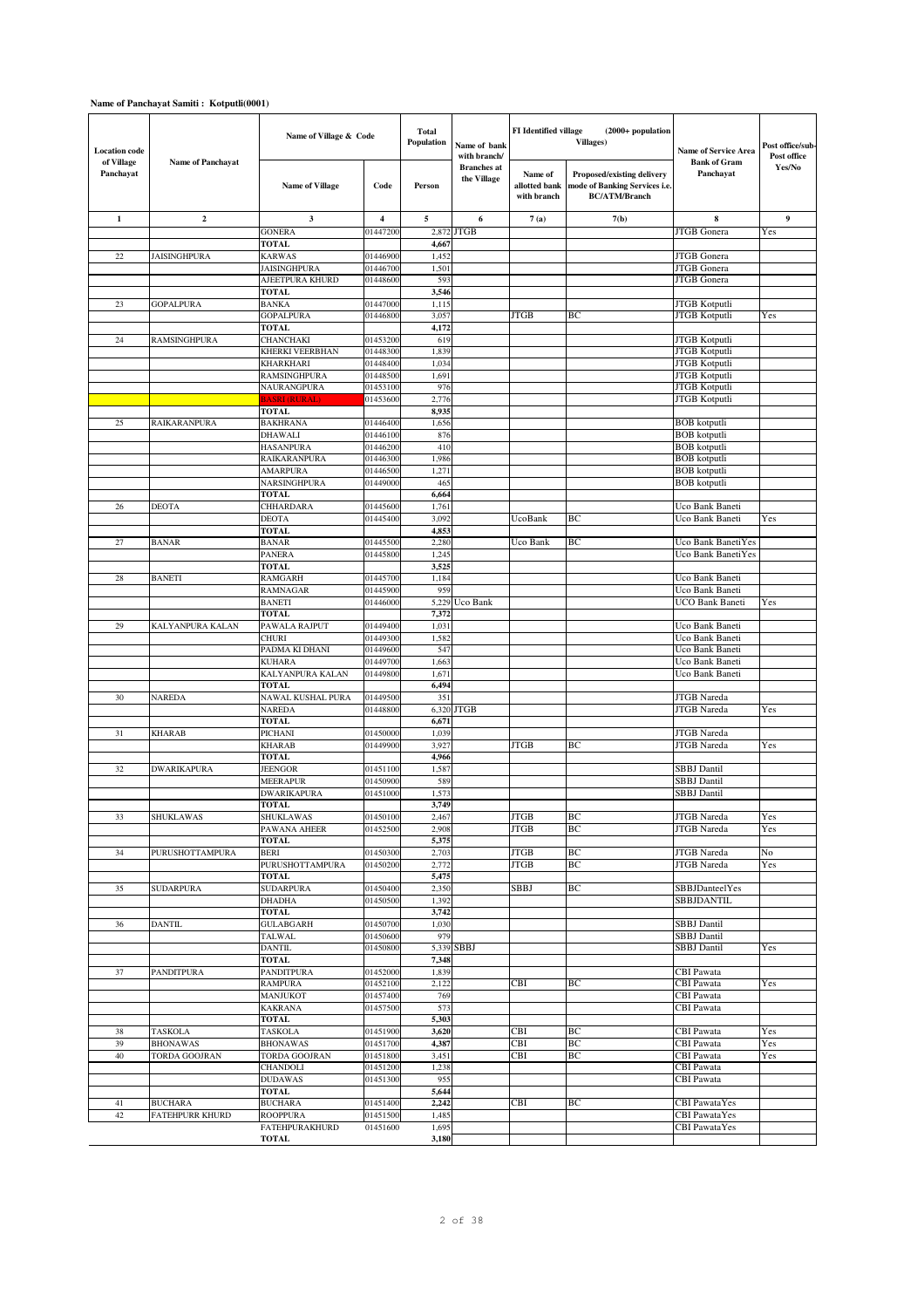### **NUMBER OF VILLAGES UNDER EACH GRAM PANCHAYAT**

**Name of Panchayat Samiti : Viratnagar(0002)**

| <b>Location</b> code<br>of Village<br><b>Name of Panchayat</b> |                          | Name of Village & Code                       |                      | <b>Total</b><br>Population | Name of bank<br>with branch/      |                                         | FI Identified village (2000+ population<br>Villages)                                          | <b>Name of Service Area</b>            | Post office/sub-<br>Post office |
|----------------------------------------------------------------|--------------------------|----------------------------------------------|----------------------|----------------------------|-----------------------------------|-----------------------------------------|-----------------------------------------------------------------------------------------------|----------------------------------------|---------------------------------|
| Panchayat                                                      |                          | <b>Name of Village</b>                       | Code                 | Person                     | <b>Branches</b> at<br>the Village | Name of<br>allotted bank<br>with branch | Proposed/existing<br>delivery mode of<br><b>Banking Services i.e.</b><br><b>BC/ATM/Branch</b> | <b>Bank of Gram</b><br>Panchayat       | Yes/No                          |
| 1                                                              | $\mathbf 2$              | 3                                            | 4                    | 5                          | 6                                 | 7(a)                                    | 7(b)                                                                                          | 8                                      | 9                               |
| 01                                                             | PACHHODALA               | <b>TORDABRAHMANAN</b>                        | 01458100             | 2,102                      |                                   | CBI                                     | BC                                                                                            | JTGB Pachudala                         |                                 |
|                                                                |                          | PACHHODALA                                   | 01459100             |                            | 5,347 JTGB                        |                                         |                                                                                               | JTGB Pachudala                         | Yes                             |
| 02                                                             | BARNAGAR                 | <b>TOTAL</b><br>BARNAGAR                     | 01458300             | 7,449<br>8,274             |                                   | SBBJ                                    | BC                                                                                            | <b>SBBJ</b> Pawata                     |                                 |
| 03                                                             | TULSIPURA                | THEEKARIYA                                   | 01458000             | 2,655                      |                                   | <b>JTGB</b>                             | Вc                                                                                            | SBBJ Pawata                            | Yes                             |
|                                                                |                          | TULSIPURA                                    | 01458200             | 1,681                      |                                   |                                         |                                                                                               | SBBJ Pawata                            |                                 |
|                                                                |                          | <b>TOTAL</b>                                 |                      | 4,336                      |                                   |                                         |                                                                                               |                                        |                                 |
| 04                                                             | ANTELA                   | ANTELA                                       | 01459700             |                            | 4,927 UCO Bank                    |                                         |                                                                                               | UcoBank Antela                         | Yes                             |
| 05                                                             | <b>BAJRANGPURA</b>       | KAIRLI                                       | 01459500             | 2,140                      |                                   | Uco Bank                                | Bc                                                                                            | UcoBank Antela                         | No                              |
|                                                                |                          | NEEMLI<br><b>BAJRANGPURA</b>                 | 01459200<br>01459300 | 749<br>2,268               |                                   | Uco Bank                                | BC                                                                                            | UcoBank Antela<br>UcoBank Antela       | No<br>Yes                       |
|                                                                |                          | RAMPURA KHURD                                | 01459400             | 1,166                      |                                   |                                         |                                                                                               | UcoBank Antela                         |                                 |
|                                                                |                          | HANUMAN NAGAR                                | 01459600             | 1,205                      |                                   |                                         |                                                                                               | UcoBank Antela                         |                                 |
|                                                                |                          | <b>TOTAL</b>                                 |                      | 7,528                      |                                   |                                         |                                                                                               |                                        |                                 |
| 06                                                             | <b>JAWANPURA</b>         | <b>JAWANPURA</b>                             | 01464000             | 1,589                      |                                   |                                         |                                                                                               | <b>SBBJ</b> Viratnagar                 |                                 |
|                                                                |                          | KHATOLAI<br><b>TOTAL</b>                     | 01464100             | 1,673                      |                                   |                                         |                                                                                               | SBBJ Viratnagar                        |                                 |
| 07                                                             | <b>CHHAPRA</b>           | CHHAPRA KHURD                                | 01468500             | 3,262<br>2,752             |                                   | <b>JTGB</b>                             | BC                                                                                            | JTGB Babru                             |                                 |
|                                                                | KHURD                    | CHHAPRA KALAN                                | 01468600             | 2,426                      |                                   | <b>JTGB</b>                             | Bc                                                                                            | JTGB Babru                             |                                 |
|                                                                |                          | <b>TOTAL</b>                                 |                      | 5,178                      |                                   |                                         |                                                                                               |                                        |                                 |
| 08                                                             | <b>RAMPURA</b>           | <b>GIRDHARPURA</b>                           | 01469400             | 429                        |                                   |                                         |                                                                                               | SBBJ Shahpura                          |                                 |
|                                                                |                          | RAMPURA                                      | 01469300             | 3,045                      |                                   | SBBJ                                    | ВC                                                                                            | SBBJ Shahpura                          | Yes                             |
|                                                                |                          | <b>GAUTAM NAGAR</b><br><b>TOTAL</b>          | 01470000             | 662<br>4,136               |                                   |                                         |                                                                                               | SBBJ Shahpura                          |                                 |
| 09                                                             | JAJE KALAN               | JAJE KALAN                                   | 01469200             | 3,039                      |                                   | <b>SBBJ</b>                             | BC                                                                                            | SBBJ Shahpura                          | Yes                             |
|                                                                |                          | SATWAS                                       | 01469100             | 394                        |                                   |                                         |                                                                                               | SBBJ Shahpura                          |                                 |
|                                                                |                          | <b>TOTAL</b>                                 |                      | 3,433                      |                                   |                                         |                                                                                               |                                        |                                 |
| 10                                                             | <b>BAGAWAS</b>           | JOGIYON KI DHANI                             | 01464500             | 1,218                      |                                   |                                         |                                                                                               | SBBBJ Shahpura                         |                                 |
|                                                                | CHURASI                  | <b>LEELON KA BAS</b>                         | 01464300             | 666                        |                                   |                                         |                                                                                               | SBBBJ Shahpura                         |                                 |
|                                                                |                          | <b>SURPURA</b><br><b>BAGAWAS CHAURASI</b>    | 01464400<br>01464600 | 895<br>3,096               |                                   | SBBJ                                    | ВC                                                                                            | SBBBJ Shahpura                         | Yes                             |
|                                                                |                          | <b>TOTAL</b>                                 |                      | 5,875                      |                                   |                                         |                                                                                               | SBBBJ Shahpura                         |                                 |
| 11                                                             | <b>JAISINGHPURA</b>      | BAHADURPURA                                  | 01461300             | 1,079                      |                                   |                                         |                                                                                               | JTGB Jaisinghpura                      |                                 |
|                                                                |                          | <b>BHAGATPURA</b>                            | 01461000             | 1,076                      |                                   |                                         |                                                                                               | JTGB Jaisinghpura                      |                                 |
|                                                                |                          | JAISINGHPURA                                 | 01461100             |                            | 2,155 JTGB                        |                                         |                                                                                               | JTGB Jaisinghpura                      |                                 |
|                                                                |                          | <b>SURAJPURA</b>                             | 01461200             | 1,445                      |                                   |                                         |                                                                                               | JTGB Jaisinghpura                      |                                 |
| 12                                                             | SOTHANA                  | <b>TOTAL</b><br>SOTHANA                      | 01462200             | 5,755<br>892               |                                   |                                         |                                                                                               | JTGB Viratnagar                        |                                 |
|                                                                |                          | DEOLI                                        | 01462000             | 1,226                      |                                   |                                         |                                                                                               | <b>JTGB</b> Viratnagar                 |                                 |
|                                                                |                          | BADSHAHPUR                                   | 01462100             | 555                        |                                   |                                         |                                                                                               | <b>JTGB</b> Viratnagar                 |                                 |
|                                                                |                          | CHAK CHAMROLI                                | 01463400             | 23                         |                                   |                                         |                                                                                               | <b>JTGB</b> Viratnagar                 |                                 |
|                                                                |                          | GOPIPUR                                      | 01463500             | 192                        |                                   |                                         |                                                                                               | JTGB Viratnagar                        |                                 |
|                                                                |                          | PAPRI                                        | 01463600             | 1,772                      |                                   |                                         |                                                                                               | JTGB Viratnagar                        |                                 |
| 13                                                             |                          | <b>TOTAL</b><br>DHOOLKOT                     |                      | 4,660<br>694               |                                   |                                         |                                                                                               |                                        |                                 |
|                                                                | <b>JUHAKANA</b><br>KALAN | LUHAKANA KALAN                               | 01460500<br>01460300 | 1,892                      |                                   |                                         |                                                                                               | JTGB Jaisinghpura<br>JTGB Jaisinghpura |                                 |
|                                                                |                          | LUHAKANA KHURD                               | 01460400             | 1,603                      |                                   |                                         |                                                                                               | JTGB Jaisinghpura                      |                                 |
|                                                                |                          |                                              |                      | 4,189                      |                                   |                                         |                                                                                               |                                        |                                 |
| 14                                                             | CHHEETOLI                | <b>JADOO KA BAS</b>                          | 01461700             | 317                        |                                   |                                         |                                                                                               | JTGB Jaisinghpura                      |                                 |
|                                                                |                          | <b>CHHEETOLI</b>                             | 01461400             | 1,748                      |                                   |                                         |                                                                                               | JTGB Jaisinghpura                      |                                 |
|                                                                |                          | DEVIPURA @ BANIYA KA BAS<br><b>BAHRAMPUR</b> | 01461500<br>01461600 | 493<br>140                 |                                   |                                         |                                                                                               | JTGB Jaisinghpura<br>JTGB Jaisinghpura |                                 |
|                                                                |                          | <b>BHOJPURA @ LAKHAWALA</b>                  | 01461800             | 1,273                      |                                   |                                         |                                                                                               | <b>JTGB</b> Jaisinghpura               |                                 |
|                                                                |                          | RUGHNATHPURA @                               | 01461900             | 821                        |                                   |                                         |                                                                                               | JTGB Jaisinghpura                      |                                 |
|                                                                |                          | TALOOKABAS                                   |                      |                            |                                   |                                         |                                                                                               | JTGB Jaisinghpura                      |                                 |
|                                                                |                          | <b>TOTAL</b>                                 |                      | 4,792                      |                                   |                                         |                                                                                               |                                        |                                 |
| 15                                                             | <b>BHAMOD</b>            | <b>BHAMOD</b><br><b>KUKDELA</b>              | 01466800             | 1,937                      |                                   |                                         |                                                                                               | JTGB Maid<br><b>JTGB</b> Maid          |                                 |
|                                                                |                          | <b>TOTAL</b>                                 | 01464900             | 1,000<br>2,937             |                                   |                                         |                                                                                               |                                        |                                 |
| 16                                                             | AMLODA                   | <b>BHINDOR</b>                               | 01467900             | 1,022                      |                                   |                                         |                                                                                               | PNB Gahwadi                            |                                 |
|                                                                |                          | AMLODA                                       | 01467400             | 1,953                      |                                   |                                         |                                                                                               | PNB Gahwadi                            |                                 |
|                                                                |                          | KALYANPURA                                   | 01467500             | 798                        |                                   |                                         |                                                                                               | PNB Gahwadi                            |                                 |
|                                                                |                          | <b>SUNDARPURA</b>                            | 01468000             | 599                        |                                   |                                         |                                                                                               | PNB Gahwadi                            |                                 |
| 17                                                             | <b>BADODIYA</b>          | <b>TOTAL</b><br><b>BADODIYA</b>              |                      | 4,372<br>2,795             |                                   | <b>JTGB</b>                             | BC                                                                                            | JTGB MaidYes                           |                                 |
|                                                                |                          | PANDO                                        | 01467300<br>01466900 | 1,278                      |                                   |                                         |                                                                                               | JTGB MaidYes                           |                                 |
|                                                                |                          | <b>TOTAL</b>                                 |                      | 4,073                      |                                   |                                         |                                                                                               |                                        |                                 |
| 18                                                             | <b>NORANG PURA</b>       | <b>KHERA</b>                                 | 01465000             | 791                        |                                   |                                         |                                                                                               | <b>SBBJ</b> Viratnagar                 |                                 |
|                                                                |                          | NORANG PURA                                  | 01465100             | 3,782                      |                                   | SBBj                                    | Bc                                                                                            | <b>SBBJ</b> Viratnagar                 | Yes                             |
|                                                                |                          | <b>BHAIRUNPURA</b>                           | 01465200             | 557                        |                                   |                                         |                                                                                               | <b>SBBJ</b> Viratnagar                 |                                 |
| 19                                                             | PALRI                    | TOTAL<br>HARI KISHAN PURA                    | 01467600             | 5,130<br>840               |                                   |                                         |                                                                                               | JTGB Maid                              |                                 |
|                                                                |                          | <b>BARWARA</b>                               | 01467000             | 959                        |                                   |                                         |                                                                                               | JTGB Maid                              |                                 |
|                                                                |                          | PALRI                                        | 01467100             | 1,511                      |                                   |                                         |                                                                                               | JTGB Maid                              |                                 |
|                                                                |                          | RAMSINGHPURA                                 | 01467200             | 267                        |                                   |                                         |                                                                                               | JTGB Maid                              |                                 |
|                                                                |                          | GHEOTA                                       | 01467700             | 569                        |                                   |                                         |                                                                                               | JTGB Maid                              |                                 |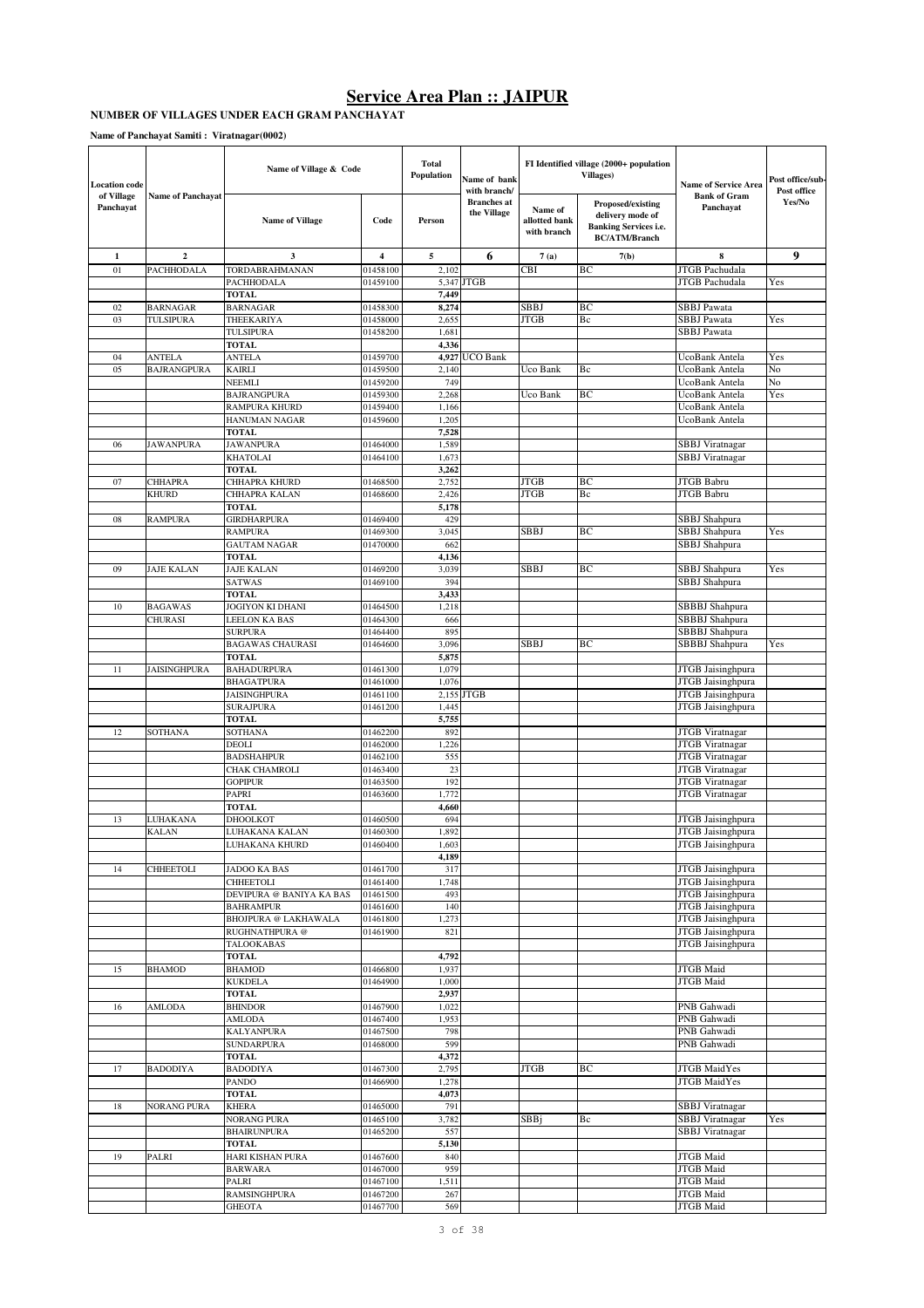### **Name of Panchayat Samiti : Viratnagar(0002)**

| <b>Location code</b><br>of Village<br><b>Name of Panchayat</b> |                   | Name of Village & Code                   |                      | <b>Total</b><br>Population | Name of bank<br>with branch/      |                                         | FI Identified village (2000+ population<br><b>Villages</b> )                                         | <b>Name of Service Area</b>                    | Post office/sub-<br>Post office |
|----------------------------------------------------------------|-------------------|------------------------------------------|----------------------|----------------------------|-----------------------------------|-----------------------------------------|------------------------------------------------------------------------------------------------------|------------------------------------------------|---------------------------------|
| Panchayat                                                      |                   | <b>Name of Village</b>                   | Code                 | Person                     | <b>Branches</b> at<br>the Village | Name of<br>allotted bank<br>with branch | <b>Proposed/existing</b><br>delivery mode of<br><b>Banking Services i.e.</b><br><b>BC/ATM/Branch</b> | <b>Bank of Gram</b><br>Panchayat               | Yes/No                          |
| 1                                                              | $\mathbf 2$       | 3                                        | 4                    | 5                          | 6                                 | 7(a)                                    | 7(b)                                                                                                 | 8                                              | 9                               |
|                                                                |                   | <b>TOTAL</b>                             |                      | 4,146                      |                                   |                                         |                                                                                                      |                                                |                                 |
| 20                                                             | KHELNA            | <b>KHELNA</b><br>LADAKAWAS               | 01457800             | 4,745                      |                                   | <b>SBBJ</b><br>SBBJ                     | BC<br>BC                                                                                             | <b>SBBJ</b> PawataYes<br><b>SBBJ</b> PawataYes |                                 |
|                                                                |                   | <b>TOTAL</b>                             | 01457900             | 2,274<br>7,019             |                                   |                                         |                                                                                                      |                                                | No                              |
| 21                                                             | <b>KOONER</b>     | <b>KOONER</b>                            | 01457700             | 1,356                      |                                   |                                         |                                                                                                      | SBBJ Pawata                                    |                                 |
|                                                                |                   | LALANA                                   | 01457300             | 1,635                      |                                   |                                         |                                                                                                      | <b>SBBJ</b> Pawata                             |                                 |
|                                                                |                   | <b>TOTAL</b>                             |                      | 2,991                      |                                   |                                         |                                                                                                      |                                                |                                 |
| 22                                                             | <b>MED</b>        | <b>MED</b>                               | 01466600             |                            | 8,218 JTGB                        |                                         |                                                                                                      | <b>JTGB</b> Maid                               | Yes                             |
| 23                                                             | <b>POORAWALA</b>  | POORAWALA<br><b>CHEEND</b>               | 01466500<br>01466300 | 822<br>618                 |                                   |                                         |                                                                                                      | JTGB Maid<br>JTGB Maid                         |                                 |
|                                                                |                   | <b>MALIWARA</b>                          | 01466400             | 719                        |                                   |                                         |                                                                                                      | <b>JTGB</b> Maid                               |                                 |
|                                                                |                   | SHYAMPURA                                | 01466700             | 1,910                      |                                   |                                         |                                                                                                      | JTGB Maid                                      |                                 |
|                                                                |                   | <b>TOTAL</b>                             |                      | 4,069                      |                                   |                                         |                                                                                                      |                                                |                                 |
| 24                                                             | <b>JODHPURA</b>   | <b>KIRAROD</b>                           | 01457100             | 2,236                      |                                   | <b>SBBJ</b>                             | BC                                                                                                   | JTGB Pragpura                                  |                                 |
|                                                                |                   | KALYANPURA                               | 01458400             | 977                        |                                   |                                         |                                                                                                      | JTGB Pragpura                                  |                                 |
|                                                                |                   | <b>JODHPURA</b><br><b>TOTAL</b>          | 01458500             | 1,737<br>4,950             |                                   |                                         |                                                                                                      | JTGB Pragpura                                  |                                 |
| 25                                                             | <b>BAGAWAS</b>    | TALIYARA                                 | 01460900             | 1,181                      |                                   |                                         |                                                                                                      | <b>UCOBANK</b> Antela                          |                                 |
|                                                                | AHIRAN            | <b>KISHANPURA</b>                        | 01460600             | 1,256                      |                                   |                                         |                                                                                                      | <b>UCOBANK</b> Antela                          |                                 |
|                                                                |                   | <b>BANIPARK</b>                          | 01460700             | 1,041                      |                                   |                                         |                                                                                                      | <b>UCOBANK</b> Antela                          |                                 |
|                                                                |                   | <b>BAGAWAS AHIRAN</b>                    | 01460800             | 2,364                      |                                   | <b>UCOBANK</b>                          | BС                                                                                                   | <b>UCOBANK</b> Antela                          |                                 |
|                                                                | <b>BHABROO</b>    | <b>TOTAL</b><br><b>BHABROO</b>           |                      | 5,842                      | 6,854 JTGB                        |                                         |                                                                                                      | <b>JTGB</b> Bhabroo                            | Yes                             |
| 26<br>27                                                       | DHANI GAISKAN     | <b>SITAPUR</b>                           | 01460100<br>01460200 | 959                        |                                   |                                         |                                                                                                      | <b>JTGB</b> Bhabroo                            |                                 |
|                                                                |                   | <b>BAHDODA</b>                           | 01459800             | 429                        |                                   |                                         |                                                                                                      | <b>JTGB Bhabrou</b>                            |                                 |
|                                                                |                   | NEELKA                                   | 01459900             | 666                        |                                   |                                         |                                                                                                      | <b>JTGB</b> Bhabro                             |                                 |
|                                                                |                   | DHANI GAISKAN                            | 01460000             | 2,054                      |                                   | <b>JTGB</b>                             | ВC                                                                                                   | <b>JTGB</b> Bhabro                             | NO                              |
|                                                                |                   | <b>TOTAL</b>                             |                      | 4,108                      |                                   |                                         |                                                                                                      |                                                |                                 |
| 28                                                             | KUHADA            | KANKRANA BARA                            | 01462400             | 674                        |                                   |                                         |                                                                                                      | SBBJ Viratnagar                                |                                 |
|                                                                |                   | KANKRANA CHHOTA<br>PAPRA                 | 01462300<br>01462500 | 704<br>1,712               |                                   |                                         |                                                                                                      | <b>SBBJ</b> Viratnagar<br>SBBJ Viratnagar      |                                 |
|                                                                |                   | <b>CHAK KHARDA</b>                       | 01462600             | 342                        |                                   |                                         |                                                                                                      | <b>SBBJ</b> Viratnagar                         |                                 |
|                                                                |                   | <b>KUHADA</b>                            | 01462700             | 1,919                      |                                   |                                         |                                                                                                      | <b>SBBJ</b> Viratnagar                         |                                 |
|                                                                |                   | <b>BANDH MUZAFFARPUR</b>                 | 01462800             | 773                        |                                   |                                         |                                                                                                      | SBBJ Viratnagar                                |                                 |
|                                                                |                   | <b>CHAK MUZAFFARPUR</b>                  | 01462900             | 12                         |                                   |                                         |                                                                                                      | SBBJ Viratnagar                                |                                 |
|                                                                |                   | <b>CHAK GORAWARI</b><br><b>ISMAILPUR</b> | 01463000<br>01463100 | 49<br>582                  |                                   |                                         |                                                                                                      | <b>SBBJ</b> Viratnagar<br>SBBJ Viratnagar      |                                 |
|                                                                |                   | MAHASINGH KA BAS                         | 01463200             | 833                        |                                   |                                         |                                                                                                      | SBBJ Viratnagar                                |                                 |
|                                                                |                   | <b>SUJAPUR</b>                           | 01463300             | 28                         |                                   |                                         |                                                                                                      | SBBJ Viratnagar                                |                                 |
|                                                                |                   | <b>TOTAL</b>                             |                      | 7,628                      |                                   |                                         |                                                                                                      |                                                |                                 |
| 29                                                             | <b>BEELWARI</b>   | <b>BEELWARI</b>                          | 01464700             | 2,459                      |                                   | <b>JTGB</b>                             | BC                                                                                                   | JTGB ViratNagar                                | Yes                             |
|                                                                |                   | <b>BIYAWAS</b>                           | 01463700<br>01463800 | 1,744<br>472               |                                   |                                         |                                                                                                      | JTGB ViratNagar                                |                                 |
|                                                                |                   | DHOBIYAWALI<br><b>CHATARPURA</b>         | 01463900             | 1,169                      |                                   |                                         |                                                                                                      | JTGB ViratNagar<br><b>JTGB ViratNagar</b>      |                                 |
|                                                                |                   | <b>BAS UDAISINGH</b>                     | 01464800             | 1,111                      |                                   |                                         |                                                                                                      | JTGB ViratNagar                                |                                 |
|                                                                |                   | <b>TOTAL</b>                             |                      | 6,955                      |                                   |                                         |                                                                                                      |                                                |                                 |
| 30                                                             | TEORI             | GYANPURA                                 | 01465500             | 510                        |                                   |                                         |                                                                                                      | JTGB Viratnagar                                |                                 |
|                                                                |                   | <b>SEWARA</b>                            | 01465300             | 1,255                      |                                   |                                         |                                                                                                      | <b>JTGB</b> Viratnagar                         |                                 |
|                                                                |                   | <b>TEORI</b><br><b>TOTAL</b>             | 01465400             | 2,963<br>4,728             |                                   | <b>JTGB</b>                             | ВC                                                                                                   | <b>JTGB</b> Viratnagar                         | Yes                             |
| 31                                                             | <b>JODHOOLA</b>   | <b>DAULAJ</b>                            | 01465600             | 304                        |                                   |                                         |                                                                                                      | JTGB Maid                                      |                                 |
|                                                                |                   | CHAK BAI KA BAS                          | 01465700             |                            |                                   |                                         |                                                                                                      | <b>JTGB</b> Maid                               |                                 |
|                                                                |                   | <b>BHOJERA</b>                           | 01465800             | 939                        |                                   |                                         |                                                                                                      | JTGB Maid                                      |                                 |
|                                                                |                   | SATANA                                   | 01465900             | 951                        |                                   |                                         |                                                                                                      | <b>JTGB</b> Maid                               |                                 |
|                                                                |                   | <b>JODHOOLA</b>                          | 01466000             | 646                        |                                   |                                         |                                                                                                      | JTGB Maid                                      |                                 |
|                                                                |                   | JODHOOLA UPALA<br><b>GALAWAS</b>         | 01466100<br>01466200 | 713<br>332                 |                                   |                                         |                                                                                                      | <b>JTGB</b> Maid<br><b>JTGB</b> Maid           |                                 |
|                                                                |                   | <b>TOTAL</b>                             |                      | 3,885                      |                                   |                                         |                                                                                                      |                                                |                                 |
| 32                                                             | TALVA BIHAJAR     | <b>TALVA</b>                             | 01468400             | 1,259                      |                                   |                                         |                                                                                                      | <b>JTGB</b> Maid                               |                                 |
|                                                                |                   | <b>BIHAJAR</b>                           | 01467800             | 652                        |                                   |                                         |                                                                                                      | JTGB Maid                                      |                                 |
|                                                                |                   | <b>BADSHAH PUR</b>                       | 01468100             | 284                        |                                   |                                         |                                                                                                      | <b>JTGB</b> Maid                               |                                 |
|                                                                |                   | <b>GUDHA BAIJNATHPURA</b>                | 01468200             | 248                        |                                   |                                         |                                                                                                      | JTGB Maid                                      |                                 |
|                                                                |                   | <b>BEERKI</b><br><b>TOTAL</b>            | 01468300             | 813<br>3,256               |                                   |                                         |                                                                                                      | <b>JTGB</b> Maid                               |                                 |
| 33                                                             | PRAGPURA          | PRAGPURA                                 | 01457200             |                            | 9,888 JTGB                        |                                         |                                                                                                      | JTGB Pragpura                                  | Yes                             |
| 34                                                             | PAOTA             | <b>PAOTA</b>                             | 01457600             |                            | 12,777 SBBJ                       |                                         |                                                                                                      | <b>SBBJ</b> Pawata                             | Yes                             |
| 35                                                             | <b>BHANKHARI</b>  | BHANKHARI                                | 01458600             | 6,545                      |                                   | <b>JTGB</b>                             | ВC                                                                                                   | <b>JTGB</b> Pragpura                           | <b>YEs</b>                      |
| 36                                                             | MANDHA            | <b>MANDHA</b>                            | 01458700             | 5,458                      |                                   | JTGB                                    | BC                                                                                                   | <b>JTGB</b> Pacnchudala                        | <b>YEs</b>                      |
|                                                                |                   | PANCH PAHARI<br><b>TOTAL</b>             | 01459000             | 1,754<br>7,212             |                                   |                                         |                                                                                                      | <b>JTGB</b> Panchudala                         |                                 |
| 37                                                             | <b>GOVINDPURA</b> | <b>NEEJHAR</b>                           | 01468800             | 697                        |                                   |                                         |                                                                                                      | JTGB Bhabru                                    |                                 |
|                                                                | DHABAI            | <b>ASPURA</b>                            | 01464200             | 1,255                      |                                   |                                         |                                                                                                      | <b>JTGB</b> Bhabru                             |                                 |
|                                                                |                   | <b>BASRI GANESHPURA</b>                  | 01468700             | 659                        |                                   |                                         |                                                                                                      | <b>JTGB</b> Bhabru                             |                                 |
|                                                                |                   | JAWANPURA DHABAI                         | 01468900             | 611                        |                                   |                                         |                                                                                                      | <b>JTGB</b> Bhabru                             |                                 |
|                                                                |                   | <b>GOVINDPURA DHABAI</b><br><b>TOTAL</b> | 01469000             | 1,815<br>5,037             |                                   |                                         |                                                                                                      | JTGB Bhabru                                    |                                 |
|                                                                |                   |                                          |                      |                            |                                   |                                         |                                                                                                      |                                                |                                 |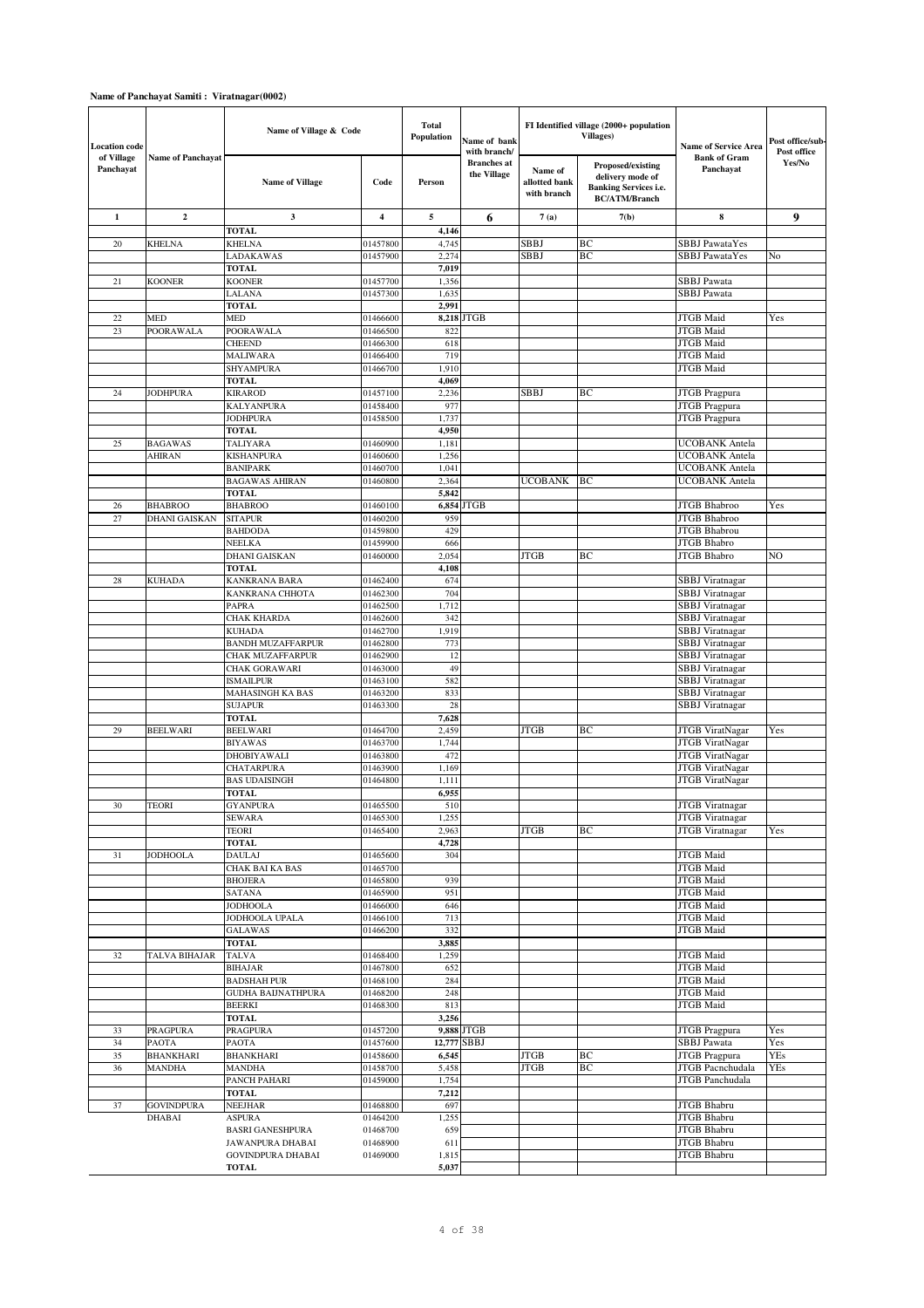#### **NUMBER OF VILLAGES UNDER EACH GRAM PANCHAYAT**

**Name of Panchayat Samiti : Shahpura(0003)**

| <b>Location</b> code<br>of Village | <b>Name of Panchayat</b> | Name of Village & Code                        |                      | Total<br>Population<br>Name of bank<br>with branch/ |                                   |                                         | FI Identified village (2000+ population<br><b>Villages</b> )                        | Name of<br><b>Service Area</b>             | Post office/sub-<br>Post office |
|------------------------------------|--------------------------|-----------------------------------------------|----------------------|-----------------------------------------------------|-----------------------------------|-----------------------------------------|-------------------------------------------------------------------------------------|--------------------------------------------|---------------------------------|
| Panchayat                          |                          | <b>Name of Village</b>                        | Code                 | Person                                              | <b>Branches</b> at<br>the Village | Name of<br>allotted bank<br>with branch | <b>Proposed/existing delivery</b><br>mode of Banking Services<br>i.e. BC/ATM/Branch | <b>Bank of Gram</b><br>Panchayat           | Yes/No                          |
| $\mathbf{1}$                       | $\overline{2}$           | $\mathbf{3}$                                  | $\overline{4}$       | 5                                                   | 6                                 | 7(a)                                    | 7(b)                                                                                | 8                                          | 9                               |
| 01                                 | <b>NAWALPURA</b>         | <b>GONAKASAR</b>                              | 01474400             | 1,003                                               |                                   |                                         |                                                                                     | JTGB Manoha Yes                            |                                 |
|                                    |                          | <b>MAMTORI KHURD</b>                          | 01474500             | 969                                                 |                                   |                                         |                                                                                     | JTGB Manoharpura                           |                                 |
|                                    |                          | <b>MAMTORI KALAN</b>                          | 01474600             | 1,376                                               |                                   |                                         |                                                                                     | JTGB Manoharpura                           |                                 |
|                                    |                          | <b>NAWALPURA</b>                              | 01477300             | 3,041                                               |                                   | <b>JTGB</b>                             | BC                                                                                  | JTGB Manoharpura                           |                                 |
|                                    |                          | <b>TOTAL</b>                                  |                      | 6,389                                               |                                   |                                         |                                                                                     |                                            |                                 |
| 02                                 | VISHAN GARH              | <b>GONPUR @ DANGAWALI</b><br><b>GAILADERA</b> | 01474700<br>01474300 | 594<br>160                                          |                                   |                                         |                                                                                     | <b>SBI</b> Shahpura<br>SBI Shahpura        |                                 |
|                                    |                          | <b>VISHAN GARH</b>                            | 01474800             | 4,635                                               |                                   | UCOBANK                                 | ВC                                                                                  | <b>SBI Shahpura</b> Yes                    |                                 |
|                                    |                          | TOTAL                                         |                      | 5,389                                               |                                   |                                         |                                                                                     |                                            |                                 |
| 03                                 | <b>JAGATPURA</b>         | SHYOSINGHPURA                                 | 01473900             | 1,918                                               |                                   |                                         |                                                                                     | <b>JTGB Radawas</b>                        |                                 |
|                                    |                          | <b>JAGATPURA</b>                              | 01473300             | 2,015                                               |                                   | <b>JTGB</b>                             | BC                                                                                  | JTGB Radawa Yes                            |                                 |
|                                    |                          | <b>MAJEEPURA</b>                              | 01473400             | 1,455                                               |                                   |                                         |                                                                                     | <b>JTGB Radawas</b>                        |                                 |
|                                    |                          | <b>TOTAL</b>                                  |                      | 5,388                                               |                                   |                                         |                                                                                     |                                            |                                 |
| 04                                 | <b>CHHARSA</b>           | <b>CHHARSA</b>                                | 01477700             | 3,234                                               |                                   | <b>JTGB</b>                             | BC                                                                                  | <b>JTGB Manorh Yes</b>                     |                                 |
| 05                                 | <b>SURANA</b>            | <b>KUMBHAWAS</b><br><b>SURANA</b>             | 01476600<br>01477800 | 1,475<br>2,351                                      |                                   | <b>JTGB</b>                             | ВC                                                                                  | <b>JTGB</b><br><b>JTGB</b>                 |                                 |
|                                    |                          | <b>TOTAL</b>                                  |                      | 3,826                                               |                                   |                                         |                                                                                     |                                            |                                 |
| 06                                 | <b>KANT</b>              | LAKHNI                                        | 01476100             | 1,162                                               |                                   |                                         |                                                                                     | Uco BANK                                   | Shahpura                        |
|                                    |                          | <b>KANT</b>                                   | 01476200             | 2,923                                               |                                   | UcoBank                                 | ВC                                                                                  | Uco BANK                                   | Shahpura Yes                    |
|                                    |                          | <b>TOTAL</b>                                  |                      | 4,085                                               |                                   |                                         |                                                                                     |                                            |                                 |
| 07                                 | <b>GHASIPURA</b>         | <b>GHASIPURA</b>                              | 01475500             | 1,561                                               |                                   |                                         |                                                                                     | JTGB Shahpura                              |                                 |
|                                    |                          | <b>KHOJAWALA</b>                              | 01475600             | 1,141                                               |                                   |                                         |                                                                                     | JTGB Shahpura                              |                                 |
|                                    |                          | <b>BAROI KI DHANI</b>                         | 01475700             | 761                                                 |                                   |                                         |                                                                                     | JTGB Shahpura                              |                                 |
|                                    |                          | <b>TOTAL</b>                                  |                      | 3,463                                               |                                   |                                         |                                                                                     |                                            |                                 |
| 08                                 | NITHARA                  | <b>NITHARA</b>                                | 01476700<br>01473800 | 2,219                                               |                                   | <b>JTGB</b>                             | BC                                                                                  | Uco Bank ShahpuraYes                       |                                 |
| 09                                 | <b>DHAOLI</b>            | <b>AMLODA</b><br>DHAOLI                       | 01474000             | 1,948<br>2,642                                      | <b>JTGB</b>                       |                                         |                                                                                     | JTGB Dhawli<br><b>JTGB</b> Dhawli          | Yes                             |
|                                    |                          | <b>TOTAL</b>                                  |                      | 4,590                                               |                                   |                                         |                                                                                     |                                            |                                 |
| 10                                 | NAYABAS                  | <b>SEPATPURA</b>                              | 01474100             | 1,503                                               |                                   |                                         |                                                                                     | JTGB Dhawli                                |                                 |
|                                    |                          | <b>NAYABAS</b>                                | 01474200             | 2,073                                               |                                   | <b>JTGB</b>                             | ВC                                                                                  | JTGB Dhawli                                |                                 |
|                                    |                          | <b>TOTAL</b>                                  |                      | 3,576                                               |                                   |                                         |                                                                                     |                                            |                                 |
| 11                                 | <b>BILANDARPUR</b>       | <b>BILANDARPUR</b>                            | 01472200             | 6,582                                               | CBI                               |                                         |                                                                                     | CBI Bllandarp Yes                          |                                 |
| 12                                 | <b>HANUTIYA</b>          | <b>MARKHI</b>                                 | 01472900             | 1,136                                               |                                   |                                         |                                                                                     | <b>JTGB Radawas</b>                        |                                 |
|                                    |                          | <b>GOPALPURA</b>                              | 01471500             | 359                                                 |                                   |                                         |                                                                                     | <b>JTGB Radawas</b>                        |                                 |
|                                    |                          | <b>RANIPURA</b><br><b>KALYANPURA</b>          | 01471600<br>01472800 | 1,484<br>1,440                                      |                                   |                                         |                                                                                     | <b>JTGB</b> Radawas<br><b>JTGB Radawas</b> |                                 |
|                                    |                          | <b>HANUTIYA</b>                               | 01473000             | 757                                                 |                                   |                                         |                                                                                     | <b>JTGB Radawas</b>                        |                                 |
|                                    |                          | <b>TEJPURA</b>                                | 01473100             | 1,096                                               |                                   |                                         |                                                                                     | <b>JTGB Radawas</b>                        |                                 |
|                                    |                          | <b>TOTAL</b>                                  |                      | 6,272                                               |                                   |                                         |                                                                                     |                                            |                                 |
| 13                                 | GOVINDPURA BASRI         | <b>GOVINDPURA BASRI</b>                       | 01472400             | 3,081                                               |                                   | <b>CBI</b>                              | BC                                                                                  | CBI Bilandarp Yes                          |                                 |
| 14                                 | <b>DHANOTA</b>           | <b>CHAK DHANOTA</b>                           | 01472300             | 637                                                 |                                   |                                         |                                                                                     | <b>JTGB</b> Dhanota                        |                                 |
|                                    |                          | <b>RAOPURA</b>                                | 01472500             | 2,158                                               |                                   | <b>JTGB</b>                             | BC                                                                                  | <b>JTGB</b> Dhanota Yes                    |                                 |
|                                    |                          | <b>DHANOTA</b>                                | 01472600             | 5,024                                               | <b>JTGB</b>                       |                                         |                                                                                     | <b>JTGB</b> Dhanot                         | Yes                             |
|                                    |                          | <b>MURLI PURA</b>                             | 01472700             | 2,057                                               |                                   | <b>JTGB</b>                             | BC                                                                                  | <b>JTGB DhanotaNO</b>                      |                                 |
| 15                                 | NITHARA LET              | TOTAL<br>LET KA BAS                           | 01476000             | 7,819<br>2.417                                      |                                   | <b>UCOBANK</b>                          | BC                                                                                  | <b>JTGB</b>                                | Yes                             |
|                                    | <b>KABAS</b>             |                                               |                      |                                                     |                                   |                                         |                                                                                     |                                            |                                 |
| 16                                 | <b>BARIJORI</b>          | <b>RAMCHANDRA PURA</b>                        | 01469600             | 832                                                 |                                   |                                         |                                                                                     | JTGB Saiwad                                |                                 |
|                                    |                          | <b>SANGA KA BAS</b>                           | 01469500             | 247                                                 |                                   |                                         |                                                                                     | <b>JTGB</b> Saiwad                         |                                 |
|                                    |                          | <b>BARIJORI</b>                               | 01469700             | 3,871                                               |                                   | <b>JTGB</b>                             | BС                                                                                  | <b>JTGB</b> Saiwad Yes                     |                                 |
|                                    |                          | <b>JASWANT PURA</b>                           | 01469800             | 1,098                                               |                                   |                                         |                                                                                     | <b>JTGB</b> Saiwad                         |                                 |
|                                    |                          | <b>CHAK SANGA KA BAS</b>                      | 01469900             | 81                                                  |                                   |                                         |                                                                                     | <b>JTGB</b> Saiwad                         |                                 |
|                                    |                          | <b>TOTAL</b>                                  |                      | 6,129                                               |                                   |                                         |                                                                                     | <b>JTGB</b> Khori                          |                                 |
| 17                                 | <b>DEVIPURA</b>          | PEEPLOD NARAIN<br><b>SWAMIPURA</b>            | 01475000<br>01470700 | 779<br>819                                          |                                   |                                         |                                                                                     | <b>JTGB</b> Khori                          |                                 |
|                                    |                          | <b>BHANIPURA</b>                              | 01470800             | 912                                                 |                                   |                                         |                                                                                     | JTGB Khori                                 |                                 |
|                                    |                          | <b>DEVIPURA</b>                               | 01470900             | 1,775                                               |                                   |                                         |                                                                                     | <b>JTGB</b> Khori                          |                                 |
|                                    |                          | <b>BICHPURI</b>                               | 01471000             | 398                                                 |                                   |                                         |                                                                                     | <b>JTGB</b> Khori                          |                                 |
|                                    |                          | PEEPLOD NATHU                                 | 01474900             | 630                                                 |                                   |                                         |                                                                                     | JTGB Khori                                 |                                 |
|                                    |                          | <b>DHELAWAS</b>                               | 01475100             | 222                                                 |                                   |                                         |                                                                                     | <b>JTGB</b> Khori                          |                                 |
|                                    |                          | <b>CHATARPURA</b>                             | 01475200             | 897                                                 |                                   |                                         |                                                                                     | JTGB Khori                                 |                                 |
|                                    |                          | <b>TOTAL</b>                                  |                      | 6,432                                               |                                   |                                         |                                                                                     |                                            |                                 |
| 18                                 | <b>VIDARA</b>            | <b>RAJPURA</b><br>VIDARA (RURAL)              | 01475900<br>01475800 | 2,237<br>2,409                                      |                                   | SBBJ<br><b>SBBJ</b>                     | ВC<br>ВC                                                                            | SBBJ Bidara<br>SBBJ Bidara                 |                                 |
|                                    |                          | <b>TOTAL</b>                                  |                      | 4,646                                               |                                   |                                         |                                                                                     |                                            |                                 |
| 19                                 | <b>DEVAN</b>             | MADHO KA BAS                                  | 01476300             | 1,093                                               |                                   |                                         |                                                                                     | <b>OBC</b> Shahpura                        |                                 |
|                                    |                          | <b>LOBRAWAS</b>                               | 01476400             | 500                                                 |                                   |                                         |                                                                                     | <b>OBC</b> Shahpura                        |                                 |
|                                    |                          | <b>DEVAN</b>                                  | 01476500             | 5,192                                               |                                   | <b>UCOBANK</b>                          | ВC                                                                                  | <b>OBC</b> Shahpura Yes                    |                                 |
|                                    |                          | <b>TOTAL</b>                                  |                      | 6,785                                               |                                   |                                         |                                                                                     |                                            |                                 |
| 20                                 | <b>NATHAWALA</b>         | <b>CHIMANPURA</b>                             | 01470400             | 1,197                                               |                                   |                                         |                                                                                     | SBI Shahpura                               |                                 |
|                                    |                          | <b>KARNI SAGAR</b>                            | 01470100             | 1,448                                               |                                   |                                         |                                                                                     | <b>SBI</b> Shahpura                        |                                 |
|                                    |                          | <b>NATHAWALA</b>                              | 01470500             | 3,371                                               |                                   | JTGB                                    | BС                                                                                  | SBI Shahpura Yes                           |                                 |
|                                    |                          | <b>AMARPURA</b><br><b>TOTAL</b>               | 01470600             | 1,173<br>7,189                                      |                                   |                                         |                                                                                     | <b>SBI</b> Shahpura                        |                                 |
| 21                                 | <b>SAIWAR</b>            | RUGHNATH PURA                                 | 01470200             | 1,102                                               |                                   |                                         |                                                                                     | JTGB Saiwad                                |                                 |
|                                    |                          |                                               |                      |                                                     |                                   |                                         |                                                                                     |                                            |                                 |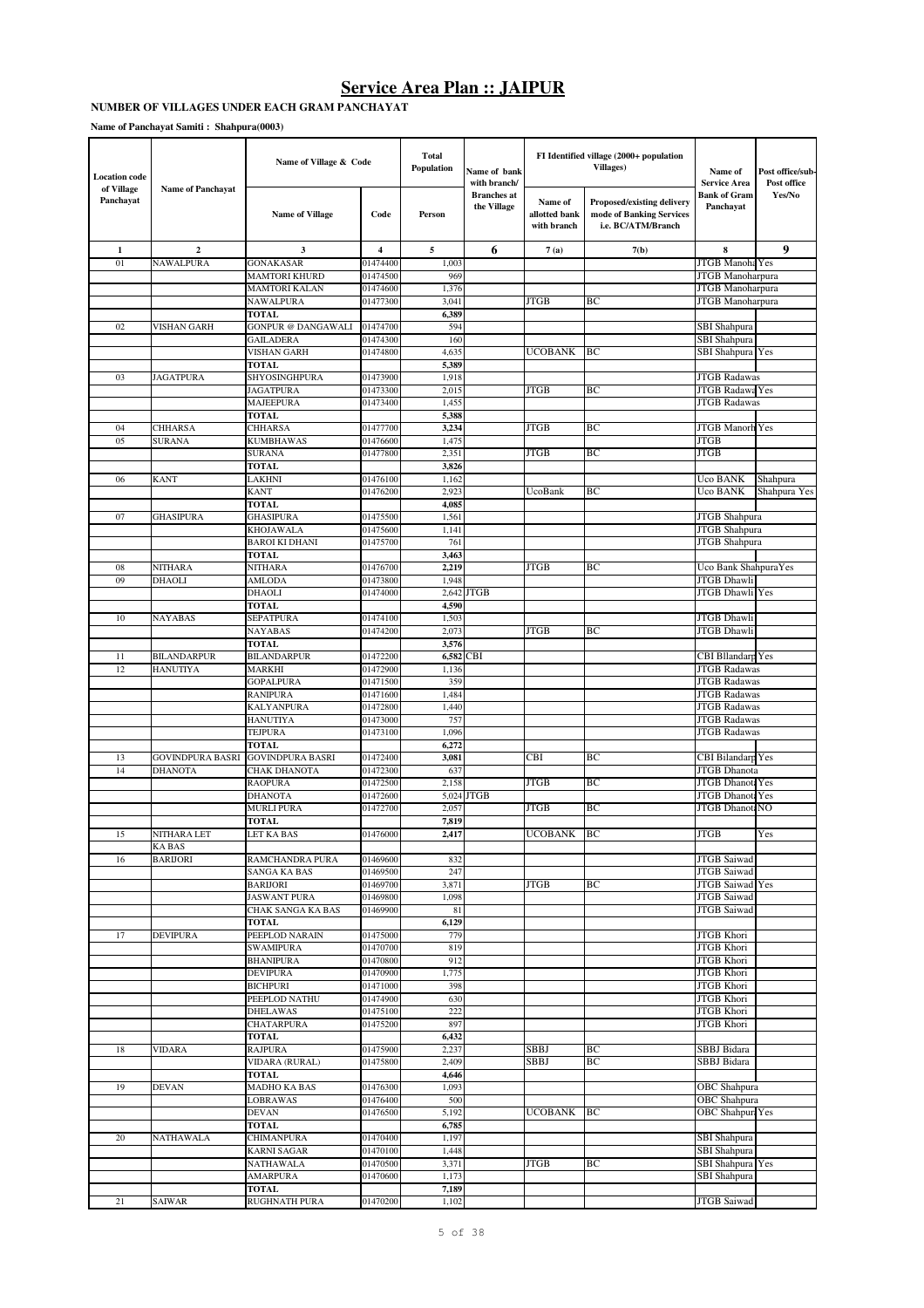### **Name of Panchayat Samiti : Shahpura(0003)**

| <b>Location code</b>    | <b>Name of Panchavat</b> | Name of Village & Code   |                         | Total<br><b>Population</b><br>Name of hank<br>with branch/ |                                   |                                         | FI Identified village (2000+ population<br><b>Villages</b> )                        | Name of<br><b>Service Area</b>   | Post office/sub-<br>Post office |
|-------------------------|--------------------------|--------------------------|-------------------------|------------------------------------------------------------|-----------------------------------|-----------------------------------------|-------------------------------------------------------------------------------------|----------------------------------|---------------------------------|
| of Village<br>Panchavat |                          | <b>Name of Village</b>   | Code                    | Person                                                     | <b>Branches</b> at<br>the Village | Name of<br>allotted bank<br>with branch | <b>Proposed/existing delivery</b><br>mode of Banking Services<br>i.e. BC/ATM/Branch | <b>Bank of Gram</b><br>Panchayat | Yes/No                          |
| $\mathbf{1}$            | $\overline{2}$           | 3                        | $\overline{\mathbf{4}}$ | 5                                                          | 6                                 | 7(a)                                    | 7(b)                                                                                | 8                                | 9                               |
|                         |                          | <b>SAIWAR</b>            | 01470300                |                                                            | 3,800 JTGB                        |                                         |                                                                                     | <b>JTGB Saiwad YES</b>           |                                 |
|                         |                          | <b>TOTAL</b>             |                         | 4.902                                                      |                                   |                                         |                                                                                     |                                  |                                 |
| 22                      | KHORA LARKHAN            | <b>SHAKATPURA</b>        | 01477900                | 611                                                        |                                   |                                         |                                                                                     | <b>ICICI Bank</b>                |                                 |
|                         |                          | <b>KHORA LARKHAN</b>     | 01478000                | 3.656                                                      |                                   | <b>ICICI Bank</b>                       | BC                                                                                  | <b>ICICI Bank</b>                | Yes                             |
|                         |                          | <b>HANUTPURA</b>         | 01478100                | 2.153                                                      |                                   | <b>JTGB</b>                             | BC                                                                                  | <b>ICICI Bank</b>                |                                 |
|                         |                          | <b>TOTAL</b>             |                         | 6.420                                                      |                                   |                                         |                                                                                     |                                  |                                 |
| 23                      | <b>AMARSAR</b>           | PATHANO KA BAS           | 01471100                | 1.234                                                      |                                   |                                         |                                                                                     | <b>JTGB</b> Amarsar              |                                 |
|                         |                          | <b>AMARSAR</b>           | 01471200                |                                                            | $6.015$ JTGB                      |                                         |                                                                                     | <b>JTGB Amarsa Yes</b>           |                                 |
|                         |                          | <b>TOTAL</b>             |                         | 7,249                                                      |                                   |                                         |                                                                                     |                                  |                                 |
| 24                      | <b>NAYAN</b>             | <b>KALWANIYON KA BAS</b> | 01471400                | 1.069                                                      |                                   |                                         |                                                                                     | <b>JTGB</b> Amarsar              |                                 |
|                         |                          | <b>NAYAN</b>             | 01471300                | 3,695                                                      |                                   | <b>JTGB</b>                             | BC                                                                                  | <b>JTGB Amarsa</b> Yes           |                                 |
|                         |                          | <b>TRILOK PURA</b>       | 01471700                | 2.125                                                      |                                   | <b>JTGB</b>                             | BC                                                                                  | <b>JTGB Amarsa NO</b>            |                                 |
|                         |                          | <b>TOTAL</b>             |                         | 6.889                                                      |                                   |                                         |                                                                                     |                                  |                                 |
| 25                      | <b>KHORI</b>             | <b>SHERPURA</b>          | 01475400                | 1.187                                                      |                                   |                                         |                                                                                     | <b>JTGB</b> Khori                |                                 |
|                         |                          | <b>KHORI</b>             | 01475300                |                                                            | 5,206 JTGB                        |                                         |                                                                                     | <b>JTGB</b> Khori                | Yes                             |
|                         |                          | <b>TOTAL</b>             |                         | 6,393                                                      |                                   |                                         |                                                                                     |                                  |                                 |
| 26                      | <b>RADAWAS</b>           | <b>RADAWAS</b>           | 01473200                |                                                            | 5,254 JTGB                        |                                         |                                                                                     | <b>JTGB Radawa Yes</b>           |                                 |
| 27                      | <b>HANUTPURA</b>         | <b>HANUTPURA</b>         | 01471900                | 3,782                                                      |                                   | <b>ICICI Bank</b>                       | BC                                                                                  | <b>ICICI Bank</b>                | Yes                             |
|                         |                          | <b>JODHPURA</b>          | 01471800                | 929                                                        |                                   |                                         |                                                                                     | <b>ICICI Bank</b>                | KAriri                          |
|                         |                          | <b>CHAK HANUTPURA</b>    | 01472000                | 211                                                        |                                   |                                         |                                                                                     | <b>ICICI Bank</b>                | Kariri                          |
|                         |                          | <b>TOTAL</b>             |                         | 4.922                                                      |                                   |                                         |                                                                                     |                                  |                                 |
| 28                      | <b>KAREERI</b>           | <b>KAREERI</b>           | 01472100                |                                                            | 7.941 ICICI Bank                  |                                         |                                                                                     | <b>ICICI Bank K: Yes</b>         |                                 |
| 29                      | <b>MAHAR KHURD</b>       | PARMAN PURA              | 01473600                | 2.149                                                      |                                   | <b>JTGB</b>                             | BC                                                                                  | <b>JTGB</b> Dhawal NO            |                                 |
|                         |                          | <b>MAHAR KHURD</b>       | 01473500                | 2.473                                                      |                                   | <b>JTGB</b>                             | BC                                                                                  | <b>JTGB</b> DhawaliYes           |                                 |
|                         |                          | <b>GULABBARI</b>         | 01473700                | 1,340                                                      |                                   |                                         |                                                                                     | <b>JTGB</b> Dhawali              |                                 |
|                         |                          | <b>TOTAL</b>             |                         | 5,962                                                      |                                   |                                         |                                                                                     |                                  |                                 |
| 30                      | <b>MANOHARPUR</b>        | <b>TORI</b>              | 01477600                | 625                                                        |                                   |                                         |                                                                                     | <b>JTGB</b> Manorharpur          |                                 |
|                         |                          | <b>LOCHU KA WAS</b>      | 01476800                | 896                                                        |                                   |                                         |                                                                                     | <b>JTGB</b> Manorharpur          |                                 |
|                         |                          | <b>UDAWALA</b>           | 01476900                | 2.955                                                      |                                   | <b>JTGB</b>                             | BC.                                                                                 | <b>JTGB Manorh NO</b>            |                                 |
|                         |                          | <b>KALYANPURA</b>        | 01477000                | 1,024                                                      |                                   |                                         |                                                                                     | <b>JTGB</b> Manorharpur          |                                 |
|                         |                          | <b>PRATAPPURA</b>        | 01477100                | 1,292                                                      |                                   |                                         |                                                                                     | <b>JTGB</b> Manorharpur          |                                 |
|                         |                          | <b>MANOHARPUR</b>        | 01477200                |                                                            | 15,756 JTGB                       |                                         |                                                                                     | <b>JTGB</b> Manorharpur          |                                 |
|                         |                          | <b>SHIVPURI</b>          | 01477400                | 761                                                        |                                   |                                         |                                                                                     | <b>JTGB</b> Manoharpura          |                                 |
|                         |                          | <b>BHIKHAWALA</b>        | 01477500                | 689                                                        |                                   |                                         |                                                                                     | <b>JTGB</b> Manoharpuer          |                                 |
|                         |                          | <b>TOTAL</b>             |                         | 23,998                                                     |                                   |                                         |                                                                                     |                                  |                                 |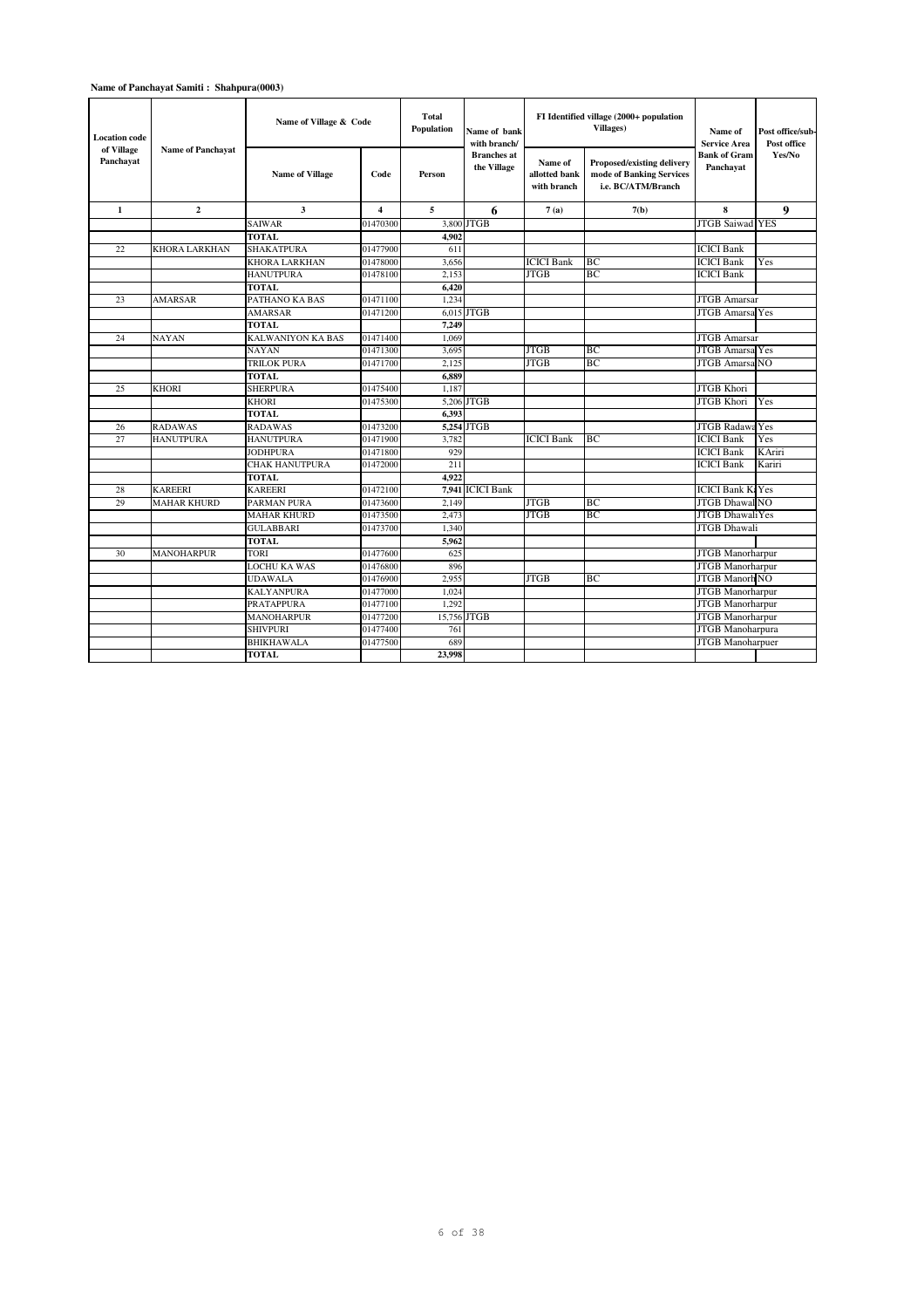#### **NUMBER OF VILLAGES UNDER EACH GRAM PANCHAYAT**

**Name of Panchayat Samiti : Govindgarh(0004)**

| Location<br>code of         |                                    | Name of Village & Code                         |                      | Total<br>Population | Name of bank<br>with branch/      |                                         | FI Identified village (2000+ population<br><b>Villages</b> )                                  | <b>Name of Service</b>                          | Post office/sub-<br>Post office |
|-----------------------------|------------------------------------|------------------------------------------------|----------------------|---------------------|-----------------------------------|-----------------------------------------|-----------------------------------------------------------------------------------------------|-------------------------------------------------|---------------------------------|
| <b>Village</b><br>Panchayat | <b>Name of Panchayat</b>           | <b>Name of Village</b>                         | Code                 | Person              | <b>Branches</b> at<br>the Village | Name of<br>allotted bank<br>with branch | Proposed/existing<br>delivery mode of<br><b>Banking Services i.e.</b><br><b>BC/ATM/Branch</b> | <b>Area Bank of</b><br><b>Gram Panchayat</b>    | Yes/No                          |
| 1                           | $\overline{2}$                     | 3                                              | 4                    | 5                   | 6                                 | 7(a)                                    | 7(b)                                                                                          | 8                                               | 9                               |
| 01                          | MAHARKALAN                         | <b>MAHAR KALAN</b>                             | 01486600             | 3,400               |                                   | SBBJ                                    | BС                                                                                            | SBBJ Govindgarh Yes                             |                                 |
|                             |                                    | SHAMBHUPURA                                    | 01486800             | 448                 |                                   |                                         |                                                                                               | SBBJ Govindgarh                                 |                                 |
|                             |                                    | <b>KANPURA</b>                                 | 01486900             | 2,127               |                                   | <b>SBBJ</b>                             | BС                                                                                            | SBBJ Govindgarh                                 |                                 |
| 02                          | <b>JATANWALI</b>                   | <b>TOTAL</b><br><b>DAHRA</b>                   | 01486700             | 5,975<br>1,354      |                                   |                                         |                                                                                               | SBBJ Samod                                      |                                 |
|                             |                                    | <b>JATANWALI</b>                               | 01487000             | 1,875               |                                   |                                         |                                                                                               | SBBJ Samod                                      |                                 |
|                             |                                    | MALERA                                         | 01488100             | 395                 |                                   |                                         |                                                                                               | SBBJ Samod                                      |                                 |
|                             |                                    | <b>TOTAL</b>                                   |                      | 3,624               |                                   |                                         |                                                                                               |                                                 |                                 |
| 03                          | <b>NANGAL BHARDA</b>               | <b>NANGAL BHARDA</b>                           | 01486000             | 5,285               | <b>JTGB BRANCJTGB</b>             |                                         | <b>BRANCH</b>                                                                                 | <b>JTGB Chomu</b>                               | Yes                             |
| 04                          | <b>HAROTA</b>                      | HAROTA                                         | 01486200             | 6,117               |                                   | BOB                                     | ВC                                                                                            | <b>BOB Chomu</b>                                | Yes                             |
| 05                          | <b>HATHNODA</b>                    | <b>BHOPAWAS</b><br><b>HATHNODA</b>             | 01486300<br>01486400 | 2,815<br>4,350      |                                   | <b>JTGB</b><br>JTGB                     | BC<br>ВC                                                                                      | JTGB Chomu<br>JTGB Chomu                        | Yes<br>Yes                      |
|                             |                                    | <b>TOTAL</b>                                   |                      | 7,165               |                                   |                                         |                                                                                               |                                                 |                                 |
| 06                          | SINGOD KALAN                       | <b>SINGOD KALAN</b>                            | 01480000             | 4,663               |                                   | SBBJ                                    | BС                                                                                            | SBBJ Govindgarh NO                              |                                 |
| 07                          | <b>SINGOD KHURD</b>                | <b>NADYAN</b>                                  | 01479800             | 1,144               |                                   |                                         |                                                                                               | <b>SBBJ</b> Govindgarh                          |                                 |
|                             |                                    | <b>SINGOD KHURD</b>                            | 01479900             | 3,797               |                                   | SBBJ                                    | BC                                                                                            | SBBJ Govindgarh Yes                             |                                 |
|                             |                                    | TOTAL                                          |                      | 4,941               |                                   |                                         |                                                                                               |                                                 |                                 |
| 08                          | SANDARSAR                          | SANDARSAR                                      | 01481800             | 2,693               |                                   | SBBJ                                    | ВC                                                                                            | <b>BOM Govindgarh YES</b>                       |                                 |
|                             |                                    | BARH ABHAYAKARANPURA<br><b>BIMALPURA</b>       | 01482000<br>01483600 | 202<br>1,659        |                                   |                                         |                                                                                               | <b>BOM Govindgarh</b><br><b>BOM Govindgarh</b>  |                                 |
|                             |                                    | JALIMSING KA BAS                               | 01483700             | 830                 |                                   |                                         |                                                                                               | <b>BOM</b> Govindgarh                           |                                 |
|                             |                                    | DHANA KA BAS                                   | 01483800             | 330                 |                                   |                                         |                                                                                               | <b>BOM Govindgarh</b>                           |                                 |
|                             |                                    | KHANNI PURA                                    | 01484000             | 1,358               |                                   |                                         |                                                                                               | <b>BOM Govindgarh</b>                           |                                 |
|                             |                                    | <b>TOTAL</b>                                   |                      | 7,072               |                                   |                                         |                                                                                               |                                                 |                                 |
| 09                          | <b>ALEESAR</b>                     | CHARANWAS                                      | 01481700             | 983                 |                                   |                                         |                                                                                               | SBBJ Govindgarh                                 |                                 |
|                             |                                    | KUMBHA KA BAS                                  | 01481900             | 321                 |                                   |                                         |                                                                                               | SBBJ Govindgarh                                 |                                 |
|                             |                                    | <b>ALEESAR</b><br><b>BAGAKABAS</b>             | 01482100<br>01482200 | 3,270<br>756        |                                   | SBBJ                                    | BC                                                                                            | <b>SBBJ</b> Govindgarh YES<br>SBBJ Govindgarh   |                                 |
|                             |                                    | DAMBA KA BAS                                   | 01482300             | 963                 |                                   |                                         |                                                                                               | SBBJ Govindgarh                                 |                                 |
|                             |                                    | TOTAL                                          |                      | 6,293               |                                   |                                         |                                                                                               |                                                 |                                 |
| 10                          | TANKARDA                           | <b>CHAK TANKARDA</b>                           | 01484500             | 123                 |                                   |                                         |                                                                                               | SBI Chomu                                       |                                 |
|                             |                                    | DAHARA TANKARDA                                | 01484700             | 499                 |                                   |                                         |                                                                                               | SBI Chomu                                       |                                 |
|                             |                                    | <b>JODHPURA</b>                                | 01484800             | 2,019               |                                   | SBBJ                                    | BС                                                                                            | <b>SBI Chomu</b>                                | NO                              |
|                             |                                    | TANKARDA                                       | 01484900             | 2,570               |                                   | SBBJ                                    | BC                                                                                            | <b>SBI Chomu</b>                                | YES                             |
| 11                          |                                    | <b>TOTAL</b><br><b>JAISINGHPURA NATHAWATAN</b> | 01484300             | 5,211<br>1,347      |                                   |                                         |                                                                                               | SBBJ Chomu                                      |                                 |
|                             | <b>JAISINGHPURA</b><br>NATHAWATAN  | <b>GUWARDI</b>                                 | 01484400             | 2,045               |                                   | SBBJ                                    | BС                                                                                            | SBBJ Chomu                                      |                                 |
|                             |                                    | <b>DEOPURA</b>                                 | 01484600             | 1,624               |                                   |                                         |                                                                                               | SBBJ Chomu                                      |                                 |
|                             |                                    | <b>TOTAL</b>                                   |                      | 5,016               |                                   |                                         |                                                                                               |                                                 |                                 |
| 12                          | <b>DHOBOLAI</b>                    | DHOBOLAI                                       | 01481100             | 3,469               |                                   | SBBJ                                    | ВC                                                                                            | JTGB Govindgarh Yes                             |                                 |
|                             |                                    | <b>CHAK CHARANWAS</b>                          | 01481200             | 222                 |                                   |                                         |                                                                                               | <b>JTGB</b> Govindgarh                          |                                 |
|                             |                                    | <b>SYAOO</b>                                   | 01481300             | 2,124               |                                   | SBBJ                                    | ВC                                                                                            | JTGB Govindgarh                                 |                                 |
| 13                          | NANGALKALAN                        | <b>TOTAL</b><br>NANGAL KALAN                   | 01479500             | 5,815<br>2,755      |                                   | SBBJ                                    | ВC                                                                                            | <b>JTGB Govindgarh NO</b>                       |                                 |
|                             |                                    | <b>RAISINGH KA BAS</b>                         | 01479600             | 1,052               |                                   |                                         |                                                                                               | <b>JTGB</b> Govindgarh                          |                                 |
|                             |                                    | <b>TOTAL</b>                                   |                      | 3,807               |                                   |                                         |                                                                                               |                                                 |                                 |
| 14                          | <b>BHUTERA</b>                     | HABOO KA BAS                                   | 01478700             | 420                 |                                   |                                         |                                                                                               | OBC Kishanpura                                  |                                 |
|                             |                                    | <b>BHUTERA</b>                                 | 01479100             | 3,420               |                                   | овс                                     | ВC                                                                                            | OBC Kishanpura                                  | Yes                             |
|                             |                                    | MADHO KA BAS                                   | 01479200             | 136                 |                                   |                                         |                                                                                               | OBC Kishanpura                                  |                                 |
|                             |                                    | <b>TOTAL</b>                                   |                      | 3,976               |                                   |                                         |                                                                                               |                                                 |                                 |
| 15<br>16                    | <b>DHODHSAR</b><br><b>UDGWAR</b> @ | <b>DHODHSAR</b><br><b>UDGWAR</b> @ GUDALYA     | 01479700<br>01479300 | 2,294               | 4,949 UCO BANK                    | <b>SBBJ</b><br>OBC                      | <b>BRANCH</b><br>BC                                                                           | SBBJ Govindgarh Yes<br><b>BOM</b> Govindgarh No |                                 |
|                             | <b>GUDALYA</b>                     | CHHOTA GUDHA                                   | 01479400             | 1,992               |                                   |                                         |                                                                                               | <b>BOM</b> Govindgarh                           |                                 |
|                             |                                    | TOTAL                                          |                      | 4,286               |                                   |                                         |                                                                                               |                                                 |                                 |
| 17                          | <b>HASTEDA</b>                     | NOPURA                                         | 01482400             | 1,001               |                                   |                                         |                                                                                               | JTGB Hasteda                                    |                                 |
|                             |                                    | HASTEDA                                        | 01482500             |                     | 5,608 JTGB                        |                                         |                                                                                               | JTGB Hasteda                                    | YES                             |
|                             |                                    | <b>TOTAL</b>                                   |                      | 6,609               |                                   |                                         |                                                                                               |                                                 |                                 |
| 18<br>19                    | <b>MORIJA</b><br><b>ANATPURA</b>   | MORIJA<br>ANATPURA                             | 01487300<br>01487500 | 11,363<br>5,044     |                                   | UCOBANK<br><b>UCOBANK</b>               | BС<br>BС                                                                                      | Uco Bank Chomu<br>Uco Bank Chomu                |                                 |
| 20                          | <b>JAITPURA</b>                    | <b>JAITPURA</b>                                | 01487400             |                     | 5,679 UCOBANK                     |                                         |                                                                                               | UCO BANK Jaitpu YEs                             |                                 |
| 21                          | <b>FATEHPURA</b>                   | <b>FATEHPURA</b>                               | 01487700             |                     | 3.042 Syndicate Bank              |                                         |                                                                                               | Syndicate Bank                                  | <b>YEs</b>                      |
|                             |                                    | <b>SULTANPURA</b>                              | 01487800             | 1,228               |                                   |                                         |                                                                                               | Syndicate Bank                                  |                                 |
|                             |                                    | <b>TOTAL</b>                                   |                      | 4,270               |                                   |                                         |                                                                                               |                                                 |                                 |
| 22                          | CHEETHWARI                         | <b>CHEETHWARI</b>                              | 01487600             |                     | 7,187 JTGB                        |                                         |                                                                                               | JTGB Cheethwari Yes                             |                                 |
| 23                          | <b>KUSHALPURA</b>                  | <b>KUSHALPURA</b>                              | 01487200             | 3,468               |                                   | <b>SBBJ</b>                             | BC                                                                                            | SBBJ Samod                                      | Yes                             |
| 24<br>25                    | SAMOD<br>VIJAYSINGHPURA            | SAMOD<br>VIJAYSINGHPURA                        | 01486500<br>01487100 | 2,041               | 7,858 SBBJ                        | SBBJ                                    | Bc                                                                                            | SBBJ Samod<br>SBBJ Samod                        | Yes                             |
|                             |                                    | <b>JHEERA</b>                                  | 01487900             | 1,018               |                                   |                                         |                                                                                               | SBBJ Samod                                      |                                 |
|                             |                                    | <b>SAMARPURA</b>                               | 01488000             | 1,661               |                                   |                                         |                                                                                               | SBBJ Samod                                      |                                 |
|                             |                                    | <b>TOTAL</b>                                   |                      | 4,720               |                                   |                                         |                                                                                               |                                                 |                                 |
| 26                          | <b>MANDHA BHINDA</b>               | <b>BAORI GOPINATH</b>                          | 01482600             | 1,432               |                                   |                                         |                                                                                               | <b>JTGB</b>                                     |                                 |
|                             |                                    | GORI KA BAS                                    | 01482700             | 943                 |                                   |                                         |                                                                                               | JTGB                                            |                                 |
|                             |                                    | <b>DOLA KA BAS</b>                             | 01483100             | 1,544               |                                   |                                         |                                                                                               | JTGB                                            |                                 |
|                             |                                    | MANDHA BHINDA<br><b>DAULATPURA</b>             | 01483300<br>01483400 | 2,491<br>568        |                                   | JTGB                                    | BС                                                                                            | JTGB<br>JTGB                                    |                                 |
|                             |                                    | <b>TOTAL</b>                                   |                      | 6,978               |                                   |                                         |                                                                                               |                                                 |                                 |
| 27                          | <b>KHEJROLI</b>                    | <b>KHEJROLI</b>                                | 01480100             |                     | 17,943 SBBJ                       |                                         |                                                                                               | SBBJ Khejroli                                   | <b>YES</b>                      |
|                             |                                    | NINDOLA                                        | 01480200             | 959                 |                                   |                                         |                                                                                               | SBBJ Khejroli                                   |                                 |
|                             |                                    | TOTAL                                          |                      | 18,902              |                                   |                                         |                                                                                               |                                                 |                                 |
| 28                          | <b>NANGAL KOJU</b>                 | CHAK DALELPURA                                 | 01480300             | 228                 |                                   |                                         |                                                                                               | <b>JTGBKhejroli</b>                             |                                 |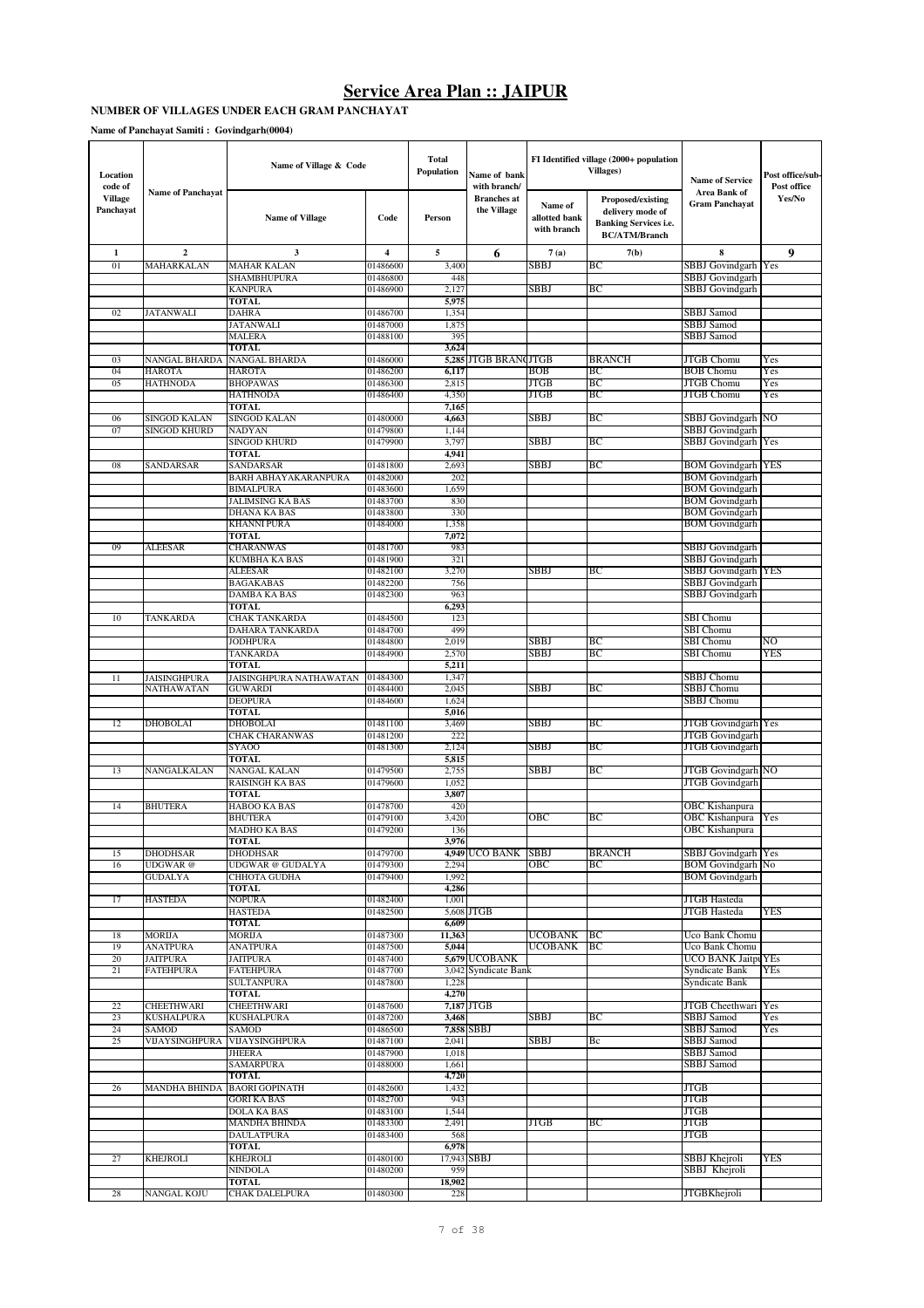### **Name of Panchayat Samiti : Govindgarh(0004)**

| Location<br>code of         | <b>Name of Panchayat</b> | Name of Village & Code        |                | <b>Total</b><br>Population | Name of bank<br>with branch/      |                                         | FI Identified village (2000+ population<br>Villages)                                                 | <b>Name of Service</b><br>Area Bank of | Post office/sub-<br>Post office |
|-----------------------------|--------------------------|-------------------------------|----------------|----------------------------|-----------------------------------|-----------------------------------------|------------------------------------------------------------------------------------------------------|----------------------------------------|---------------------------------|
| <b>Village</b><br>Panchayat |                          | <b>Name of Village</b>        | Code           | Person                     | <b>Branches</b> at<br>the Village | Name of<br>allotted bank<br>with branch | <b>Proposed/existing</b><br>delivery mode of<br><b>Banking Services i.e.</b><br><b>BC/ATM/Branch</b> | <b>Gram Panchavat</b>                  | Yes/No                          |
| $\mathbf{1}$                | $\mathbf{2}$             | $\mathbf{3}$                  | $\overline{4}$ | 5                          | 6                                 | 7(a)                                    | 7(b)                                                                                                 | 8                                      | 9                               |
|                             |                          | <b>NANGAL KOJU</b>            | 01480400       | 4,363                      |                                   | JTGB                                    | ВC                                                                                                   | <b>JTGBKhejroli</b>                    | Yes                             |
|                             |                          | <b>KANWARPURA</b>             | 01480500       | 2,874                      |                                   | JTGB                                    | BC                                                                                                   | <b>JTGBKhejroli</b>                    | No                              |
|                             |                          | <b>KUMBHPURIYA</b>            | 01480600       | 315                        |                                   |                                         |                                                                                                      | <b>JTGBKhejroli</b>                    |                                 |
|                             |                          | <b>CHAK LADDU</b>             | 01480700       | 14 <sub>1</sub>            |                                   |                                         |                                                                                                      | <b>JTGBKhejroli</b>                    |                                 |
|                             |                          | <b>TOTAL</b>                  |                | 7,921                      |                                   |                                         |                                                                                                      |                                        |                                 |
| 29                          | <b>NIWANA</b>            | <b>NIWANA</b>                 | 01480800       | 5,829                      |                                   | ОВС                                     | ВC                                                                                                   | OBC kishanpura                         |                                 |
|                             |                          | <b>DEVTHALA</b>               | 01480900       | 3,31                       |                                   | ОВС                                     | ВC                                                                                                   | OBC kishanpura                         |                                 |
|                             |                          | <b>BARH DEVTHALA</b>          | 01481000       | 485                        |                                   |                                         |                                                                                                      | OBC kishanpura                         |                                 |
|                             |                          | <b>TOTAL</b>                  |                | 9,625                      |                                   |                                         |                                                                                                      |                                        |                                 |
| 30                          | TIGARIYA                 | <b>KALOO KA BAS</b>           | 01485700       | 1,964                      |                                   |                                         |                                                                                                      | OBC Tigariya                           | Yes                             |
|                             |                          | <b>TIGARIYA</b>               | 01485800       | 7,097                      | OBC                               |                                         |                                                                                                      | OBC Tigariya                           |                                 |
|                             |                          | <b>TOTAL</b>                  |                | 9.061                      |                                   |                                         |                                                                                                      |                                        |                                 |
| 31                          | <b>AMARPURA</b>          | <b>BISHANPURA @ CHARANWAS</b> | 01485500       | 2,446                      |                                   | ОВС                                     | ВC                                                                                                   | OBCTagariya                            | Yes                             |
|                             |                          | <b>AMARPURA</b>               | 01485600       | 2,787                      |                                   | OBC                                     | BC                                                                                                   | OBCTagariya                            | No                              |
|                             |                          | <b>BARWARA</b>                | 01485900       | 2.276                      |                                   | OBC                                     | Bc                                                                                                   | OBCTagariya                            |                                 |
|                             |                          | <b>TOTAL</b>                  |                | 7,509                      |                                   |                                         |                                                                                                      |                                        |                                 |
| 32                          | <b>UDAIPURIYA</b>        | <b>UDAIPURIYA</b>             | 01486100       | 7,853                      |                                   | BOB                                     | ВC                                                                                                   | <b>BOB</b> Chomu                       |                                 |
| 33                          | <b>ITAWA BHOPJI</b>      | <b>ITAWA BHOPJI</b>           | 01485400       |                            | 8,968 JTGB                        |                                         |                                                                                                      | JTGB Itawabhopiji                      | Yes                             |
| 34                          | NANGAL GOVIND            | <b>BAGRI</b>                  | 01478200       | 1,315                      |                                   |                                         |                                                                                                      | OBC Kishanpura                         |                                 |
|                             |                          | <b>SIRSA</b>                  | 01478300       | 1,549                      |                                   |                                         |                                                                                                      | <b>OBC</b> Kishanpura                  |                                 |
|                             |                          | <b>RANJEETPURA</b>            | 01478400       | 1,305                      |                                   |                                         |                                                                                                      | <b>OBC Kishanpura</b>                  |                                 |
|                             |                          | <b>NANGAL GOVIND</b>          | 01478500       | 1,839                      |                                   |                                         |                                                                                                      | OBC Kishanpura                         |                                 |
|                             |                          | TOTAL                         |                | 6,008                      |                                   |                                         |                                                                                                      |                                        |                                 |
| 35                          | <b>KISHANPURA</b>        | <b>KISHANPURA</b>             | 01478600       |                            | 4,388 OBC                         |                                         |                                                                                                      | OBC Kishanpura                         | Yes                             |
| 36                          | <b>GHINOI</b>            | <b>SABALPURA</b>              | 01482800       | 836                        |                                   |                                         |                                                                                                      | SBBJ Kaladera                          |                                 |
|                             |                          | <b>GHINOI</b>                 | 01482900       | 3,498                      |                                   | <b>SBBJ</b>                             | BC                                                                                                   | SBBJ Kaledara                          | Yes                             |
|                             |                          | <b>DHANI NIJHARNA</b>         | 01483000       | 7 <sup>1</sup>             |                                   |                                         |                                                                                                      | SBBJ Kaledra                           |                                 |
|                             |                          | <b>BAI KA BAS</b>             | 01483200       | 1.065                      |                                   |                                         |                                                                                                      | SBBJ kaledara                          |                                 |
|                             |                          | <b>KANARPURA</b>              | 01483500       | 1.752                      |                                   |                                         |                                                                                                      | SBBJ Kaledara                          |                                 |
|                             |                          | <b>TOTAL</b>                  |                | 7,222                      |                                   |                                         |                                                                                                      |                                        |                                 |
| 37                          | <b>ASTIKALAN</b>         | <b>BAGRON KA BAS</b>          | 01478800       | 918                        |                                   |                                         |                                                                                                      | OBC Kishanpura                         |                                 |
|                             |                          | <b>ASTI KALAN</b>             | 01478900       | 3,750                      |                                   | JTGB                                    | BC                                                                                                   | OBC Kishanpura                         |                                 |
|                             |                          | <b>ASTI KHURD</b>             | 01479000       | 2.027                      |                                   | JTGB                                    | BC                                                                                                   | OBC Kishanpura                         |                                 |
|                             |                          | <b>TOTAL</b>                  |                | 6.695                      |                                   |                                         |                                                                                                      |                                        |                                 |
| 38                          | <b>LOHARWARA</b>         | <b>LOHARWARA</b>              | 01485000       | 3,332                      |                                   | BOB                                     | BС                                                                                                   | OBC Chomu                              |                                 |
| 39                          | <b>ANATPURA</b>          | <b>BALEKHAN</b>               | 01485100       | 1,508                      |                                   |                                         |                                                                                                      | UCOBANK Jaitpura                       |                                 |
|                             |                          | <b>ANATPURA</b>               | 01485200       | 2.415                      |                                   | BOB                                     | ВC                                                                                                   | UCOBANK Jaitpura                       |                                 |
|                             |                          | <b>CHIMANPURA</b>             | 01485300       | 792                        |                                   |                                         |                                                                                                      | UCOBANK Jaitpura                       |                                 |
|                             |                          | <b>TOTAL</b>                  |                | 4,715                      |                                   |                                         |                                                                                                      |                                        |                                 |
| 40                          | <b>MALIKPUR</b>          | <b>MALIKPUR</b>               | 01481500       | 3,786                      |                                   | SBBJ                                    | BC                                                                                                   | <b>BOM</b> Govindgarh                  | Yes                             |
|                             |                          | <b>SITARAM PURA</b>           | 01481600       | 1,618                      |                                   |                                         |                                                                                                      | <b>BOM Govindgarh</b>                  |                                 |
|                             |                          | NARSINGHPURA                  | 01484100       | 1,764                      |                                   |                                         |                                                                                                      | <b>BOM</b> Govindgarh                  |                                 |
|                             |                          | <b>UGARIYAWAS</b>             | 01484200       | 672                        |                                   |                                         |                                                                                                      | <b>BOM</b> Govindgarh                  |                                 |
|                             |                          | <b>TOTAL</b>                  |                | 7,840                      |                                   |                                         |                                                                                                      |                                        |                                 |
| 41                          | <b>GOVINDGARH</b>        | <b>GOVINDGARH</b>             | 01481400       | 7,325                      | <b>SBBJ</b>                       |                                         |                                                                                                      | SBBJ Govindgarh Yes                    |                                 |
| 42                          | <b>KALADERA</b>          | <b>KALADERA</b>               | 01483900       |                            | 11,045 SBBJ                       |                                         |                                                                                                      | SBBJ Kaledara                          | Yes                             |
|                             |                          |                               |                |                            |                                   |                                         |                                                                                                      |                                        |                                 |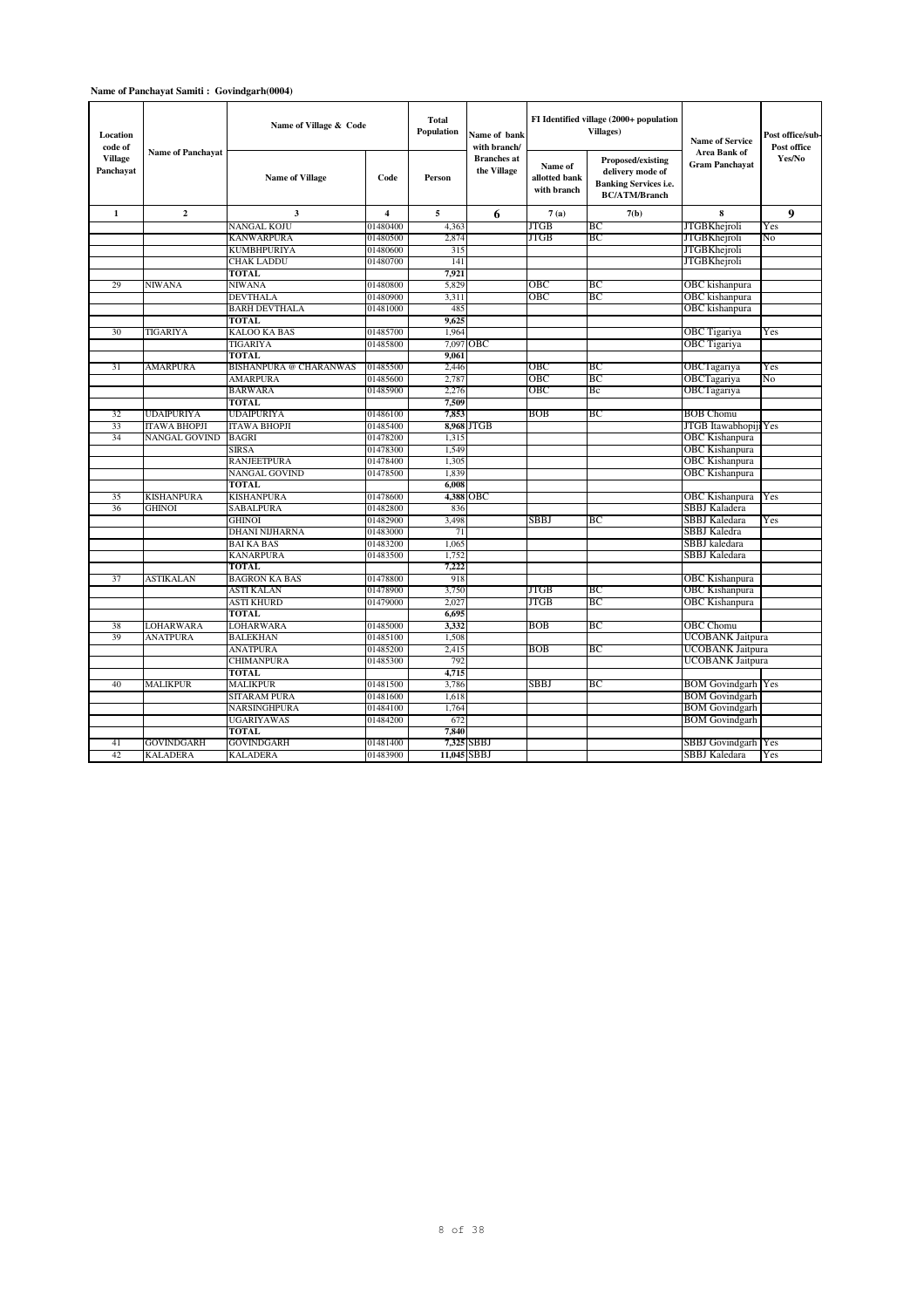#### **NUMBER OF VILLAGES UNDER EACH GRAM PANCHAYAT**

**Name of Panchayat Samiti : Sambhar(0005)**

| <b>Location</b> code    |                          | Name of Village & Code                       |                      | Total<br>Population | Name of bank<br>with branch/      |                                         | FI Identified village (2000+ population<br><b>Villages)</b>                  | <b>Name of Service</b>                               | Post office/sub-<br>Post office |
|-------------------------|--------------------------|----------------------------------------------|----------------------|---------------------|-----------------------------------|-----------------------------------------|------------------------------------------------------------------------------|------------------------------------------------------|---------------------------------|
| of Village<br>Panchayat | <b>Name of Panchayat</b> | <b>Name of Village</b>                       | Code                 | Person              | <b>Branches</b> at<br>the Village | Name of<br>allotted bank<br>with branch | Proposed/existing delivery<br>mode of Banking Services<br>i.e. BC/ATM/Branch | Area Bank of Gram<br>Panchayat                       | Yes/No                          |
| $\mathbf{1}$            | $\overline{2}$           | 3                                            | $\overline{4}$       | 5                   | 6                                 | 7(a)                                    | 7(b)                                                                         | 8                                                    | $\boldsymbol{9}$                |
| 01                      | MALIKPURA                | <b>MALIKPURA</b>                             | 01488600             | 2,624               |                                   | UCOBANK                                 | BС                                                                           | UCOBANK Renwal YES                                   |                                 |
|                         |                          | RAMPURA                                      | 01488700             | 964                 |                                   |                                         |                                                                              | UCOBANK RenwalRENWAL                                 |                                 |
|                         |                          | <b>BAJIYON KA BAS</b>                        | 01488900             | 548                 |                                   |                                         |                                                                              | <b>UCOBANK Renwal YES</b>                            |                                 |
| 02                      | LOONIYAWAS               | <b>TOTAL</b><br><b>SURPURA</b>               | 01488800             | 4,136<br>535        |                                   |                                         |                                                                              | <b>JTGB</b> Badal                                    |                                 |
|                         |                          | TURKYAWAS                                    | 01489100             | 1,235               |                                   |                                         |                                                                              | <b>JTGB</b> Badal                                    |                                 |
|                         |                          | <b>LOONIYAWAS</b>                            | 01489200             | 2,678               |                                   |                                         |                                                                              | <b>JTGB</b> Badal                                    |                                 |
|                         |                          | <b>GADRI</b>                                 | 01489300             | 1,618               |                                   |                                         |                                                                              | <b>JTGB</b> Badal                                    |                                 |
|                         |                          | <b>TOTAL</b>                                 |                      | 6,066               |                                   |                                         |                                                                              |                                                      |                                 |
| 03                      | <b>BASRI KHURD</b>       | KISHANPURA @ NATHI KA BAS<br>SANWAT KA BAS   | 01488200<br>01488300 | 1,928<br>638        |                                   |                                         |                                                                              | <b>UCOBANK Renwal</b><br><b>UCOBANK Renwal</b>       |                                 |
|                         |                          | <b>BASRI KHURD</b>                           | 01488400             | 2,139               |                                   | <b>UCOBANK</b>                          | BС                                                                           | <b>UCOBANK Renwal Yes</b>                            |                                 |
|                         |                          | <b>TOTAL</b>                                 |                      | 4,705               |                                   |                                         |                                                                              |                                                      |                                 |
| 04                      | <b>BADHAL</b>            | <b>BADHAL</b>                                | 01489400             |                     | 8,240 JTGB                        |                                         |                                                                              | <b>JTGB</b> Badhal                                   | Yes                             |
| 05                      | RALAWATA                 | RALAWATA                                     | 01488500             | 1,708               |                                   |                                         |                                                                              | <b>UCOBANK</b> Renwal                                |                                 |
|                         |                          | <b>CHARANWAS</b><br><b>KABRON KA BAS</b>     | 01489000<br>01489500 | 110<br>1,752        |                                   |                                         |                                                                              | <b>UCOBANK Renwal</b><br><b>UCOBANK</b> Renwal       |                                 |
|                         |                          | DEVA KA BAS                                  | 01489900             | 1,193               |                                   |                                         |                                                                              | <b>UCOBANK Renwal</b>                                |                                 |
|                         |                          | <b>DEESA</b>                                 | 01490000             | 1,084               |                                   |                                         |                                                                              | <b>UCOBANK Renwal</b>                                |                                 |
|                         |                          | <b>TOTAL</b>                                 |                      | 5,847               |                                   |                                         |                                                                              |                                                      |                                 |
| 06                      | <b>ITAWA</b>             | <b>ITAWA</b>                                 | 01489600             | 3,984               |                                   |                                         |                                                                              | <b>JTGB</b> Badhal                                   |                                 |
|                         |                          | <b>KANWARPURA</b>                            | 01489700             | 1,185               |                                   |                                         |                                                                              | <b>JTGB</b> Badhal                                   |                                 |
| 07                      | LALASAR                  | <b>TOTAL</b>                                 | 01489800             | 5,169<br>2,125      |                                   | <b>JTGB</b>                             | BС                                                                           | <b>JTGBBagawas</b>                                   | NO                              |
|                         |                          | JUNSYA KALAN & KHURD<br>LALASAR              | 01490300             | 4,075               |                                   | JTGB                                    | BC                                                                           | <b>JTGBBagawas</b>                                   |                                 |
|                         |                          | TOTAL                                        |                      | 6,200               |                                   |                                         |                                                                              |                                                      |                                 |
| 08                      | <b>DOONGRI KHURD</b>     | DOONGRI KHURD                                | 01490400             | 2,484               |                                   | JTGB                                    | BC                                                                           | <b>JTGB</b> Bagawas                                  |                                 |
|                         |                          | <b>JHALRA</b>                                | 01491500             | 533                 |                                   |                                         |                                                                              | <b>JTGB Bagawas</b>                                  |                                 |
|                         |                          | <b>ABHAIPURA</b>                             | 01491600             | 839                 |                                   |                                         |                                                                              | <b>JTGB</b> Bagawas                                  |                                 |
|                         |                          | <b>RAMPURA</b>                               | 01491700             | 875                 |                                   |                                         |                                                                              | <b>JTGB</b> Bagawas                                  |                                 |
| 09                      | <b>BAGAWAS</b>           | TOTAL<br>DHOLYA KA BAS                       | 01490100             | 4,731<br>1,189      |                                   |                                         |                                                                              | <b>JTGB</b> Bagawas                                  |                                 |
|                         |                          | <b>BAGAWAS</b>                               | 01490200             | 4,591               | <b>JTGB</b>                       |                                         |                                                                              | <b>JTGB Bagawas</b>                                  | Yes                             |
|                         |                          | <b>TOTAL</b>                                 |                      | 5,780               |                                   |                                         |                                                                              |                                                      |                                 |
| 10                      | <b>HARSOLI</b>           | <b>HARSOLI</b>                               | 01490600             | 4,206               |                                   | <b>JTGB</b>                             | BC                                                                           | <b>JTGB</b> Renwal                                   | Yes                             |
| 11                      | <b>DOONGRI KALAN</b>     | DOONGRI KALAN                                | 01490500             | 3,439               |                                   | <b>JTGB</b>                             | BC                                                                           | <b>JTGB Bagawas</b>                                  | Yes                             |
|                         |                          | RAMSINGHPURA @                               | 01491300             | 722                 |                                   |                                         |                                                                              | <b>JTGB Bagawas</b>                                  |                                 |
|                         |                          | SANGAKABAS<br><b>MOHANPURA</b>               | 01491400             | 917                 |                                   |                                         |                                                                              | <b>JTGB</b> Bagawas<br><b>JTGB</b> Bagawas           |                                 |
|                         |                          | <b>GUMANPURA</b>                             | 01491800             | 553                 |                                   |                                         |                                                                              | <b>JTGB</b> Bagawas                                  |                                 |
|                         |                          | TOTAL                                        |                      | 5,631               |                                   |                                         |                                                                              |                                                      |                                 |
| 12                      | <b>DOONGARSI</b>         | DEVALYA                                      | 01490700             | 1,033               |                                   |                                         |                                                                              | <b>JTGB</b> Renwal                                   |                                 |
|                         | KA BAS                   | DOONGARSI KA BAS                             | 01490800             | 2,092               |                                   | UCO BANK                                | BC                                                                           | <b>JTGB</b> Renwal                                   |                                 |
|                         |                          | <b>CHARANWAS</b>                             | 01490900             | 428                 |                                   |                                         |                                                                              | <b>JTGB</b> Renwal                                   |                                 |
|                         |                          | <b>TOTAL</b>                                 |                      | 3,553               |                                   |                                         |                                                                              | PNB Karansar                                         |                                 |
| 13                      | <b>KARANSAR</b>          | <b>KESA KA BAS</b><br><b>HARNATHPURA</b>     | 01491000<br>01491100 | 817<br>407          |                                   |                                         |                                                                              | PNB Karansar                                         |                                 |
|                         |                          | <b>KHIJOORIYA</b>                            | 01491200             | 711                 |                                   |                                         |                                                                              | PNB Karansar                                         |                                 |
|                         |                          | <b>BASRI KALAN</b>                           | 01491900             | 1,079               |                                   |                                         |                                                                              | PNB Karansar                                         |                                 |
|                         |                          | <b>KARANSAR</b>                              | 01492400             |                     | 2,617 PNB                         |                                         |                                                                              | PNB Karansar                                         | YES                             |
|                         |                          | TOTAL                                        |                      | 5,631               |                                   |                                         |                                                                              |                                                      |                                 |
| 14                      | KHERI MILAK              | MOHAN KA BAS                                 | 01492200             | 1,432               |                                   |                                         |                                                                              | PNB Karansar                                         |                                 |
|                         |                          | DHANA KA BAS<br>KHERI MILAK                  | 01492300<br>01492500 | 934<br>2,282        |                                   | <b>PNB</b>                              | BC                                                                           | PNB Karansar<br><b>PNB</b> Karansar                  | Yes                             |
|                         |                          | <b>TOTAL</b>                                 |                      | 4,648               |                                   |                                         |                                                                              |                                                      |                                 |
| 15                      | MUNDIYA GARH             | <b>SUNDERPURA</b>                            | 01493500             | 1,417               |                                   |                                         |                                                                              | <b>SBBJ</b> Renwal                                   |                                 |
|                         |                          | MUNDIYA GARH                                 | 01493600             | 2,212               |                                   | <b>JTGB</b>                             | BC                                                                           | <b>SBBJ</b> Renwal                                   | Yes                             |
|                         |                          | <b>CHARANWAS</b>                             | 01493700             | 394                 |                                   |                                         |                                                                              | <b>SBBJ</b> Renwal<br><b>SBBJ</b> Renwal             |                                 |
|                         |                          | SAMDARI<br><b>TOTAL</b>                      | 01493800             | 153<br>4,176        |                                   |                                         |                                                                              |                                                      |                                 |
| 16                      | <b>NANDRI</b>            | <b>PRATAPPURA</b>                            | 01493900             | 916                 |                                   |                                         |                                                                              | <b>SBBJ</b> Renwal                                   |                                 |
|                         |                          | <b>MEENDI</b>                                | 01494000             | 614                 |                                   |                                         |                                                                              | <b>SBBJ</b> Renwal                                   |                                 |
|                         |                          | <b>NANDRI</b>                                | 01494100             | 1,105               |                                   |                                         |                                                                              | SBBJ Renwal                                          |                                 |
|                         |                          | <b>SALEHADI PURA</b>                         | 01494200             | 553                 |                                   |                                         |                                                                              | <b>SBBJ</b> Renwal                                   |                                 |
|                         |                          | SHYOSINGHPURA<br>@ GUJARON KA BAS            | 01494300             | 551                 |                                   |                                         |                                                                              | <b>SBBJ</b> Renwal<br><b>SBBJ</b> Renwal             |                                 |
|                         |                          | <b>TOTAL</b>                                 |                      | 3,739               |                                   |                                         |                                                                              |                                                      |                                 |
| 17                      | <b>RAMJIPURA</b>         | SALAGRAMPURA                                 | 01493200             | 211                 |                                   |                                         |                                                                              | PNB Karansar                                         |                                 |
|                         | <b>KALAN</b>             | RAMJIPURA KHURD                              | 01493300             | 1,388               |                                   |                                         |                                                                              | PNB Karansar                                         |                                 |
|                         |                          | RAMJIPURA KALAN                              | 01493400             | 1,643               |                                   |                                         |                                                                              | PNB Karansar                                         |                                 |
|                         |                          | <b>TOTAL</b>                                 |                      | 3,242               |                                   |                                         |                                                                              |                                                      |                                 |
| $18\,$                  | <b>BHOJPURA</b>          | <b>CHARANWAS</b>                             | 01499600<br>01499700 | 564<br>464          |                                   |                                         |                                                                              | <b>ICICI</b> Bank Jobner<br><b>ICICI Bank Jobner</b> |                                 |
|                         | <b>KALAN</b>             | <b>TURKYABAS</b><br><b>BHOJPURA KALAN</b>    | 01499800             | 2,544               |                                   | <b>ICICI Bank</b>                       | ВC                                                                           | <b>ICICI Bank Jobner</b>                             |                                 |
|                         |                          | <b>TOTAL</b>                                 |                      | 3,572               |                                   |                                         |                                                                              |                                                      |                                 |
| 19                      | PACHKODIYA               | <b>LAXMIPURA</b>                             | 01492700             | 1,180               |                                   |                                         |                                                                              | PNB Karansar                                         |                                 |
|                         |                          | <b>KHEERWA</b>                               | 01492900             | 1,294               |                                   |                                         |                                                                              | PNB Karansar                                         |                                 |
|                         |                          | <b>PACHKODIYA</b>                            | 01493100             | 1,798               |                                   |                                         |                                                                              | PNB Karansar                                         |                                 |
|                         |                          | TOTAL                                        |                      | 4,272               |                                   |                                         |                                                                              | <b>JTGB</b> Hingonia                                 |                                 |
| $20\,$                  | <b>MURLIPURA</b>         | <b>VIJAI GOVINDPURA</b><br><b>CHIRNOTIYA</b> | 01492800<br>01499900 | 699<br>661          |                                   |                                         |                                                                              | <b>JTGB</b> Hingonia                                 |                                 |
|                         |                          | <b>MURLIPURA</b>                             | 01500000             | 1,663               |                                   |                                         |                                                                              | <b>JTGB</b> Hingonia                                 |                                 |
|                         |                          | THAKURSI KA BAS                              | 01500100             | 745                 |                                   |                                         |                                                                              | <b>JTGB</b> Hingonia                                 |                                 |
|                         |                          | <b>CHAK JOBNER</b>                           | 01501700             | 98                  |                                   |                                         |                                                                              | <b>JTGB</b> Hingonia                                 |                                 |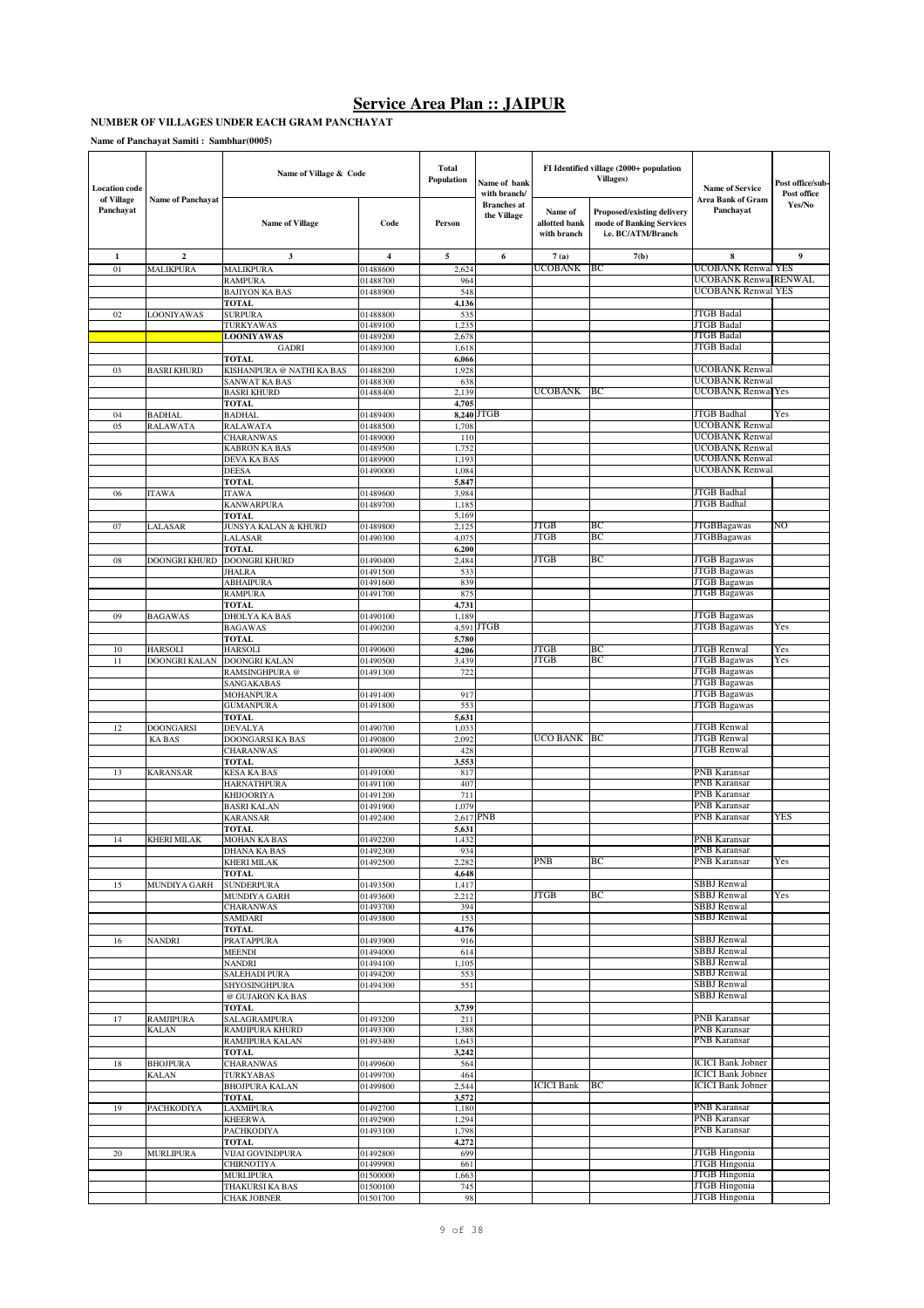### **Name of Panchayat Samiti : Sambhar(0005)**

| <b>Location</b> code    |                                       | Name of Village & Code                   |                      | Total<br>Population  | Name of bank<br>with branch/      |                                         | FI Identified village (2000+ population<br><b>Villages)</b>                  | <b>Name of Service</b>                                    | Post office/sub<br>Post office |
|-------------------------|---------------------------------------|------------------------------------------|----------------------|----------------------|-----------------------------------|-----------------------------------------|------------------------------------------------------------------------------|-----------------------------------------------------------|--------------------------------|
| of Village<br>Panchayat | <b>Name of Panchayat</b>              | <b>Name of Village</b>                   | Code                 | Person               | <b>Branches</b> at<br>the Village | Name of<br>allotted bank<br>with branch | Proposed/existing delivery<br>mode of Banking Services<br>i.e. BC/ATM/Branch | Area Bank of Gram<br>Panchayat                            | Yes/No                         |
| $\mathbf{1}$            | $\mathbf{2}$                          | 3                                        | 4                    | 5                    | 6                                 | 7(a)                                    | 7(b)                                                                         | 8                                                         | 9                              |
| 21                      | <b>HINGONIYA</b>                      | <b>TOTAL</b><br><b>BENIYA KA BAS</b>     | 01492100             | 3,866<br>642         |                                   |                                         |                                                                              | <b>JTGB</b> Hingonia                                      |                                |
|                         |                                       | LOHARWARA                                | 01492600             | 1,671                |                                   |                                         |                                                                              | JTGB Hingonia                                             |                                |
|                         |                                       | <b>HINGONIYA</b>                         | 01500300             | 4,876                | <b>JTGB</b>                       |                                         |                                                                              | <b>JTGB</b> Hingonia                                      | <b>YES</b>                     |
| 22                      | <b>BHAINSAWA</b>                      | <b>TOTAL</b><br><b>BHAINSAWA</b>         | 01492000             | 7,189<br>$6,164$ SBI |                                   |                                         |                                                                              | SBI Basiwa                                                | Yes                            |
| 23                      | MOONDOTI                              | RAGHUNANDAN PURA                         | 01493000             | 409                  |                                   |                                         |                                                                              | <b>UCOBANK Mandhabhimsingh</b>                            |                                |
|                         |                                       | <b>SUKHALPURA</b>                        | 01494400             | 1,259                |                                   |                                         |                                                                              | UCOBANK Mandhabhimsingh                                   |                                |
|                         |                                       | MOONDOTI<br>PRATAP PURA                  | 01494500<br>01494600 | 899<br>543           |                                   |                                         |                                                                              | <b>UCOBANK</b> Mandhabhimsingh<br>UCOBANK Mandhabhimsingh |                                |
|                         |                                       | <b>TOTAL</b>                             |                      | 3,110                |                                   |                                         |                                                                              |                                                           |                                |
| 24                      | <b>JORPURA</b><br><b>SUNDARIYABAS</b> | <b>DOONGRI</b><br><b>JORPURA</b>         | 01500200<br>01500700 | 2,827<br>1,345       |                                   | SBI                                     | ВC                                                                           | SBI Jobner<br>SBI Jobner                                  | YES                            |
|                         |                                       | <b>TOTAL</b>                             |                      | 4,172                |                                   |                                         |                                                                              |                                                           |                                |
| 25                      | <b>KUDIYON</b>                        | <b>KUDIYON KA BAS</b>                    | 01500400             | 1,061                |                                   |                                         |                                                                              | SBI Bhasiwa                                               |                                |
|                         | <b>KABAS</b>                          | <b>GURHA MANSINGH</b><br>SUNDARIYAWAS    | 01500500<br>01500600 | 1,650<br>936         |                                   |                                         |                                                                              | SBI Bhasiwa<br>SBI Bhasiwa                                |                                |
|                         |                                       | <b>TOTAL</b>                             |                      | 3,647                |                                   |                                         |                                                                              |                                                           |                                |
| 26                      | TEJYA KA BAS                          | TEJYA KA BAS                             | 01504700             | 3,438                |                                   | <b>JTGB</b>                             | ВC                                                                           | CBI Sambhar                                               | Yes                            |
|                         |                                       | <b>ITAWA</b><br><b>TOTAL</b>             | 01504800             | 1,353<br>4,791       |                                   |                                         |                                                                              | <b>CBI</b> Sambhar                                        |                                |
| 27                      | NORANGPURA                            | PEEPLI KA BAS                            | 01504400             | 1,124                |                                   |                                         |                                                                              | CBISambhar                                                |                                |
|                         |                                       | <b>NORANGPURA</b>                        | 01504500             | 2,331                |                                   | CBI                                     | BС                                                                           | CBISambhar<br>CBISambhar                                  | No                             |
|                         |                                       | <b>SHIVANIYA</b><br><b>TOTAL</b>         | 01504600             | 250<br>3,705         |                                   |                                         |                                                                              |                                                           |                                |
| 28                      | <b>TYOD</b>                           | <b>TYODA</b>                             | 01496500             | 2,678                |                                   | PNB                                     | ВC                                                                           | PNB Sambhar                                               | Yes                            |
|                         |                                       | <b>BAG KI DHANI</b>                      | 01496600             | 498                  |                                   |                                         |                                                                              | PNB Sambhar                                               |                                |
|                         |                                       | <b>TYOD</b><br><b>TOTAL</b>              | 01496700             | 1,642<br>4,818       |                                   |                                         |                                                                              | PNB Sambhar                                               |                                |
| 29                      | <b>KAZIPURA</b>                       | <b>KAZIPURA</b>                          | 01496800             | 3,093                |                                   | SBI                                     | BС                                                                           | SBI Sambhar                                               | Yes                            |
|                         |                                       | <b>RASOOLPURA</b>                        | 01496900             | 628                  |                                   |                                         |                                                                              | SBI Sambhar                                               |                                |
| 30                      | <b>SINODIYA</b>                       | <b>TOTAL</b><br><b>SINODIYA</b>          | 01496000             | 3,721<br>2,291       |                                   | <b>PNB</b>                              | BС                                                                           | PNB Sambhar                                               | Yes                            |
|                         |                                       | KHATWARI KHURD                           | 01496300             | 656                  |                                   |                                         |                                                                              | PNB Sambhar                                               |                                |
|                         |                                       | KHATWARI KALAN<br><b>TOTAL</b>           | 01496400             | 1,061<br>4,008       |                                   |                                         |                                                                              | PNB Sambhar                                               |                                |
| 31                      | <b>KHANDEL</b>                        | <b>KANWARASA</b>                         | 01497000             | 1,683                |                                   |                                         |                                                                              | SBBJ Phulera                                              |                                |
|                         |                                       | <b>AMEEPURA</b>                          | 01497100             | 743                  |                                   |                                         |                                                                              | SBBJ Phulera                                              |                                |
|                         |                                       | <b>KHANDEL</b><br><b>TOTAL</b>           | 01497200             | 1,967<br>4,393       |                                   |                                         |                                                                              | SBBJ Phulera                                              |                                |
| 32                      | <b>JAISINGHPURA</b>                   | <b>PRITHVIPURA</b>                       | 01497300             | 779                  |                                   |                                         |                                                                              | SBBJ Phulera                                              |                                |
|                         |                                       | <b>JAISINGHPURA</b>                      | 01497400             | 730                  |                                   |                                         |                                                                              | SBBJ Phulera                                              |                                |
|                         |                                       | <b>JAITPURA</b><br><b>JAGMALPURA</b>     | 01497500<br>01497600 | 2,110<br>521         |                                   |                                         |                                                                              | SBBJ Phulera<br>SBBJ Phulera                              |                                |
|                         |                                       | <b>SAIPURA</b>                           | 01498700             | 216                  |                                   |                                         |                                                                              | <b>SBBJ</b> Phulera                                       |                                |
|                         |                                       | <b>SINGHPURI</b>                         | 01498900             | 89                   |                                   |                                         |                                                                              | SBBJ Phulera                                              |                                |
| 33                      | <b>BHADWA</b>                         | <b>TOTAL</b><br><b>JANIYON KA BAS</b>    | 01495700             | 4,445<br>1,011       |                                   |                                         |                                                                              | PNB Bhadwa                                                |                                |
|                         |                                       | <b>BHADWA</b>                            | 01495800             | 5,040                | <b>PNB</b>                        |                                         |                                                                              | PNB Bhadwa                                                |                                |
|                         |                                       | DOGIWALON KA BAS<br>TOTAL                | 01495900             | 460<br>6,511         |                                   |                                         |                                                                              | PNB Bhadwa                                                |                                |
| 34                      | <b>BHAINSLANA</b>                     | <b>PAHARPURA</b>                         | 01495100             | 828                  |                                   |                                         |                                                                              | JTGB Bhaisalana                                           |                                |
|                         |                                       | <b>BIJARNIYON KA BAS</b>                 | 01495300             | 420                  |                                   |                                         |                                                                              | JTGB Bhaisalana                                           |                                |
|                         |                                       | <b>BHAINSLANA</b><br>BHOOKHRON KI DHANI  | 01495400<br>01495500 | 1,307                | 3,109 JTGB                        |                                         |                                                                              | JTGB Bhaisalana<br>JTGB Bhaisalana                        | YEs                            |
|                         |                                       | <b>SUNDON KA BAS</b>                     | 01495600             | 821                  |                                   |                                         |                                                                              | JtTGB Bhaisalana                                          |                                |
| 35                      | JORPURA JOBNER                        | <b>TOTAL</b><br><b>MACHHAR KHANI</b>     | 01497800             | 6,485<br>1,418       |                                   |                                         |                                                                              | SBI Jobner                                                |                                |
|                         |                                       | JORPURA JOBNER                           | 01498500             | 1,723                |                                   |                                         |                                                                              | SBI Jobner                                                |                                |
|                         |                                       | PRATAPPURA                               | 01498600             | 986                  |                                   |                                         |                                                                              | SBI Jobner                                                |                                |
| 36                      | <b>BABERWALAN</b>                     | <b>TOTAL</b><br>SUNDA KI DHANI           | 01498200             | 4,127<br>1,226       |                                   |                                         |                                                                              | JTGB Jobner                                               |                                |
|                         | KI DHANI                              | <b>BANSHIPURA</b>                        | 01498300             | 1,686                |                                   |                                         |                                                                              | <b>JTGB</b> Jobner                                        |                                |
|                         |                                       | <b>BABERWALAN KI DHANI</b>               | 01498400             | 3,556                |                                   | <b>JTGB</b>                             | BС                                                                           | JTGB Jobner                                               |                                |
| 37                      | <b>DHANI NAGAN</b>                    | <b>TOTAL</b><br><b>DHANI NAGAN</b>       | 01498100             | 6,468<br>2,495       |                                   | JTGB                                    | BC                                                                           | <b>JTGB</b> Jobner                                        | No                             |
| 38                      | <b>DEHRA</b>                          | <b>DEHRA</b>                             | 01497900             | 1,418                |                                   |                                         |                                                                              | <b>JTGB</b> Jobner                                        |                                |
|                         |                                       | <b>AGARPURA</b><br><b>TOTAL</b>          | 01498000             | 899                  |                                   |                                         |                                                                              | JTGB Jobner                                               |                                |
| 39                      | <b>DYODHI</b>                         | <b>PREMPURA</b>                          | 01495200             | 2,317<br>661         |                                   |                                         |                                                                              | SBI Jobner                                                |                                |
|                         |                                       | MANOHARPURA                              | 01498800             | 118                  |                                   |                                         |                                                                              | SBI Jobner                                                |                                |
|                         |                                       | KORHI<br>SHAMBHOOPURA                    | 01499100<br>01499200 | 1,487<br>96          |                                   |                                         |                                                                              | SBI Jobner<br>SBI Jobner                                  |                                |
|                         |                                       | <b>DYODHI</b>                            | 01499300             | 1,947                |                                   |                                         |                                                                              | SBI Jobner                                                |                                |
|                         |                                       | <b>TOTAL</b>                             |                      | 4,309                |                                   |                                         |                                                                              | SBI Jobner                                                |                                |
| 40                      | <b>MOONDWARA</b>                      | DODWADIYON KA BAS<br><b>SHYAMPURA</b>    | 01496100<br>01496200 | 1,072<br>1,108       |                                   |                                         |                                                                              | SBI Jobner                                                |                                |
|                         |                                       | <b>MOONDWARA</b>                         | 01499000             | 1,672                |                                   |                                         |                                                                              | SBI Jobner                                                |                                |
| 41                      |                                       | <b>TOTAL</b>                             |                      | 3,852                | 6,859 UCOBANK                     |                                         |                                                                              | UCOBANK MandaBhim                                         |                                |
|                         | <b>MANDA BHIM</b><br><b>SINGH</b>     | <b>MANDA BHIM SINGH</b>                  | 01495000             |                      |                                   |                                         |                                                                              |                                                           |                                |
| 42                      | <b>ANANTPURA</b>                      | <b>DEEPPURA</b>                          | 01494700             | 720                  |                                   |                                         |                                                                              | UCOBANK Manda Bhim                                        |                                |
|                         |                                       | <b>BHOJPURA KHURD</b><br><b>ANATPURA</b> | 01494800<br>01494900 | 674<br>1,534         |                                   |                                         |                                                                              | UCOBANK Manda Bhim<br>UCOBANK Manda Bhim                  |                                |
|                         |                                       | <b>GEEDA KA BAS</b>                      | 01499400             | 200                  |                                   |                                         |                                                                              | UCOBANK Manda Bhim                                        |                                |
|                         |                                       | <b>AIDAN KA BAS</b>                      | 01499500             | 573                  |                                   |                                         |                                                                              | UCOBANK Manda Bhim                                        |                                |
| 43                      | <b>KALAKH</b>                         | TOTAL<br>TIBARIYA                        | 01500800             | 3,701<br>1,007       |                                   |                                         |                                                                              | <b>ICICI Bank Jobner</b>                                  |                                |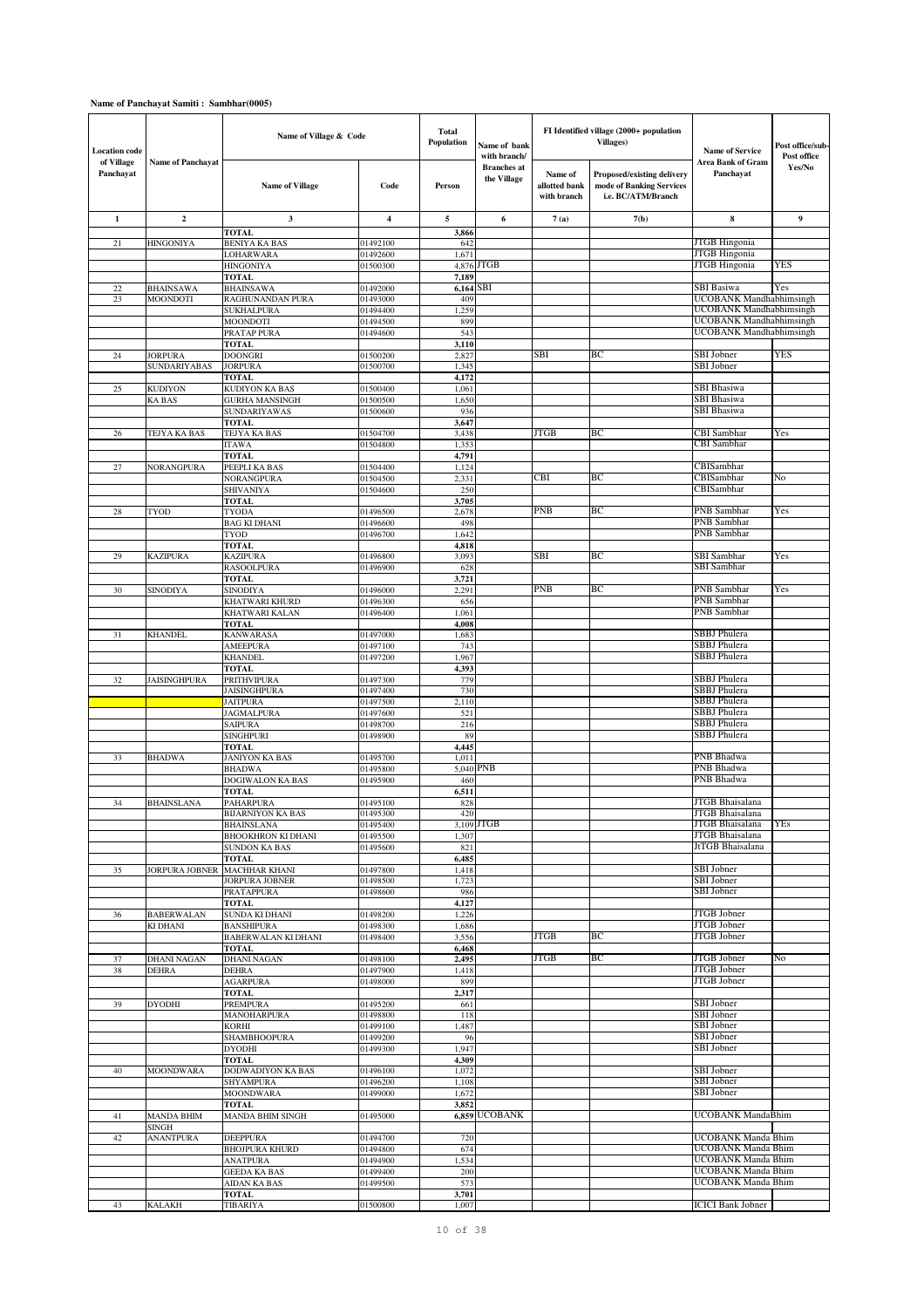### **Name of Panchayat Samiti : Sambhar(0005)**

| <b>Location</b> code    | <b>Name of Panchayat</b> | Name of Village & Code  |                         | Total<br>Population | Name of bank<br>with branch/      |                                         | FI Identified village (2000+ population<br><b>Villages</b> )                 | <b>Name of Service</b><br>Area Bank of Gram | Post office/sub-<br>Post office |
|-------------------------|--------------------------|-------------------------|-------------------------|---------------------|-----------------------------------|-----------------------------------------|------------------------------------------------------------------------------|---------------------------------------------|---------------------------------|
| of Village<br>Panchavat |                          | <b>Name of Village</b>  | Code                    | Person              | <b>Branches</b> at<br>the Village | Name of<br>allotted bank<br>with branch | Proposed/existing delivery<br>mode of Banking Services<br>i.e. BC/ATM/Branch | Panchavat                                   | Yes/No                          |
|                         | $\mathbf{2}$             | 3                       | $\overline{\mathbf{4}}$ | 5                   | 6                                 | 7(a)                                    | 7(b)                                                                         | 8                                           | 9                               |
|                         |                          | <b>BASSINAGA</b>        | 01500900                | 1,994               |                                   |                                         |                                                                              | <b>ICICI Bank Jobner</b>                    |                                 |
|                         |                          | <b>BHIKHAWAS</b>        | 01501300                | 858                 |                                   |                                         |                                                                              | <b>ICICI Bank Jobner</b>                    |                                 |
|                         |                          | <b>ROOPSINGH KA BAS</b> | 01501400                | 136                 |                                   |                                         |                                                                              | <b>ICICI Bank Jobner</b>                    |                                 |
|                         |                          | <b>SANKHLA KA BAS</b>   | 01501500                | 451                 |                                   |                                         |                                                                              | <b>ICICI Bank Jobner</b>                    |                                 |
|                         |                          | <b>RAMSINGHPURA</b>     | 01501600                | 222                 |                                   |                                         |                                                                              | <b>ICICI Bank Jobner</b>                    |                                 |
|                         |                          | <b>KALAKH</b>           | 01501800                | 2,405               |                                   | <b>ICICI Bank</b>                       | BC                                                                           | <b>ICICI Bank Jobner</b>                    | <b>Yes</b>                      |
|                         |                          | <b>BAGRON KA BAS</b>    | 01501900                | 281                 |                                   |                                         |                                                                              | <b>ICICI Bank Jobner</b>                    |                                 |
|                         |                          | <b>HARIPURA</b>         | 01502000                | 644                 |                                   |                                         |                                                                              | <b>ICICI Bank Jobner</b>                    |                                 |
|                         |                          | TOTAL                   |                         | 7,998               |                                   |                                         |                                                                              |                                             |                                 |
| 44                      | <b>KHEJRAWAS</b>         | <b>KUCHYAWAS</b>        | 01501000                | 516                 |                                   |                                         |                                                                              | SBI Jobner                                  |                                 |
|                         |                          | <b>JOSHIWAS</b>         | 01501100                | 286                 |                                   |                                         |                                                                              | SBI Jobner                                  |                                 |
|                         |                          | <b>KHEJRAWAS</b>        | 01501200                | 796                 |                                   |                                         |                                                                              | SBI Jobner                                  |                                 |
|                         |                          | <b>GOKULPURA</b>        | 01502800                | 1,235               |                                   |                                         |                                                                              | SBI Jobner                                  |                                 |
|                         |                          | <b>TOTAL</b>            |                         | 2,833               |                                   |                                         |                                                                              |                                             |                                 |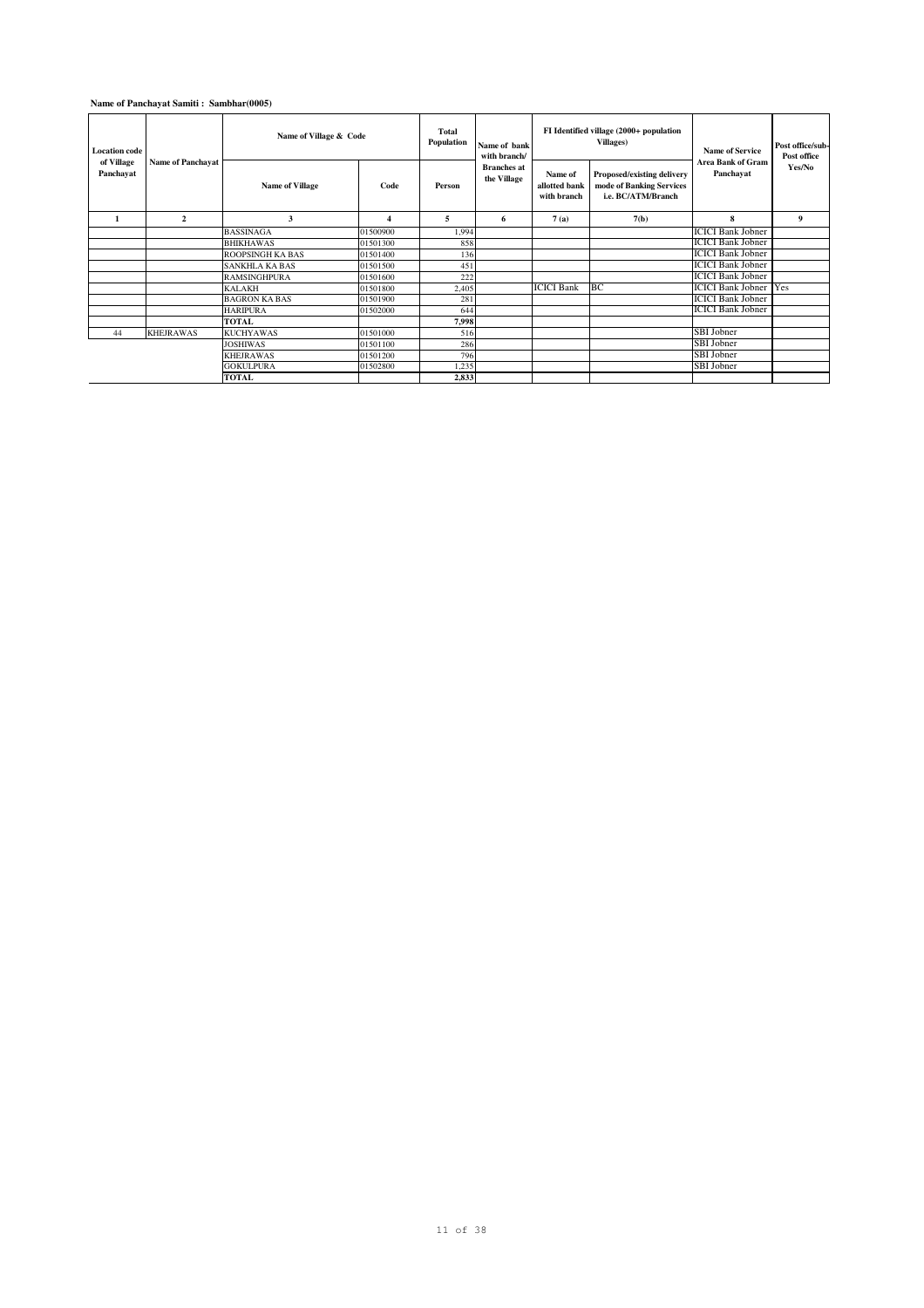#### **NUMBER OF VILLAGES UNDER EACH GRAM PANCHAYAT**

| Location<br>code of<br><b>Name of Panchayat</b> | Name of Village & Code |                                      | Total<br>Population     | Name of bank<br>with branch/ |                                   | FI Identified village (2000+ population<br>Villages) | Name of<br><b>Service Area</b>                                                         | Post office/sub-<br>Post office      |                  |
|-------------------------------------------------|------------------------|--------------------------------------|-------------------------|------------------------------|-----------------------------------|------------------------------------------------------|----------------------------------------------------------------------------------------|--------------------------------------|------------------|
| <b>Village</b><br>Panchayat                     |                        | <b>Name of Village</b>               | Code                    | Person                       | <b>Branches</b> at<br>the Village | Name of<br>allotted bank<br>with branch              | Proposed/existing<br>delivery mode of Banking<br>Services i.e.<br><b>BC/ATM/Branch</b> | <b>Bank of Gram</b><br>Panchayat     | Yes/No           |
| $\mathbf 1$                                     | $\overline{2}$         | 3                                    | $\overline{\mathbf{4}}$ | 5                            | 6                                 | 7(a)                                                 | 7(b)                                                                                   | 8                                    | $\boldsymbol{9}$ |
| 01                                              | <b>KHORA MEENA</b>     | RAJPUR KHANAYA                       | 01579900                |                              |                                   |                                                      |                                                                                        | SBBJ Amer                            |                  |
|                                                 |                        | <b>KANKREL</b>                       | 01580100                | 1,579                        |                                   |                                                      |                                                                                        | SBBJ Amer                            |                  |
|                                                 |                        | СНАК КОТНІҮА                         | 01580200                | 403                          |                                   |                                                      |                                                                                        | SBBJ Amer                            |                  |
|                                                 |                        | <b>KHORA MEENA</b>                   | 01580300                | 2,330                        |                                   | SBBJ                                                 | BС                                                                                     | SBBJ Amer                            | Yes              |
| 02                                              | <b>DHAND</b>           | <b>TOTAL</b><br>HARWAR               | 01579700                | 4,312<br>787                 |                                   |                                                      |                                                                                        | <b>BOB Kukas</b>                     |                  |
|                                                 |                        | <b>DHAND</b>                         | 01579800                | 1,952                        |                                   |                                                      |                                                                                        | <b>BOB Kukas</b>                     |                  |
|                                                 |                        | NANGAL TURKAN                        | 01580000                | 424                          |                                   |                                                      |                                                                                        | <b>BOB Kukas</b>                     |                  |
|                                                 |                        | <b>TOTAL</b>                         |                         | 3,163                        |                                   |                                                      |                                                                                        |                                      |                  |
| 03                                              | CHHAPARI               | <b>JAITPURA KHEENCHEE</b>            | 01575000                | 1,889                        |                                   |                                                      |                                                                                        | <b>BOB Kukas</b>                     |                  |
|                                                 |                        | LADANA                               | 01575200                | 47                           |                                   |                                                      |                                                                                        | <b>BOB Kukas</b>                     |                  |
|                                                 |                        | CHHAPARI                             | 01579000                | 707                          |                                   |                                                      |                                                                                        | <b>BOB Kukas</b>                     |                  |
|                                                 |                        | SEENGWANA                            | 01579100                | 786                          |                                   |                                                      |                                                                                        | <b>BOB Kukas</b>                     |                  |
|                                                 |                        | TOTAL                                |                         | 3,429                        |                                   |                                                      |                                                                                        |                                      |                  |
| 04                                              | NANGAL<br>SOOSAWATAN   | CHIMANPURA<br>AMER CHAK NO.2         | 01583700                | 859<br>599                   |                                   |                                                      |                                                                                        | <b>JTGB</b> Amer<br><b>JTGB</b> Amer |                  |
|                                                 |                        | NANGAL SOOSAWATAN                    | 01583800<br>01583900    | 2,934                        |                                   | <b>BOB</b>                                           | BС                                                                                     | JTGB Amer                            |                  |
|                                                 |                        | AMER CHAK NO.1                       | 01584000                | 56                           |                                   |                                                      |                                                                                        | JTGB Amer                            |                  |
|                                                 |                        | KISHANPURA @ LALWAS                  | 01584100                | 703                          |                                   |                                                      |                                                                                        | JTGB Amer                            |                  |
|                                                 |                        | <b>TOTAL</b>                         |                         | 5,151                        |                                   |                                                      |                                                                                        |                                      |                  |
| 05                                              | <b>KOOKAS</b>          | CHOKHLAWAS <sup>@</sup>              | 01579600                | 651                          |                                   |                                                      |                                                                                        | <b>BOB Kukas</b>                     |                  |
|                                                 |                        | KACHERAWALA                          |                         |                              |                                   |                                                      |                                                                                        | <b>BOB Kukas</b>                     |                  |
|                                                 |                        | <b>KOOKAS</b>                        | 01580400                |                              | 2,947 BOB                         |                                                      |                                                                                        | <b>BOB Kukas</b>                     |                  |
|                                                 |                        | NESTIWAS                             | 01583400                | 158                          |                                   |                                                      |                                                                                        | <b>BOB Kukas</b>                     |                  |
|                                                 |                        | <b>BEER TALERA</b><br><b>KHURAD</b>  | 01583500<br>01583600    | 448                          |                                   |                                                      |                                                                                        | <b>BOB Kukas</b><br><b>BOB Kukas</b> |                  |
|                                                 |                        | <b>TOTAL</b>                         |                         | 4,204                        |                                   |                                                      |                                                                                        |                                      |                  |
| 06                                              | <b>SEWAPURA</b>        | <b>RAMPURA</b>                       | 01580800                | 918                          |                                   |                                                      |                                                                                        | JTGB Harmada                         |                  |
|                                                 |                        | <b>DWEEPPURA</b>                     | 01582000                | 460                          |                                   |                                                      |                                                                                        | JTGB Harmada                         |                  |
|                                                 |                        | JAGNNATHPURA                         | 01582100                | 847                          |                                   |                                                      |                                                                                        | JTGB Harmada                         |                  |
|                                                 |                        | UDAIPURIYA                           | 01582200                | 1,312                        |                                   |                                                      |                                                                                        | JTGB Harmada                         |                  |
|                                                 |                        | LOONIYAWAS                           | 01582300                | 1,038                        |                                   |                                                      |                                                                                        | JTGB Harmada                         |                  |
|                                                 |                        | HANUMANPURA WITH CHAK                | 01582400                | 550                          |                                   |                                                      |                                                                                        | JTGB Harmada                         |                  |
|                                                 |                        | <b>SEWAPURA</b><br><b>BISHANGARH</b> | 01582500<br>01582600    | 1,156<br>625                 |                                   |                                                      |                                                                                        | JTGB Harmada<br>JTGB Harmada         |                  |
|                                                 |                        | TOTAL                                |                         | 6,906                        |                                   |                                                      |                                                                                        |                                      |                  |
| 07                                              | AKHEPURA               | <b>AKHEPURA</b>                      | 01582700                | 466                          |                                   |                                                      |                                                                                        | JTGB Harmada                         |                  |
|                                                 |                        | LAXMINARAYANPURA                     | 01582800                | 1,407                        |                                   |                                                      |                                                                                        | JTGB Harmada                         |                  |
|                                                 |                        | <b>AKEDADOONGAR</b>                  | 01582900                |                              | 4,000 BOB BRANCJTGB               |                                                      | <b>BRANCH</b>                                                                          | JTGB Harmada                         |                  |
|                                                 |                        | <b>JAISALYA</b>                      | 01583000                | 516                          |                                   |                                                      |                                                                                        | JTGB Harmada                         |                  |
|                                                 |                        | MAILA BAGH                           | 01583100                |                              |                                   |                                                      |                                                                                        | JTGB Harmada                         |                  |
|                                                 |                        | SISIYAWAS                            | 01583200                | 1,146                        |                                   |                                                      |                                                                                        | JTGB Harmada                         |                  |
|                                                 |                        | <b>BARAGAON JARKHYA</b>              | 01583300                | 681<br>8,216                 |                                   |                                                      |                                                                                        | JTGB Harmada                         |                  |
| 08                                              | ROJDA                  | TOTAL<br><b>JAITPURA</b>             | 01569300                | 374                          |                                   |                                                      |                                                                                        | <b>JTGB</b> Mundota                  |                  |
|                                                 |                        | <b>HARCHANDPURA</b>                  | 01572300                | 398                          |                                   |                                                      |                                                                                        | JTGB Mundota                         |                  |
|                                                 |                        | ROJDA                                | 01572400                | 2,593                        |                                   | <b>JTGB</b>                                          | ВC                                                                                     | <b>JTGB</b> Mundota                  |                  |
|                                                 |                        | <b>SINDOLAI</b>                      | 01572500                | 789                          |                                   |                                                      |                                                                                        | <b>JTGB</b> Mundota                  |                  |
|                                                 |                        | <b>SARDARPURA</b>                    | 01572600                | 1,243                        |                                   |                                                      |                                                                                        | <b>JTGB</b> Mundota                  |                  |
|                                                 |                        | <b>TOTAL</b>                         |                         | 5,397                        |                                   |                                                      |                                                                                        |                                      |                  |
| 09                                              | MAHESHWAS              | JILOI                                | 01569000                | 660                          |                                   |                                                      |                                                                                        | JTGB Mundota                         |                  |
|                                                 | <b>KALAN</b>           | MAHESHWAS KHURD<br>MAHESHWAS KALAN   | 01569100<br>01569200    | 653<br>2,109                 |                                   | SBBJ                                                 | BС                                                                                     | JTGB Mundota<br><b>JTGB</b> Mundota  |                  |
|                                                 |                        | CHAK ROJDA                           | 01569400                | 602                          |                                   |                                                      |                                                                                        | <b>JTGB</b> Mundota                  |                  |
|                                                 |                        | TOTAL                                |                         | 4,024                        |                                   |                                                      |                                                                                        |                                      |                  |
| 10                                              | JAIRAMPURA             | MOHANBARI                            | 01571200                | 789                          |                                   |                                                      |                                                                                        | <b>JTGB JaiRam Pura</b>              |                  |
|                                                 |                        | <b>JAIRAMPURA</b>                    | 01571800                |                              | 4,282 JTGB                        |                                                      |                                                                                        | JTGB JaiRam Pura                     |                  |
|                                                 |                        | <b>GOVINDPURA</b>                    | 01571900                | 1,928                        |                                   |                                                      |                                                                                        | JTGB JaiRam Pura                     |                  |
|                                                 |                        | MAHESHPURA RAWAN                     | 01573400                | 750                          |                                   |                                                      |                                                                                        | JTGB JaiRam Pura                     |                  |
|                                                 |                        | <b>TOTAL</b>                         |                         | 7,749                        |                                   |                                                      |                                                                                        |                                      |                  |
| 11                                              | CHATARPURA             | <b>DATAWATA</b><br>CHATARPURA        | 01572000<br>01572100    | 426<br>1,729                 |                                   |                                                      |                                                                                        | JTGB Jahota<br>JTGB Jahota           |                  |
|                                                 |                        | <b>ACHHOJAI</b>                      | 01572200                | 1,372                        |                                   |                                                      |                                                                                        | JTGB Jahota                          |                  |
|                                                 |                        | <b>DALPURA</b>                       | 01572700                | 506                          |                                   |                                                      |                                                                                        | JTGB Jahota                          |                  |
|                                                 |                        | <b>TOTAL</b>                         |                         | 4,033                        |                                   |                                                      |                                                                                        |                                      |                  |
| 12                                              | KHORA                  | <b>DEGRAWAS</b>                      | 01574000                | 433                          |                                   |                                                      |                                                                                        | SBBJ Choup                           |                  |
|                                                 | <b>SHYAMDAS</b>        | CHAK DEGRWAS                         | 01574100                | 186                          |                                   |                                                      |                                                                                        | <b>SBBJ</b> Choup                    |                  |
|                                                 |                        | CHIRARA                              | 01580900                | 809                          |                                   |                                                      |                                                                                        | SBBJ Choup                           |                  |
|                                                 |                        | KHORA SHYAMDAS                       | 01581000                | 3,296                        |                                   | SBBJ                                                 | ВC                                                                                     | SBBJ Choup                           |                  |
|                                                 |                        | <b>BADANPURA</b>                     | 01581100                | 862                          |                                   |                                                      |                                                                                        | SBBJ Choup                           |                  |
|                                                 |                        | CHETAWALA<br>TOTAL                   | 01581200                | 1,497<br>7,083               |                                   |                                                      |                                                                                        | SBBJ Choup                           |                  |
| 13                                              | <b>BOODTHAL</b>        | <b>BOODTHAL</b>                      | 01573900                | 2,499                        |                                   | <b>SBBJ</b>                                          | Bc                                                                                     | SBBJ Choup                           |                  |
|                                                 |                        | RISANI                               | 01574200                | 1,761                        |                                   |                                                      |                                                                                        | <b>SBBJ</b> Choup                    |                  |
|                                                 |                        | <b>TOTAL</b>                         |                         | 4,260                        |                                   |                                                      |                                                                                        |                                      |                  |
| 14                                              | <b>NANGAL</b>          | CHHANWAR KA BAS                      | 01581300                | 403                          |                                   |                                                      |                                                                                        | SBBJ Choup                           |                  |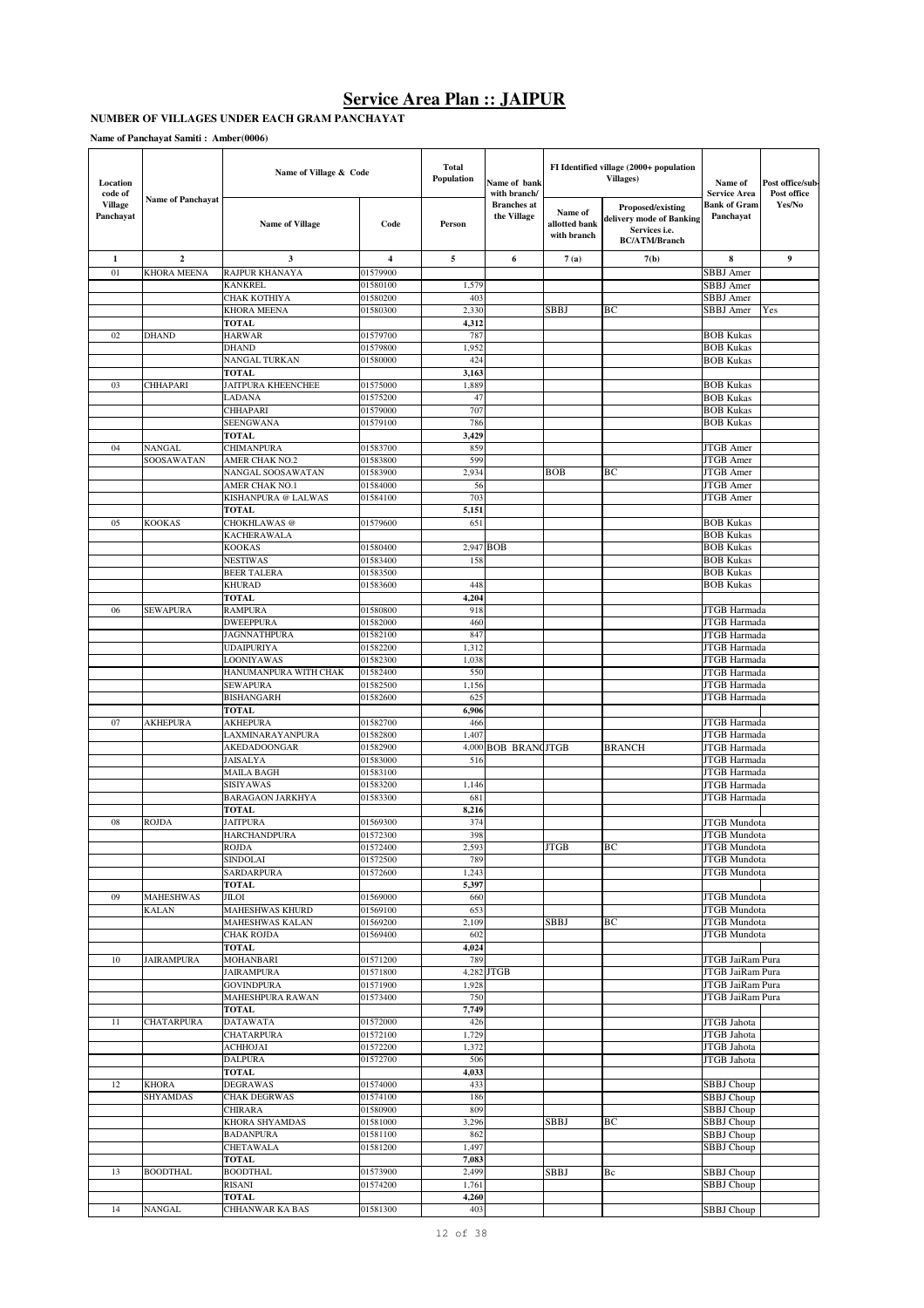| Location<br>code of         |                          | Name of Village & Code                |                      | <b>Total</b><br>Population | Name of bank<br>with branch/      |                                         | FI Identified village (2000+ population<br><b>Villages</b> )                           | Name of<br><b>Service Area</b>   | Post office/sub-<br>Post office    |
|-----------------------------|--------------------------|---------------------------------------|----------------------|----------------------------|-----------------------------------|-----------------------------------------|----------------------------------------------------------------------------------------|----------------------------------|------------------------------------|
| <b>Village</b><br>Panchayat | <b>Name of Panchavat</b> | <b>Name of Village</b>                | Code                 | Person                     | <b>Branches</b> at<br>the Village | Name of<br>allotted bank<br>with branch | Proposed/existing<br>delivery mode of Banking<br>Services i.e.<br><b>BC/ATM/Branch</b> | <b>Bank of Gram</b><br>Panchayat | Yes/No                             |
| 1                           | $\overline{2}$           | 3                                     | 4                    | 5                          | 6                                 | 7(a)                                    | 7(b)                                                                                   | 8                                | 9                                  |
|                             | <b>PUROHIT</b>           | <b>RAJA RAMPURA</b>                   | 01581400             | 951                        |                                   |                                         |                                                                                        | <b>SBBJ</b> Choup                |                                    |
|                             |                          | MOTHOO KA BAS                         | 01581500             | 991                        |                                   |                                         |                                                                                        | SBBJ Choup                       |                                    |
|                             |                          | NANGAL PUROHIT                        | 01581700             | 2,712                      |                                   | SBBJ                                    | BC                                                                                     | SBBJ Choup                       |                                    |
|                             |                          | <b>CHAK NANGAL</b>                    | 01581800             | 63                         |                                   |                                         |                                                                                        | SBBJ Choup                       |                                    |
|                             |                          | RAMLYAWALA                            | 01581900             | 597                        |                                   |                                         |                                                                                        | SBBJ Choup                       |                                    |
|                             |                          | <b>TOTAL</b>                          |                      | 5,717                      |                                   |                                         |                                                                                        |                                  |                                    |
| 15                          | KHORABEESAL              | <b>KISHANPURA</b>                     | 01572800             | 825                        |                                   |                                         |                                                                                        | <b>SBBJ</b>                      |                                    |
|                             |                          | HARDATTPURA                           | 01572900             | 784                        |                                   |                                         |                                                                                        | <b>SBBJ</b>                      |                                    |
|                             |                          | <b>SUBHRAMPURA</b>                    | 01573000             | 714                        |                                   |                                         |                                                                                        | <b>SBBJ</b>                      |                                    |
|                             |                          | KHORABEESAL<br><b>TOTAL</b>           | 01573100             | 3,196<br>5,519             |                                   | SBBJ                                    | ВC                                                                                     | <b>SBBJ</b>                      |                                    |
| 16                          | <b>NANGAL SIRAS</b>      | BENARWITH DAULATPURA                  | 01573200             | 2,379                      |                                   | SBBJ                                    | BC                                                                                     | <b>SBBJ</b>                      |                                    |
|                             |                          | <b>NANGAL SIRAS</b>                   | 01573300             | 1,570                      |                                   |                                         |                                                                                        | SBBJ                             |                                    |
|                             |                          | <b>RAJAWAS</b>                        | 01581600             | 1,634                      |                                   |                                         |                                                                                        | <b>SBBJ</b>                      |                                    |
|                             |                          | <b>TOTAL</b>                          |                      | 5,583                      |                                   |                                         |                                                                                        |                                  |                                    |
| 17                          | <b>RAITHAL</b>           | <b>RAITHAL</b>                        | 01564600             | 3,287                      | <b>ICICI</b>                      |                                         |                                                                                        | <b>ICICI</b> Raithal Yes         |                                    |
|                             |                          | <b>VIJAIPUR</b>                       | 01567700             | 886                        |                                   |                                         |                                                                                        | <b>ICICI</b> Raithal             |                                    |
|                             |                          | <b>TOTAL</b>                          |                      | 4,173                      |                                   |                                         |                                                                                        |                                  |                                    |
| 18                          | <b>KHANNIPURA</b>        | CHAK JAITPURA                         | 01569500             | 189                        |                                   |                                         |                                                                                        | JTGB Radhakishanpura             |                                    |
|                             |                          | NARADPURA                             | 01569600             | 864                        |                                   |                                         |                                                                                        | JTGB Radhakishanpura             |                                    |
|                             |                          | DADAR BAORI                           | 01569700             | 639                        |                                   |                                         |                                                                                        | JTGB Radhakishanpura             |                                    |
|                             |                          | <b>SUDARSHANPURA</b>                  | 01569900             | 959                        |                                   |                                         |                                                                                        | JTGB Radhakishanpura             |                                    |
|                             |                          | YADAVKHERA                            | 01570000             | 485                        |                                   |                                         |                                                                                        | JTGB Radhakishanpura             |                                    |
|                             |                          | <b>KHANNIPURA</b>                     | 01570100             | 350                        |                                   |                                         |                                                                                        | JTGB Radhakishanpura             |                                    |
| 19                          | <b>JALSOO</b>            | <b>TOTAL</b><br><b>GUDHA SURJAN</b>   | 01567000             | 3,486<br>2,210             |                                   | <b>JTGB</b>                             | BC                                                                                     | <b>ICICI</b> Raithal             |                                    |
|                             |                          | MOHANPURA                             | 01567100             | 730                        |                                   |                                         |                                                                                        | <b>ICICI</b> Raithal             |                                    |
|                             |                          | MUKANDPURA                            | 01567200             | 1,037                      |                                   |                                         |                                                                                        | <b>ICICI</b> Raithal             |                                    |
|                             |                          | LALPURA                               | 01570300             | 303                        |                                   |                                         |                                                                                        | <b>ICICI</b> Raithal             |                                    |
|                             |                          | LALGARH                               | 01570400             | 631                        |                                   |                                         |                                                                                        | <b>ICICI</b> Raithal             |                                    |
|                             |                          | <b>JALSOO</b>                         | 01570500             | 1,337                      |                                   |                                         |                                                                                        | <b>ICICI</b> Raithal             |                                    |
|                             |                          | <b>TOTAL</b>                          |                      | 6,248                      |                                   |                                         |                                                                                        |                                  |                                    |
| 20                          | <b>BARNA</b>             | <b>RAGHUNATHPURA</b>                  | 01567300             | 1,184                      |                                   |                                         |                                                                                        | JTGB Radhakishanpura             |                                    |
|                             |                          | <b>BARNA</b>                          | 01567400             | 1,322                      |                                   |                                         |                                                                                        | JTGB Radhakishanpura             |                                    |
|                             |                          | <b>SHRIPURA</b>                       | 01570200             | 1,212                      |                                   |                                         |                                                                                        | JTGB Radhakishanpura             |                                    |
|                             |                          | <b>TOTAL</b>                          |                      | 3,718                      |                                   |                                         |                                                                                        |                                  |                                    |
| 21                          | <b>RADHA</b>             | <b>RADHAPURA</b>                      | 01568000             | 872                        |                                   |                                         |                                                                                        | JTGB Radhakishanpura             |                                    |
|                             | <b>KISHANPURA</b>        | RADHAKISHANPURA                       | 01568100             | 1,441                      | <b>JTGB</b>                       |                                         |                                                                                        | JTGB Radhakishanpura             |                                    |
|                             |                          | <b>SIRSI</b>                          | 01568200             | 1,224                      |                                   |                                         |                                                                                        | JTGB Radhakishanpura             |                                    |
|                             |                          | YADAV KHERA                           | 01568300             | 667                        |                                   |                                         |                                                                                        | JTGB Radhakishanpura             |                                    |
| 22                          | <b>BICHPARI</b>          | <b>TOTAL</b><br><b>NANGAL LADI</b>    | 01568400             | 4,204<br>2,558             |                                   | <b>JTGB</b>                             | BC                                                                                     | JTGB Radhakishanpura             |                                    |
|                             |                          | <b>BICHPARI</b>                       | 01568500             | 897                        |                                   |                                         |                                                                                        | JTGB Radhakishanpura             |                                    |
|                             |                          | CHANDRAPURA JATAN                     | 01568600             | 754                        |                                   |                                         |                                                                                        | JTGB Radhakishanpura             |                                    |
|                             |                          | <b>BUGALYA</b>                        | 01568700             | 1,304                      |                                   |                                         |                                                                                        | JTGB Radhakishanpura             |                                    |
|                             |                          | <b>TOTAL</b>                          |                      | 5,513                      |                                   |                                         |                                                                                        |                                  |                                    |
| 23                          | JAISINGHPURA             | <b>TADAWAS</b>                        | 01564900             | 1,855                      |                                   |                                         |                                                                                        | <b>ICICI</b> Raithal             |                                    |
|                             | SHEKHAWATAN              | PRATAPPURA KALAN                      | 01565000             | 1,130                      |                                   |                                         |                                                                                        | <b>ICICI</b> Raithal             |                                    |
|                             |                          | PRATAPPURA KHURD                      | 01565100             | 444                        |                                   |                                         |                                                                                        | <b>ICICI</b> Raithal             |                                    |
|                             |                          | JAISINGHPURA-                         | 01567500             | 811                        |                                   |                                         |                                                                                        | <b>ICICI</b> Raithal             |                                    |
|                             |                          | HEKHAWATAN                            |                      |                            |                                   |                                         |                                                                                        | <b>ICICI</b> Raithal             |                                    |
|                             |                          | <b>TOTAL</b>                          | 01564700             | 4,240                      |                                   |                                         |                                                                                        | <b>ICICI</b> Raithal             |                                    |
| 24                          | <b>PUNANA</b>            | <b>BALLUPURA</b><br>CHAK JAISINGHPURA | 01564800             | 391<br>44                  |                                   |                                         |                                                                                        | <b>ICICI</b> Raithal             |                                    |
|                             |                          | <b>BARSINGHPURA</b>                   | 01567600             | 410                        |                                   |                                         |                                                                                        | <b>ICICI</b> Raithal             |                                    |
|                             |                          | <b>PUNANA</b>                         | 01567800             | 2,163                      |                                   | ICICI                                   | ВC                                                                                     | <b>ICICI</b> Raithal             |                                    |
|                             |                          | <b>BISHANPURA</b>                     | 01567900             | 714                        |                                   |                                         |                                                                                        | <b>ICICI</b> Raithal             |                                    |
|                             |                          | <b>TOTAL</b>                          |                      | 3,722                      |                                   |                                         |                                                                                        |                                  |                                    |
| 25                          | <b>ANOPPURA</b>          | DISAN                                 | 01565600             | 637                        |                                   |                                         |                                                                                        | SBBJ Kaledra                     |                                    |
|                             |                          | <b>SAHAB RAMPURA</b>                  | 01565700             | 682                        |                                   |                                         |                                                                                        | SBBJ Kaledra                     |                                    |
|                             |                          | PATTI SITARAMPURA                     | 01565900             | 301                        |                                   |                                         |                                                                                        | SBBJ Kaledra                     |                                    |
|                             |                          | <b>ANOPPURA</b>                       | 01566000             | 1,588                      |                                   |                                         |                                                                                        | SBBJ Kaledra                     |                                    |
|                             |                          | <b>DOLA KA BAS</b>                    | 01566100             | 560                        |                                   |                                         |                                                                                        | SBBJ Kaledra                     |                                    |
|                             |                          | KHATIYON KA BAS                       | 01566200             | 474                        |                                   |                                         |                                                                                        | SBBJ Kaledra                     |                                    |
|                             |                          | <b>BHEELPURA</b>                      | 01566400             | 1,640                      |                                   |                                         |                                                                                        | SBBJ Kaledra                     |                                    |
|                             |                          | <b>TOTAL</b>                          |                      | 5,882                      |                                   |                                         |                                                                                        |                                  |                                    |
| 26                          | DURGA KA BAS             | <b>KHAPARIYA</b>                      | 01565200             | 1,318                      |                                   |                                         |                                                                                        | SBBJ Kaledra                     |                                    |
|                             |                          | <b>DURGA KA BAS</b>                   | 01565300             | 962<br>822                 |                                   |                                         |                                                                                        | SBBJ Kaledra<br>SBBJ Kaledra     |                                    |
|                             |                          | MUNDIYA<br>CHAK MUNDIYA               | 01565400             | 55                         |                                   |                                         |                                                                                        | SBBJ Kaledra                     |                                    |
|                             |                          | <b>KALYANPURA</b>                     | 01565500<br>01565800 | 568                        |                                   |                                         |                                                                                        | SBBJ Kaledra                     |                                    |
|                             |                          | TOTAL                                 |                      | 3,725                      |                                   |                                         |                                                                                        |                                  |                                    |
| $27\,$                      | <b>RAMPURA</b>           | RAMPURA                               | 01573600             |                            | $2,769$ BOM                       |                                         |                                                                                        | <b>BOM Rampura</b>               |                                    |
|                             |                          | <b>TANTYAWAS</b>                      | 01573700             | 1,608                      |                                   |                                         |                                                                                        |                                  |                                    |
|                             |                          | <b>DABRI</b>                          | 01573800             |                            | 2,229 IDBI BANK                   |                                         | <b>BRANCH</b>                                                                          |                                  | <b>Corporation B</b> ank Rampura I |
|                             |                          | <b>TOTAL</b>                          |                      | 6,606                      |                                   |                                         |                                                                                        |                                  |                                    |
| 28                          | <b>BHATTON</b>           | <b>CHIMANPURA</b>                     | 01571600             | 1,053                      |                                   |                                         |                                                                                        | <b>UCO Bank Jetpura</b>          |                                    |
|                             | KI GALI                  | <b>BHATTON KI GALI</b>                | 01571700             | 1,891                      |                                   |                                         |                                                                                        | <b>UCO</b> Bank Jetpura          |                                    |
|                             |                          | AKEDA CHAUD                           | 01573500             | 1,500                      |                                   |                                         |                                                                                        | <b>UCO Bank Jetpura</b>          |                                    |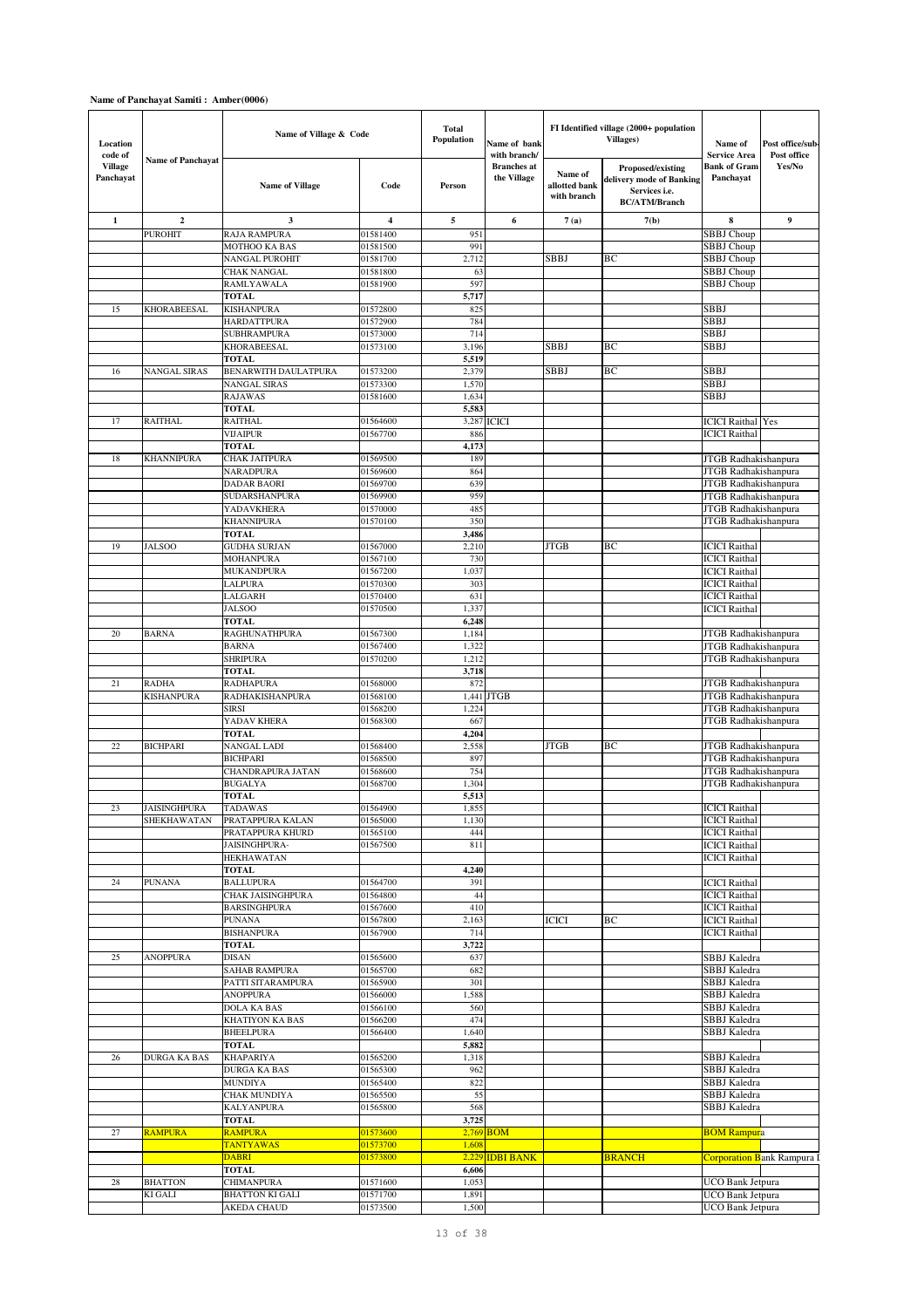| Location<br>code of         |                          | Name of Village & Code                      |                         | Total<br><b>Population</b> | Name of bank<br>with branch/      |                                         | FI Identified village (2000+ population<br>Villages)                                   | Name of<br><b>Service Area</b>                     | Post office/sub<br>Post office |
|-----------------------------|--------------------------|---------------------------------------------|-------------------------|----------------------------|-----------------------------------|-----------------------------------------|----------------------------------------------------------------------------------------|----------------------------------------------------|--------------------------------|
| <b>Village</b><br>Panchayat | <b>Name of Panchayat</b> | <b>Name of Village</b>                      | Code                    | Person                     | <b>Branches</b> at<br>the Village | Name of<br>allotted bank<br>with branch | Proposed/existing<br>delivery mode of Banking<br>Services i.e.<br><b>BC/ATM/Branch</b> | <b>Bank of Gram</b><br>Panchavat                   | Yes/No                         |
| $\mathbf{1}$                | $\overline{2}$           | $\overline{\mathbf{3}}$                     | $\overline{\mathbf{4}}$ | 5                          | 6                                 | 7(a)                                    | 7(b)                                                                                   | 8                                                  | $\boldsymbol{9}$               |
|                             |                          | <b>TOTAL</b>                                |                         | 4,444                      |                                   |                                         |                                                                                        |                                                    |                                |
| 29                          | <b>MUNDOTA</b>           | SHERAWATPURA                                | 01568800                | 1,997                      |                                   |                                         |                                                                                        | JTGB Mundota                                       |                                |
|                             |                          | MUNDOTA<br><b>TOTAL</b>                     | 01568900                | 6,721                      | 4,724 JTGB                        |                                         |                                                                                        | <b>JTGB</b> Mundota                                |                                |
| 30                          | <b>JAHOTA</b>            | BARH JAHOTA                                 | 01571000                | 130                        |                                   |                                         |                                                                                        | JTGB Jahota                                        |                                |
|                             |                          | <b>DWARKAPURA</b>                           | 01571300                | 255                        |                                   |                                         |                                                                                        | JTGB Jahota                                        |                                |
|                             |                          | ЈАНОТА                                      | 01571400                |                            | 4,996 JTGB                        |                                         |                                                                                        | JTGB Jahota                                        |                                |
|                             |                          | BHOORAWALI                                  | 01571500                | 1,419                      |                                   |                                         |                                                                                        | JTGB Jahota                                        |                                |
| 31                          | DEOGUDHA                 | <b>TOTAL</b><br><b>BAS BAORI</b>            | 01569800                | 6,800<br>115               |                                   |                                         |                                                                                        | JTGB Jahota                                        |                                |
|                             |                          | DEOGUDHA                                    | 01570600                | 2,248                      |                                   | <b>JTGB</b>                             | BС                                                                                     | JTGB Jahota                                        |                                |
|                             |                          | MORI                                        | 01570700                | 1.238                      |                                   |                                         |                                                                                        | JTGB Jahota                                        |                                |
|                             |                          | ATALBIHARIPURA                              | 01570800                | 602                        |                                   |                                         |                                                                                        | JTGB Jahota                                        |                                |
|                             |                          | KANWARPURA                                  | 01570900                | 237                        |                                   |                                         |                                                                                        | JTGB Jahota                                        |                                |
|                             |                          | MUKANDPURA                                  | 01571100                | 349                        |                                   |                                         |                                                                                        | JTGB Jahota                                        |                                |
| 32                          | <b>DAULATPURA</b>        | <b>TOTAL</b><br>KOTRA                       | 01580500                | 4,789<br>850               |                                   |                                         |                                                                                        | SBBJ Choup                                         |                                |
|                             |                          | DAULATPURA                                  | 01580600                | 2,998                      |                                   | SBBJ                                    | BС                                                                                     | SBBJ Choup                                         |                                |
|                             |                          | KHERWARI                                    | 01580700                | 898                        |                                   |                                         |                                                                                        | <b>SBBJ</b> Choup                                  |                                |
|                             |                          | TOTAL                                       |                         | 4,746                      |                                   |                                         |                                                                                        |                                                    |                                |
| 33                          | SIROHI                   | NAKAWALA                                    | 01575800                | 465                        |                                   |                                         |                                                                                        | JTGB Manpura Machedi                               |                                |
|                             |                          | SIROHI                                      | 01575900                | 1,620                      |                                   |                                         |                                                                                        | JTGB Manpura Machedi                               |                                |
|                             |                          | LAMYA MEWAL<br>DEO KA HARMARA               | 01576300<br>01576600    | 635<br>1,871               |                                   |                                         |                                                                                        | JTGB Manpura Machedi<br>JTGB Manpura Machedi       |                                |
|                             |                          | <b>TOTAL</b>                                |                         | 4,591                      |                                   |                                         |                                                                                        |                                                    |                                |
| 34                          | <b>BEELPUR</b>           | <b>BEELPUR</b>                              | 01576000                | 1,394                      |                                   |                                         |                                                                                        | JTGB Manpura Machedi                               |                                |
|                             |                          | <b>SUNDARPURA</b>                           | 01576200                | 885                        |                                   |                                         |                                                                                        | JTGB Manpura Machedi                               |                                |
|                             |                          | SUNDER KA BAS                               | 01576400                | 1,204                      |                                   |                                         |                                                                                        | JTGB Manpura Machedi                               |                                |
|                             |                          | <b>TOTAL</b>                                |                         | 3,483                      |                                   |                                         |                                                                                        |                                                    |                                |
| 35                          | KANWARPURA               | ARNIYA<br>KANWARPURA                        | 01576900<br>01577000    | 1,927<br>2,044             |                                   | <b>ICICI</b>                            | BС                                                                                     | <b>ICICI</b> Manoharpur<br><b>ICICI</b> Manoharpur |                                |
|                             |                          | HARCHANDPURA                                | 01577100                | 1,215                      |                                   |                                         |                                                                                        | <b>ICICI</b> Manoharpur                            |                                |
|                             |                          | @ KANKARWALA                                |                         |                            |                                   |                                         |                                                                                        | <b>ICICI</b> Manoharpur                            |                                |
|                             |                          | <b>TOTAL</b>                                |                         | 5,186                      |                                   |                                         |                                                                                        |                                                    |                                |
| 36                          | LAKHER                   | CHAK MANOHARPUR                             | 01576500                | 1,566                      |                                   |                                         |                                                                                        | <b>ICICI</b> Manoharpur                            |                                |
|                             |                          | LAKHER                                      | 01576700                | 3,186                      |                                   | ICICI                                   | BС                                                                                     | <b>ICICI</b> Manoharpur                            |                                |
|                             |                          | BHURANPURA @NESTIWAS<br><b>TOTAL</b>        | 01576800                | 839<br>5,591               |                                   |                                         |                                                                                        | <b>ICICI</b> Manoharpur                            |                                |
| 37                          | <b>CHANDWAJI</b>         | <b>PEELWA</b>                               | 01577200                | 1,619                      |                                   |                                         |                                                                                        | JTGB Chandwaji                                     |                                |
|                             |                          | SALARWAS                                    | 01577300                | 595                        |                                   |                                         |                                                                                        | JTGB Chandwaji                                     |                                |
|                             |                          | CHANDWAJI                                   | 01577400                | 1,948                      | <b>JTGB</b>                       |                                         |                                                                                        | JTGBChadwaji                                       |                                |
|                             |                          | JAISINGH NAGAR                              | 01577500                | 198                        |                                   |                                         |                                                                                        | JTGB Chandwaji                                     |                                |
| 38                          | CHITANUKALAN             | <b>TOTAL</b><br>CHITANUKALAN                | 01576100                | 4,360<br>2,603             |                                   | <b>JTGB</b>                             | BС                                                                                     | Jtgb Chandwaji                                     |                                |
|                             |                          | <b>JUGALPURA</b>                            | 01578000                | 1,037                      |                                   |                                         |                                                                                        | Jtgb Chandwaji                                     |                                |
|                             |                          | CHAK JAISINGHNAGAR                          | 01578100                |                            |                                   |                                         |                                                                                        | Jtgb Chandwaji                                     |                                |
|                             |                          | TOTAL                                       |                         | 3,640                      |                                   |                                         |                                                                                        |                                                    |                                |
| 39                          | <b>SHYAMPURA</b>         | RAJPURWAS CHANDWAJI                         | 01577600                | 339                        |                                   |                                         |                                                                                        | JTGB Chandwaji                                     |                                |
|                             |                          | <b>CHANDAWAS</b>                            | 01577700<br>01577800    | 1,863<br>861               |                                   |                                         |                                                                                        | JTGB Chandwaji                                     |                                |
|                             |                          | SHYAMPURA<br><b>KUSHALPURA</b>              | 01577900                | 799                        |                                   |                                         |                                                                                        | JTGB Chandwaji<br>JTGB Chandwaji                   |                                |
|                             |                          | <b>TOTAL</b>                                |                         | 3,862                      |                                   |                                         |                                                                                        |                                                    |                                |
| 40                          | <b>MANPURA</b>           | PUTHKABAS @ CHAWA KA BAS                    | 01575500                | 1,007                      |                                   |                                         |                                                                                        | Jtgb Manpura Machedi                               |                                |
|                             | <b>MANCHERI</b>          | MANPURA MANCHERI                            | 01575600                |                            | 7,488 JTGB                        |                                         |                                                                                        | Jtgb Manpura Machedi                               |                                |
| 41                          | <b>ROONDAL</b>           | <b>TOTAL</b><br>ROONDAL                     |                         | 8,495                      |                                   | <b>JTGB</b>                             |                                                                                        | JTGB Manpura Machedi                               |                                |
| 42                          | KANT                     | SANGAWALA                                   | 01575700<br>01575100    | 6,111<br>992               |                                   |                                         | BС                                                                                     | JTGB Manpura Machedi                               |                                |
|                             |                          | <b>KIRATPURA</b>                            | 01575300                | 190                        |                                   |                                         |                                                                                        | JTGB Manpura Machedi                               |                                |
|                             |                          | KANT                                        | 01575400                | 1,019                      |                                   |                                         |                                                                                        | JTGB Manpura Machedi                               |                                |
|                             |                          | RAMPURA @ BANIYAWALA                        | 01578200                | 550                        |                                   |                                         |                                                                                        | JTGB Manpura Machedi                               |                                |
|                             |                          | SYARI                                       | 01578300                | 1,178                      |                                   |                                         |                                                                                        | JTGB Manpura Machedi                               |                                |
|                             |                          | KALWAD KALAN & KHURD<br><b>TOTAL</b>        | 01578400                | 1,962<br>5,891             |                                   |                                         |                                                                                        | JTGB Manpura Machedi                               |                                |
| 43                          | BILOCHI                  | BILOCHI                                     | 01574500                | 3,491                      | SYNDICATE JTGB                    |                                         | <b>BRANCH</b>                                                                          | JTGB Manpura machedi                               |                                |
|                             |                          | SHRIGOVINDPURA                              | 01574600                | 804                        |                                   |                                         |                                                                                        | JTGB Manpura machedi                               |                                |
|                             |                          | GHATWADA                                    | 01574700                | 2,580                      |                                   | <b>JTGB</b>                             | ВC                                                                                     | JTGB Manpura machedi                               |                                |
|                             |                          | SAR                                         | 01574800                | 598                        |                                   |                                         |                                                                                        | JTGB Manpura machedi                               |                                |
|                             |                          | KALIGHATI                                   | 01574900                | 643                        |                                   |                                         |                                                                                        | JTGB Manpura machedi                               |                                |
| $44$                        | <b>BAGWADA</b>           | TOTAL<br>BHEEMPURA                          | 01579400                | 8,116<br>1,376             |                                   |                                         |                                                                                        | SBBJ Choup                                         |                                |
|                             |                          | BAGWADA                                     | 01579500                | 4,190                      |                                   | SBBJ                                    | ВC                                                                                     | SBBJ Choup                                         |                                |
|                             |                          | TOTAL                                       |                         | 5,566                      |                                   |                                         |                                                                                        |                                                    |                                |
| 45                          | <b>CHONP</b>             | <b>CHONP</b>                                | 01574300                |                            | 4,909 SBBJ                        |                                         |                                                                                        | SBBJ Chonp                                         |                                |
|                             |                          | ISRAWALA                                    | 01574400                | 1,511                      |                                   |                                         |                                                                                        | SBBJ Chonp                                         |                                |
|                             |                          | POKHARAWALA @ ANANDPUR.<br>CHAK POKHARAWALA | 01579200<br>01579300    | 782<br>65                  |                                   |                                         |                                                                                        | SBBJ Choup<br>SBBJ Choup                           |                                |
|                             |                          | TOTAL                                       |                         | 7,267                      |                                   |                                         |                                                                                        |                                                    |                                |
| 46                          | <b>ACHROL</b>            | <b>ACHROL</b>                               | 01578500                |                            | 12,796 UCOBANK                    |                                         |                                                                                        | UCO Bank                                           | Achrol                         |
| 47                          | LABANA                   | ANI                                         | 01578600                | 1,688                      |                                   |                                         |                                                                                        | <b>UCOBANK Achrol</b>                              |                                |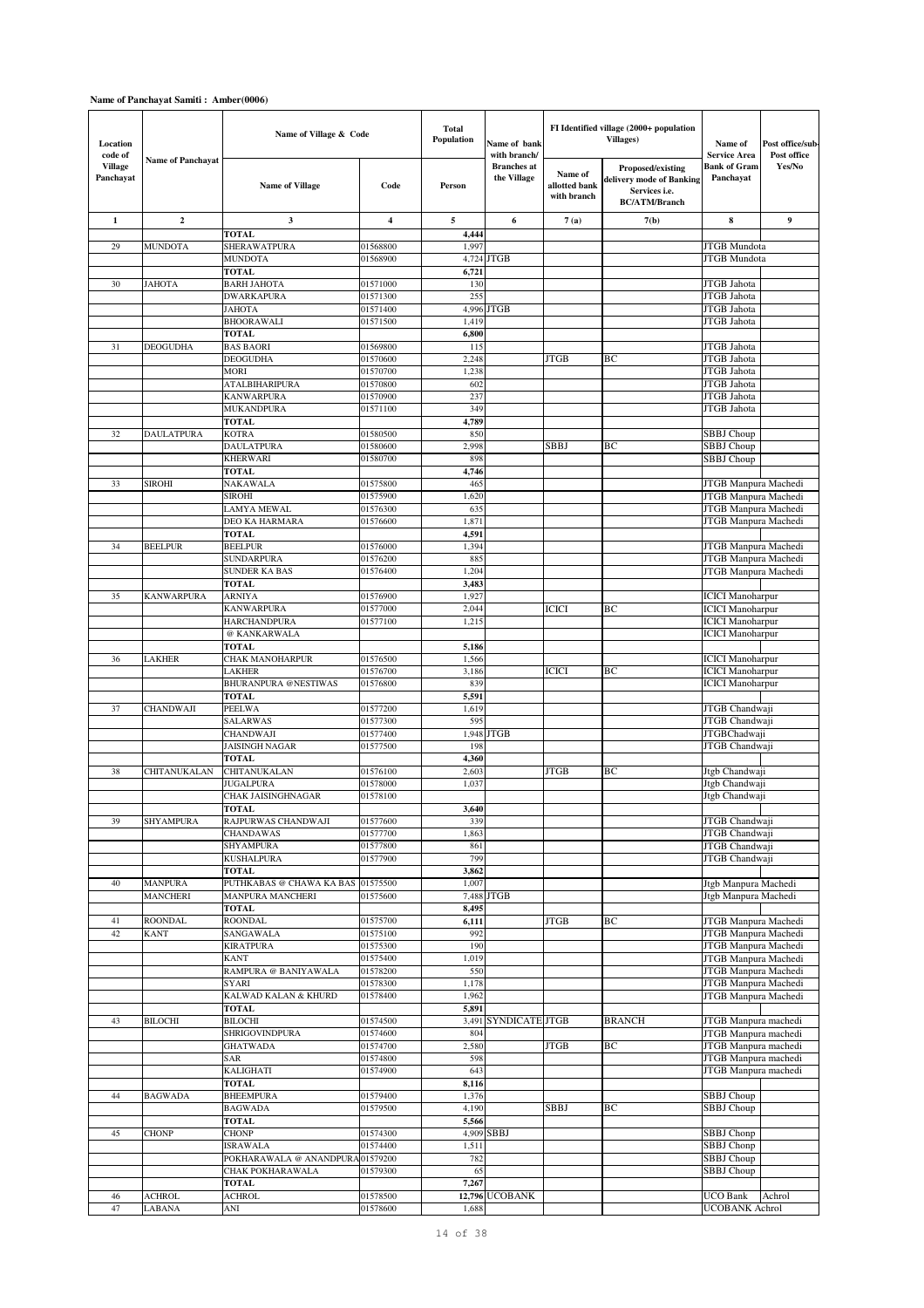| Location<br>code of<br>Village | <b>Name of Panchayat</b> | Name of Village & Code              |          | Total<br>Population<br>Name of bank<br>with branch/ |                                   |                                         | FI Identified village (2000+ population<br>Villages)                                   | Name of<br><b>Service Area</b>   | Post office/sub-<br>Post office |
|--------------------------------|--------------------------|-------------------------------------|----------|-----------------------------------------------------|-----------------------------------|-----------------------------------------|----------------------------------------------------------------------------------------|----------------------------------|---------------------------------|
| Panchayat                      |                          | <b>Name of Village</b>              | Code     | Person                                              | <b>Branches</b> at<br>the Village | Name of<br>allotted bank<br>with branch | Proposed/existing<br>delivery mode of Banking<br>Services i.e.<br><b>BC/ATM/Branch</b> | <b>Bank of Gram</b><br>Panchayat | Yes/No                          |
| 1                              | $\overline{2}$           | 3                                   | 4        | 5                                                   | 6                                 | 7(a)                                    | 7(b)                                                                                   | 8                                | 9                               |
|                                |                          | <b>DHEENGPUR</b>                    | 01578700 | 419                                                 |                                   |                                         |                                                                                        | <b>UCOBANK</b> Achrol            |                                 |
|                                |                          | <b>LABANA</b>                       | 01578800 | 2,821                                               |                                   | <b>UCOBANK</b>                          | BC                                                                                     | <b>UCOBANK</b> Achrol            |                                 |
|                                |                          | <b>GUNAWATA</b>                     | 01578900 | 1,806                                               |                                   |                                         |                                                                                        | <b>UCOBANK</b> Achrol            |                                 |
|                                |                          | <b>TOTAL</b>                        |          | 6,734                                               |                                   |                                         |                                                                                        |                                  |                                 |
| 48                             | <b>SIRSALI</b>           | <b>PRAGPURA</b>                     | 01566300 | 602                                                 |                                   |                                         |                                                                                        | <b>UCOBANK Jaitpura</b>          |                                 |
|                                |                          | RADHAKISHANPURA @<br>POKHARSAKA BAS | 01566500 | 743                                                 |                                   |                                         |                                                                                        | <b>UCOBANK</b> Jaitpura          |                                 |
|                                |                          | RAMGATTA @ HARWANSHPURA01566600     |          | 359                                                 |                                   |                                         |                                                                                        | <b>UCOBANK Jaitpura</b>          |                                 |
|                                |                          | <b>NARA</b>                         | 01566700 | 260                                                 |                                   |                                         |                                                                                        | <b>UCOBANK Jaitpura</b>          |                                 |
|                                |                          | <b>BIHARIPURA</b>                   | 01566800 | 2,038                                               |                                   | <b>SBBJ</b>                             | BC                                                                                     | <b>UCOBANK Jaitpura</b>          |                                 |
|                                |                          | <b>SIRSALI</b>                      | 01566900 | 2,575                                               |                                   | <b>SBBJ</b>                             | BC                                                                                     | <b>UCOBANK Jaitpura</b>          |                                 |
|                                | <b>TOTAL</b>             |                                     | 6,577    |                                                     |                                   |                                         |                                                                                        |                                  |                                 |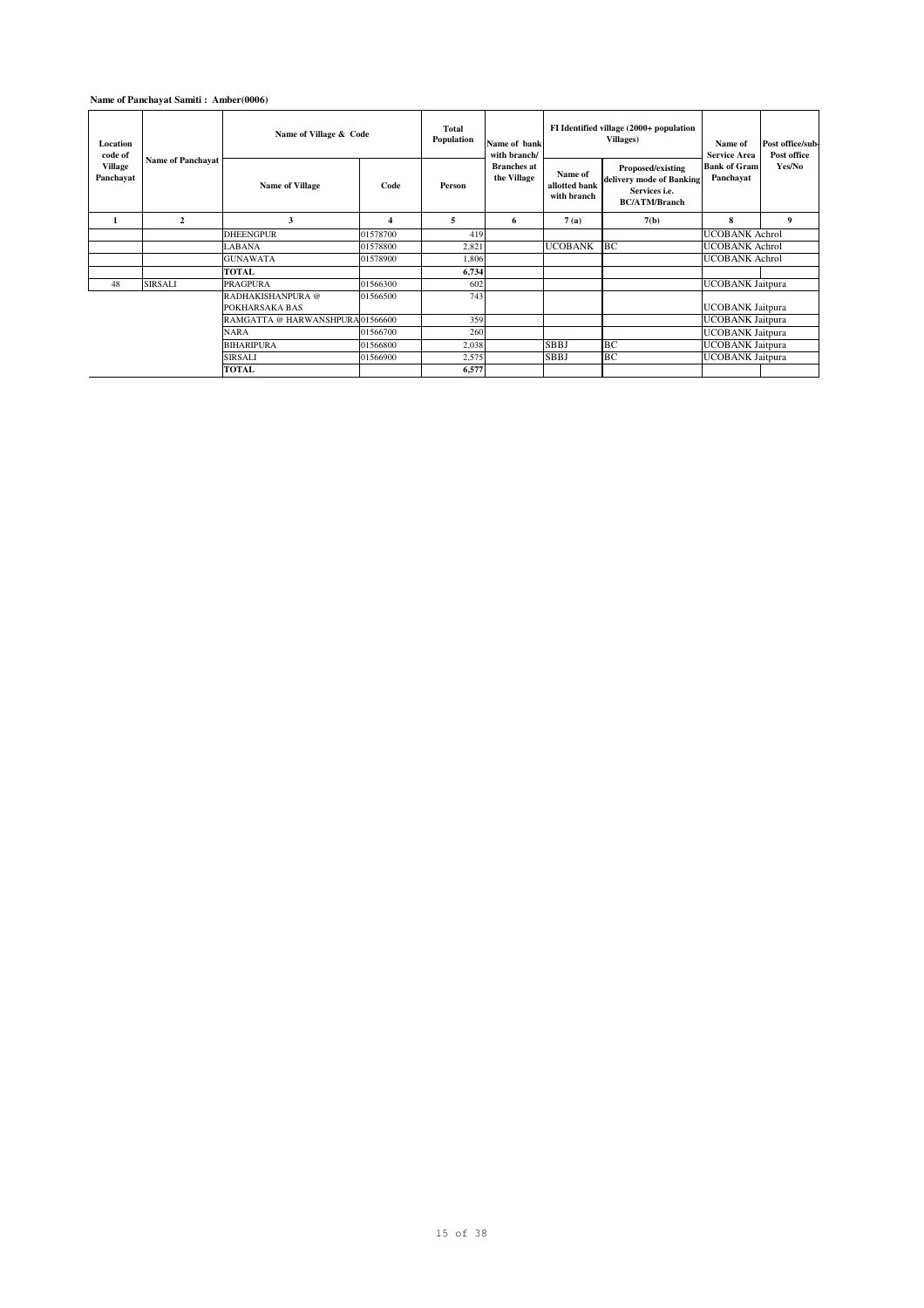#### **NUMBER OF VILLAGES UNDER EACH GRAM PANCHAYAT**

| <b>Location</b> code    |                          | Name of Village & Code                   |                         | <b>Total</b><br>Population | Name of bank<br>with branch/      |                                         | FI Identified village (2000+ population<br>Villages)                         | Name of<br><b>Service Area</b>    | Post office/sub-Post<br>office                           |
|-------------------------|--------------------------|------------------------------------------|-------------------------|----------------------------|-----------------------------------|-----------------------------------------|------------------------------------------------------------------------------|-----------------------------------|----------------------------------------------------------|
| of Village<br>Panchayat | <b>Name of Panchayat</b> | <b>Name of Village</b>                   | Code                    | Person                     | <b>Branches</b> at<br>the Village | Name of<br>allotted bank<br>with branch | Proposed/existing delivery<br>mode of Banking Services<br>i.e. BC/ATM/Branch | <b>Bank of Gram</b><br>Panchayat  | Yes/No                                                   |
| 1                       | $\mathbf{2}$             | 3                                        | $\overline{\mathbf{4}}$ | 5                          | 6                                 | 7(a)                                    | 7(b)                                                                         | 8                                 | 9                                                        |
| 01                      | GATHWARI                 | HARIPURA BRAHMANAN                       | 01584200                | 420                        |                                   |                                         |                                                                              | PNB Gathwari                      |                                                          |
|                         |                          | RATANPURA HARIPURA                       | 01584300                | 1,578                      |                                   |                                         |                                                                              | PNB Gathwari                      |                                                          |
|                         |                          | RATANPURA JATAN                          | 01584400                | 501                        |                                   |                                         |                                                                              | PNB Gathwari                      |                                                          |
|                         |                          | <b>GATHWARI MEENA</b>                    | 01584500                | 849                        |                                   |                                         |                                                                              | PNB Gathwari                      |                                                          |
|                         |                          | <b>GATHWARI</b>                          | 01584600                | 2,807                      | PNB                               |                                         |                                                                              | PNB Gathwar Yes                   |                                                          |
| 02                      | <b>BOBARI</b>            | <b>TOTAL</b><br><b>BOBARI</b>            | 01584700                | 6,155<br>2,087             |                                   | PNB                                     | ВC                                                                           | PNB Gathwari                      |                                                          |
|                         |                          | <b>BAMANWAS</b>                          | 01584800                | 657                        |                                   |                                         |                                                                              | PNB Gathwari                      |                                                          |
|                         |                          | <b>BRIJPURA</b>                          | 01584900                | 540                        |                                   |                                         |                                                                              | <b>PNB</b> Gathwari               |                                                          |
|                         |                          | <b>GOKALYAWALA</b>                       | 01585000                | 114                        |                                   |                                         |                                                                              | PNB Gathwari                      |                                                          |
|                         |                          | GOL                                      | 01585100                | 525                        |                                   |                                         |                                                                              | PNB Gathwari                      |                                                          |
|                         |                          | NEKAWALA                                 | 01585600                | 568                        |                                   |                                         |                                                                              | PNB Gathwari                      |                                                          |
|                         |                          | <b>BHOJPURA</b>                          | 01585800                | 1,002                      |                                   |                                         |                                                                              | PNB Gathwari                      |                                                          |
|                         |                          | <b>TOTAL</b>                             |                         | 5,493                      |                                   |                                         |                                                                              |                                   |                                                          |
| 03                      | <b>BAHLOR</b>            | TODALARI                                 | 01585200                | 854                        |                                   |                                         |                                                                              | SBBJ Raisar                       |                                                          |
|                         |                          | KELA KA BAS                              | 01585300                | 973                        |                                   |                                         |                                                                              | <b>SBBJ</b> Raisar                |                                                          |
|                         |                          | CHILPALI<br>DOONGA KA BAS                | 01585400<br>01585500    | 767<br>457                 |                                   |                                         |                                                                              | SBBJ Raisar<br><b>SBBJ</b> Raisar |                                                          |
|                         |                          | JAISINGHPURA WAS BAHLOR                  | 01587000                | 256                        |                                   |                                         |                                                                              | <b>SBBJ</b> Raisar                |                                                          |
|                         |                          | <b>BAHLOR</b>                            | 01587100                | 2,777                      |                                   | SBBJ                                    | ВC                                                                           | SBBJ Raisar                       | Yes                                                      |
|                         |                          | TOTAL                                    |                         | 6,084                      |                                   |                                         |                                                                              |                                   |                                                          |
| 04                      | <b>DHAULA</b>            | AJABPURA                                 | 01585700                | 579                        |                                   |                                         |                                                                              | PNB Gathwari                      |                                                          |
|                         |                          | <b>BARA DEHRA</b>                        | 01586500                | 644                        |                                   |                                         |                                                                              | PNB Gathwari                      |                                                          |
|                         |                          | <b>ARJUNPURA</b>                         | 01586700                | 1,620                      |                                   |                                         |                                                                              | PNB Gathwari                      |                                                          |
|                         |                          | <b>DHAULA</b>                            | 01586800                | 2,178                      | <b>SBBJ DHAUI PNB</b>             |                                         | <b>BRANCH</b>                                                                | PNB Gathwar Yes                   |                                                          |
|                         |                          | <b>DHEERAWAS</b>                         | 01586900                | 72:                        |                                   |                                         |                                                                              |                                   |                                                          |
| 05                      | JAICHAND PURA            | <b>TOTAL</b><br><b>NOORPUR</b>           | 01585900                | 5,746<br>696               |                                   |                                         |                                                                              | <b>JTGB</b> Tala                  |                                                          |
|                         |                          | <b>DHALER</b>                            | 01586000                | 721                        |                                   |                                         |                                                                              | <b>JTGB</b> Tala                  |                                                          |
|                         |                          | CHARANWAS GAJAJI                         | 01586100                | 473                        |                                   |                                         |                                                                              | JTGB Tala                         |                                                          |
|                         |                          | JAICHAND PURA                            | 01586400                | 1,677                      |                                   |                                         |                                                                              | JTGB Tala                         |                                                          |
|                         |                          | LADIPURA                                 | 01586600                | 1,205                      |                                   |                                         |                                                                              | JTGB Tala                         |                                                          |
|                         |                          | <b>TOTAL</b>                             |                         | 4,772                      |                                   |                                         |                                                                              |                                   |                                                          |
| 06                      | <b>TALA</b>              | DHEKLA                                   | 01587200                | 383                        |                                   |                                         |                                                                              | JTGB Tala                         |                                                          |
|                         |                          | DANTALA GUJRAN                           | 01587300                | 810                        |                                   |                                         |                                                                              | JTGB Tala                         |                                                          |
|                         |                          | TALA                                     | 01587400                | 5,672                      | <b>JTGB</b>                       |                                         |                                                                              | JTGB Tala                         | YES                                                      |
| 07                      |                          | <b>TOTAL</b>                             |                         | 6,865<br>693               |                                   |                                         |                                                                              |                                   |                                                          |
|                         | RAJPURWAS TALA           | <b>RAOPURA</b><br><b>BHURANPURA</b>      | 01586200<br>01586300    | 1,263                      |                                   |                                         |                                                                              | JTGB Tala<br>JTGB Tala            |                                                          |
|                         |                          | MAJIPURA                                 | 01587500                | 1,587                      |                                   |                                         |                                                                              | JTGB Tala                         |                                                          |
|                         |                          | RAJPURWAS TALA                           | 01587600                | 1,634                      |                                   |                                         |                                                                              | JTGB Tala                         |                                                          |
|                         |                          | CHAK CHARANWAS                           | 01587700                | 720                        |                                   |                                         |                                                                              | JTGB Tala                         |                                                          |
|                         |                          | CHARANWAS @ KALI PAHARI                  | 01587800                | 1,025                      |                                   |                                         |                                                                              | JTGB Tala                         |                                                          |
|                         |                          | <b>TOTAL</b>                             |                         | 6,922                      |                                   |                                         |                                                                              |                                   |                                                          |
| 08                      | MATHASOOLA               | MALIWAS                                  | 01588100                | 477                        |                                   |                                         |                                                                              | SBBJ Raisar                       |                                                          |
|                         |                          | MATHASOOLA                               | 01588200<br>01588300    | 1,941                      |                                   |                                         |                                                                              | SBBJ Raisar<br><b>SBBJ</b> Raisar |                                                          |
|                         |                          | LUNETHA<br><b>BHATT KA WAS</b>           | 01588400                | 1,048<br>689               |                                   |                                         |                                                                              | <b>SBBJ</b> Raisar                |                                                          |
|                         |                          | RAMPURA BAS SAMRED                       | 01589700                | 9                          |                                   |                                         |                                                                              | <b>SBBJ</b> Raisar                |                                                          |
|                         |                          | TOTAL                                    |                         | 4,164                      |                                   |                                         |                                                                              |                                   |                                                          |
| 09                      | RAISAR                   | <b>JODHRALA</b>                          | 01588500                | 771                        |                                   |                                         |                                                                              | <b>SBBJ</b> Raisar                |                                                          |
|                         |                          | RAISAR                                   | 01588600                |                            | 3,813 SBBJ                        |                                         |                                                                              | <b>SBBJ</b> Raisar Yes            |                                                          |
|                         |                          | <b>DEVITALA</b>                          | 01588700                | 407                        |                                   |                                         |                                                                              | <b>SBBJ</b> Raisar                |                                                          |
|                         |                          | <b>CHAINPURA</b>                         | 01588800                | 773                        |                                   |                                         |                                                                              | <b>SBBJ</b> Raisar                |                                                          |
|                         |                          | DAROLAI<br>KUSHALPURA                    | 01588900<br>01589000    | 436<br>1,155               |                                   |                                         |                                                                              | SBBJ Raisar<br><b>SBBJ</b> Raisar |                                                          |
|                         |                          | TOTAL                                    |                         | 7,355                      |                                   |                                         |                                                                              |                                   |                                                          |
| 10                      | MANHAGI                  | MANHAGI                                  | 01589100                | 1,772                      |                                   |                                         |                                                                              |                                   | Allahabad Bank Samrad kala                               |
|                         |                          | KOODA                                    | 01589200                | 506                        |                                   |                                         |                                                                              |                                   | Allahabad Bank Samrad kala                               |
|                         |                          | <b>ANANTPURA</b>                         | 01589300                | 5                          |                                   |                                         |                                                                              |                                   | Allahabad Bank Samrad kala                               |
|                         |                          | <b>GOPINATHPURA</b>                      | 01589400                | 406                        |                                   |                                         |                                                                              |                                   | Allahabad Bank Samrad kala                               |
|                         |                          | <b>GURHA HAROOKA</b>                     | 01589500                | 353                        |                                   |                                         |                                                                              |                                   | Allahabad Bank Samrad kala                               |
|                         |                          | <b>NANGAL TEJSINGH</b>                   | 01589600                | 402                        |                                   |                                         |                                                                              |                                   | Allahabad Bank Samrad kala                               |
|                         |                          | MANHAGOR                                 | 01592000                | 462                        |                                   |                                         |                                                                              |                                   | Allahabad Bank Samrad kala                               |
|                         |                          | <b>BAMANWATI</b><br><b>TOTAL</b>         | 01594200                | 333<br>4,239               |                                   |                                         |                                                                              |                                   | Allahabad Bank Samrad kala                               |
| 11                      | SAMRED KALAN             | <b>SAMRED KHURD</b>                      | 01589800                | 836                        |                                   |                                         |                                                                              |                                   | Allahabad Bank Samradkala                                |
|                         |                          | <b>KELANWAS</b>                          | 01591500                | 234                        |                                   |                                         |                                                                              |                                   | Allahabad Bank Samradkala                                |
|                         |                          | <b>SURETHI</b>                           | 01591600                | 403                        |                                   |                                         |                                                                              |                                   | Allahabad Bank Samradkala                                |
|                         |                          | <b>GODIYANA</b>                          | 01591800                | 739                        |                                   |                                         |                                                                              |                                   | Allahabad Bank Samradkala                                |
|                         |                          | <b>SAMRED KALAN</b>                      | 01591900                | 1,641                      | Allahabad Bank                    |                                         |                                                                              |                                   | Allahabad Bank Samradkala                                |
|                         |                          | <b>BHIMAWAS</b>                          | 01594500                | 485                        |                                   |                                         |                                                                              |                                   | Allahabad Bank SamredKala                                |
|                         |                          | <b>ANOPPURA</b>                          | 01594600                | 785                        |                                   |                                         |                                                                              |                                   | Allahabad Bank Samred Kala                               |
|                         |                          | GHATI GHAN SHYAMPURA<br><b>GOPALGARH</b> | 01594700<br>01597600    | 341                        |                                   |                                         |                                                                              |                                   | Allahabad Bank Samred Kala<br>Allahabad Bank Samred Kala |
|                         |                          | TOTAL                                    |                         | 1,247<br>6,711             |                                   |                                         |                                                                              |                                   |                                                          |
|                         |                          |                                          |                         |                            |                                   |                                         |                                                                              |                                   |                                                          |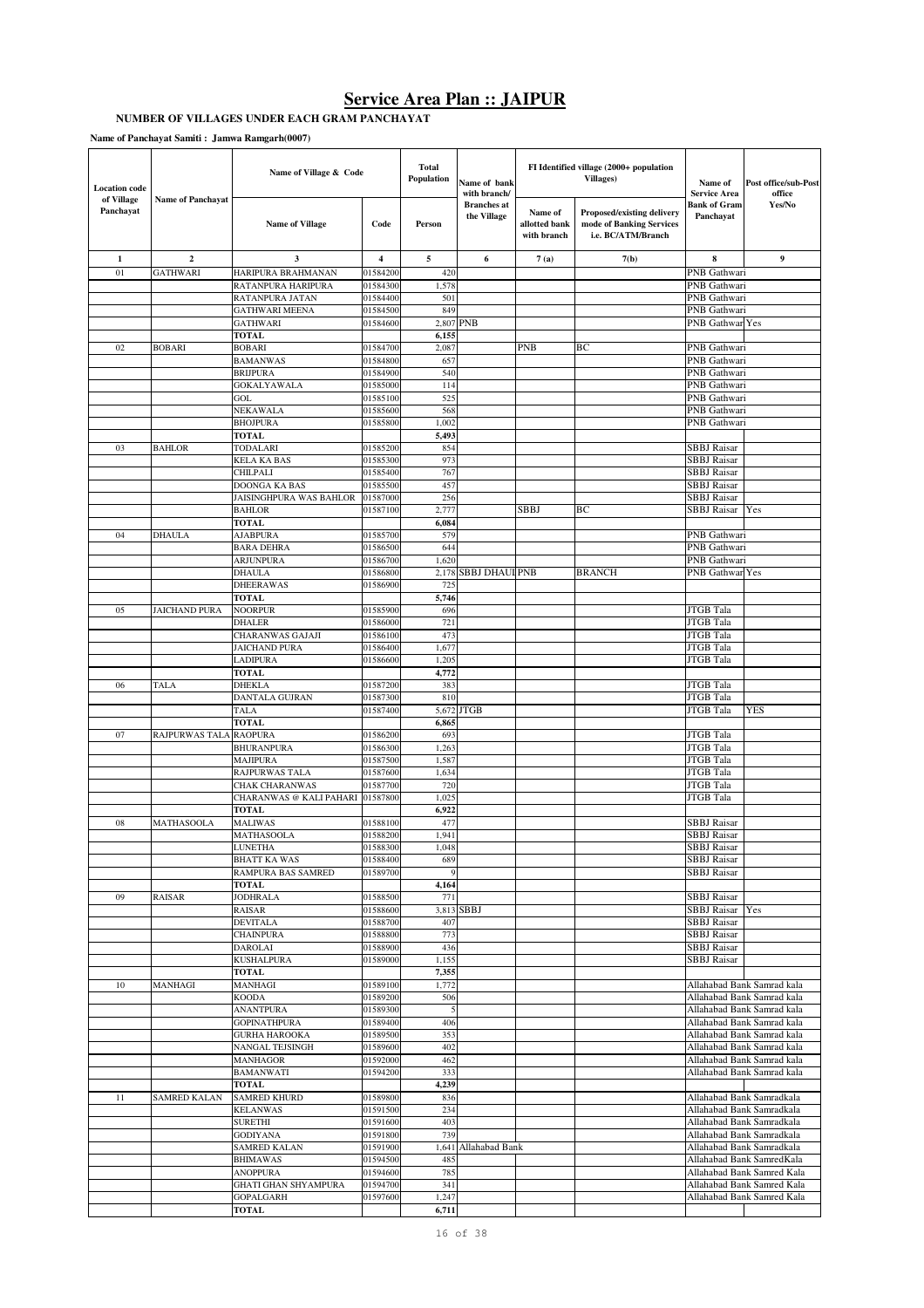| <b>Location code</b>    |                          | Name of Village & Code                         |                      | <b>Total</b><br>Population | Name of bank<br>with branch/      |                                         | FI Identified village (2000+ population<br>Villages)                         | Name of<br><b>Service Area</b>                       | Post office/sub-Post<br>office |
|-------------------------|--------------------------|------------------------------------------------|----------------------|----------------------------|-----------------------------------|-----------------------------------------|------------------------------------------------------------------------------|------------------------------------------------------|--------------------------------|
| of Village<br>Panchayat | <b>Name of Panchayat</b> | <b>Name of Village</b>                         | Code                 | Person                     | <b>Branches</b> at<br>the Village | Name of<br>allotted bank<br>with branch | Proposed/existing delivery<br>mode of Banking Services<br>i.e. BC/ATM/Branch | <b>Bank of Gram</b><br>Panchayat                     | Yes/No                         |
| 1                       | $\overline{a}$           | 3                                              | 4                    | $\sqrt{5}$                 | 6                                 | 7(a)                                    | 7(b)                                                                         | 8                                                    | $\boldsymbol{9}$               |
| 12                      | TODA MEENA               | <b>TODA MEENA</b>                              | 01590100             | 3,226                      |                                   | <b>JTGB</b>                             | BC                                                                           | JTGB Banpur Kala                                     |                                |
|                         |                          | <b>BHAOGARH</b><br><b>TOTAL</b>                | 01591700             | 424<br>3,650               |                                   |                                         |                                                                              | <b>JTGB Banpur Kala</b>                              |                                |
| 13                      | <b>BHANPUR KALAN</b>     | <b>BHANPUR KALAN</b>                           | 01590700             |                            | 4,370 JTGB                        |                                         |                                                                              | JTGB BanpurKala                                      |                                |
|                         |                          | TEEKAMPURA                                     | 01590800             | 1,372                      |                                   |                                         |                                                                              | JTGB BanpurKala                                      |                                |
|                         |                          | <b>TOTAL</b>                                   |                      | 5,742                      |                                   |                                         |                                                                              |                                                      |                                |
| 14                      | <b>BASNA</b>             | JINDON KI DHANI                                | 01590200             | 390                        |                                   |                                         |                                                                              | JTGB Banpur Kala                                     |                                |
|                         |                          | <b>BASNA</b><br><b>GOOJRON KA BAS</b>          | 01590300<br>01590400 | 684<br>331                 |                                   |                                         |                                                                              | JTGB Banpur Kala<br>JTGB Banpur Kala                 |                                |
|                         |                          | PALEETON KI DHANI                              | 01590500             | 349                        |                                   |                                         |                                                                              | JTGB Banpur Kala                                     |                                |
|                         |                          | <b>CHHAPAR</b>                                 | 01590600             | 684                        |                                   |                                         |                                                                              | JTGB Banpur Kala                                     |                                |
|                         |                          | <b>BHATTAWALA</b>                              | 01591000             | 480                        |                                   |                                         |                                                                              | JTGB Banpur Kala                                     |                                |
|                         |                          | <b>BISORI</b><br><b>NANGAL TULSIDAS</b>        | 01591100<br>01591200 | 617<br>1,202               |                                   |                                         |                                                                              | JTGB Banpur Kala<br>JTGB Banpur Kala                 |                                |
|                         |                          | <b>GHATA JALDHARI</b>                          | 01591300             | 1,278                      |                                   |                                         |                                                                              | JTGB Banpur Kala                                     |                                |
|                         |                          | <b>NIMBHI</b>                                  | 01591400             | 1,380                      |                                   |                                         |                                                                              | JTGB Banpur Kala                                     |                                |
|                         |                          | <b>TOTAL</b>                                   |                      | 7,395                      |                                   |                                         |                                                                              |                                                      |                                |
| 15                      | JAMWA RAMGARH BITTHALPUR |                                                | 01594800             | 135                        |                                   |                                         |                                                                              | JTGB JamaRam Garh                                    |                                |
|                         |                          | NAYABAS<br>LALI                                | 01596900<br>01597000 | 821<br>550                 |                                   |                                         |                                                                              | <b>JTGB</b> JamaRam Garh<br><b>JTGB JamaRam Garh</b> |                                |
|                         |                          | <b>NEEMARIYAN</b>                              | 01597100             | 1,402                      |                                   |                                         |                                                                              | JTGB JamaRam Garh                                    |                                |
|                         |                          | CHAUMUKHA                                      | 01597200             | 1,096                      |                                   |                                         |                                                                              | <b>JTGB</b> JamaRam Garh                             |                                |
|                         |                          | <b>JAMWA RAMGARH</b>                           | 01597300             | 6,638                      | <b>JTGB</b>                       |                                         |                                                                              | JTGb JamaramGarh                                     |                                |
|                         |                          | MAIDRAJSINGHPURA                               | 01597400             | 1.092                      |                                   |                                         |                                                                              | JTGb Jamaram Garh                                    |                                |
|                         |                          | <b>VISHANPURA</b><br><b>TOTAL</b>              | 01597500             | 41<br>11,775               |                                   |                                         |                                                                              | JTGB Jamaramgarh                                     |                                |
| 16                      | <b>INDRAGARH</b>         | PALI                                           | 01590900             | 754                        |                                   |                                         |                                                                              | <b>JTGB Jamwa Ram Garh</b>                           |                                |
|                         |                          | NARPATYAWAS                                    | 01594900             | 931                        |                                   |                                         |                                                                              | JTGB Jamwa Ram Garh                                  |                                |
|                         |                          | KOLYANA                                        | 01595000             | 1,118                      |                                   |                                         |                                                                              | JTGB Jamwa Ram Garh                                  |                                |
|                         |                          | CHUGALPURA                                     | 01595100<br>01595200 | 199<br>564                 |                                   |                                         |                                                                              | JTGB Jamwa Ram Garh<br>JTGB Jamwa Ram Garh           |                                |
|                         |                          | <b>BADIYAWALA</b><br><b>INDRAGARH</b>          | 01595300             | 1,574                      |                                   |                                         |                                                                              | JTGB Jamwa Ram Garh                                  |                                |
|                         |                          | CHAINPURAWAS SAIWAR                            | 01595400             | 21                         |                                   |                                         |                                                                              | JTGB Jamwa Ram Garh                                  |                                |
|                         |                          | RAMPURA @ CHAWA                                | 01595600             | 603                        |                                   |                                         |                                                                              | JTGB Jamwa Ram Garh                                  |                                |
|                         |                          | <b>KI NANGAL</b>                               |                      |                            |                                   |                                         |                                                                              | JTGB Jamwa Ram Garh                                  |                                |
|                         |                          | CHAK KHARCHI<br>CHAINPURAWAS SAIWAR            | 01596200             |                            |                                   |                                         |                                                                              | JTGB Jamwa Ram Garh<br>JTGB Jamwa Ram Garh           |                                |
|                         |                          | KUSHALPURA                                     | 01596300             | 258                        |                                   |                                         |                                                                              | JTGB Jamwa Ram Garh                                  |                                |
|                         |                          | <b>CHAK INDRA GARH</b>                         | 0159660              | 159                        |                                   |                                         |                                                                              | JTGB Jamwa Ram Garh                                  |                                |
|                         |                          | <b>TOTAL</b>                                   |                      | 6,181                      |                                   |                                         |                                                                              |                                                      |                                |
| 17                      | <b>NATATA</b>            | <b>SAIWAR</b><br><b>HARI KA BAS</b>            | 01595500<br>01595700 | 1,653<br>510               |                                   |                                         |                                                                              | JTGB Saipura<br><b>JTGB</b> Saipura                  |                                |
|                         |                          | <b>NATATA</b>                                  | 01595800             | 3,673                      |                                   | <b>JTGB</b>                             | ВC                                                                           | JTGB Saipura                                         |                                |
|                         |                          | <b>TOTAL</b>                                   |                      | 5,836                      |                                   |                                         |                                                                              |                                                      |                                |
| 18                      | <b>SAIPURA</b>           | NARADPURA                                      | 01595900             | 1,813                      |                                   |                                         |                                                                              | <b>JTGB</b> Saipura                                  |                                |
|                         |                          | PEEPALAWALI<br>SAIPURA                         | 01596000             | 756                        |                                   |                                         |                                                                              | <b>JTGB</b> Saipura                                  |                                |
|                         |                          | <b>CHAK CHAINPURA</b>                          | 01596100<br>01596400 | 467                        | 1,756 JTGB                        |                                         |                                                                              | JTGB Saipura<br>JTGB Saipura                         |                                |
|                         |                          | CHAWAND KA MAND                                | 01601600             | 2,067                      |                                   | <b>JTGB</b>                             | BC                                                                           | <b>JTGB</b> Saipura                                  |                                |
|                         |                          | DALOO KA BARH                                  | 01601700             | 286                        |                                   |                                         |                                                                              | JTGB Saipura                                         |                                |
|                         |                          | GUWARDI                                        | 01601900             | 493                        |                                   |                                         |                                                                              | JTGB Saipura                                         |                                |
| 19                      | LANGAREEYWAS             | <b>TOTAL</b><br><b>PALERA</b>                  | 01601400             | 7,638<br>1,354             |                                   |                                         |                                                                              | <b>JTGB</b> Saipura                                  |                                |
|                         |                          | <b>BALKRISHNA PURA</b>                         | 01601500             | 772                        |                                   |                                         |                                                                              | JTGB Saipura                                         |                                |
|                         |                          | LANGAREEYWAS                                   | 01601800             | 1,528                      |                                   |                                         |                                                                              | <b>JTGB</b> Saipura                                  |                                |
|                         |                          | <b>MATHURA DAS PURA</b>                        | 01602000<br>01602100 | 755                        |                                   |                                         |                                                                              | <b>JTGB</b> Saipura<br>JTGB Saipura                  |                                |
|                         |                          | <b>BARH RADHO DAS PURA</b><br>DANGARWARA KHURD | 01602200             | 14<br>1,387                |                                   |                                         |                                                                              | <b>JTGB</b> Saipura                                  |                                |
|                         |                          | TOTAL                                          |                      | 5,810                      |                                   |                                         |                                                                              |                                                      |                                |
| $20\,$                  | <b>ROOPWAS</b>           | <b>HEERAWALA</b>                               | 01596700             | 38                         |                                   |                                         |                                                                              | JTGB JamwaRam Garh                                   |                                |
|                         |                          | CHAK MALAKI NANGAL                             | 01596500             | 493                        |                                   |                                         |                                                                              | JTGB JamwaRam Garh                                   |                                |
|                         |                          | MALAWALA<br>RAMPURAWAS RAMGARH                 | 01596800<br>01601000 | 717<br>976                 |                                   |                                         |                                                                              | JTGB JamwaRam Garh<br>JTGB JamwaRam Garh             |                                |
|                         |                          | <b>DHAUPURA</b>                                | 01601100             | 784                        |                                   |                                         |                                                                              | JTGB JamwaRam Garh                                   |                                |
|                         |                          | <b>MOONDLA</b>                                 | 01601200             | 1,054                      |                                   |                                         |                                                                              | JTGB JamwaRam Garh                                   |                                |
|                         |                          | <b>ROOPWAS</b>                                 | 01601300             | 1,250                      |                                   |                                         |                                                                              | JTGB JamwaRam Garh                                   |                                |
|                         |                          | <b>TOTAL</b>                                   |                      | 5,312                      |                                   |                                         |                                                                              |                                                      |                                |
| 21                      | <b>RAHORI</b>            | <b>CHAK NONDPURA</b><br><b>RANIYAWAS</b>       | 01602300<br>01602400 | 1,619                      |                                   |                                         |                                                                              | SBBJ JamaRam Garh                                    |                                |
|                         |                          | <b>RAHORI</b>                                  | 01602500             | 1,532                      |                                   |                                         |                                                                              | SBBJ JamaRam Garh                                    |                                |
|                         |                          | <b>NONDPURA</b>                                | 01602600             | 1,290                      |                                   |                                         |                                                                              | SBBJ JamaRam Garh                                    |                                |
|                         |                          | <b>TOTAL</b>                                   |                      | 4,441                      |                                   |                                         |                                                                              |                                                      |                                |
| $22\,$                  | NAYLA                    | HARKISHANPURA<br><b>MEENO KA BARH</b>          | 01602800<br>01602900 | 1,153<br>1,229             |                                   |                                         |                                                                              | <b>JTGB</b> Nayala<br>JTGB Nayala                    |                                |
|                         |                          | <b>NAYLA</b>                                   | 01603000             |                            | 3,528 JTGB                        |                                         |                                                                              | JTGb Nayala                                          |                                |
|                         |                          | <b>RAMJI PURA</b>                              | 01603100             | 1,232                      |                                   |                                         |                                                                              | <b>JTGB</b> Nayala                                   |                                |
|                         |                          | <b>TOTAL</b>                                   |                      | 7,142                      |                                   |                                         |                                                                              |                                                      |                                |
| 23                      | PAPAR                    | SAU                                            | 01600800             | 1,094                      |                                   |                                         |                                                                              | SBBJ JamaRam Garh                                    |                                |
|                         |                          | <b>SAU SAREEN</b>                              | 01600900             | 771                        |                                   |                                         |                                                                              | SBBJ JamaRam Garh                                    |                                |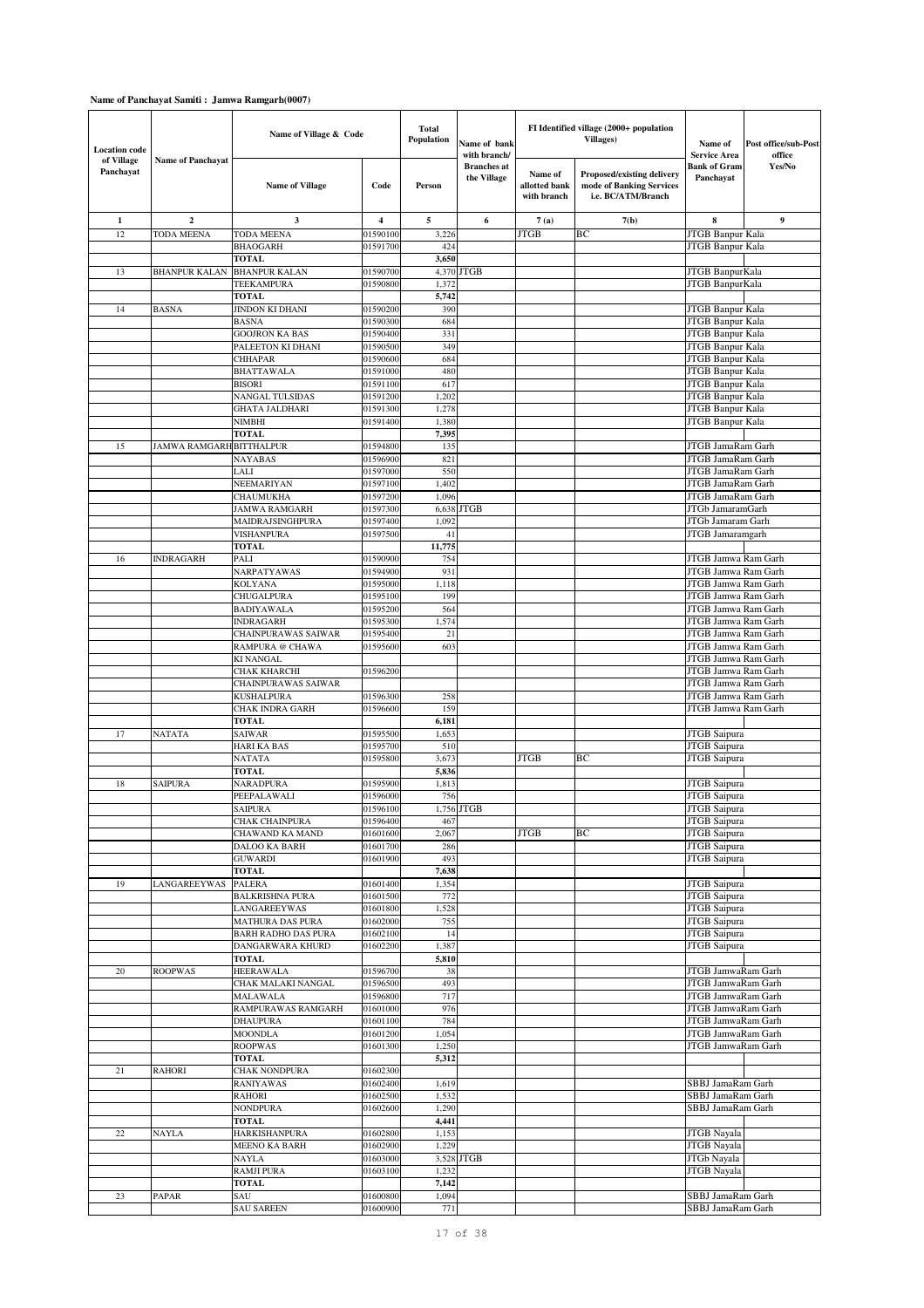| <b>Location</b> code    |                          | Name of Village & Code                          |                         | <b>Total</b><br>Population | Name of bank<br>with branch/      |                                         | FI Identified village (2000+ population<br><b>Villages)</b>                  | Name of<br><b>Service Area</b>         | Post office/sub-Post<br>office |
|-------------------------|--------------------------|-------------------------------------------------|-------------------------|----------------------------|-----------------------------------|-----------------------------------------|------------------------------------------------------------------------------|----------------------------------------|--------------------------------|
| of Village<br>Panchayat | <b>Name of Panchayat</b> | <b>Name of Village</b>                          | Code                    | Person                     | <b>Branches</b> at<br>the Village | Name of<br>allotted bank<br>with branch | Proposed/existing delivery<br>mode of Banking Services<br>i.e. BC/ATM/Branch | Bank of Gram<br>Panchayat              | Yes/No                         |
| 1                       | $\boldsymbol{2}$         | 3                                               | $\overline{\mathbf{4}}$ | 5                          | 6                                 | 7(a)                                    | 7(b)                                                                         | 8                                      | $\boldsymbol{9}$               |
|                         |                          | PAPAR                                           | 01602700                | 2,167                      |                                   | <b>SBBJ</b>                             | ВC                                                                           | SBBJ JamaRam Garh                      |                                |
|                         |                          | <b>TOTAL</b>                                    | 01594400                | 4,032                      |                                   |                                         |                                                                              | SBBJ Jama RamGarh                      |                                |
| 24                      | <b>RAIPUR</b>            | <b>DHORET @ HARRAMPURA</b><br><b>JAMWA GHAT</b> | 01597700                | 1,369<br>523               |                                   |                                         |                                                                              | SBBJ Jama RamGarh                      |                                |
|                         |                          | <b>RAIPUR</b>                                   | 01597800                | 1,485                      |                                   |                                         |                                                                              | SBBJ Jama RamGarh                      |                                |
|                         |                          | <b>BHAGWAN PURA</b>                             | 01597900                | 762                        |                                   |                                         |                                                                              | SBBJ Jama RamGarh                      |                                |
|                         |                          | <b>SAIPUR</b>                                   | 01598000                | 1,348                      |                                   |                                         |                                                                              | SBBJ Jama RamGarh                      |                                |
|                         |                          | <b>JARUNDA</b><br><b>TOTAL</b>                  | 01600500                | 972<br>6,459               |                                   |                                         |                                                                              | SBBJ Jama RamGarh                      |                                |
| 25                      | <b>BHAWNI</b>            | <b>DANTLI</b>                                   | 01592100                | 1,047                      |                                   |                                         |                                                                              | <b>JTGB</b> Andhi                      |                                |
|                         |                          | PAWTA                                           | 01592200                | 778                        |                                   |                                         |                                                                              | JTGB Andhi                             |                                |
|                         |                          | <b>KANIKHOR</b>                                 | 01592300                | 595                        |                                   |                                         |                                                                              | JTGB Andhi                             |                                |
|                         |                          | <b>CHAK DANTLI</b>                              | 01593800                | 242                        |                                   |                                         |                                                                              | <b>JTGB</b> Andhi<br>JTGB Andhi        |                                |
|                         |                          | <b>BHAWNI KHURD</b><br><b>BHAWNI</b>            | 01593900<br>01594000    | 1,165<br>830               |                                   |                                         |                                                                              | JTGB Andhi                             |                                |
|                         |                          | <b>KHARAD</b>                                   | 01594100                | 1,179                      |                                   |                                         |                                                                              | JTGB Andhi                             |                                |
|                         |                          | SHRI RAMJIPURA                                  | 01594300                |                            |                                   |                                         |                                                                              | JTGB Andhi                             |                                |
|                         |                          | <b>TOTAL</b>                                    |                         | 5,836                      |                                   |                                         |                                                                              |                                        |                                |
| 26                      | SANKOTRA                 | SANKOTRA<br>PATALWAS                            | 01593600<br>01593700    | 2,219<br>1,168             |                                   | <b>JTGB</b>                             | ВC                                                                           | <b>JTGB</b> Anadhi<br>JTGB Anadhi      |                                |
|                         |                          | <b>TOTAL</b>                                    |                         | 3,387                      |                                   |                                         |                                                                              |                                        |                                |
| 27                      | <b>THALI</b>             | <b>RASAWALA</b>                                 | 01592400                | 152                        |                                   |                                         |                                                                              | JTGB Andhi                             |                                |
|                         |                          | <b>SINGHPURI</b>                                | 01593400                | 204                        |                                   |                                         |                                                                              | JTGB Andhi                             |                                |
|                         |                          | <b>RAYANWALA</b>                                | 01593500                | 630                        |                                   |                                         |                                                                              | <b>JTGB</b> Andhi                      |                                |
|                         |                          | RAMPURAWAS THALI<br><b>THALI</b>                | 01598300<br>01598500    | 151<br>3,245               |                                   | <b>JTGB</b>                             | ВC                                                                           | JTGB Andhi<br>JTGB Andhi               |                                |
|                         |                          | <b>GUWARA</b>                                   | 01598600                | 452                        |                                   |                                         |                                                                              | JTGB Andhi                             |                                |
|                         |                          | <b>TOTAL</b>                                    |                         | 4,834                      |                                   |                                         |                                                                              |                                        |                                |
| 28                      | NEEMLA                   | <b>BEER KANARWAS</b>                            | 01592500                |                            |                                   |                                         |                                                                              | JTGB Andhi                             |                                |
|                         |                          | KALI BARKHARI<br><b>BASSI</b>                   | 01592600<br>01592700    | 60<br>424                  |                                   |                                         |                                                                              | JTGB Andhi<br>JTGB Andhi               |                                |
|                         |                          | <b>CHAK DAGOTA</b>                              | 01592800                |                            |                                   |                                         |                                                                              | JTGB Andhi                             |                                |
|                         |                          | <b>DAGOTA</b>                                   | 01592900                | 1,422                      |                                   |                                         |                                                                              | JTGB Andhi                             |                                |
|                         |                          | SHRI RAMGOPALPURA                               | 01593000                | 641                        |                                   |                                         |                                                                              | JTGB Andhi                             |                                |
|                         |                          | NEEMLA<br><b>HEENGAWALA</b>                     | 01593100<br>01593200    | 1,049<br>322               |                                   |                                         |                                                                              | JTGB Andhi<br>JTGB Andhi               |                                |
|                         |                          | <b>KILATPURI</b>                                | 01593300                | 552                        |                                   |                                         |                                                                              | JTGB Andhi                             |                                |
|                         |                          | <b>SRINAGAR</b>                                 | 01598700                | 854                        |                                   |                                         |                                                                              | JTGB Andhi                             |                                |
|                         |                          | RAMYANWALA                                      | 0159880                 | 1,937                      |                                   |                                         |                                                                              | JTGB Andhi                             |                                |
|                         |                          | <b>TOTAL</b>                                    |                         | 7,261                      |                                   |                                         |                                                                              |                                        |                                |
| 29                      | <b>DAGARWARA</b>         | <b>NABHAWALA</b><br>SHEKHAWALA                  | 01598900<br>01599000    | 1,236<br>370               |                                   |                                         |                                                                              | <b>JTGB</b> Andhi<br><b>JTGB</b> Andhi |                                |
|                         |                          | <b>CHATARPURA</b>                               | 01599100                | 795                        |                                   |                                         |                                                                              | <b>JTGB</b> Andhi                      |                                |
|                         |                          | <b>DAGARWARA</b>                                | 01599200                | 2,829                      |                                   | <b>JTGB</b>                             | ВC                                                                           | JTGB Andhi                             |                                |
|                         |                          | RAMJIPURA                                       | 01599300                | 1,063                      |                                   |                                         |                                                                              | JTGB Andhi                             |                                |
|                         |                          | <b>SAMOR</b><br>TOTAL                           | 01599400                | 533<br>6,826               |                                   |                                         |                                                                              | JTGB Andhi                             |                                |
| 30                      | ANDHI                    | ANDHI                                           | 01598100                |                            | 6,185 JTGB                        |                                         |                                                                              | JTGB Andhi Yes                         |                                |
| 31                      | KHAWA RANIJI             | <b>SHIVPURA</b>                                 | 01600600                | 323                        |                                   |                                         |                                                                              | PNB KhawaRanji                         |                                |
|                         |                          | <b>KHAWA RANIJI</b>                             | 01600700                |                            | 4,472 PNB                         |                                         |                                                                              | PNB KhawaRanji                         |                                |
| 32                      | THAULAI                  | <b>TOTAL</b><br>TOLOOPURA                       | 01600100                | 4,795<br>866               |                                   |                                         |                                                                              | JTGB Andhi                             |                                |
|                         |                          | THAULAI                                         | 01600200                | 3,635                      |                                   | <b>JTGB</b>                             | ВC                                                                           | JTGB Andhi                             |                                |
|                         |                          | <b>ASTHAL</b>                                   | 01600300                | 789                        |                                   |                                         |                                                                              | JTGB Andhi                             |                                |
|                         |                          | <b>BARH THAULAI</b>                             | 01600400                | 54                         |                                   |                                         |                                                                              | <b>JTGB</b> Andhi                      |                                |
|                         | PHOOTOLAO                | <b>TOTAL</b><br>PHOOTOLAO                       |                         | 5,344                      |                                   |                                         |                                                                              |                                        |                                |
| 33                      |                          | <b>JAGATSAR</b> @ RIKSHA                        | 01598200<br>01598400    | 1,161<br>325               |                                   |                                         |                                                                              | PNB KhawaRaniji<br>PNB KhawaRaniji     |                                |
|                         |                          | ISHWAR SINGH PURA                               | 01599500                | 666                        |                                   |                                         |                                                                              | PNB KhawaRaniji                        |                                |
|                         |                          | <b>BHONDA KHERA</b>                             | 01599600                | 635                        |                                   |                                         |                                                                              | PNB KhawaRaniji                        |                                |
|                         |                          | <b>SARPURA</b>                                  | 01605100                | 805                        |                                   |                                         |                                                                              | PNB KhawaRaniji                        |                                |
|                         |                          | <b>KOLIWARA</b><br>RADHA GOVINDPURA             | 01605200<br>01605300    | 866<br>423                 |                                   |                                         |                                                                              | PNB KhawaRaniji<br>PNB KhawaRaniji     |                                |
|                         |                          | <b>TOTAL</b>                                    |                         | 4,881                      |                                   |                                         |                                                                              |                                        |                                |
| 34                      | <b>BIRASANA</b>          | <b>KANWARPURA</b>                               | 01599700                | 484                        |                                   |                                         |                                                                              | SBBJ Jamam arh                         |                                |
|                         |                          | <b>CHAK KANWARPURA</b>                          | 01599800                |                            |                                   |                                         |                                                                              | SBBJ Jamam arh                         |                                |
|                         |                          | <b>GOPALYAWAS</b><br>SRIRAM NAGAR               | 01599900<br>01600000    | 334<br>712                 |                                   |                                         |                                                                              | SBBJ Jamam arh<br>SBBJ Jamam arh       |                                |
|                         |                          | <b>BIRASANA</b>                                 | 01604600                | 2,083                      |                                   | SBBJ                                    | BС                                                                           | SBBJ Jamam arh                         |                                |
|                         |                          | <b>KOOCHAWAS</b>                                | 01604700                | 218                        |                                   |                                         |                                                                              | SBBJ Jamam arh                         |                                |
|                         |                          | SHANKARPURA                                     | 01604800                | 808                        |                                   |                                         |                                                                              | SBBJ Jamam arh                         |                                |
|                         |                          | CHAK KOOCHAWAS                                  | 01604900                | 69                         |                                   |                                         |                                                                              | SBBJ Jamam arh                         |                                |
| 35                      | NEWAR                    | <b>TOTAL</b><br>SARJOLI                         | 01603600                | 4,708<br>2,088             |                                   | <b>JTGB</b>                             | ВC                                                                           | PNB KhawaRaniji                        |                                |
|                         |                          | <b>KHEMAWAS</b>                                 | 01604300                | 715                        |                                   |                                         |                                                                              | PNB KhawaRaniji                        |                                |
|                         |                          | <b>GUDAWAS NEVAR</b>                            | 01604400                | 536                        |                                   |                                         |                                                                              | PNB KhawaRaniji                        |                                |
|                         |                          | <b>BARH KHEMAWAS</b>                            | 01606000                |                            |                                   |                                         |                                                                              | PNB KhawaRaniji                        |                                |
|                         |                          | <b>KHERAWAS NEWAR</b><br>NEWAR                  | 01606100<br>01606200    | 813<br>1,579               |                                   |                                         |                                                                              | PNB KhawaRaniji<br>PNB KhawaRaniji     |                                |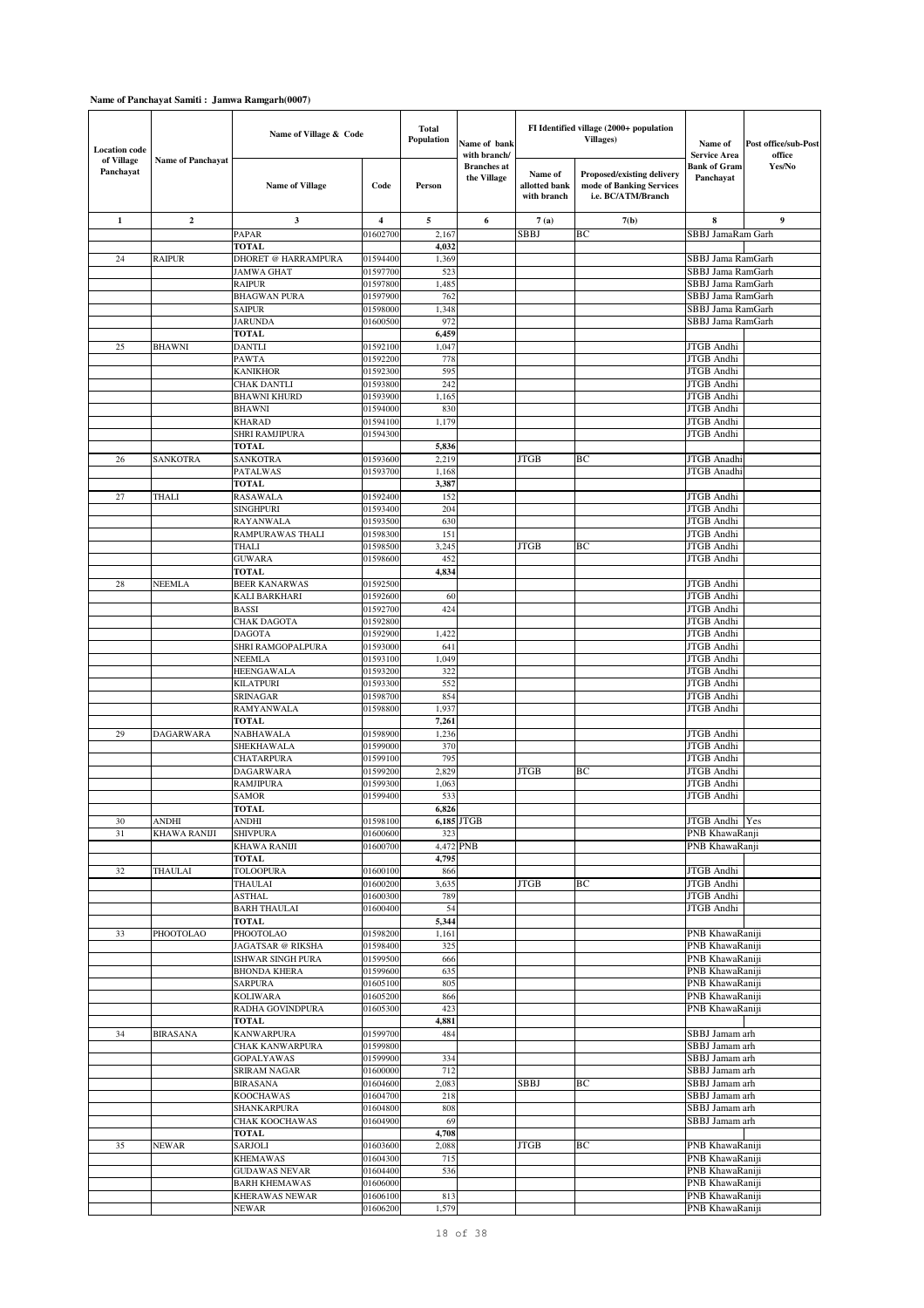| <b>Location</b> code<br>of Village |                          | Name of Village & Code              |                      | <b>Total</b><br>Population | Name of bank<br>with branch/      | FI Identified village (2000+ population<br><b>Villages)</b> |                                                                                     | Name of<br>Service Area            | Post office/sub-Post<br>office |
|------------------------------------|--------------------------|-------------------------------------|----------------------|----------------------------|-----------------------------------|-------------------------------------------------------------|-------------------------------------------------------------------------------------|------------------------------------|--------------------------------|
| Panchavat                          | <b>Name of Panchayat</b> | <b>Name of Village</b>              | Code                 | Person                     | <b>Branches</b> at<br>the Village | Name of<br>allotted bank<br>with branch                     | <b>Proposed/existing delivery</b><br>mode of Banking Services<br>i.e. BC/ATM/Branch | <b>Bank of Gram</b><br>Panchayat   | Yes/No                         |
| $\mathbf{1}$                       | $\overline{2}$           | 3                                   | $\overline{4}$       | $\overline{5}$             | 6                                 | 7(a)                                                        | 7(b)                                                                                | 8                                  | 9                              |
|                                    |                          | <b>TOTAL</b>                        |                      | 5,731                      |                                   |                                                             |                                                                                     |                                    |                                |
| 36                                 | <b>KHARKARA</b>          | <b>GOTH KI PATTI</b>                | 01603700             | 820                        |                                   |                                                             |                                                                                     | PNB Khawa Raniji                   |                                |
|                                    |                          | PALRI KALAN                         | 0160380              | 390                        |                                   |                                                             |                                                                                     | PNB Khawa Raniji                   |                                |
|                                    |                          | KHARKARA                            | 01603900             | 1,737                      |                                   |                                                             |                                                                                     | PNB Khawa Raniji                   |                                |
|                                    |                          | PALRI KHURD                         | 01604000             | 657                        |                                   |                                                             |                                                                                     | PNB Khawa Raniji                   |                                |
|                                    |                          | <b>KHARANA</b>                      | 01604100             | 1,086                      |                                   |                                                             |                                                                                     | PNB Khawa Raniji                   |                                |
|                                    |                          | <b>CHAK PALRI</b>                   | 01604200             | 256                        |                                   |                                                             |                                                                                     | PNB Khawa Raniji                   |                                |
|                                    |                          | <b>TOTAL</b>                        |                      | 4.946                      |                                   |                                                             |                                                                                     |                                    |                                |
| 37                                 | LALWAS                   | <b>GAONLI</b>                       | 01604500             | 1,862                      |                                   |                                                             |                                                                                     | PNB KhawaRaniji                    |                                |
|                                    |                          | NANGAL BELA                         | 01605000             | 821                        |                                   |                                                             |                                                                                     | PNB KhawaRaniji                    |                                |
|                                    |                          | <b>BARH RASOOLPURA</b>              | 01605400             | 633                        |                                   |                                                             |                                                                                     | PNB KhawaRaniji                    |                                |
|                                    |                          | NANGAL GOGORIYAN                    | 01605500             | 601                        |                                   |                                                             |                                                                                     | PNB KhawaRaniji                    |                                |
|                                    |                          | LALWAS                              | 01605600             | 1,251                      |                                   |                                                             |                                                                                     | PNB KhawaRaniji                    |                                |
|                                    |                          | <b>BHANPURA KHURD</b>               | 01605700             | 851                        |                                   |                                                             |                                                                                     | PNB KhawaRaniji                    |                                |
|                                    |                          | <b>TOTAL</b>                        |                      | 6,019                      |                                   |                                                             |                                                                                     |                                    |                                |
| 38                                 | DHOOLA RAOJI             | <b>SUNDARPURA</b>                   | 01605800             | 508                        |                                   |                                                             |                                                                                     | PNB Khawa RaniJi                   |                                |
|                                    |                          | <b>JAISINGHPURA</b>                 | 01605900             | 519                        |                                   |                                                             |                                                                                     | PNB Khawa RaniJi                   |                                |
|                                    |                          | <b>JAGMALPURA</b>                   | 01607100             | 920                        |                                   |                                                             |                                                                                     | PNB Khawa RaniJi                   |                                |
|                                    |                          | DHOOLA RAOJI                        | 01607200             | 3,055                      |                                   | PNB                                                         | BС                                                                                  | PNB Khawa RaniJi                   |                                |
|                                    |                          | <b>HEERAPURA</b>                    | 01607300             | 501                        |                                   |                                                             |                                                                                     | PNB Khawa RaniJi                   |                                |
|                                    |                          | <b>TOTAL</b>                        |                      | 5,503                      |                                   |                                                             |                                                                                     |                                    |                                |
| 39                                 | <b>BOOJ</b>              | <b>MAKSOODAN PURA</b>               | 01606300             | 328                        |                                   |                                                             |                                                                                     | PNB KhawaRaniJi                    |                                |
|                                    |                          | <b>BOOJ</b>                         | 01606400             | 4,304                      |                                   | <b>JTGB</b>                                                 | BC                                                                                  | PNB KhawaRaniJi                    |                                |
|                                    |                          | <b>KHATEHPURA</b>                   | 01606900             | 681                        |                                   |                                                             |                                                                                     | PNB KhawaRaniJi                    |                                |
|                                    |                          | <b>BARH BOOJ</b>                    | 01607000             | 191                        |                                   |                                                             |                                                                                     | PNB KhawaRaniJi                    |                                |
|                                    |                          | <b>TOTAL</b>                        |                      | 5,504                      |                                   |                                                             |                                                                                     |                                    |                                |
| 40                                 | <b>CHAWANDIYA</b>        | DEEPPURA                            | 01606700             | 1,202                      |                                   |                                                             |                                                                                     | JTGB ChawandiYa                    |                                |
|                                    |                          | CHAWANDIYA                          | 01606800             | 3,902                      | <b>JTGB</b>                       |                                                             |                                                                                     | JTGB ChawandiYa                    |                                |
|                                    |                          | RAMPURA BAS CHAWANDIA               | 01607400             | 827                        |                                   |                                                             |                                                                                     | <b>JTGB</b> ChawandiYa             |                                |
|                                    |                          | <b>TOTAL</b>                        |                      | 5,931                      |                                   |                                                             |                                                                                     |                                    |                                |
| 41                                 | <b>MANOTA</b>            | KANARIYAWALA                        | 01603200             | 631                        |                                   |                                                             |                                                                                     | <b>JTGB</b> Nayala                 |                                |
|                                    |                          | DYODA DOONGAR                       | 01603300             | 1,346                      |                                   |                                                             |                                                                                     | <b>JTGB</b> Nayala                 |                                |
|                                    |                          | <b>ARWARI</b>                       | 01603400             | 575                        |                                   |                                                             |                                                                                     | <b>JTGB</b> Nayala                 |                                |
|                                    |                          | <b>JHOL</b>                         | 01603500             | 638                        |                                   |                                                             |                                                                                     | <b>JTGB</b> Nayala                 |                                |
|                                    |                          | MANOTA                              | 01606500             | 982                        |                                   |                                                             |                                                                                     | <b>JTGB</b> Nayala                 |                                |
|                                    |                          | <b>BHAOPURA</b>                     | 01606600             | 2,275                      |                                   | <b>JTGB</b>                                                 | BC                                                                                  | <b>JTGB</b> Nayala                 |                                |
|                                    |                          | <b>TOTAL</b>                        |                      | 6,447                      |                                   |                                                             |                                                                                     | <b>JTGB</b> Chawandiya             |                                |
| 42                                 | <b>DHARMPURA</b>         | <b>DAULATPURA</b>                   | 01607500             | 1,115                      |                                   |                                                             |                                                                                     |                                    |                                |
|                                    |                          | <b>DHARMPURA</b>                    | 01607600             | 289                        |                                   |                                                             | BC                                                                                  | JTGB Chawandiya                    |                                |
|                                    |                          | <b>DHAMSYA</b>                      | 01607700             | 2,039                      |                                   | JTGB                                                        |                                                                                     | JTGB Chawandiya                    |                                |
|                                    |                          | <b>CHAK HURELA</b><br><b>HURELA</b> | 01607800             |                            |                                   |                                                             |                                                                                     | JTGB Chawandiya<br>JTGB Chawandiya |                                |
|                                    |                          |                                     | 01607900<br>01608000 | 687                        |                                   |                                                             |                                                                                     |                                    |                                |
|                                    |                          | DADIYA PATTI                        |                      | 622                        |                                   |                                                             |                                                                                     | JTGB Chawandiya                    |                                |
|                                    |                          | <b>BARH DHAMSYA</b><br>POTLI        | 01608100<br>01608200 | 284<br>876                 |                                   |                                                             |                                                                                     | JTGB Chawandiya<br>JTGB Chawandiya |                                |
|                                    |                          |                                     |                      |                            |                                   |                                                             |                                                                                     |                                    |                                |
| 43                                 | <b>BILOD</b>             | <b>TOTAL</b><br><b>BILOD</b>        | 01587900             | 5,912<br>2,231             |                                   | <b>JTGB</b>                                                 | BC                                                                                  | <b>JTGB</b> Tala                   |                                |
|                                    |                          |                                     |                      |                            |                                   |                                                             |                                                                                     | <b>JTGB</b> Tala                   |                                |
|                                    |                          | DANTALA MEENA                       | 01588000             | 1,399                      |                                   |                                                             |                                                                                     |                                    |                                |
|                                    |                          | CHAINPURABAS DEDWARI                | 01589900             | 342                        |                                   |                                                             |                                                                                     | JTGB Tala                          |                                |
|                                    |                          | <b>DEDWARI</b>                      | 01590000             | 191                        |                                   |                                                             |                                                                                     | JTGB Tala                          |                                |
|                                    |                          | <b>TOTAL</b>                        |                      | 4,163                      |                                   |                                                             |                                                                                     |                                    |                                |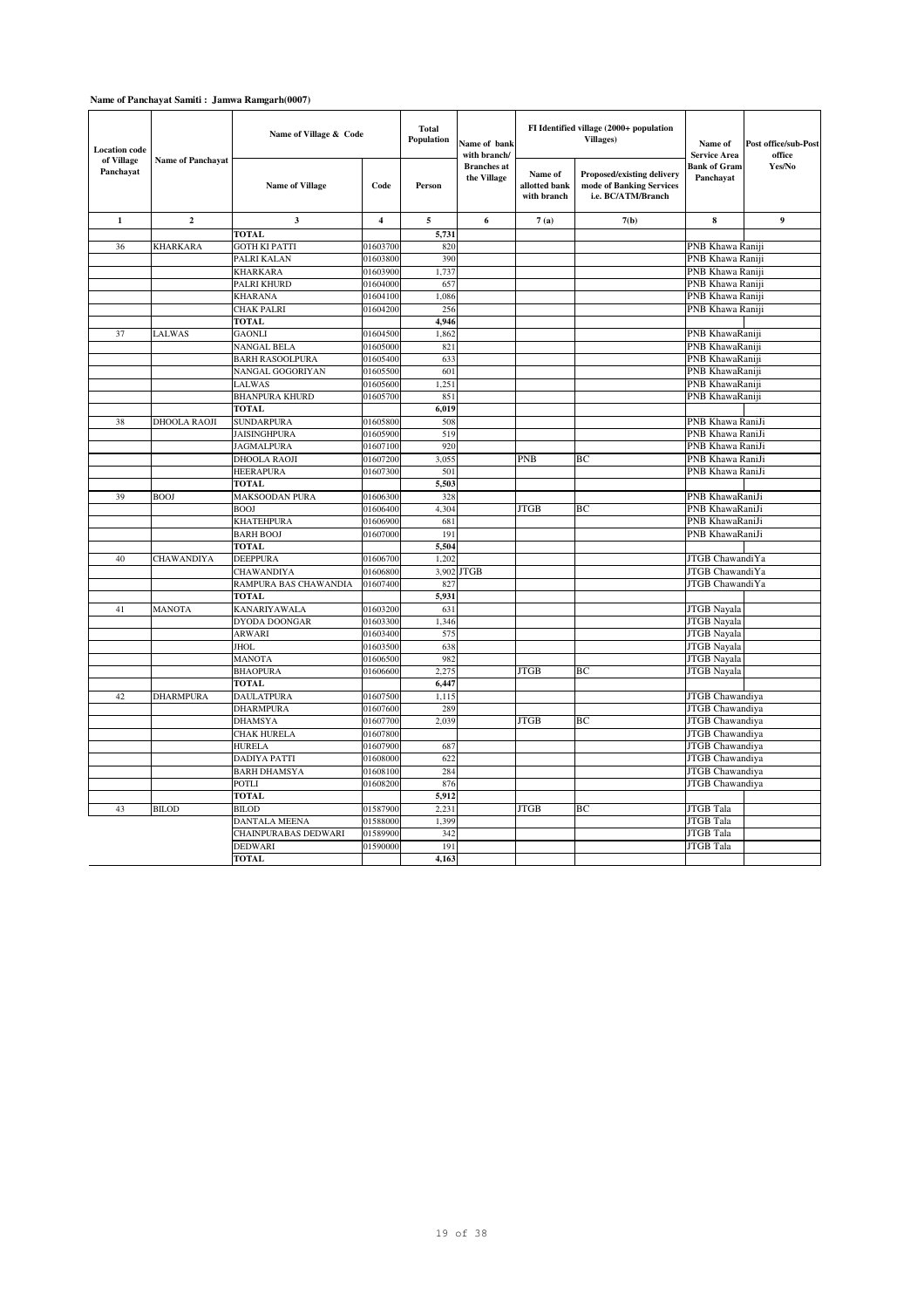#### **NUMBER OF VILLAGES UNDER EACH GRAM PANCHAYAT**

| <b>Location code</b>    |                                | Name of Village & Code                    |                      | Total<br>Population | Name of bank<br>with branch/      |                                         | FI Identified village (2000+ population<br>Villages)                                | Name of<br><b>Service Area</b>                 | Post office/sub-<br>Post office |
|-------------------------|--------------------------------|-------------------------------------------|----------------------|---------------------|-----------------------------------|-----------------------------------------|-------------------------------------------------------------------------------------|------------------------------------------------|---------------------------------|
| of Village<br>Panchayat | <b>Name of Panchayat</b>       | <b>Name of Village</b>                    | Code                 | Person              | <b>Branches</b> at<br>the Village | Name of<br>allotted bank<br>with branch | <b>Proposed/existing delivery</b><br>mode of Banking Services<br>i.e. BC/ATM/Branch | <b>Bank of Gram</b><br>Panchayat               | Yes/No                          |
| 1                       | $\overline{2}$                 | $\mathbf{3}$                              | $\overline{4}$       | 5                   | 6                                 | 7(a)                                    | 7(b)                                                                                | 8                                              | 9                               |
| 01                      | RAMRATANPURA                   | <b>DYORHA CHOR</b>                        | 01608300             | 1,734               |                                   |                                         |                                                                                     | <b>JTGBKanota</b>                              |                                 |
|                         |                                | RAMRATANPURA                              | 01608400             | 642                 |                                   |                                         |                                                                                     | <b>JTGBKanota</b>                              |                                 |
|                         |                                | HARCHANDPURA@                             | 01608500             | 456                 |                                   |                                         |                                                                                     |                                                |                                 |
|                         |                                | BALYAWALA<br>VIJAI MUKUNDPURA @           | 01608600             | 1,482               |                                   |                                         |                                                                                     | <b>JTGBKanota</b>                              |                                 |
|                         |                                | <b>HIRAWALA</b>                           |                      |                     |                                   |                                         |                                                                                     | <b>JTGBKanota</b>                              |                                 |
|                         |                                | <b>HARDHYANPURA</b>                       | 01608700             | 794                 |                                   |                                         |                                                                                     | <b>JTGBKanota</b>                              |                                 |
|                         |                                | <b>BARH SWAMI</b>                         | 01608800             |                     |                                   |                                         |                                                                                     | <b>JTGBKanota</b>                              |                                 |
|                         |                                | <b>GEELA KI NANGAL</b>                    | 01608900             | 1,148               |                                   |                                         |                                                                                     | <b>JTGBKanota</b>                              |                                 |
|                         |                                | <b>TOTAL</b>                              |                      | 6,256               |                                   |                                         |                                                                                     |                                                |                                 |
| 02                      | <b>KUTHARA</b><br><b>KHURD</b> | KUTHARA KHURD<br>KUTHARA KALAN            | 01609000<br>01609100 | 1,872<br>1,359      |                                   |                                         |                                                                                     | <b>JTGB</b> Kanota<br><b>JTGB</b> Kanota       |                                 |
|                         |                                | <b>CHAK GHATI</b>                         | 01609200             | 119                 |                                   |                                         |                                                                                     | <b>JTGB</b> Kanota                             |                                 |
|                         |                                | <b>SEVAPURA</b>                           | 01609300             | 674                 |                                   |                                         |                                                                                     | <b>JTGB</b> Kanota                             |                                 |
|                         |                                | KHO GHATI                                 | 01609400             | 627                 |                                   |                                         |                                                                                     | <b>JTGB</b> Kanota                             |                                 |
|                         |                                | <b>HARDI</b>                              | 01609600             | 1,150               |                                   |                                         |                                                                                     | <b>JTGB Kanota</b>                             |                                 |
|                         |                                | <b>TOTAL</b>                              |                      | 5,801               |                                   |                                         |                                                                                     |                                                |                                 |
| 03                      | <b>BAINARA</b>                 | <b>GHATA</b>                              | 01609500             | 2,251               |                                   | SBBJ                                    | BС                                                                                  | <b>BOB</b> Bassi                               |                                 |
|                         |                                | <b>BAINARA</b>                            | 01614600             | 3,262               |                                   | SBBJ                                    | BC                                                                                  | <b>BOB</b> Bassi                               |                                 |
|                         |                                | <b>TOTAL</b>                              |                      | 5,513               |                                   | SBBJ                                    | BC                                                                                  | SBBJ Bassi                                     |                                 |
| 04                      | <b>MANSAR KHERI</b>            | <b>MANSAR KHERI</b><br>MANGARH KHOKHAWALA | 01610700<br>01610800 | 2,834<br>1,848      |                                   |                                         |                                                                                     | <b>SBBJ</b> Bassi                              |                                 |
|                         |                                | <b>BEELWA KHURD</b>                       | 01614500             | 333                 |                                   |                                         |                                                                                     | <b>SBBJ</b> Bassi                              |                                 |
|                         |                                | PHILSAN BIHARIPURA                        | 01614700             | 1,017               |                                   |                                         |                                                                                     | SBBJ Bassi                                     |                                 |
|                         |                                | <b>TOTAL</b>                              |                      | 6,032               |                                   |                                         |                                                                                     |                                                |                                 |
| 05                      | MANOHARPURA                    | <b>DEVAPURA</b>                           | 01614100             | 1,028               |                                   |                                         |                                                                                     | <b>JTGB</b> Bassi                              |                                 |
|                         |                                | TRILOKPURA                                | 01614200             | 343                 |                                   |                                         |                                                                                     | <b>JTGB</b> Bassi                              |                                 |
|                         |                                | HARI RAMPURA                              | 01614300             | 492                 |                                   |                                         |                                                                                     | <b>JTGB</b> Bassi                              |                                 |
|                         |                                | <b>BHANKRI</b>                            | 01616400             | 533                 |                                   |                                         |                                                                                     | <b>JTGB</b> Bassi<br><b>JTGB</b> Bassi         |                                 |
|                         |                                | <b>AKHAIPURA</b><br><b>BHAJOOPURA</b>     | 01616500<br>01616600 | 647<br>595          |                                   |                                         |                                                                                     | <b>JTGB</b> Bassi                              |                                 |
|                         |                                | CHAK BHAJOOPURA                           | 01616700             | 402                 |                                   |                                         |                                                                                     | <b>JTGB</b> Bassi                              |                                 |
|                         |                                | <b>BARH BHAJOOPURA</b>                    | 01616800             |                     |                                   |                                         |                                                                                     | <b>JTGB</b> Bassi                              |                                 |
|                         |                                | MANOHARPURA                               | 01616900             | 1,120               |                                   |                                         |                                                                                     | JTGB Bassi                                     |                                 |
|                         |                                | NAYAGAON                                  | 01617100             | 258                 |                                   |                                         |                                                                                     | JTGB Bassi                                     |                                 |
|                         |                                | <b>TOTAL</b>                              |                      | 5,419               |                                   |                                         |                                                                                     |                                                |                                 |
| 06                      | JEETAWALA                      | DAYARAMPURA<br><b>JEETAWALA</b>           | 01609700<br>01610400 | 826<br>991          |                                   |                                         |                                                                                     | SBBJ Kanota<br><b>SBBJ</b> Kanota              |                                 |
|                         |                                | <b>DUDAWALA</b>                           | 01610500             | 970                 |                                   |                                         |                                                                                     | <b>SBBJ</b> Kanota                             |                                 |
|                         |                                | <b>BHAOSAR ISHARWALA</b>                  | 01610900             | 862                 |                                   |                                         |                                                                                     | <b>SBBJ</b> Kanota                             |                                 |
|                         |                                | <b>GIRDHARIPURA</b>                       | 01611300             | 679                 |                                   |                                         |                                                                                     | SBBJ Kanota                                    |                                 |
|                         |                                | TOTAL                                     |                      | 4,328               |                                   |                                         |                                                                                     |                                                |                                 |
| 07                      | RAMSAR                         | RAMSAR PALAWALA                           | 01610600             | 1,316               |                                   |                                         |                                                                                     | <b>SBI</b> Bassi                               |                                 |
|                         | PALAWALA                       | LASARIYA GOOJRAN                          | 01611000             | 461                 |                                   |                                         |                                                                                     | <b>SBI</b> Bassi                               |                                 |
|                         |                                | HIMMATPURA<br>GOKULPURA LASARIYA          | 01611100<br>01611200 | 306<br>1,508        |                                   |                                         |                                                                                     | SBI Bassi<br><b>SBI</b> Bassi                  |                                 |
|                         |                                | <b>RATANPURA</b>                          | 01614000             | 569                 |                                   |                                         |                                                                                     | <b>SBI</b> Bassi                               |                                 |
|                         |                                | <b>TOTAL</b>                              |                      | 4,160               |                                   |                                         |                                                                                     |                                                |                                 |
| 08                      | <b>KANOTA</b>                  | <b>KANOTA</b>                             | 01609800             |                     | 7,356 JTGB                        |                                         |                                                                                     | <b>JTGB</b> Kanota                             |                                 |
| 09                      | <b>BOORTHAL</b>                | <b>HINGONIYA</b>                          | 01609900             | 751                 |                                   |                                         |                                                                                     | <b>SBBJ</b> Kanota                             |                                 |
|                         |                                | <b>BHATESARI</b>                          | 01610000             | 541                 |                                   |                                         |                                                                                     | SBBJ Kanota                                    |                                 |
|                         |                                | <b>BOORTHAL</b>                           | 01610100             | 1,445               |                                   |                                         |                                                                                     | <b>SBBJ</b> Kanota<br><b>SBBJ</b> Kanota       |                                 |
|                         |                                | <b>KANARWAS</b><br>RAMSINGHPURA           | 01610200<br>01610300 | 872<br>846          |                                   |                                         |                                                                                     | <b>SBBJ</b> Kanota                             |                                 |
|                         |                                | SHRI RAMPURA                              | 01611400             | 1,594               |                                   |                                         |                                                                                     | <b>SBBJ</b> Kanota                             |                                 |
|                         |                                | <b>TOTAL</b>                              |                      | 6,049               |                                   |                                         |                                                                                     |                                                |                                 |
| 10                      | PHALYAWAS                      | <b>SINDOLI</b>                            | 01611500             | 1,860               |                                   |                                         |                                                                                     | <b>PNB</b> Phalyawas                           |                                 |
|                         |                                | <b>BALA KI NANGAL</b>                     | 01611600             | 543                 |                                   |                                         |                                                                                     | <b>PNB</b> Phalyawas                           |                                 |
|                         |                                | <b>SANKH SHYOPURI</b>                     | 01611700             | 1,215               |                                   |                                         |                                                                                     | <b>PNB</b> Phalyawas                           |                                 |
|                         |                                | <b>RALAWATA</b><br>KHIJOORIYA AHIRAN      | 01611800<br>01613300 | 522<br>345          |                                   |                                         |                                                                                     | <b>PNB</b> Phalyawas<br><b>PNB</b> Phalyawas   |                                 |
|                         |                                | <b>GURHA PHALYAWAS</b>                    | 01613500             | 591                 |                                   |                                         |                                                                                     | PNB Phalyawas                                  |                                 |
|                         |                                | PHALYAWAS                                 | 01613900             |                     | 1,489 PNB                         |                                         |                                                                                     | <b>PNB</b> Phalyawas                           |                                 |
|                         |                                | <b>TOTAL</b>                              |                      | 6,565               |                                   |                                         |                                                                                     |                                                |                                 |
| 11                      | <b>SHYAMPURA</b>               | MAHARAJPURA                               | 01613600             | 605                 |                                   |                                         |                                                                                     | <b>BOI</b> Kalyanpura                          |                                 |
|                         | <b>KACHOLIYA</b>               | SHYAMPURA KACHOLIYA                       | 01613700             | 1,814               |                                   |                                         |                                                                                     | <b>BOI</b> Kalyanpura                          |                                 |
|                         |                                | <b>RAJPURA</b>                            | 01613800             | 664                 |                                   |                                         |                                                                                     | <b>BOI</b> Kalyanpura                          |                                 |
|                         |                                | <b>KISHANPURA</b>                         | 01617000             | 1,156               |                                   |                                         |                                                                                     | <b>BOI</b> Kalyanpura                          |                                 |
|                         |                                | CHAK DHEDPURA<br><b>DHEDPURA</b>          | 01617200<br>01617400 | 482                 |                                   |                                         |                                                                                     | <b>BOI Kalyanpura</b><br><b>BOI Kalyanpura</b> |                                 |
|                         |                                | <b>TOTAL</b>                              |                      | 4,721               |                                   |                                         |                                                                                     |                                                |                                 |
| 12                      | PALAWALA                       | <b>ABHAY PURA</b>                         | 01612900             | 886                 |                                   |                                         |                                                                                     | <b>BOI Kalyanpura</b>                          |                                 |
|                         | <b>JATAN</b>                   | <b>BARH RAMPURA</b>                       | 01613000             | 159                 |                                   |                                         |                                                                                     | <b>BOI Kalyanpura</b>                          |                                 |
|                         |                                | <b>ACHALPURA</b>                          | 01613100             | 1,143               |                                   |                                         |                                                                                     | <b>BOI</b> Kalyanpura                          |                                 |
|                         |                                | KHIJOORIYA JATAN                          | 01613400             | 713                 |                                   |                                         |                                                                                     | <b>BOI</b> Kalyanpura                          |                                 |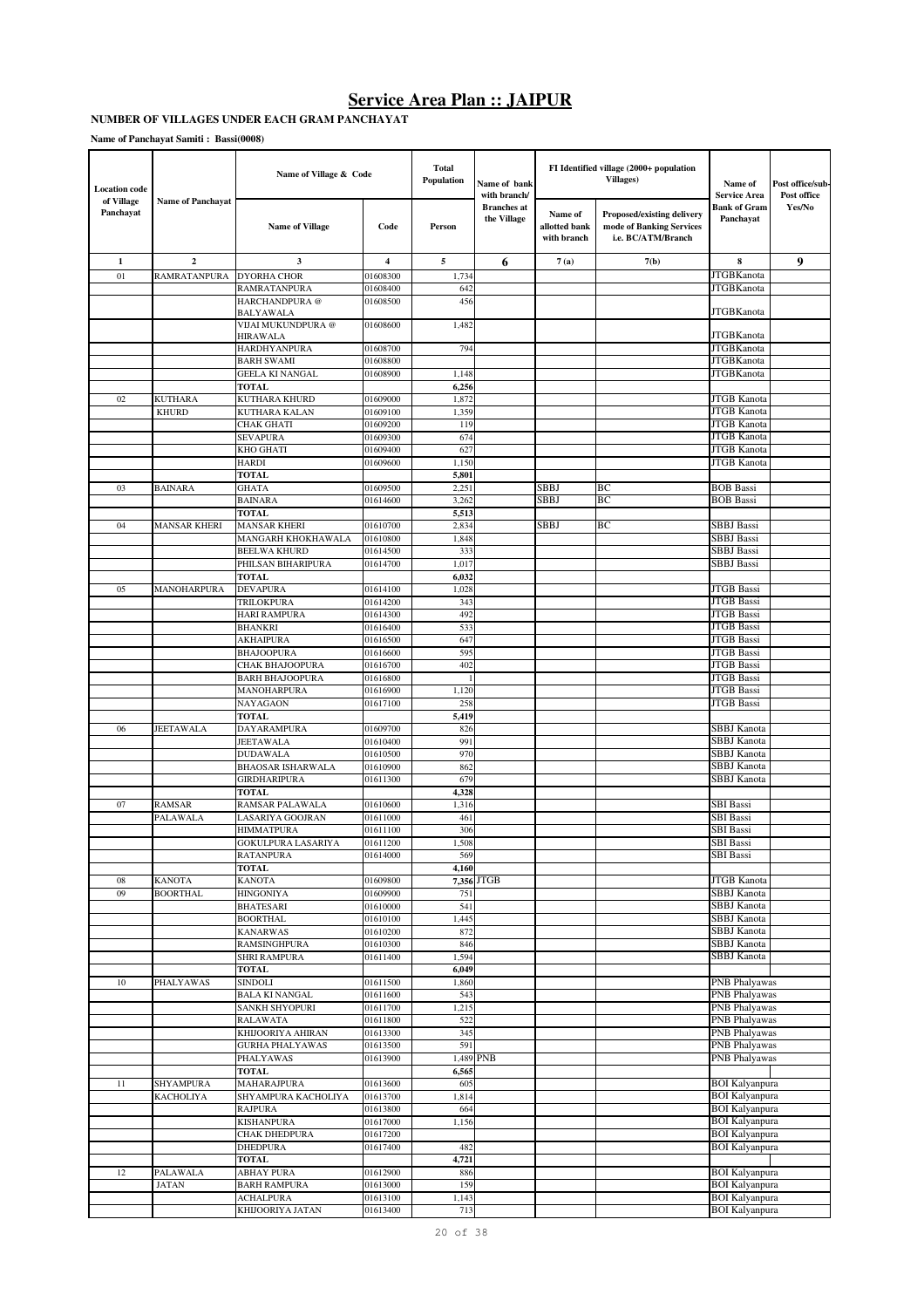| <b>Location</b> code    |                          | Name of Village & Code                    |                      | <b>Total</b><br>Population | Name of bank<br>with branch/      |                                         | FI Identified village (2000+ population<br>Villages)                         | Name of<br><b>Service Area</b>                      | Post office/sub-<br>Post office |
|-------------------------|--------------------------|-------------------------------------------|----------------------|----------------------------|-----------------------------------|-----------------------------------------|------------------------------------------------------------------------------|-----------------------------------------------------|---------------------------------|
| of Village<br>Panchayat | <b>Name of Panchayat</b> | <b>Name of Village</b>                    | Code                 | Person                     | <b>Branches</b> at<br>the Village | Name of<br>allotted bank<br>with branch | Proposed/existing delivery<br>mode of Banking Services<br>i.e. BC/ATM/Branch | <b>Bank of Gram</b><br>Panchayat                    | Yes/No                          |
| 1                       | $\overline{2}$           | 3                                         | $\overline{4}$       | 5                          | 6                                 | 7(a)                                    | 7(b)                                                                         | 8                                                   | 9                               |
|                         |                          | PALAWALA JATAN                            | 01617600             | 1,477                      |                                   |                                         |                                                                              | <b>BOI</b> Kalyanpura                               |                                 |
|                         |                          | <b>CHATARPURA</b><br><b>TOTAL</b>         | 01617700             | 1,159<br>5,537             |                                   |                                         |                                                                              | <b>BOI Kalyanpura</b>                               |                                 |
| 13                      | <b>KHIJOORIYA</b>        | VISHANSINGHPURA                           | 01611900             | 623                        |                                   |                                         |                                                                              | PNB Phalyawas                                       |                                 |
|                         | <b>BRAHMAN</b>           | <b>ROOPPURA</b>                           | 01612000             | 898                        |                                   |                                         |                                                                              | PNB Phalyawas                                       |                                 |
|                         |                          | <b>BASERI</b>                             | 01612100             | 142                        |                                   |                                         |                                                                              | PNB Phalyawas                                       |                                 |
|                         |                          | PEEPLA BAI<br><b>HANUMANPURA</b>          | 01612200<br>01612300 | 884<br>988                 |                                   |                                         |                                                                              | PNB Phalyawas<br>PNB Phalyawas                      |                                 |
|                         |                          | <b>BARALA</b>                             | 01612400             | 751                        |                                   |                                         |                                                                              | PNB Phalyawas                                       |                                 |
|                         |                          | KHIJOORIYA BRAHMAN                        | 01612500             | 819                        |                                   |                                         |                                                                              | PNB Phalyawas                                       |                                 |
|                         |                          | <b>KESHOPURA</b>                          | 01612600             | 602                        |                                   |                                         |                                                                              | PNB Phalyawas                                       |                                 |
|                         |                          | GANGARAMPURA<br><b>TOTAL</b>              | 01613200             | 667<br>6,374               |                                   |                                         |                                                                              | PNB Phalyawas                                       |                                 |
| 14                      | SAMBHARIYA               | SAMBHARIYA                                | 01612700             | 3,192 BOI                  |                                   |                                         |                                                                              | <b>BOI</b> Sambhariya                               |                                 |
|                         |                          | SHRI JAGDISHPURA                          | 01612800             | 976                        |                                   |                                         |                                                                              | <b>BOI</b> Sambhariya                               |                                 |
|                         |                          | <b>TOTAL</b>                              |                      | 4,168                      |                                   |                                         |                                                                              |                                                     |                                 |
| 15                      | KASHIPURA                | <b>MOONDLI</b>                            | 01618400             | 2,079                      |                                   | JTGB                                    | BС                                                                           | BOI Sambhariya<br><b>BOI</b> Sambhariya             |                                 |
|                         |                          | SHANKARPURA<br><b>KASHIPURA</b>           | 01618500<br>01618600 | 671<br>1,392               |                                   |                                         |                                                                              | <b>BOI</b> Sambhariya                               |                                 |
|                         |                          | <b>CHATARPURA</b>                         | 01618700             | 451                        |                                   |                                         |                                                                              | <b>BOI</b> Sambhariya                               |                                 |
|                         |                          | <b>BARH RAMRAKHPURA</b>                   | 01618800             | 126                        |                                   |                                         |                                                                              | <b>BOI</b> Sambhariya                               |                                 |
|                         |                          | NANGAL KARNA                              | 01618900             | 274                        |                                   |                                         |                                                                              | <b>BOI</b> Sambhariya<br><b>BOI</b> Sambhariya      |                                 |
|                         |                          | RAMRAKHPURA<br><b>TOTAL</b>               | 01619100             | 430<br>5,423               |                                   |                                         |                                                                              |                                                     |                                 |
| 16                      | <b>DEOGAON</b>           | <b>BARH MAHADEOPURA</b>                   | 01617900             | 210                        |                                   |                                         |                                                                              | <b>BOI</b> Sambhariya                               |                                 |
|                         |                          | SAWAI JAISINGHPURA                        | 01618000             | 639                        |                                   |                                         |                                                                              | <b>BOI</b> Sambhariya                               |                                 |
|                         |                          | <b>BRAHMPURI</b>                          | 01618100             | 507                        |                                   |                                         |                                                                              | <b>BOI</b> Sambhariya                               |                                 |
|                         |                          | <b>JHEEJHA</b><br>KHERA MALOOKPURA        | 01618200<br>01618300 | 718<br>405                 |                                   |                                         |                                                                              | <b>BOI</b> Sambhariya<br><b>BOI</b> Sambhariya      |                                 |
|                         |                          | RAMPURAWAS DEOGAON                        | 01619000             | 859                        |                                   |                                         |                                                                              | <b>BOI</b> Sambhariya                               |                                 |
|                         |                          | <b>BIMALPURA</b>                          | 01619600             | 1,065                      |                                   |                                         |                                                                              | <b>BOI</b> Sambhariya                               |                                 |
|                         |                          | <b>DEOGAON</b>                            | 01619700             | 1,675                      |                                   |                                         |                                                                              | <b>BOI</b> Sambhariya                               |                                 |
| 17                      | DANAU KALAN              | <b>TOTAL</b><br><b>CHAINPURA</b>          | 01619200             | 6,078<br>862               |                                   |                                         |                                                                              | SBI Bassi                                           |                                 |
|                         |                          | <b>GHASIPURA</b>                          | 01619300             | 634                        |                                   |                                         |                                                                              | SBI Bassi                                           |                                 |
|                         |                          | DANAU KHURD                               | 01619400             | 1,046                      |                                   |                                         |                                                                              | <b>SBI</b> Bassi                                    |                                 |
|                         |                          | DANAU KALAN                               | 01619500             | 1,874                      |                                   |                                         |                                                                              | SBI Bassi                                           |                                 |
|                         |                          | <b>CHAK NARADPURA</b><br><b>NARADPURA</b> | 01620400<br>01620500 | 537                        |                                   |                                         |                                                                              | <b>SBI</b> Bassi<br><b>SBI</b> Bassi                |                                 |
|                         |                          | <b>TOONGI</b>                             | 01620600             | 830                        |                                   |                                         |                                                                              | SBI Bassi                                           |                                 |
|                         |                          | <b>TOTAL</b>                              |                      | 5,783                      |                                   |                                         |                                                                              |                                                     |                                 |
| 18                      | <b>KHATEPURA</b>         | PEELIYA                                   | 01617500             | 1,106                      |                                   |                                         |                                                                              | <b>BOI Kalyanpura Bassi</b>                         |                                 |
|                         |                          | KHIJOORIYA TIWARIYAN<br><b>KHATEPURA</b>  | 01617800             | 1,066<br>1,681             |                                   |                                         |                                                                              | <b>BOI Kalyanpura Bassi</b>                         |                                 |
|                         |                          | RAMSINGHPURA                              | 01619800<br>01619900 | 811                        |                                   |                                         |                                                                              | BOI Kalyanpura Bassi<br><b>BOI Kalyanpura Bassi</b> |                                 |
|                         |                          | ROOPPURA                                  | 01620000             | 652                        |                                   |                                         |                                                                              | <b>BOI Kalyanpura Bassi</b>                         |                                 |
|                         |                          | <b>TOTAL</b>                              |                      | 5,316                      |                                   |                                         |                                                                              |                                                     |                                 |
| 19                      | LALGARH                  | DHINDHOL                                  | 01617300             | 606                        |                                   |                                         |                                                                              | <b>JTGB</b> Bassi                                   |                                 |
|                         |                          | LALGARH<br><b>HATHIPURA</b>               | 01621300<br>01621400 | 2,593<br>641               |                                   | JTGB                                    | BC                                                                           | <b>JTGB</b> Bassi<br><b>JTGB</b> Bassi              |                                 |
|                         |                          | <b>KISHANPURA</b>                         | 01621500             | 1,039                      |                                   |                                         |                                                                              | JTGB Bassi                                          |                                 |
|                         |                          | MANDROOPPURA                              | 01626900             | 414                        |                                   |                                         |                                                                              | JTGB Bassi                                          |                                 |
|                         |                          | <b>TOTAL</b>                              |                      | 5,293                      |                                   |                                         |                                                                              |                                                     |                                 |
| 20                      | TODABHATA                | TODABHATA<br><b>BIRAJPURA</b>             | 01616100<br>01616200 | 2,010<br>1,241             |                                   | JTGB                                    | ВC                                                                           | JTGB Bassi<br><b>JTGB</b> Bassi                     |                                 |
|                         |                          | DAMODARPURA                               | 01616300             | 1,722                      |                                   |                                         |                                                                              | <b>JTGB</b> Bassi                                   |                                 |
|                         |                          | <b>GURHAMEENA</b>                         | 01621600             | 1,165                      |                                   |                                         |                                                                              | <b>JTGB</b> Bassi                                   |                                 |
|                         |                          | <b>TOTAL</b>                              |                      | 6,138                      |                                   |                                         |                                                                              |                                                     |                                 |
| 21                      | MOHANPURA                | <b>BHONYAWALA</b><br><b>SHYAMPURA</b>     | 01614800<br>01614900 | 742<br>1,317               |                                   |                                         |                                                                              | SBBJ Bassi<br>SBBJ Bassi                            |                                 |
|                         |                          | <b>CHAINPURA</b>                          | 01615000             | 1,139                      |                                   |                                         |                                                                              | SBBJ Bassi                                          |                                 |
|                         |                          | CHAK SHY AMPURA                           | 01615100             | 310                        |                                   |                                         |                                                                              | SBBJ Bassi                                          |                                 |
|                         |                          | <b>MOHANPURA</b>                          | 01615600             | 2,374                      |                                   |                                         |                                                                              | SBBJ Bassi                                          |                                 |
| 22                      | <b>DOODHLI</b>           | TOTAL<br>DOODHLI                          | 01615400             | 5,882<br>1,410             |                                   |                                         |                                                                              | <b>BOB</b> Bassi                                    |                                 |
|                         |                          | <b>SUJANPURA</b>                          | 01615500             | 1,287                      |                                   |                                         |                                                                              | <b>BOB</b> Bassi                                    |                                 |
|                         |                          | <b>ROHTASPURA</b>                         | 01615700             | 395                        |                                   |                                         |                                                                              | <b>BOB</b> Bassi                                    |                                 |
|                         |                          | <b>KALYANPURA</b>                         | 01615800             | 825                        |                                   |                                         |                                                                              | <b>BOB</b> Bassi                                    |                                 |
|                         |                          | RAMPURAWAS DOODHLI<br><b>CHORWARA</b>     | 01615900<br>01616000 | 501<br>723                 |                                   |                                         |                                                                              | <b>BOB Bassi</b><br><b>BOB</b> Bassi                |                                 |
|                         |                          | CHARANWAS                                 | 01621700             | 597                        |                                   |                                         |                                                                              | <b>BOB Bassi</b>                                    |                                 |
|                         |                          | <b>TOTAL</b>                              |                      | 5,738                      |                                   |                                         |                                                                              |                                                     |                                 |
| 23                      | JHAR                     | <b>BARHCHARANWAS</b>                      | 01615200             | 90                         |                                   |                                         |                                                                              | <b>BOI BASKHOH</b>                                  |                                 |
|                         |                          | JHAR<br><b>KHORI</b>                      | 01615300<br>01622300 | 2,122                      | 4,114 MGB JHAR BOI                | <b>BOI</b>                              | <b>BRANCH</b><br>BС                                                          | <b>BOI</b> Banshkho<br><b>BOI Banshkho</b>          |                                 |
|                         |                          | <b>TOTAL</b>                              |                      | 6,326                      |                                   |                                         |                                                                              |                                                     |                                 |
| 24                      | <b>BASKHOH</b>           | NAI KA MAHADEO                            | 01621800             | 634                        |                                   |                                         |                                                                              | <b>BOI BASKHOH</b>                                  |                                 |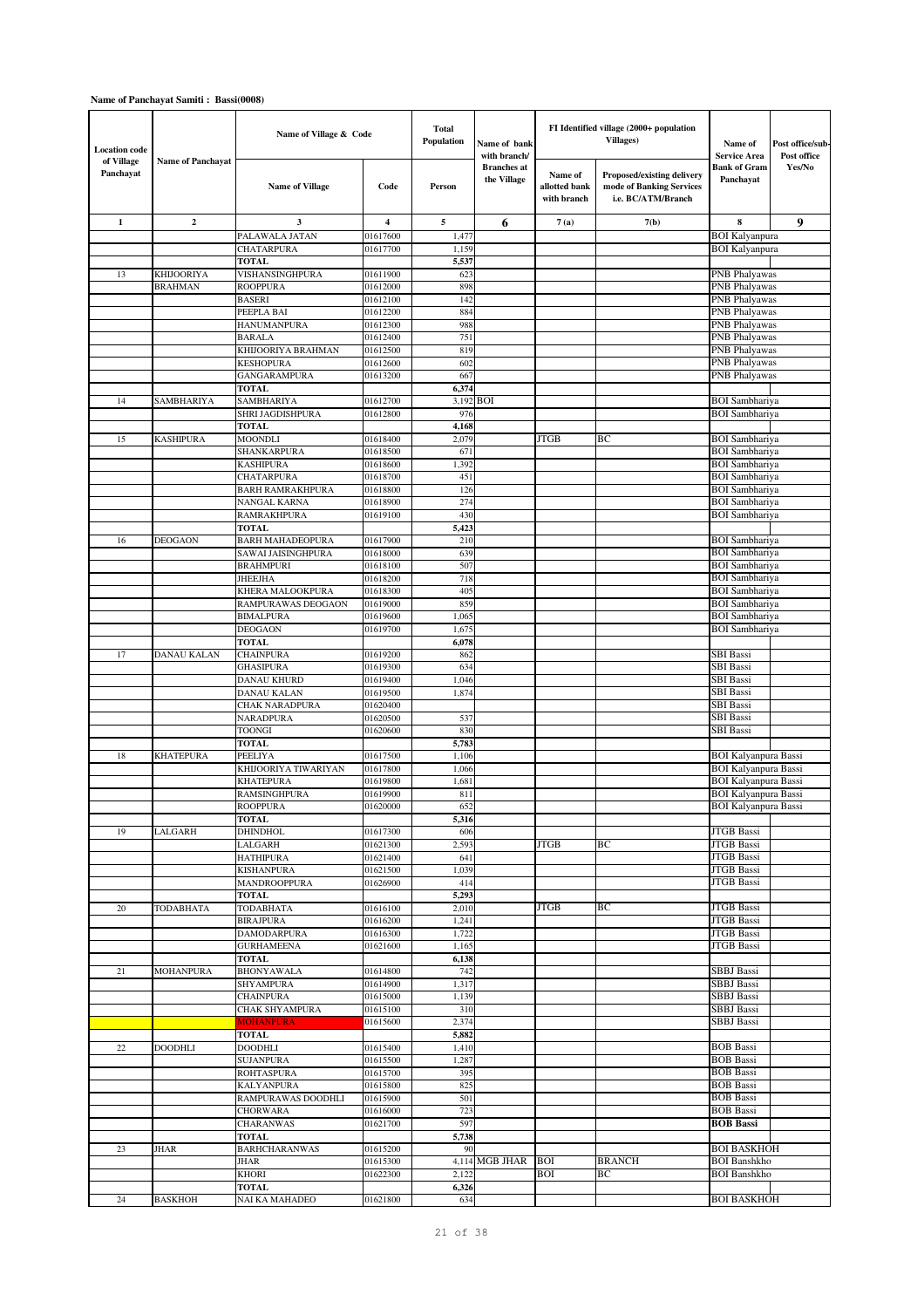| <b>Location</b> code<br>of Village<br>Panchayat | <b>Name of Panchayat</b> | Name of Village & Code |                         | <b>Total</b><br>Population | Name of bank<br>with branch/<br><b>Branches</b> at |                                         | FI Identified village (2000+ population<br>Villages)                         | Name of<br><b>Service Area</b><br><b>Bank of Gram</b> | Post office/sub-<br>Post office<br>Yes/No |
|-------------------------------------------------|--------------------------|------------------------|-------------------------|----------------------------|----------------------------------------------------|-----------------------------------------|------------------------------------------------------------------------------|-------------------------------------------------------|-------------------------------------------|
|                                                 |                          | <b>Name of Village</b> | Code                    | Person                     | the Village                                        | Name of<br>allotted bank<br>with branch | Proposed/existing delivery<br>mode of Banking Services<br>i.e. BC/ATM/Branch | Panchayat                                             |                                           |
| $\mathbf{1}$                                    | $\overline{2}$           | $\mathbf{3}$           | $\overline{\mathbf{4}}$ | 5                          | 6                                                  | 7(a)                                    | 7(b)                                                                         | 8                                                     | 9                                         |
|                                                 |                          | <b>CHITORI</b>         | 01621900                | 601                        |                                                    |                                         |                                                                              | <b>BOI BASKHOH</b>                                    |                                           |
|                                                 |                          | <b>BASKHOH</b>         | 01622000                | 8,186 BOI                  |                                                    |                                         |                                                                              | <b>BOI BASKHOH</b>                                    |                                           |
|                                                 |                          | <b>NIMORA</b>          | 01622100                | 454                        |                                                    |                                         |                                                                              | <b>BOI BASKHOH</b>                                    |                                           |
|                                                 |                          | MALIHALA               | 01622200                | 928                        |                                                    |                                         |                                                                              | <b>BOI BASKHOH</b>                                    |                                           |
|                                                 |                          | <b>TOTAL</b>           |                         | 10.803                     |                                                    |                                         |                                                                              |                                                       |                                           |
| 25                                              | <b>JATWARA</b>           | <b>JATWARA</b>         | 01622500                |                            | 5,072 JTGB                                         |                                         |                                                                              | JTGB Jatwara                                          |                                           |
|                                                 |                          | <b>CHAKPOTLI</b>       | 01622600                |                            |                                                    |                                         |                                                                              | JTGB Jatwara                                          |                                           |
|                                                 |                          | <b>TOTAL</b>           |                         | 5,072                      |                                                    |                                         |                                                                              |                                                       |                                           |
| 26                                              | <b>TAHATRA</b>           | <b>DOPUR</b>           | 01622700                | 565                        |                                                    |                                         |                                                                              | JTGB Jatwara                                          |                                           |
|                                                 |                          | <b>JHAJHWAR</b>        | 01622800                | 1,150                      |                                                    |                                         |                                                                              | <b>JTGB</b> Jatwara                                   |                                           |
|                                                 |                          | <b>TAHATRA</b>         | 01623700                | 2,159                      |                                                    | JTGB                                    | ВC                                                                           | JTGB Jatwara                                          |                                           |
|                                                 |                          | <b>MEETHAWAS</b>       | 01623800                | 1,077                      |                                                    |                                         |                                                                              | JTGB Jatwara                                          |                                           |
|                                                 |                          | LAXMIPURA              | 01623900                | 497                        |                                                    |                                         |                                                                              | <b>JTGB</b> Jatwara                                   |                                           |
|                                                 |                          | <b>TOTAL</b>           |                         | 5,448                      |                                                    |                                         |                                                                              |                                                       |                                           |
| 27                                              | <b>BARWA</b>             | <b>KANETA</b>          | 01622900                | 562                        |                                                    |                                         |                                                                              | <b>JTGB</b> Jatwara                                   |                                           |
|                                                 |                          | APRETA                 | 01623000                | 546                        |                                                    |                                         |                                                                              | JTGB Jatwara                                          |                                           |
|                                                 |                          | <b>BARWA</b>           | 01623600                | 3,464                      |                                                    | <b>JTGB</b>                             | Bc                                                                           | <b>JTGB</b> Jatwara                                   |                                           |
|                                                 |                          | <b>TOTAL</b>           |                         | 4,572                      |                                                    |                                         |                                                                              |                                                       |                                           |
| 28                                              | PARASOLI                 | KISHANPURA             | 01623100                | 950                        |                                                    |                                         |                                                                              | JTGB Jatwara                                          |                                           |
|                                                 |                          | PARASOLI               | 01623200                | 1,115                      |                                                    |                                         |                                                                              | JTGB Jatwara                                          |                                           |
|                                                 |                          | <b>BORAI</b>           | 01623300                | 981                        |                                                    |                                         |                                                                              | JTGB Jatwara                                          |                                           |
|                                                 |                          | <b>PEIPURA</b>         | 01623400                | 303                        |                                                    |                                         |                                                                              | <b>JTGB</b> Jatwara                                   |                                           |
|                                                 |                          | <b>NANGAL BOHRA</b>    | 01623500                | 1.030                      |                                                    |                                         |                                                                              | <b>JTGB</b> Jatwara                                   |                                           |
|                                                 |                          | <b>TOTAL</b>           |                         | 4,379                      |                                                    |                                         |                                                                              |                                                       |                                           |
| 29                                              | <b>HANS MAHAL</b>        | <b>GOTHRA</b>          | 01622400                | 825                        |                                                    |                                         |                                                                              | JTGB Jatwara                                          |                                           |
|                                                 |                          | CHAK DAYALPURA         | 01624000                |                            |                                                    |                                         |                                                                              | <b>JTGB</b> Jatwara                                   |                                           |
|                                                 |                          | <b>BARH BABUPURA</b>   | 01624100                | 146                        |                                                    |                                         |                                                                              | <b>JTGB</b> Jatwara                                   |                                           |
|                                                 |                          | <b>DAYALPURA</b>       | 01624200                | 618                        |                                                    |                                         |                                                                              | <b>JTGB</b> Jatwara                                   |                                           |
|                                                 |                          | <b>KHERLAWAS</b>       | 01624300                | 916                        |                                                    |                                         |                                                                              | <b>JTGB</b> Jatwara                                   |                                           |
|                                                 |                          | <b>HANS MAHAL</b>      | 01624400                | 698                        |                                                    |                                         |                                                                              | JTGB Jatwara                                          |                                           |
|                                                 |                          | MADANPURA              | 01624500                | 765                        |                                                    |                                         |                                                                              | <b>JTGB</b> Jatwara                                   |                                           |
|                                                 |                          | <b>TOTAL</b>           |                         | 3.968                      |                                                    |                                         |                                                                              |                                                       |                                           |
| 30                                              | <b>BHATERI</b>           | <b>GARHOLI</b>         | 01624600                | 650                        |                                                    |                                         |                                                                              | <b>BOI</b> Baskhoh                                    |                                           |
|                                                 |                          | PEELARAMA              | 01624700                | 377                        |                                                    |                                         |                                                                              | <b>BOI</b> Baskhoh                                    |                                           |
|                                                 |                          | <b>KANETI</b>          | 01624800                | 1.315                      |                                                    |                                         |                                                                              | <b>BOI</b> Baskhoh                                    |                                           |
|                                                 |                          | <b>BHATERI</b>         | 01624900                | 1,477                      |                                                    |                                         |                                                                              | <b>BOI</b> Baskhoh                                    |                                           |
|                                                 |                          | <b>KANPURIYA</b>       | 01625000                | 388                        |                                                    |                                         |                                                                              | <b>BOI</b> Baskhoh                                    |                                           |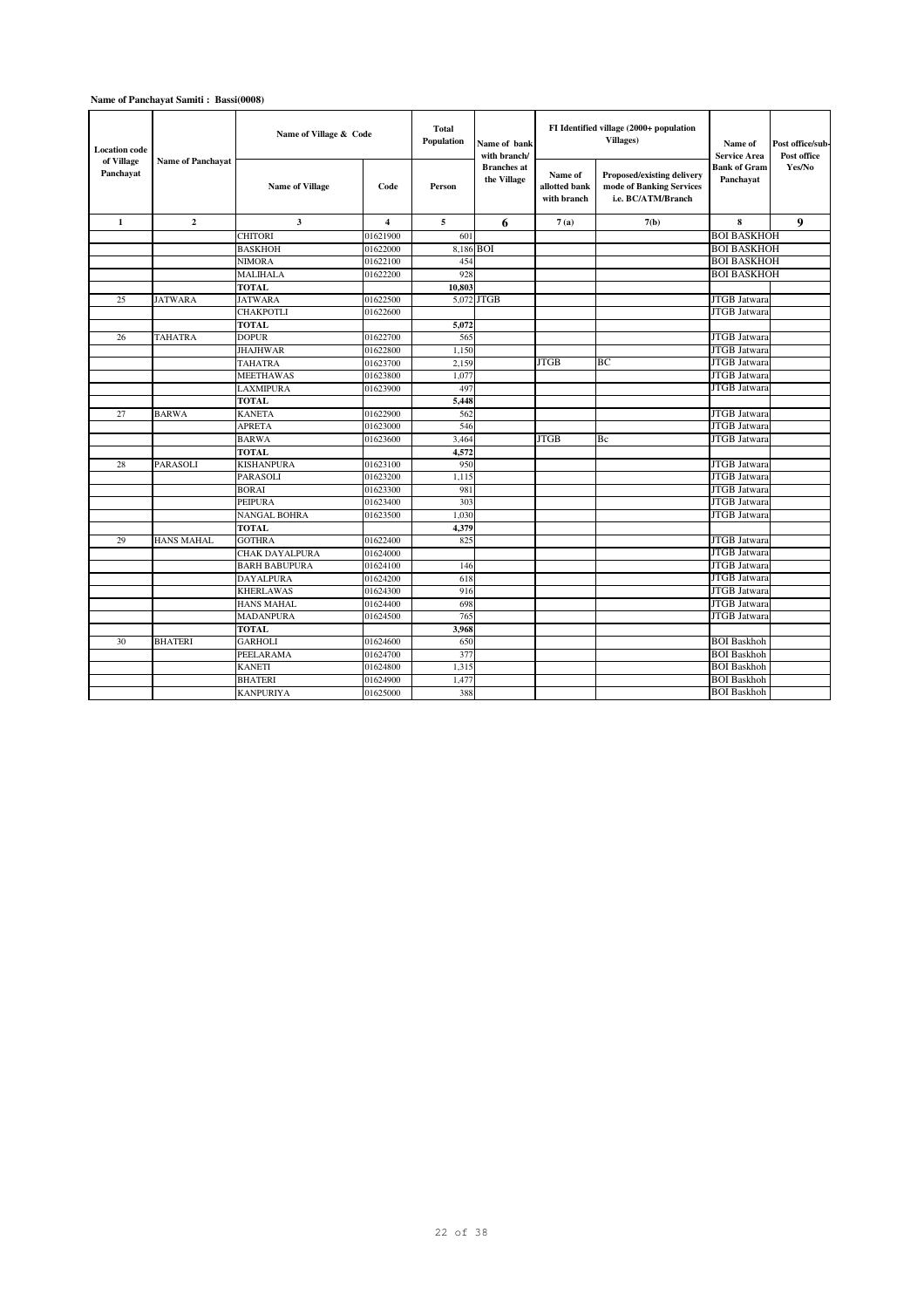| <b>Location</b> code<br>of Village | <b>Name of Panchavat</b> | Name of Village & Code                    |                      | <b>Total</b><br>Population | Name of bank<br>with branch/      |                                         | FI Identified village (2000+ population<br>Villages)                         | Name of<br><b>Service Area</b>           | Post office/sub-<br>Post office |
|------------------------------------|--------------------------|-------------------------------------------|----------------------|----------------------------|-----------------------------------|-----------------------------------------|------------------------------------------------------------------------------|------------------------------------------|---------------------------------|
| Panchayat                          |                          | <b>Name of Village</b>                    | Code                 | Person                     | <b>Branches</b> at<br>the Village | Name of<br>allotted bank<br>with branch | Proposed/existing delivery<br>mode of Banking Services<br>i.e. BC/ATM/Branch | <b>Bank of Gram</b><br>Panchayat         | Yes/No                          |
| $\mathbf{1}$                       | $\overline{2}$           | 3                                         | 4                    | 5                          | 6                                 | 7(a)                                    | 7(b)                                                                         | 8                                        | 9                               |
|                                    |                          | <b>PREMPURA</b>                           | 01625100             | 350                        |                                   |                                         |                                                                              | <b>BOI</b> Baskhoh                       |                                 |
|                                    |                          | <b>TOTAL</b>                              |                      | 4,557                      |                                   |                                         |                                                                              |                                          |                                 |
| 31                                 | <b>PATAN</b>             | <b>RAMJIPURA</b>                          | 01625200<br>01625300 | 483<br>2,898               |                                   | <b>BOI</b>                              | BC                                                                           | <b>BOI</b> Baskhoh<br><b>BOI</b> Baskhoh |                                 |
|                                    |                          | PATAN<br><b>UGAWAS</b>                    | 01625400             | 821                        |                                   |                                         |                                                                              | <b>BOI</b> Baskhoh                       |                                 |
|                                    |                          | <b>SHRINAGAR</b>                          | 01625500             | 636                        |                                   |                                         |                                                                              | <b>BOI</b> Baskhoh                       |                                 |
|                                    |                          | RAMPURA @ CHANDALIYA                      | 01626100             | 342                        |                                   |                                         |                                                                              | <b>BOI</b> Baskhoh                       |                                 |
|                                    |                          | LALPURA                                   | 01626200             | 691                        |                                   |                                         |                                                                              | <b>BOI</b> Baskhoh                       |                                 |
|                                    |                          | <b>TOTAL</b>                              |                      | 5,871                      |                                   |                                         |                                                                              |                                          |                                 |
| 32                                 | <b>RAJPURA</b>           | DHEEGAR KA BAS                            | 01625600             | 392                        |                                   |                                         |                                                                              | <b>BOI</b> Toonga                        |                                 |
|                                    | <b>PATALWAS</b>          | <b>TEKCHANDPURA</b>                       | 01625700             | 660                        |                                   |                                         |                                                                              | <b>BOI</b> Toonga                        |                                 |
|                                    |                          | CHARANGARH<br>RAJPURA PATALWAS            | 01625800<br>01625900 | 560<br>2,100               |                                   | <b>BOI</b>                              | BC                                                                           | <b>BOI</b> Toonga<br><b>BOI</b> Toonga   |                                 |
|                                    |                          | KHO RAJYAWALA                             | 01626000             | 83                         |                                   |                                         |                                                                              | <b>BOI</b> Toonga                        |                                 |
|                                    |                          | TILPATTI                                  | 01626300             | 812                        |                                   |                                         |                                                                              | <b>BOI</b> Toonga                        |                                 |
|                                    |                          | <b>TOTAL</b>                              |                      | 4,607                      |                                   |                                         |                                                                              |                                          |                                 |
| 33                                 | <b>BHOORLA</b>           | LALAWALA                                  | 01626400             | 370                        |                                   |                                         |                                                                              | <b>BOIToonga</b>                         |                                 |
|                                    |                          | <b>CHAK ROJWARI</b>                       | 01626500             | 135                        |                                   |                                         |                                                                              | BOIToonga                                |                                 |
|                                    |                          | <b>BHOORLA</b>                            | 01626600             | 1,253                      |                                   |                                         |                                                                              | BOIToonga                                |                                 |
|                                    |                          | <b>ROJWARI</b><br><b>BAORI KA BAS</b>     | 01626700             | 533                        |                                   |                                         |                                                                              | BOIToonga<br><b>BOIToonga</b>            |                                 |
|                                    |                          | PRITHVIPURA                               | 01626800<br>01627100 | 305<br>470                 |                                   |                                         |                                                                              | BOIToonga                                |                                 |
|                                    |                          | <b>RAMSAR</b>                             | 01627200             | 466                        |                                   |                                         |                                                                              | BOIToonga                                |                                 |
|                                    |                          | <b>RAJWAS</b>                             | 01627400             | 1,037                      |                                   |                                         |                                                                              | BOIToonga                                |                                 |
|                                    |                          | <b>TOTAL</b>                              |                      | 4,569                      |                                   |                                         |                                                                              |                                          |                                 |
| 34                                 | <b>GARH</b>              | <b>CHAPRIYA</b>                           | 01621100             | 604                        |                                   |                                         |                                                                              | <b>JTGB</b> Toonga                       |                                 |
|                                    |                          | <b>GARH</b>                               | 01621200             | 2,916                      |                                   | JTGB                                    | BC                                                                           | <b>JTGB</b> Toonga                       |                                 |
|                                    |                          | <b>DOOBLI</b>                             | 01628000             | 1,039                      |                                   |                                         |                                                                              | <b>JTGB</b> Toonga                       |                                 |
| 35                                 | <b>KARANGARH</b>         | <b>TOTAL</b><br><b>MORANDI</b>            | 01620100             | 4,559<br>597               |                                   |                                         |                                                                              | <b>SBBJ</b> Toonga                       |                                 |
|                                    |                          | SHRI RAMNAGAR                             | 01620200             | 168                        |                                   |                                         |                                                                              | <b>SBBJ</b> Toonga                       |                                 |
|                                    |                          | <b>KUNDANPURA</b>                         | 01620300             | 377                        |                                   |                                         |                                                                              | <b>SBBJ</b> Toonga                       |                                 |
|                                    |                          | NAGRAJPURA                                | 01620700             | 847                        |                                   |                                         |                                                                              | <b>SBBJ</b> Toonga                       |                                 |
|                                    |                          | <b>KANWARPURA</b>                         | 01620800             | 581                        |                                   |                                         |                                                                              | <b>SBBJ</b> Toonga                       |                                 |
|                                    |                          | KARANGARH                                 | 01620900             | 535                        |                                   |                                         |                                                                              | <b>SBBJ</b> Toonga                       |                                 |
|                                    |                          | <b>CHANDPURA</b>                          | 01621000             | 140                        |                                   |                                         |                                                                              | <b>SBBJ</b> Toonga                       |                                 |
|                                    |                          | <b>KELYAWALA</b><br><b>BHUDARPURA</b>     | 01628100<br>01628400 | 412<br>671                 |                                   |                                         |                                                                              | <b>SBBJ</b> Toonga<br><b>SBBJ</b> Toonga |                                 |
|                                    |                          | <b>BALLUPURA</b>                          | 01628500             | 529                        |                                   |                                         |                                                                              | <b>SBBJ</b> Toonga                       |                                 |
|                                    |                          | LALPURA                                   | 01628600             | 381                        |                                   |                                         |                                                                              | <b>SBBJ</b> Toonga                       |                                 |
|                                    |                          | <b>TOTAL</b>                              |                      | 5,238                      |                                   |                                         |                                                                              |                                          |                                 |
| 36                                 | TOONGA                   | <b>CHAK TOONGA</b>                        | 01628200             | 50                         |                                   |                                         |                                                                              | <b>SBBJ</b> Toonga                       |                                 |
|                                    |                          | TOONGA                                    | 01628300             | 5,187                      | SBBJ                              |                                         |                                                                              | <b>SBBJ</b> Toonga                       |                                 |
|                                    |                          | AKHAIPURA                                 | 01628700             | 379                        |                                   |                                         |                                                                              | <b>SBBJ</b> Toonga                       |                                 |
|                                    |                          | SIYA KA WAS                               | 01628800<br>01628900 | 618<br>991                 |                                   |                                         |                                                                              | <b>SBBJ</b> Toonga<br>SBBJ Toonga        |                                 |
|                                    |                          | <b>HIMMATPURA</b><br><b>TOTAL</b>         |                      | 7,225                      |                                   |                                         |                                                                              |                                          |                                 |
| 37                                 | <b>MADHOGARH</b>         | <b>DHOLI</b>                              | 01627000             | 471                        |                                   |                                         |                                                                              | <b>JTGB</b> Toonga                       |                                 |
|                                    |                          | CHAK MADHOGARH                            | 01627300             | 154                        |                                   |                                         |                                                                              | <b>JTGB</b> Toonga                       |                                 |
|                                    |                          | <b>MADHOGARH</b>                          | 01627500             | 2,198                      |                                   | <b>JTGB</b>                             | BC                                                                           | <b>JTGB</b> Toonga                       |                                 |
|                                    |                          | <b>GWALNI</b>                             | 01627800             | 745                        |                                   |                                         |                                                                              | JTGB Toonga                              |                                 |
|                                    |                          | <b>GUMANPURA</b><br><b>TOTAL</b>          | 01627900             | 647<br>4,215               |                                   |                                         |                                                                              | <b>JTGB</b> Toonga                       |                                 |
| 38                                 | <b>ANATPURA</b>          | <b>RATANPURA</b>                          | 01627600             | 610                        |                                   |                                         |                                                                              | <b>BOI</b> Toonga                        |                                 |
|                                    |                          | <b>BIHARIPURA</b>                         | 01627700             | 249                        |                                   |                                         |                                                                              | <b>BOI</b> Toonga                        |                                 |
|                                    |                          | <b>ANATPURA</b>                           | 01629000             | 999                        |                                   |                                         |                                                                              | <b>BOI</b> Toonga                        |                                 |
|                                    |                          | MADHAYAWALA                               | 01629100             | 507                        |                                   |                                         |                                                                              | <b>BOI</b> Toonga                        |                                 |
|                                    |                          | <b>AKHAIPURA</b>                          | 01629200             | 464                        |                                   |                                         |                                                                              | <b>BOI</b> Toonga                        |                                 |
|                                    |                          | SAWALYAWALA                               | 01629300             | 707                        |                                   |                                         |                                                                              | <b>BOI</b> Toonga                        |                                 |
|                                    |                          | <b>CHAK LAWAN</b>                         | 01629400             | 29                         |                                   |                                         |                                                                              | <b>BOI</b> Toonga                        |                                 |
|                                    |                          | <b>JAIRAM KA BAS</b><br><b>CHAK DEORI</b> | 01629500<br>01629600 | 493<br>23                  |                                   |                                         |                                                                              | <b>BOI</b> Toonga<br><b>BOI</b> Toonga   |                                 |
|                                    |                          | TIDDIWALA                                 | 01629700             | 331                        |                                   |                                         |                                                                              | <b>BOI</b> Toonga                        |                                 |
|                                    |                          | <b>TOTAL</b>                              |                      | 4,412                      |                                   |                                         |                                                                              |                                          |                                 |
| 39                                 | <b>BASSI</b>             | <b>BASSI</b>                              | 01614400             | 19,888 SBBJ                |                                   |                                         |                                                                              | <b>SBBJ</b> Bassi                        |                                 |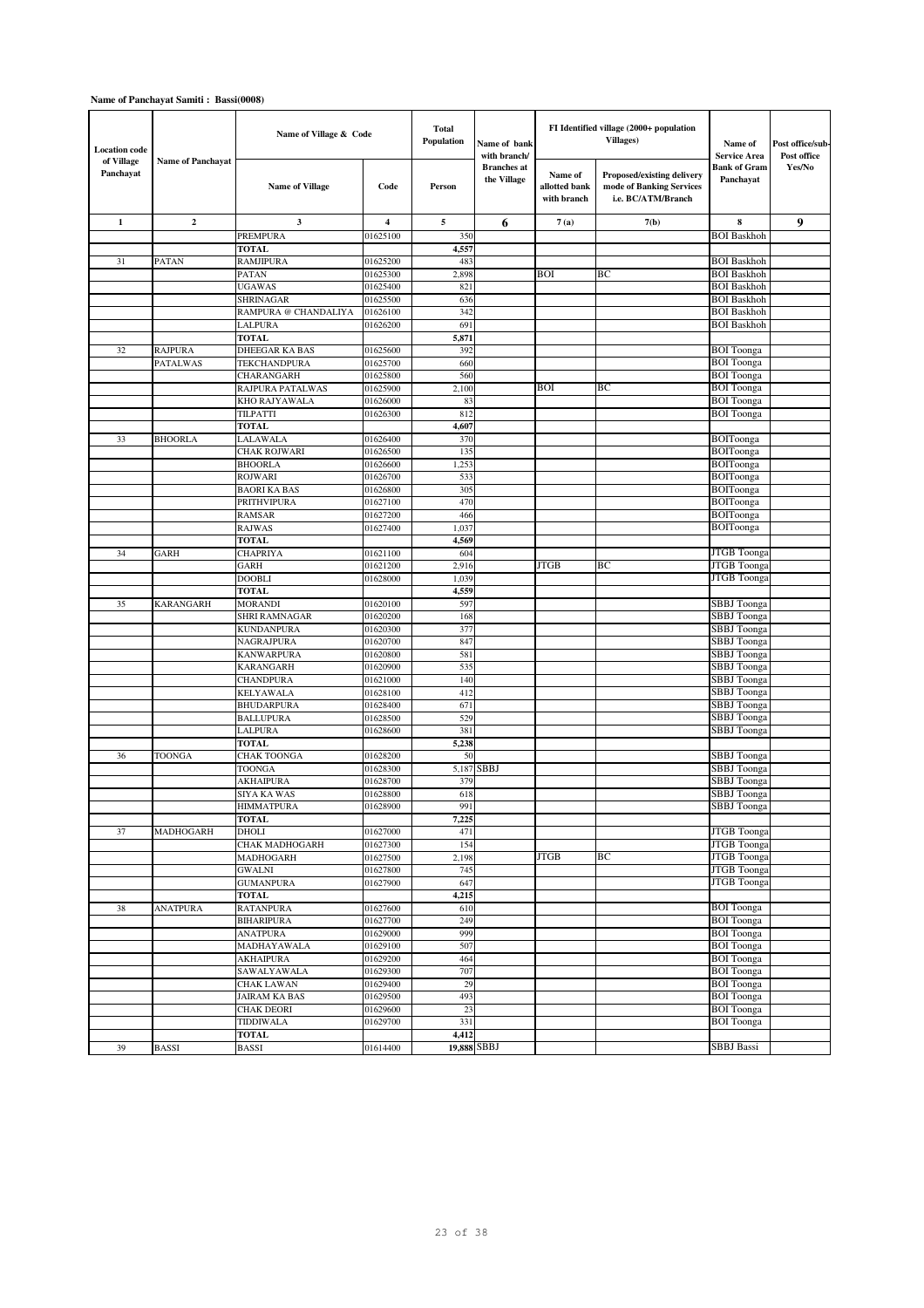#### **NUMBER OF VILLAGES UNDER EACH GRAM PANCHAYAT**

**Name of Panchayat Samiti : Jhotwara(0009)**

| <b>Location</b> code    |                          | Name of Village & Code                                |                      | <b>Total Population</b> | Name of bank<br>with branch/      |                                         | FI Identified village (2000+ population<br><b>Villages</b> )                        | Name of<br><b>Service Area</b>                     | Post office/sub-<br>Post office |
|-------------------------|--------------------------|-------------------------------------------------------|----------------------|-------------------------|-----------------------------------|-----------------------------------------|-------------------------------------------------------------------------------------|----------------------------------------------------|---------------------------------|
| of Village<br>Panchayat | <b>Name of Panchavat</b> | <b>Name of Village</b>                                | Code                 | Person                  | <b>Branches</b> at<br>the Village | Name of<br>allotted bank<br>with branch | Proposed/existing delivery<br>mode of Banking Services i.e.<br><b>BC/ATM/Branch</b> | <b>Bank of Gram</b><br>Panchayat                   | Yes/No                          |
| $\mathbf{1}$            | $\overline{2}$           | $\mathbf{3}$                                          | $\overline{4}$       | 5                       | 6                                 | 7(a)                                    | 7(b)                                                                                | 8                                                  | 9                               |
| 01                      | <b>BHAMBORI</b>          | <b>DHARAMPURA</b>                                     | 01557900             | 370                     |                                   |                                         |                                                                                     | <b>JTGB Kalwad</b>                                 |                                 |
|                         |                          | <b>BHAMBORI</b>                                       | 01560400             | 3,293                   |                                   | <b>JTGB</b>                             | BС                                                                                  | <b>JTGB Kalwad</b>                                 |                                 |
| 02                      |                          | TOTAL                                                 | 01560100             | 3,663<br>1,681          |                                   |                                         |                                                                                     | JTGB Kalwad                                        |                                 |
|                         | <b>MANCHWA</b>           | MANCHWA<br>PINDOLAI                                   | 01560200             | 1,267                   |                                   |                                         |                                                                                     | <b>JTGB Kalwad</b>                                 |                                 |
|                         |                          | SABRAMPURA                                            | 01560300             | 890                     |                                   |                                         |                                                                                     | JTGB Kalwad                                        |                                 |
|                         |                          | <b>TOTAL</b>                                          |                      | 3,838                   |                                   |                                         |                                                                                     |                                                    |                                 |
| 03                      | <b>SARNA CHAUR</b>       | <b>GAJADHARPURA</b>                                   | 01558000             | 1,251                   |                                   |                                         |                                                                                     | <b>JTGB Kalwad</b>                                 |                                 |
|                         |                          | <b>CHAK BARH</b><br>SANCHOTI                          | 01558100<br>01558200 | 153                     |                                   |                                         |                                                                                     | <b>JTGB Kalwad</b><br><b>JTGB</b> Kalwad           |                                 |
|                         |                          | SARNA CHAUR                                           | 01558400             | 1,116<br>1,070          |                                   |                                         |                                                                                     | <b>JTGB Kalwad</b>                                 |                                 |
|                         |                          | <b>BHOODARPURA</b>                                    | 01558500             | 509                     |                                   |                                         |                                                                                     | <b>JTGB Kalwad</b>                                 |                                 |
|                         |                          | CHAMPAPURA                                            | 01560000             | 595                     |                                   |                                         |                                                                                     | <b>JTGB Kalwad</b>                                 |                                 |
|                         |                          | <b>TOTAL</b>                                          |                      | 4,694                   |                                   |                                         |                                                                                     |                                                    |                                 |
| 04                      | SARNA DOONGAR            | <b>CHAK BOYTAWALA</b><br><b>CHAK BASRI</b>            | 01558300<br>01558600 | 249<br>594              |                                   |                                         |                                                                                     | PNB Dehar Ka Balaji<br>PNB Dehar Ka Balaji         |                                 |
|                         |                          | CHAK SARNA DOONGAR                                    | 01558700             | 367                     |                                   |                                         |                                                                                     | PNB Dehar Ka Balaji                                |                                 |
|                         |                          | BASRI                                                 | 01558800             | 25                      |                                   |                                         |                                                                                     | PNB Dehar Ka Balaji                                |                                 |
|                         |                          | <b>CHAK BAORI</b>                                     | 01558900             | 106                     |                                   |                                         |                                                                                     | PNB Dehar Ka Balaji                                |                                 |
|                         |                          | BAORI                                                 | 01559000             | 1,406                   |                                   |                                         |                                                                                     | PNB Dehar Ka Balaji                                |                                 |
|                         |                          | SARNA DOONGAR<br>LALCHANDPURA                         | 01559100<br>01559500 | 1,888<br>1,541          |                                   |                                         |                                                                                     | PNB Dehar Ka Balaji<br>PNB Dehar Ka Balaji         |                                 |
|                         |                          | TOTAL                                                 |                      | 6,176                   |                                   |                                         |                                                                                     |                                                    |                                 |
| 05                      | <b>NIWAROO</b>           | <b>BOYTAWALA</b>                                      | 01559200             |                         | 2,157 HDFC BANK PNB               |                                         | BRANCH                                                                              | PNB Dehar Ka Balaji                                |                                 |
|                         |                          | NIWAROO                                               | 01559300             |                         | 3,714 HDFC BANK PNB               |                                         | <b>BRANCH</b>                                                                       | PNB Dehar Ka Balaji                                |                                 |
|                         |                          | <b>MANSA RAMPURA</b><br><b>TOTAL</b>                  | 01559400             | 1,257<br>7,128          |                                   |                                         |                                                                                     | PNB Dehar Ka Balaji                                |                                 |
| 06                      | SUMEL                    | BALLOOPURA                                            | 01563800             | 537                     |                                   |                                         |                                                                                     | JTGB Jaisingh Pura khor                            |                                 |
|                         |                          | SUMEL                                                 | 01563900             | 2,193                   |                                   | <b>JTGB</b>                             | BС                                                                                  | JTGB Jaisingh Pura khor                            |                                 |
|                         |                          | ROOPA KI NANGAL                                       | 01564000             | 685                     |                                   |                                         |                                                                                     | JTGB Jaisingh Pura khor                            |                                 |
|                         |                          | MALPURA DOONGAR                                       | 01564100             | 77                      |                                   |                                         |                                                                                     | JTGB Jaisingh Pura khor                            |                                 |
|                         |                          | BEERMALPURA @ MUKANDPURA<br>MALPURA CHAUR             | 01564200<br>01564300 | 513<br>262              |                                   |                                         |                                                                                     | JTGB Jaisingh Pura khor<br>JTGB Jaisingh Pura khor |                                 |
|                         |                          | TOTAL                                                 |                      | 4,267                   |                                   |                                         |                                                                                     |                                                    |                                 |
| 07                      | <b>VIJAYPURA</b>         | VIJAYPURA                                             | 01564400             | 1,501                   |                                   |                                         |                                                                                     | JTGB Jaisingh Pura Khor                            |                                 |
|                         |                          | <b>BAGRANA</b>                                        | 01564500             | 4,331                   | <b>BOB BAGRAJTGB</b>              |                                         | <b>BRANCH</b>                                                                       | JTGB Jaisingh Pura Khor                            |                                 |
|                         |                          | <b>TOTAL</b>                                          |                      | 5,832                   |                                   |                                         |                                                                                     |                                                    |                                 |
| 08                      | MUNDIYA<br>RAMSAR        | HIMMATPURA<br>SITAPURA @ RAMOLI                       | 01562000<br>01562100 | 748<br>143              |                                   |                                         |                                                                                     | <b>JTGB</b> Siwar<br><b>JTGB Siwar</b>             |                                 |
|                         |                          | JAISINGHPURA KANKRODA                                 | 01562200             | 619                     |                                   |                                         |                                                                                     | <b>JTGB</b> Siwar                                  |                                 |
|                         |                          | KISHORPURA @ KANKRODA                                 | 01562300             | 408                     |                                   |                                         |                                                                                     | <b>JTGB</b> Siwar                                  |                                 |
|                         |                          | LAXMIPURA @ CHAK MAUJA                                | 01562400             | 272                     |                                   |                                         |                                                                                     | <b>JTGB</b> Siwar                                  |                                 |
|                         |                          | MUNDIYA PUROHITAN                                     | 01562500             | 657<br>854              |                                   |                                         |                                                                                     | <b>JTGB Siwar</b><br><b>JTGB</b> Siwar             |                                 |
|                         |                          | <b>CHAK RAMSAR</b><br>MUNDIYA RAMSAR                  | 01562600<br>01563200 | 1,589                   |                                   |                                         |                                                                                     | <b>JTGB</b> Siwar                                  |                                 |
|                         |                          | <b>TOTAL</b>                                          |                      | 5,290                   |                                   |                                         |                                                                                     |                                                    |                                 |
| 09                      | <b>NEEMERA</b>           | NEEMERA                                               | 01563300             | 2.358                   |                                   |                                         |                                                                                     | <b>JTGB</b> Siwar                                  |                                 |
|                         |                          | NATLALPURA                                            | 01563400             | 323                     |                                   |                                         |                                                                                     | <b>JTGB Siwar</b>                                  |                                 |
|                         |                          | <b>BICHPARI</b><br><b>JAIBHAWANIPURA</b>              | 01563500<br>01563600 | 632<br>187              |                                   |                                         |                                                                                     | <b>JTGB Siwar</b><br><b>JTGB Siwar</b>             |                                 |
|                         |                          | GOVINDPURA @ JAICHANDPURA                             | 01563700             | 417                     |                                   |                                         |                                                                                     | <b>JTGB Siwar</b>                                  |                                 |
|                         |                          | <b>TOTAL</b>                                          |                      | 3,917                   |                                   |                                         |                                                                                     |                                                    |                                 |
| 10                      | <b>BEGAS</b>             | BEGAS                                                 | 01201300             |                         |                                   | 4,169 BOB BEGUS UCOBANK BRANCH          |                                                                                     | UCOBANK Bagru                                      |                                 |
|                         |                          | <b>CHAK BEGAS</b>                                     | 01561400             | 70                      |                                   |                                         |                                                                                     | <b>UCOBANK Bagru</b><br><b>UCOBANK Bagru</b>       |                                 |
|                         |                          | <b>RAMSINGH PURA</b><br><b>ACHANCHUKYA</b>            | 01561500<br>01561600 | 1,421<br>354            |                                   |                                         |                                                                                     | UCOBANK Bagru                                      |                                 |
|                         |                          | MANSINGHPURA                                          | 01561700             | 475                     |                                   |                                         |                                                                                     | UCOBANK Bagru                                      |                                 |
|                         |                          | <b>FATEHPURA</b>                                      | 01561800             | 1,235                   |                                   |                                         |                                                                                     | <b>UCOBANK Bagru</b>                               |                                 |
|                         |                          | <b>BARH FATEHPURA</b>                                 | 01561900             | 183                     |                                   |                                         |                                                                                     | <b>UCOBANK Bagru</b>                               |                                 |
| 11                      | <b>DHANKYA</b>           | <b>TOTAL</b><br><b>DHANKYA</b>                        | 01563000             | 7,907<br>2,529          |                                   | <b>JTGB</b>                             | BС                                                                                  | JTGB Siwar                                         |                                 |
|                         |                          | NANDGAON BARSANA                                      | 01563100             | 727                     |                                   |                                         |                                                                                     | <b>JTGB</b> Siwar                                  |                                 |
|                         |                          | TOTAL                                                 |                      | 3,256                   |                                   |                                         |                                                                                     |                                                    |                                 |
| 12                      | SHYOSINGHPURA            | <b>GURLIYA</b>                                        | 01561000             | 324                     |                                   |                                         |                                                                                     | <b>JTGB</b> Siwar                                  |                                 |
|                         |                          | SHYOSINGHPURA @ SHYOPURA                              | 01561100             | 1,305                   |                                   |                                         |                                                                                     | <b>JTGB</b> Siwar                                  |                                 |
|                         |                          | <b>BASERI</b><br>KANARPURA @ KHANGA KI DHANI 01562700 | 01561200             | 1,545<br>581            |                                   |                                         |                                                                                     | <b>JTGB</b> Siwar<br>JTGB Siwar                    |                                 |
|                         |                          | <b>KESHYAWALA</b>                                     | 01562800             | 579                     |                                   |                                         |                                                                                     | JTGB Siwar                                         |                                 |
|                         |                          | SHRIRAMPURA @ TEWARIWALA                              | 01562900             | 797                     |                                   |                                         |                                                                                     | JTGB Siwar                                         |                                 |
|                         |                          | TOTAL                                                 |                      | 5,131                   |                                   |                                         |                                                                                     |                                                    |                                 |
| 13                      | <b>HATHOD</b>            | <b>PEETHAWAS</b><br><b>BEER HATHOD</b>                | 01559600<br>01559700 | 2,040<br>782            |                                   | <b>JTGB</b>                             | BС                                                                                  | <b>JTGB Kalwad</b><br><b>JTGB Kalwad</b>           |                                 |
|                         |                          | HATHOD                                                | 01559800             |                         | 2,783 VIJAYA BK JTGB              |                                         | <b>BRANCH</b>                                                                       | <b>JTGB Kalwad</b>                                 |                                 |
|                         |                          | <b>NARI KA BAS</b>                                    | 01559900             | 715                     |                                   |                                         |                                                                                     | <b>JTGB Kalwad</b>                                 |                                 |
|                         |                          | <b>TOTAL</b>                                          |                      | 6,320                   |                                   |                                         |                                                                                     |                                                    |                                 |
| 14                      | <b>DURJANIYAWAS</b>      | <b>SUNDARIYAWAS</b>                                   | 01560500             | 973                     |                                   |                                         |                                                                                     | JTGB Pachar                                        |                                 |
|                         |                          | <b>DURJANIYAWAS</b>                                   | 01560600             | 762                     |                                   |                                         |                                                                                     | <b>JTGB</b> Pachar                                 |                                 |
|                         |                          | SARANG KA BAS<br><b>KANWAR KA BAS</b>                 | 01560700<br>01560800 | 1,286<br>934            |                                   |                                         |                                                                                     | JTGB Pachar<br>JTGB Pachar                         |                                 |
|                         |                          | KAPARIYAWAS                                           | 01560900             | 1,315                   |                                   |                                         |                                                                                     | JTGB Pachar                                        |                                 |
|                         |                          | <b>TOTAL</b>                                          |                      | 5,270                   |                                   |                                         |                                                                                     |                                                    |                                 |
| 15                      | <b>PACHAR</b>            | MANDA BHOPAWAS                                        | 01557300             | 1,644                   |                                   |                                         |                                                                                     | <b>JTGB</b> Pachar                                 |                                 |
|                         |                          | LALPURA                                               | 01557500             | 2,800                   |                                   | <b>JTGB</b>                             | BС                                                                                  | JTGB Pachar                                        |                                 |
|                         |                          | <b>PACHAR</b><br>TOTAL                                | 01557600             | 8,888                   | 4,444 JTGB                        |                                         |                                                                                     | JTGB Pachar                                        |                                 |
|                         |                          |                                                       |                      |                         |                                   |                                         |                                                                                     |                                                    |                                 |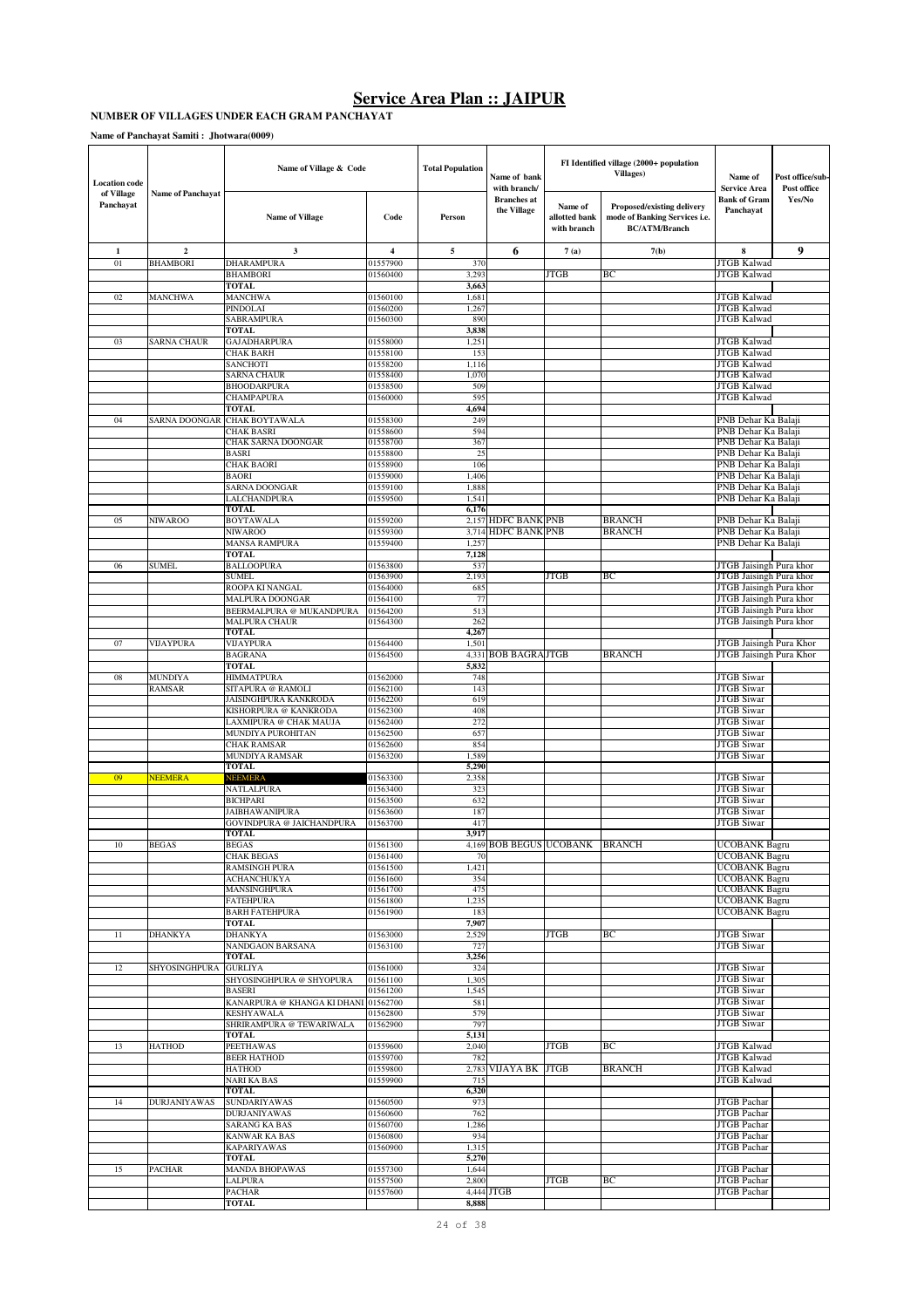### **Name of Panchayat Samiti : Jhotwara(0009)**

| <b>Location code</b>    | Name of Panchayat | Name of Village & Code |          | <b>Total Population</b> | Name of bank<br>with branch/      |                                         | FI Identified village (2000+ population<br>Villages)                                | Name of<br><b>Service Area</b>   | Post office/sub-<br>Post office |
|-------------------------|-------------------|------------------------|----------|-------------------------|-----------------------------------|-----------------------------------------|-------------------------------------------------------------------------------------|----------------------------------|---------------------------------|
| of Village<br>Panchayat |                   | <b>Name of Village</b> | Code     | Person                  | <b>Branches</b> at<br>the Village | Name of<br>allotted bank<br>with branch | Proposed/existing delivery<br>mode of Banking Services i.e.<br><b>BC/ATM/Branch</b> | <b>Bank of Gram</b><br>Panchayat | Yes/No                          |
|                         |                   |                        |          |                         |                                   | 7(a)                                    | 7(b)                                                                                | я                                | Q                               |
| 16                      | <b>KALWAR</b>     | <b>CHARANWAS</b>       | 01557400 | 462                     |                                   |                                         |                                                                                     | <b>JTGB Kalwar</b>               |                                 |
|                         |                   | <b>RAMLA KA BAS</b>    | 01557700 | 429                     |                                   |                                         |                                                                                     | <b>JTGB Kalwar</b>               |                                 |
|                         |                   | <b>KALWAR</b>          | 01557800 |                         | 6.478 JTGB                        |                                         |                                                                                     | <b>JTGB Kalwar</b>               |                                 |
|                         |                   | <b>TOTAL</b>           |          | 7,369                   |                                   |                                         |                                                                                     |                                  |                                 |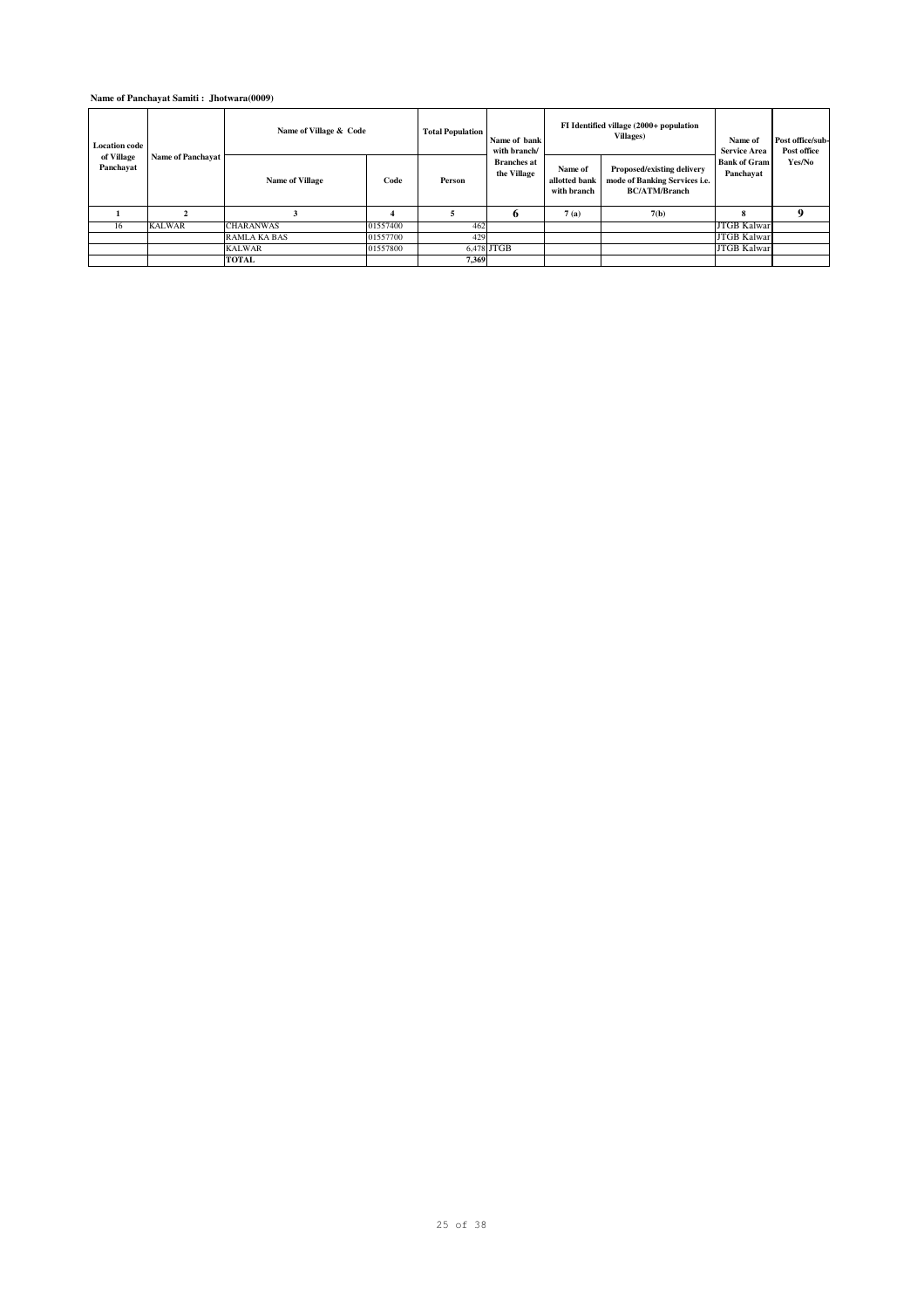#### **NUMBER OF VILLAGES UNDER EACH GRAM PANCHAYAT**

| <b>Location</b> code    |                          | Name of Village & Code            |                      | <b>Total</b><br>Population | Name of bank<br>with branch/      |                                         | FI Identified village (2000+ population<br>Villages)                         | Name of<br><b>Service Area</b>             | Post office/sub-<br>Post office |
|-------------------------|--------------------------|-----------------------------------|----------------------|----------------------------|-----------------------------------|-----------------------------------------|------------------------------------------------------------------------------|--------------------------------------------|---------------------------------|
| of Village<br>Panchayat | <b>Name of Panchayat</b> | <b>Name of Village</b>            | Code                 | Person                     | <b>Branches</b> at<br>the Village | Name of<br>allotted bank<br>with branch | Proposed/existing delivery<br>mode of Banking Services<br>i.e. BC/ATM/Branch | Bank of Gram<br>Panchayat                  | Yes/No                          |
| $\mathbf{1}$            | $\overline{2}$           | 3                                 | 4                    | 5                          | 6                                 | 7(a)                                    | 7(b)                                                                         | 8                                          | $\boldsymbol{9}$                |
| 01                      | <b>SAKHOON</b>           | SAKHOON                           | 01512400             |                            | 5,172 JTGB                        |                                         |                                                                              | JTGB Sakhool Yes                           |                                 |
| 02                      | <b>BEEGOLAO</b>          | <b>DANTRA</b>                     | 01511400             | 592                        |                                   |                                         |                                                                              | <b>UCOBANK Dudu</b>                        |                                 |
|                         |                          | <b>JHAKOLAR</b>                   | 01511500             | 329                        |                                   |                                         |                                                                              | <b>UCOBANK Dudu</b>                        |                                 |
|                         |                          | PANWALIYA<br><b>BEEGOLAO</b>      | 01511600<br>01511700 | 491<br>645                 |                                   |                                         |                                                                              | <b>UCOBANK Dudu</b>                        |                                 |
|                         |                          | <b>HATOOPURA</b>                  | 01512300             | 1,602                      |                                   |                                         |                                                                              | <b>UCOBANK Dudu</b><br><b>UCOBANK Dudu</b> |                                 |
|                         |                          | TOTAL                             |                      | 3,659                      |                                   |                                         |                                                                              |                                            |                                 |
| 03                      | <b>NANAN</b>             | <b>UDAIPURIYA</b>                 | 01514000             | 1,007                      |                                   |                                         |                                                                              | <b>UCOBANK Dudu</b>                        |                                 |
|                         |                          | <b>NANAN</b>                      | 01514100             | 663                        |                                   |                                         |                                                                              | <b>UCOBANK Dudu</b>                        |                                 |
|                         |                          | <b>JEKAMPURA</b>                  | 01514200             | 458                        |                                   |                                         |                                                                              | <b>UCOBANK Dudu</b>                        |                                 |
|                         |                          | <b>MALERA</b>                     | 01514300             | 1,173                      |                                   |                                         |                                                                              | <b>UCOBANK Dudu</b>                        |                                 |
|                         |                          | <b>BEEJOLAO</b>                   | 01514600             | 1,037                      |                                   |                                         |                                                                              | <b>UCOBANK Dudu</b>                        |                                 |
|                         |                          | <b>TOTAL</b>                      |                      | 4,338                      |                                   |                                         |                                                                              |                                            |                                 |
| 04                      | <b>DUDU</b>              | <b>DUDU</b>                       | 01514700             |                            | 12,328 UCOBANK                    |                                         |                                                                              | <b>UCOBANK DUDU</b>                        |                                 |
| 05                      | KHURIYAL                 | SHYOSINGHPURA<br><b>KHURIYAL</b>  | 01509300<br>01517100 | 1,358<br>1,917             |                                   |                                         |                                                                              | <b>JTGB</b> Dudu<br><b>JTGB</b> Dudu       |                                 |
|                         |                          | <b>BAGET</b>                      | 01517200             | 698                        |                                   |                                         |                                                                              | <b>JTGB</b> Dudu                           |                                 |
|                         |                          | <b>GURHA SAIPURA</b>              | 01521500             | 784                        |                                   |                                         |                                                                              | JTGB Dudu                                  |                                 |
|                         |                          | <b>KAKRALA</b>                    | 01521800             | 290                        |                                   |                                         |                                                                              | <b>JTGB</b> Dudu                           |                                 |
|                         |                          | <b>BARH KAKRALA</b>               | 01521900             |                            |                                   |                                         |                                                                              |                                            |                                 |
|                         |                          | <b>TOTAL</b>                      |                      | 5,047                      |                                   |                                         |                                                                              |                                            |                                 |
| 06                      | <b>GAINJI</b>            | <b>SHYOPURA</b>                   | 01512500             | 668                        |                                   |                                         |                                                                              | <b>UCO Bank Dudu</b>                       |                                 |
|                         |                          | <b>JASPURA</b>                    | 01512600             | 316                        |                                   |                                         |                                                                              | <b>UCO Bank Dudu</b>                       |                                 |
|                         |                          | <b>GAINJI</b>                     | 01513900             | 1,437                      |                                   |                                         |                                                                              | <b>UCO Bank Dudu</b>                       |                                 |
|                         |                          | NOLYA                             | 01514800             | 519                        |                                   |                                         |                                                                              | UCO Bank Dudu                              |                                 |
|                         |                          | <b>BHOJPUR</b><br><b>GOPIPURA</b> | 01514900<br>01515100 | 692<br>407                 |                                   |                                         |                                                                              | UCO Bank Dudu<br>UCO Bank Dudu             |                                 |
|                         |                          | TOTAL                             |                      | 4,039                      |                                   |                                         |                                                                              |                                            |                                 |
| 07                      | <b>HARSAULI</b>          | SHRI RAMNAGAR                     | 01515000             | 462                        |                                   |                                         |                                                                              | PNB Harsauli                               |                                 |
|                         |                          | CHARASADA                         | 01515200             | 566                        |                                   |                                         |                                                                              | <b>PNB</b> Harsauli                        |                                 |
|                         |                          | <b>HARSAULI</b>                   | 01515400             | 3,619                      | <b>PNB</b>                        |                                         |                                                                              | <b>PNB</b> Harsauli                        |                                 |
|                         |                          | TOTAL                             |                      | 4,647                      |                                   |                                         |                                                                              |                                            |                                 |
| 08                      | PARASOLI                 | NAYAGAON                          | 01512700             | 786                        |                                   |                                         |                                                                              | <b>JTGB</b> Sakhoon                        |                                 |
|                         |                          | PARASOLI                          | 01513800             | 2,630                      |                                   | <b>JTGB</b>                             | ВC                                                                           | <b>JTGB</b> Sakhoon                        |                                 |
| 09                      | <b>DANTRI</b>            | <b>TOTAL</b><br>PATOORI           | 01512900             | 3,416<br>536               |                                   |                                         |                                                                              | JTGB Sakhoon                               |                                 |
|                         |                          | <b>DANTRI</b>                     | 01513000             | 1,085                      |                                   |                                         |                                                                              | <b>JTGB</b> Sakhoon                        |                                 |
|                         |                          | <b>KILA</b>                       | 01513100             | 504                        |                                   |                                         |                                                                              | <b>JTGB</b> Sakhoon                        |                                 |
|                         |                          | MADHOPURA                         | 01513200             | 576                        |                                   |                                         |                                                                              | <b>JTGB</b> Sakhoon                        |                                 |
|                         |                          | MAHATGAON                         | 01513300             | 532                        |                                   |                                         |                                                                              | <b>JTGB</b> Sakhoon                        |                                 |
|                         |                          | <b>TOTAL</b>                      |                      | 3,233                      |                                   |                                         |                                                                              |                                            |                                 |
| $10\,$                  | <b>SALI</b>              | <b>SALI</b>                       | 01510500             | 2,794                      |                                   | <b>JTGB</b>                             | BC                                                                           | JTGB Sakhoon                               |                                 |
|                         |                          | <b>KHAJPURA</b>                   | 01512100             | 224                        |                                   |                                         |                                                                              | <b>JTGB</b> Sakhoon                        |                                 |
| 11                      | SIROHI KALAN             | TOTAL<br>SIROHI KALAN             | 01510200             | 3,018<br>927               |                                   |                                         |                                                                              | <b>JTGB</b> Sakhoon                        |                                 |
|                         |                          | DEOPURA                           | 01512200             | 753                        |                                   |                                         |                                                                              | <b>JTGB</b> Sakhoon                        |                                 |
|                         |                          | LADERA                            | 01512800             | 1,313                      |                                   |                                         |                                                                              | JTGB Sakhoon                               |                                 |
|                         |                          | <b>TOTAL</b>                      |                      | 2,993                      |                                   |                                         |                                                                              |                                            |                                 |
| 12                      | <b>GAHLOTA</b>           | <b>GAHLOTA</b>                    | 01510300             | 1,811                      |                                   |                                         |                                                                              | <b>JTGBSakhoon</b>                         |                                 |
|                         |                          | <b>CHHIRR</b>                     | 01510400             | 714                        |                                   |                                         |                                                                              | <b>JTGBSakhoon</b>                         |                                 |
|                         |                          | <b>SURREE</b>                     | 01510600             | 378                        |                                   |                                         |                                                                              | <b>JTGBSakhoon</b>                         |                                 |
| 13                      | RAHLANA                  | TOTAL<br><b>BENEE KHERA</b>       | 01513400             | 2,903<br>397               |                                   |                                         |                                                                              | PNB Harsoli                                |                                 |
|                         |                          | <b>RAHLANA</b>                    | 01513500             | 3,193                      |                                   | <b>PNB</b>                              | ВC                                                                           | PNB Harsoli                                |                                 |
|                         |                          | KAIRIYA BAJURG                    | 01513600             | 748                        |                                   |                                         |                                                                              | PNB Harsoli                                |                                 |
|                         |                          | TOTAL                             |                      | 4,338                      |                                   |                                         |                                                                              |                                            |                                 |
| 14                      | <b>BICHOON</b>           | <b>BICHOON</b>                    | 01517900             |                            | 4,076 JTGB                        |                                         |                                                                              | JTGB Bichoon                               |                                 |
|                         |                          | SORTHAN KA BAS                    | 01518200             | 398                        |                                   |                                         |                                                                              | JTGB Bichoon                               |                                 |
|                         |                          | <b>BHAIRANA</b>                   | 01518300             | 179                        |                                   |                                         |                                                                              | <b>JTGB</b> Bichoon                        |                                 |
|                         |                          | <b>NAYA BAS</b>                   | 01518400             | 709                        |                                   |                                         |                                                                              | <b>JTGB</b> Bichoon                        |                                 |
| 15                      | MOKHAMPURA               | TOTAL<br>MOKHAMPURA               | 01517700             | 5,362<br>1,274             |                                   |                                         |                                                                              | JTGB Bichoon                               |                                 |
|                         |                          | <b>KERIYA</b>                     | 01517800             | 633                        |                                   |                                         |                                                                              | JTGB Bichoon                               |                                 |
|                         |                          | JEWLYAN KA BAS                    | 01518000             | 378                        |                                   |                                         |                                                                              | <b>JTGB</b> Bichoon                        |                                 |
|                         |                          | <b>BASRA</b>                      | 01518100             | 564                        |                                   |                                         |                                                                              | JTGB Bichoon                               |                                 |
|                         |                          | <b>KARWO KA BAS</b>               | 01520700             | 1,309                      |                                   |                                         |                                                                              | JTGB Bichoon                               |                                 |
|                         |                          | <b>TOTAL</b>                      |                      | 4,158                      |                                   |                                         |                                                                              |                                            |                                 |
| 16                      | <b>SHRI RAMPURA</b>      | <b>MANDPI</b>                     | 01505400             | 525                        |                                   |                                         |                                                                              | UCOBANK Naraina                            |                                 |
|                         |                          | SHRI RAMPURA                      | 01505500             | 1,022                      |                                   |                                         |                                                                              | UCOBANK Naraina                            |                                 |
|                         |                          | <b>MOROODA</b><br><b>PANWA</b>    | 01505600<br>01505800 | 903<br>$\sqrt{5}$          |                                   |                                         |                                                                              | UCOBANK Naraina<br>UCOBANK Naraina         |                                 |
|                         |                          | SHOLAWATA                         | 01508000             | 841                        |                                   |                                         |                                                                              | UCOBANK Naraina                            |                                 |
|                         |                          | SIROHI KHURD                      | 01508100             | 609                        |                                   |                                         |                                                                              | UCOBANK Naraina                            |                                 |
|                         |                          | <b>KOTHERA</b>                    | 01508200             | 151                        |                                   |                                         |                                                                              | UCOBANK Naraina                            |                                 |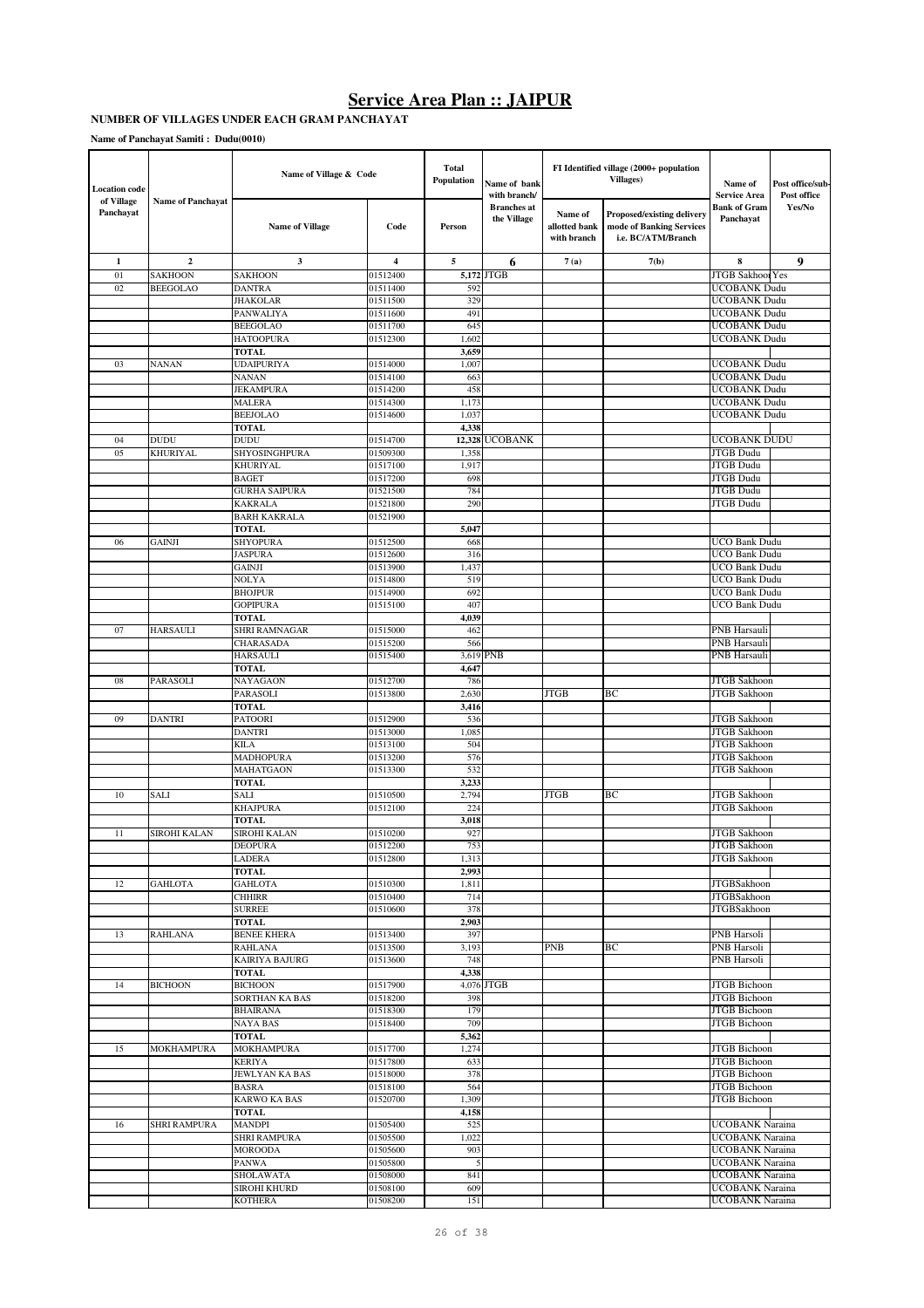| <b>Location</b> code    |                           | Name of Village & Code                    |                      | <b>Total</b><br>Population | Name of bank<br>with branch/      |                                         | FI Identified village (2000+ population<br><b>Villages</b> )                        | Name of<br><b>Service Area</b>     | Post office/sub-<br>Post office |
|-------------------------|---------------------------|-------------------------------------------|----------------------|----------------------------|-----------------------------------|-----------------------------------------|-------------------------------------------------------------------------------------|------------------------------------|---------------------------------|
| of Village<br>Panchayat | <b>Name of Panchayat</b>  | <b>Name of Village</b>                    | Code                 | Person                     | <b>Branches</b> at<br>the Village | Name of<br>allotted bank<br>with branch | <b>Proposed/existing delivery</b><br>mode of Banking Services<br>i.e. BC/ATM/Branch | Bank of Gram<br>Panchayat          | Yes/No                          |
| $\mathbf{1}$            | $\boldsymbol{2}$          | 3                                         | $\overline{4}$       | 5                          | 6                                 | 7(a)                                    | 7(b)                                                                                | 8                                  | 9                               |
|                         |                           | <b>TOTAL</b>                              |                      | 4,056                      |                                   |                                         |                                                                                     |                                    |                                 |
| 17                      | <b>BARDOTI</b>            | <b>MIDKYA</b>                             | 01505700             | 300                        |                                   |                                         |                                                                                     | UCOBANK Naraina                    |                                 |
|                         | SHYAMI KI<br><b>DHANI</b> | SHYAMI KI DHANI                           | 01505900<br>01506000 | 2,444                      |                                   | <b>UCOBANK</b>                          | BС                                                                                  | UCOBANK Naraina<br>UCOBANK Naraina |                                 |
|                         |                           | <b>BARDOTI</b> (RURAL)<br>KOCHYA KI DHANI | 01506100             | 1,024                      |                                   |                                         |                                                                                     | UCOBANK Naraina                    |                                 |
|                         |                           | <b>GOPALPURA</b>                          | 01506200             | 1,269                      |                                   |                                         |                                                                                     | <b>UCOBANK Naraina</b>             |                                 |
|                         |                           | <b>TOTAL</b>                              |                      | 5,037                      |                                   |                                         |                                                                                     |                                    |                                 |
| 18                      | MAUZAMABAD                | MAUZAMABAD                                | 01521700             | 7,723                      | <b>SBBJ</b>                       |                                         |                                                                                     | SBBJ Mauzamabad                    |                                 |
|                         |                           | <b>KHERI SUWA</b>                         | 01523500             | 401                        |                                   |                                         |                                                                                     | SBBJ Mauzamabad                    |                                 |
|                         |                           | <b>TOTAL</b>                              |                      | 8,124                      |                                   |                                         |                                                                                     |                                    |                                 |
| 19                      | <b>RASEELI</b>            | ROSHANPURA @ BANERIYA                     | 01522800             | 311                        |                                   |                                         |                                                                                     | JTGB Sewa                          |                                 |
|                         |                           | <b>RASEELI</b>                            | 01522900             | 947                        |                                   |                                         |                                                                                     | <b>JTGB</b> Sewa                   |                                 |
|                         |                           | <b>RETA</b><br>RETI                       | 01523000<br>01523100 | 690<br>571                 |                                   |                                         |                                                                                     | <b>JTGB</b> Sewa<br>JTGB Sewa      |                                 |
|                         |                           | <b>FARIYADPURA</b>                        | 01523200             | 559                        |                                   |                                         |                                                                                     | JTGB Sewa                          |                                 |
|                         |                           | <b>SHRIRAMPURA</b>                        | 01523300             | 328                        |                                   |                                         |                                                                                     | <b>JTGB</b> Sewa                   |                                 |
|                         |                           | <b>DOGRA</b>                              | 01523400             | 393                        |                                   |                                         |                                                                                     | <b>JTGB</b> Sewa                   |                                 |
|                         |                           | <b>DOGRI</b>                              | 01523700             | 333                        |                                   |                                         |                                                                                     | JTGB Sewa                          |                                 |
|                         |                           | <b>TOTAL</b>                              |                      | 4,132                      |                                   |                                         |                                                                                     |                                    |                                 |
| 20                      | <b>UGARIYAWAS</b>         | <b>GOPALPURA</b>                          | 01518500             | 1,020                      |                                   |                                         |                                                                                     | JTGB Mahla                         |                                 |
|                         |                           | <b>UGARIYAWAS</b>                         | 01518600             | 3,276                      |                                   | <b>JTGB</b>                             | BС                                                                                  | JTGB Mahla                         |                                 |
|                         |                           | <b>TOTAL</b>                              |                      | 4,296                      |                                   |                                         |                                                                                     |                                    |                                 |
| 21                      | <b>GURHA BARSAL</b>       | RAMPURA @ BARIYAN                         | 01518700             | 1,188                      |                                   |                                         |                                                                                     | JTGB Mahla                         |                                 |
|                         |                           | <b>GURHA BARSAL</b><br><b>TOTAL</b>       | 01518800             | 3,653<br>4,841             |                                   | <b>JTGB</b>                             | BC                                                                                  | JTGB Mahla                         |                                 |
| 22                      | <b>GAROTA</b>             | <b>NASNOTA</b>                            | 01519700             | 1,234                      |                                   |                                         |                                                                                     | <b>JTGB</b> Bichoon                |                                 |
|                         |                           | KAPRIYAWAS KHURD                          | 01520000             | 450                        |                                   |                                         |                                                                                     | <b>JTGB</b> Bichoon                |                                 |
|                         |                           | KAPRIYAWAS KALAN                          | 01520100             | 801                        |                                   |                                         |                                                                                     | <b>JTGB</b> Bichoon                |                                 |
|                         |                           | <b>CHAK NASNOTA</b>                       | 01520300             |                            |                                   |                                         |                                                                                     | <b>JTGB</b> Bichoon                |                                 |
|                         |                           | <b>GAROTI</b>                             | 01520400             | 318                        |                                   |                                         |                                                                                     | <b>JTGB</b> Bichoon                |                                 |
|                         |                           | SITARAMPURA                               | 01520500             | 365                        |                                   |                                         |                                                                                     | <b>JTGB</b> Bichoon                |                                 |
|                         |                           | <b>GAROTA</b>                             | 01520600             | 650                        |                                   |                                         |                                                                                     | JTGB Bichoon                       |                                 |
|                         |                           | SHYOSINGHPURA @ BASRA                     | 01521600             | 401                        |                                   |                                         |                                                                                     | <b>JTGB</b> Bichoon                |                                 |
| 23                      | <b>MAHLAN</b>             | <b>TOTAL</b><br>CHAN CHUKAYA              | 01519300             | 4,219<br>658               |                                   |                                         |                                                                                     | <b>JTGB</b> Mahlan                 |                                 |
|                         |                           | <b>MAHLAN</b>                             | 01519400             |                            | 3,738 JTGB                        |                                         |                                                                                     | <b>JTGB</b> Mahlan                 |                                 |
|                         |                           | <b>KALYANSAR</b>                          | 01519500             | 267                        |                                   |                                         |                                                                                     | <b>JTGB</b> Mahlan                 |                                 |
|                         |                           | <b>GIRDHARIPURA</b>                       | 01519600             | 387                        |                                   |                                         |                                                                                     | <b>JTGB</b> Mahlar                 |                                 |
|                         |                           | TOTAL                                     |                      | 5,050                      |                                   |                                         |                                                                                     |                                    |                                 |
| 24                      | <b>JHARNA</b>             | <b>DEWALA</b>                             | 01519100             | 1,994                      |                                   |                                         |                                                                                     |                                    |                                 |
|                         |                           | <b>KESRISINGH PURA</b>                    | 01519200             | 1,198                      |                                   |                                         |                                                                                     |                                    |                                 |
|                         |                           | <b>JHARNA</b>                             | 01519800             |                            | $1,206$ BOM                       |                                         |                                                                                     | <b>BOM Jharna</b>                  |                                 |
|                         |                           | <b>KOT JEWAR</b>                          | 01519900             | 721                        |                                   |                                         |                                                                                     |                                    |                                 |
|                         | <b>BORAJ</b>              | <b>TOTAL</b><br><b>SOORPURA</b>           |                      | 5,119                      |                                   |                                         |                                                                                     |                                    |                                 |
| 25                      |                           | <b>BORAJ</b>                              | 01518900<br>01519000 | 1,962                      | 8.219 SBBJ                        |                                         |                                                                                     | SBBJ Boraj<br>SBBJ Boraj           |                                 |
|                         |                           | <b>TOTAL</b>                              |                      | 10,181                     |                                   |                                         |                                                                                     |                                    |                                 |
| 26                      | SEWA                      | NORANGPURA                                | 01516600             | 325                        |                                   |                                         |                                                                                     | JTGB Sewa                          |                                 |
|                         |                           | <b>BALAPURA</b>                           | 01516700             | 249                        |                                   |                                         |                                                                                     | <b>JTGB</b> Sewa                   |                                 |
|                         |                           | <b>DHANI NANDA</b>                        | 01522200             | 311                        |                                   |                                         |                                                                                     | JTGB Sewa                          |                                 |
|                         |                           | MOONGI THALA                              | 01522300             | 489                        |                                   |                                         |                                                                                     | JTGB Sewa                          |                                 |
|                         |                           | SEWA                                      | 01522400             |                            | 2,181 JTGB                        |                                         |                                                                                     | JTGB Sewa                          |                                 |
|                         |                           | <b>NACHANIPURA</b>                        | 01522500             | 237                        |                                   |                                         |                                                                                     | JTGB Sewa                          |                                 |
|                         |                           | DAYALPURA<br>TOTAL                        | 01522600             | 249<br>4,041               |                                   |                                         |                                                                                     | JTGB Sewa                          |                                 |
| 27                      | MANGALWARA                | <b>GANESHPURA</b>                         | 01522000             | 508                        |                                   |                                         |                                                                                     | JTGB Sewa                          |                                 |
|                         |                           | MANGALWARA                                | 01522100             | 1,551                      |                                   |                                         |                                                                                     | JTGB Sewa                          |                                 |
|                         |                           | <b>KALYANPURA</b>                         | 01522700             | 757                        |                                   |                                         |                                                                                     | JTGB Sewa                          |                                 |
|                         |                           | <b>TOTAL</b>                              |                      | 2,816                      |                                   |                                         |                                                                                     |                                    |                                 |
| 28                      | <b>DHANI BORAJ</b>        | <b>DHANI BORAJ</b>                        | 01503800             | 3,199                      |                                   | <b>JTGB</b>                             | BС                                                                                  | <b>UCOBANK</b> Phulera             |                                 |
| 29                      | <b>DHINDA</b>             | <b>BHAGWATPURA</b>                        | 01503900             | 1,665                      |                                   |                                         |                                                                                     | UCOBANK Phulera                    |                                 |
|                         |                           | <b>BHASINGHPURA</b>                       | 01504000             | 1,198                      |                                   |                                         |                                                                                     | <b>UCOBANK</b> Phulera             |                                 |
|                         |                           |                                           | 01510000             | 2,803                      |                                   | JTGB                                    | ВC                                                                                  | UCOBANK Phulera                    |                                 |
|                         |                           | <b>DHINDA</b>                             |                      |                            |                                   |                                         |                                                                                     |                                    |                                 |
|                         |                           | TOTAL                                     |                      | 5,666                      |                                   |                                         |                                                                                     |                                    |                                 |
| 30                      | ROJRI                     | <b>ROJRI</b>                              | 01509800             | 3,994                      |                                   | PNB                                     | ВC                                                                                  | PNB Phulera                        |                                 |
| 31                      | <b>SURSINGHPURA</b>       | <b>GUMANPURA</b>                          | 01497700             | 933                        |                                   |                                         |                                                                                     | PNB Phulera                        |                                 |
|                         |                           | <b>MAJIPURA</b><br><b>SURSINGHPURA</b>    | 01504100<br>01504200 | 622<br>1,031               |                                   |                                         |                                                                                     | PNB Phulera<br>PNB Phulera         |                                 |
|                         |                           | MALYAWAS                                  | 01504300             | 1,249                      |                                   |                                         |                                                                                     | PNB Phulera                        |                                 |
|                         |                           | TOTAL                                     |                      | 3,835                      |                                   |                                         |                                                                                     |                                    |                                 |
| 32                      | <b>MARWA</b>              | PANVA KALAN                               | 01510700             | 860                        |                                   |                                         |                                                                                     | PNB Marwa                          |                                 |
|                         |                           | MARWA                                     | 01510800             | 1,895                      |                                   |                                         |                                                                                     | PNB Marwa                          |                                 |
|                         |                           | ADARWA                                    | 01510900             | 799                        |                                   |                                         |                                                                                     | PNB Marwa                          |                                 |
|                         |                           | <b>MORDA</b>                              | 01511000             | 1,285                      |                                   |                                         |                                                                                     | PNB Marwa                          |                                 |
| 33                      | MAMANA                    | TOTAL<br><b>MORDI KALAN</b>               | 01511100             | 4,839<br>121               |                                   |                                         |                                                                                     | PNB Marwa                          |                                 |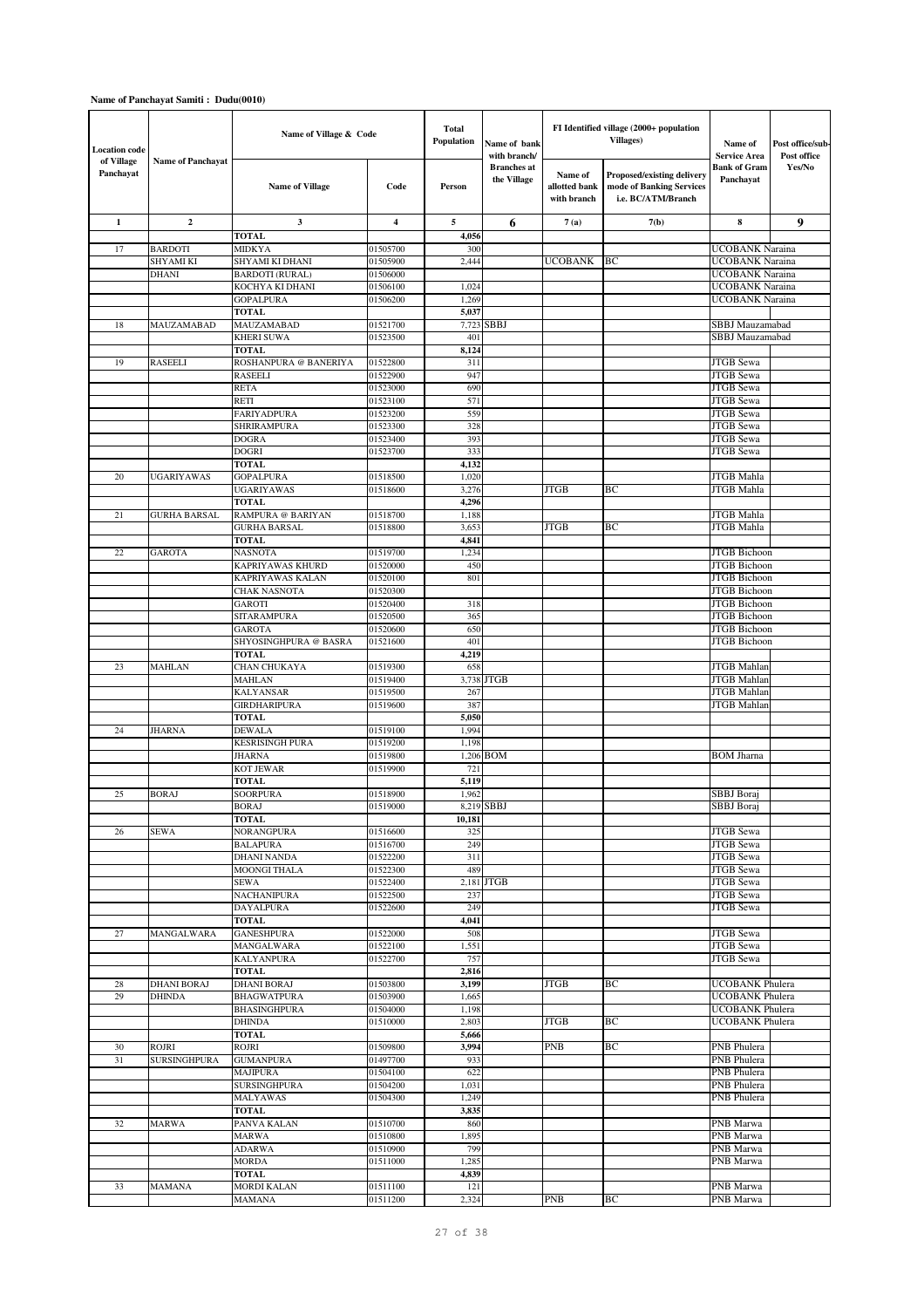| <b>Location</b> code    |                          | Name of Village & Code                    |                      | Total<br><b>Population</b> | Name of bank<br>with branch/      |                                                | FI Identified village (2000+ population<br><b>Villages</b> )                        | Name of<br><b>Service Area</b> | Post office/sub-<br>Post office |
|-------------------------|--------------------------|-------------------------------------------|----------------------|----------------------------|-----------------------------------|------------------------------------------------|-------------------------------------------------------------------------------------|--------------------------------|---------------------------------|
| of Village<br>Panchayat | <b>Name of Panchayat</b> | <b>Name of Village</b>                    | Code                 | Person                     | <b>Branches</b> at<br>the Village | <b>Name of</b><br>allotted bank<br>with branch | <b>Proposed/existing delivery</b><br>mode of Banking Services<br>i.e. BC/ATM/Branch | Bank of Gram<br>Panchayat      | Yes/No                          |
| $\mathbf{1}$            | $\mathbf{2}$             | 3                                         | 4                    | 5                          | 6                                 | 7(a)                                           | 7(b)                                                                                | 8                              | 9                               |
|                         |                          | NEEMLI                                    | 01511300             | 997                        |                                   |                                                |                                                                                     | PNB Marwa                      |                                 |
|                         |                          | <b>BOKARAWAS</b>                          | 01511800             | 577                        |                                   |                                                |                                                                                     | PNB Marwa                      |                                 |
|                         |                          | JARAWATA                                  | 01511900             | 697                        |                                   |                                                |                                                                                     | PNB Marwa                      |                                 |
|                         |                          | PEEGOON                                   | 01512000             | 738                        |                                   |                                                |                                                                                     | PNB Marwa                      |                                 |
|                         |                          | <b>TOTAL</b>                              |                      | 5,454                      |                                   |                                                |                                                                                     |                                |                                 |
| 34                      | <b>SAWARDA</b>           | <b>KACHNAR</b>                            | 01514400             | 664                        |                                   |                                                |                                                                                     | JTGB Sawarda                   |                                 |
|                         |                          | <b>SAWARDA</b><br><b>TOTAL</b>            | 01514500             | 4,964                      | 4,300 JTGB                        |                                                |                                                                                     | JTGB Sawarda                   |                                 |
| 35                      | <b>GAGARDOO</b>          | <b>GAIGA</b>                              | 01513700             | 171                        |                                   |                                                |                                                                                     | PNB Harsoli                    |                                 |
|                         |                          | <b>GAGARDOO</b>                           | 01515500             | 1,974                      |                                   |                                                |                                                                                     | PNB Harsoli                    |                                 |
|                         |                          | LAPORIYA                                  | 01515600             | 494                        |                                   |                                                |                                                                                     | PNB Harsoli                    |                                 |
|                         |                          | <b>SANAUDIYA</b>                          | 01515700             | 716                        |                                   |                                                |                                                                                     | PNB Harsoli                    |                                 |
|                         |                          | <b>TOTAL</b>                              |                      | 3,355                      |                                   |                                                |                                                                                     |                                |                                 |
| 36                      | DHANDHONLI               | DHANDHONLI                                | 01515800             | 2,605                      |                                   | <b>PNB</b>                                     | BC                                                                                  | PNB Harsoli                    |                                 |
|                         |                          | <b>ITAKHOI</b>                            | 01515900             | 1,049                      |                                   |                                                |                                                                                     | PNB Harsoli                    |                                 |
|                         |                          | <b>GOTHRA</b>                             | 01516000             |                            |                                   |                                                |                                                                                     | PNB Harsoli                    |                                 |
|                         |                          | NAGRI                                     | 01516100             | 350                        |                                   |                                                |                                                                                     | PNB Harsoli                    |                                 |
|                         |                          | <b>TOTAL</b>                              |                      | 4,004                      |                                   |                                                |                                                                                     |                                |                                 |
| 37                      | SUNADIYA                 | <b>CHHAPYA</b>                            | 01515300             | 1,155                      |                                   |                                                |                                                                                     | <b>JTGB</b> Sewa               |                                 |
|                         |                          | <b>SUNADIYA</b>                           | 01516800             | 1,748                      |                                   |                                                |                                                                                     | <b>JTGB</b> Sewa               |                                 |
|                         |                          | TAN CHHAPARWARA                           | 01516900             | 1,161                      |                                   |                                                |                                                                                     | JTGB Sewa<br>JTGB Sewa         |                                 |
|                         |                          | CHHAPARWARA<br>TOTAL                      | 01517000             | 4,064                      |                                   |                                                |                                                                                     |                                |                                 |
| 38                      | <b>URSEWA</b>            | <b>KACHNARIYA</b>                         | 01516200             | 1,140                      |                                   |                                                |                                                                                     | <b>JTGB</b> Sewa               |                                 |
|                         |                          | KAIRIYA KHURD                             | 01516300             | 305                        |                                   |                                                |                                                                                     | <b>JTGB</b> Sewa               |                                 |
|                         |                          | <b>URSEWA</b>                             | 01516400             | 1,359                      |                                   |                                                |                                                                                     | JTGB Sewa                      |                                 |
|                         |                          | <b>KHERI CHARNAN</b>                      | 01516500             | 183                        |                                   |                                                |                                                                                     | JTGB Sewa                      |                                 |
|                         |                          | TOTAL                                     |                      | 2,987                      |                                   |                                                |                                                                                     |                                |                                 |
| 39                      | GIDANI                   | <b>GIDANI</b>                             | 01517300             | 1,283                      |                                   |                                                |                                                                                     | <b>JTGB</b> Dudu               |                                 |
|                         |                          | PALOO KHURD                               | 01517500             | 610                        |                                   |                                                |                                                                                     | <b>JTGB</b> Dudu               |                                 |
|                         |                          | PALOO KALAN                               | 01517600             | 1,173                      |                                   |                                                |                                                                                     | <b>JTGB</b> Dudu               |                                 |
|                         |                          | CHANDARMOOL                               | 01521400             | 321                        |                                   |                                                |                                                                                     | <b>JTGB</b> Dudu               |                                 |
| 40                      | <b>AKHEPURA</b>          | TOTAL<br>CHAK MAHESHPURA                  | 01517400             | 3,387                      |                                   |                                                |                                                                                     | JTGB Dudu                      |                                 |
|                         |                          | ANANTPURA                                 | 01521000             | 431                        |                                   |                                                |                                                                                     | JTGB Dudu                      |                                 |
|                         |                          | <b>AKHEPURA</b>                           | 01521100             | 1,305                      |                                   |                                                |                                                                                     | JTGB Dudu                      |                                 |
|                         |                          | MANPURA                                   | 01521200             | 471                        |                                   |                                                |                                                                                     | JTGB Dudu                      |                                 |
|                         |                          | MAHESHPURA                                | 01521300             | 484                        |                                   |                                                |                                                                                     | JTGB Dudu                      |                                 |
|                         |                          | <b>TOTAL</b>                              |                      | 2,691                      |                                   |                                                |                                                                                     |                                |                                 |
| 41                      | SANWALI                  | SANWALI                                   | 01524400             | 1,800                      |                                   |                                                |                                                                                     | JTGB Jhag                      |                                 |
|                         |                          | <b>DEDOO</b><br>RAMPURA BHOORTIYA         | 01524500             | 567<br>950                 |                                   |                                                |                                                                                     | JTGB Jhag                      |                                 |
|                         |                          | <b>SHRINIWASPURA</b>                      | 01524600<br>01525200 | 324                        |                                   |                                                |                                                                                     | JTGB Jhag<br><b>JTGB</b> Jhag  |                                 |
|                         |                          | TOTAL                                     |                      | 3,641                      |                                   |                                                |                                                                                     |                                |                                 |
| 42                      | <b>DHAMANA</b>           | <b>MEERAPURA</b>                          | 01523600             | 987                        |                                   |                                                |                                                                                     | SBBJ Mauzmabad                 |                                 |
|                         |                          | LORDI                                     | 01523800             | .523                       |                                   |                                                |                                                                                     | SBBJ Mauzmabad                 |                                 |
|                         |                          | <b>CHAK MEERAPURA</b>                     | 01524100             |                            |                                   |                                                |                                                                                     | SBBJ Mauzmabad                 |                                 |
|                         |                          | <b>DHAMANA</b>                            | 01524200             | 1,428                      |                                   |                                                |                                                                                     | SBBJ Mauzmabad                 |                                 |
|                         |                          | <b>TOTAL</b>                              |                      | 3,938                      |                                   |                                                |                                                                                     |                                |                                 |
| 43                      | <b>BIHARIPURA</b>        | SAWAI MANSINGHPURA                        | 01523900             | 326                        |                                   |                                                |                                                                                     | JTGB Jhag                      |                                 |
|                         |                          | SAWAI MADHOSINGHPURA<br><b>BIHARIPURA</b> | 01524000<br>01524300 | 716<br>1,873               |                                   |                                                |                                                                                     | JTGB Jhag<br>JTGB Jhag         |                                 |
|                         |                          | <b>TOTAL</b>                              |                      | 2,915                      |                                   |                                                |                                                                                     |                                |                                 |
| 44                      | <b>JHAG</b>              | CHAK JHAG                                 | 01524700             |                            |                                   |                                                |                                                                                     | JTGB Jhag                      |                                 |
|                         |                          | <b>TAN JHAG</b>                           | 01525100             |                            |                                   |                                                |                                                                                     | JTGB Jhag                      |                                 |
|                         |                          | <b>JHAG</b>                               | 01525300             |                            | 3,550 JTGB                        |                                                |                                                                                     | JTGB Jhag                      |                                 |
|                         |                          | BHAGWATSINGHPURA                          | 01525400             | 202                        |                                   |                                                |                                                                                     | <b>JTGB</b> Jhag               |                                 |
|                         |                          | <b>TOTAL</b>                              |                      | 3,752                      |                                   |                                                |                                                                                     |                                |                                 |
| 45                      | <b>ASALPUR</b>           | <b>ASALPUR</b>                            | 01503600             |                            | 6,591 Corporation Bank            |                                                | <b>BRANCH</b>                                                                       | Corporation Bank Asalpur       |                                 |
|                         |                          | <b>BADHMATHURADAS</b>                     | 01503700             | 115                        |                                   |                                                |                                                                                     |                                |                                 |
|                         |                          | <b>TOTAL</b>                              |                      | 6,706                      |                                   |                                                |                                                                                     |                                |                                 |
| 46                      | <b>BOBAS</b>             | <b>DAKANIYAWAS</b>                        | 01502100             | 185                        |                                   |                                                |                                                                                     | <b>SBBJ</b> Dudu               |                                 |
|                         |                          | <b>CHANDPURA</b><br><b>BAMNIYAWAS</b>     | 01502200<br>01502300 | 336<br>562                 |                                   |                                                |                                                                                     | SBBJ Dudu<br>SBBJ Dudu         |                                 |
|                         |                          | <b>BUDHJI KA BAS</b>                      | 01502400             | 47                         |                                   |                                                |                                                                                     | SBBJ Dudu                      |                                 |
|                         |                          | DHANI CHANDPURA                           | 01502500             | 41                         |                                   |                                                |                                                                                     | SBBJ Dudu                      |                                 |
|                         |                          | CHAK BUDHJI KA BAS                        | 01502600             | 68                         |                                   |                                                |                                                                                     | SBBJ Dudu                      |                                 |
|                         |                          | <b>BASSI JHAJHRA</b>                      | 01502700             | 682                        |                                   |                                                |                                                                                     | SBBJ Dudu                      |                                 |
|                         |                          | <b>GURHA KUMAWATAN</b>                    | 01503100             | 636                        |                                   |                                                |                                                                                     | SBBJ Dudu                      |                                 |
|                         |                          | <b>RAMPURA</b>                            | 01503200             | 562                        |                                   |                                                |                                                                                     | SBBJ Dudu                      |                                 |
|                         |                          | <b>BOBAS</b>                              | 01503400             |                            | 4,149 BOB BOBAS ICICI             |                                                | <b>BRANCH</b>                                                                       | SBBJ Dudu                      |                                 |
|                         |                          | <b>KANWARPURA</b><br><b>TOTAL</b>         | 01503500             | 187<br>7,455               |                                   |                                                |                                                                                     | SBBJ Dudu                      |                                 |
| 47                      | <b>KANCHRODA</b>         | <b>KANCHRODA</b>                          | 01504900             | 7,383                      |                                   | <b>PNB</b>                                     | BC                                                                                  | <b>PNB</b> Phulera             |                                 |
|                         |                          | SAMOTA KA BAS                             | 01509700             | 1,461                      |                                   |                                                |                                                                                     | PNB Phulera                    |                                 |
|                         |                          | <b>TOTAL</b>                              |                      | 8,844                      |                                   |                                                |                                                                                     |                                |                                 |
| 48                      | SHARDULPURA              | SAMALPURA                                 | 01505000             | 1,595                      |                                   |                                                |                                                                                     | <b>UCOBANK</b> Phulera         |                                 |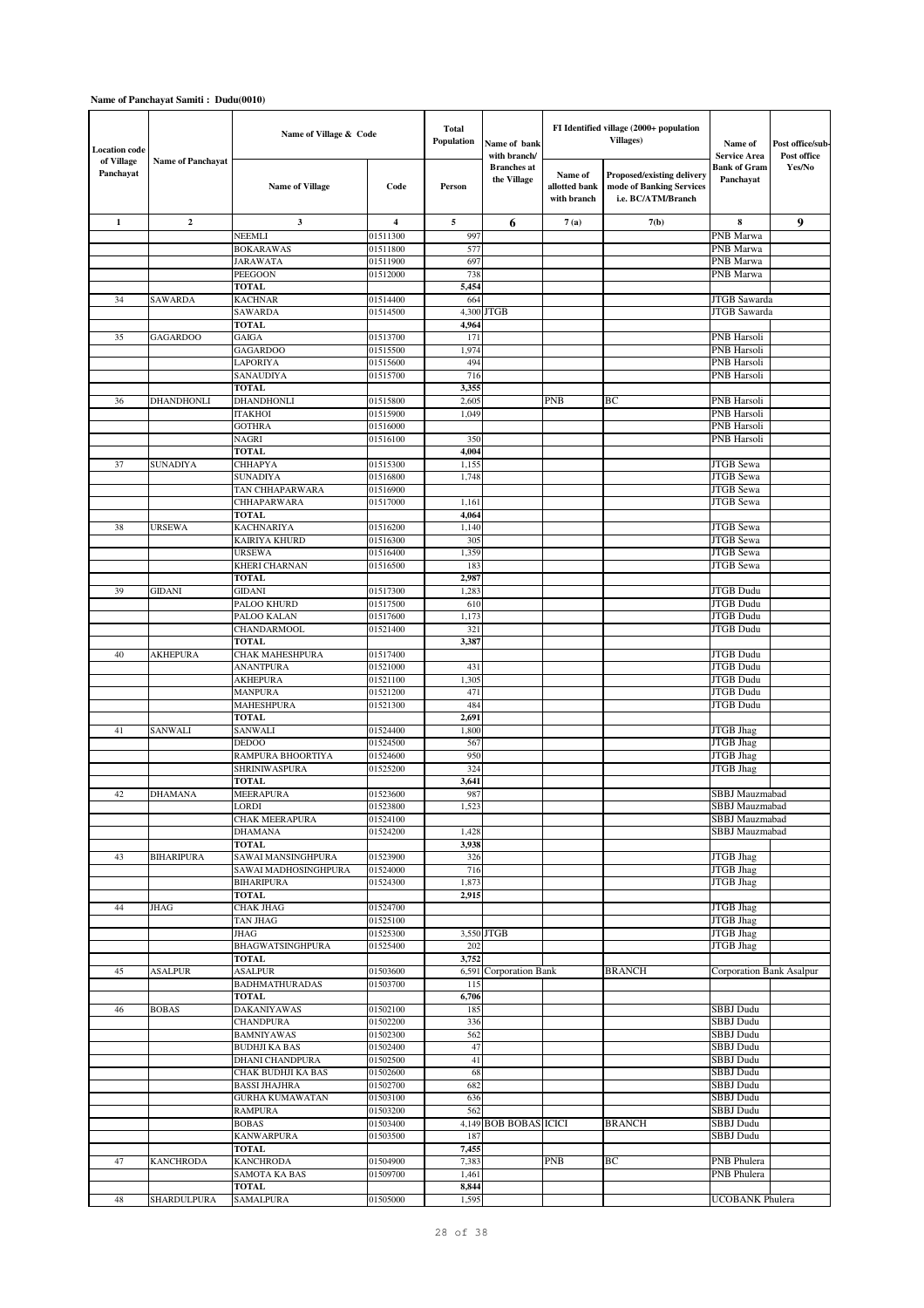| <b>Location</b> code    |                          | Name of Village & Code            |                         | <b>Total</b><br>Population | Name of bank<br>with branch/      |                                         | FI Identified village (2000+ population<br>Villages)                                | Name of<br><b>Service Area</b>            | Post office/sub<br>Post office |
|-------------------------|--------------------------|-----------------------------------|-------------------------|----------------------------|-----------------------------------|-----------------------------------------|-------------------------------------------------------------------------------------|-------------------------------------------|--------------------------------|
| of Village<br>Panchayat | <b>Name of Panchayat</b> | <b>Name of Village</b>            | Code                    | Person                     | <b>Branches</b> at<br>the Village | Name of<br>allotted bank<br>with branch | <b>Proposed/existing delivery</b><br>mode of Banking Services<br>i.e. BC/ATM/Branch | Bank of Gram<br>Panchayat                 | Yes/No                         |
| $\mathbf{1}$            | $\mathbf{2}$             | $\mathbf{3}$                      | $\overline{\mathbf{4}}$ | $\sqrt{5}$                 | 6                                 | 7(a)                                    | 7(b)                                                                                | 8                                         | 9                              |
|                         |                          | <b>HARIPURA</b>                   | 01505100                | 855                        |                                   |                                         |                                                                                     | <b>UCOBANK Phulera</b>                    |                                |
|                         |                          | <b>BAGHPURA</b>                   | 01505200                | 304                        |                                   |                                         |                                                                                     | <b>UCOBANK</b> Phulera                    |                                |
|                         |                          | <b>MATERA</b>                     | 01505300                | 837                        |                                   |                                         |                                                                                     | UCOBANK Phulera                           |                                |
|                         |                          | SHARDULPURA                       | 01509200                | 1,234                      |                                   |                                         |                                                                                     | <b>UCOBANK Phulera</b>                    |                                |
|                         |                          | SHYOSINGPURA BASRI                | 01520200                | 164                        |                                   |                                         |                                                                                     | <b>UCOBANK Phulera</b>                    |                                |
|                         |                          | <b>TOTAL</b>                      |                         | 4,989                      |                                   |                                         |                                                                                     |                                           |                                |
| 49                      | <b>HABASPURA</b>         | <b>HABASPURA</b>                  | 01506300                | 1,214                      |                                   |                                         |                                                                                     | SBI Sambhar                               |                                |
|                         |                          | <b>BHIRAWATA</b>                  | 01506400                | 677                        |                                   |                                         |                                                                                     | SBI Sambhar                               |                                |
|                         |                          | <b>RINGI</b>                      | 01506500                | 704                        |                                   |                                         |                                                                                     | SBI Sambhar                               |                                |
|                         |                          | SITARAMPURA                       | 01507200                | 401                        |                                   |                                         |                                                                                     | SBI Sambhar                               |                                |
|                         |                          | <b>MORDI KHURU</b>                | 01507300                | 384                        |                                   |                                         |                                                                                     | SBI Sambhar                               |                                |
|                         |                          | SHEKHPURA                         | 01507400                | 3                          |                                   |                                         |                                                                                     | SBI Sambhar                               |                                |
|                         |                          | <b>KALYAN</b>                     | 01507600                | 430                        |                                   |                                         |                                                                                     | SBI Sambhar                               |                                |
|                         |                          | <b>DOBRI</b>                      | 01507700                | 509                        |                                   |                                         |                                                                                     | <b>SBI</b> Sambhar                        |                                |
|                         |                          | <b>SINGLA</b>                     | 01507800                | 289                        |                                   |                                         |                                                                                     | SBI Sambhar                               |                                |
|                         |                          | <b>HACHOOKRA</b>                  | 01507900                | 968                        |                                   |                                         |                                                                                     | SBI Sambhar                               |                                |
|                         |                          | TOTAL                             |                         | 5,579                      |                                   |                                         |                                                                                     |                                           |                                |
| 50                      | <b>KORSEENA</b>          | <b>KORSEENA</b>                   | 01506600                | 1,039                      |                                   |                                         |                                                                                     | SBI Sambhar                               |                                |
|                         |                          | <b>DODWARA</b>                    | 01506700                | 175                        |                                   |                                         |                                                                                     | SBI Sambhar                               |                                |
|                         |                          | <b>SARTHALA</b>                   | 01506800                | 378                        |                                   |                                         |                                                                                     | SBI Sambhar                               |                                |
|                         |                          | <b>CHHAPRI</b>                    | 01506900                | 552                        |                                   |                                         |                                                                                     | SBI Sambhar                               |                                |
|                         |                          | <b>GOVINDPURA</b>                 | 01507000                | 310                        |                                   |                                         |                                                                                     | SBI Sambhar                               |                                |
|                         |                          | JAWLI                             | 01507100                | 633                        |                                   |                                         |                                                                                     | SBI Sambhar                               |                                |
|                         |                          | NANGAL                            | 01507500                | 584                        |                                   |                                         |                                                                                     | SBI Sambhar                               |                                |
|                         | <b>CHAINPURA</b>         | <b>TOTAL</b>                      |                         | 3,671<br>255               |                                   |                                         |                                                                                     |                                           |                                |
| 51                      |                          | NARADPURA<br>PEETHYAWAS           | 01508400                | 878                        |                                   |                                         |                                                                                     | UCOBANK Naraina<br><b>UCOBANK Naraina</b> |                                |
|                         |                          |                                   | 01508500<br>01508600    |                            |                                   |                                         |                                                                                     | <b>UCOBANK</b> Naraina                    |                                |
|                         |                          | <b>CHAINPURA</b><br><b>MORSAR</b> | 01508700                | 912<br>468                 |                                   |                                         |                                                                                     | <b>UCOBANK Naraina</b>                    |                                |
|                         |                          | CHARANWAS                         | 01508800                | 166                        |                                   |                                         |                                                                                     | <b>UCOBANK</b> Naraina                    |                                |
|                         |                          | <b>RAMNAGAR</b>                   | 01508900                | 155                        |                                   |                                         |                                                                                     | UCOBANK Naraina                           |                                |
|                         |                          | <b>BHAWASA</b>                    | 01509000                | 307                        |                                   |                                         |                                                                                     | <b>UCOBANK</b> Naraina                    |                                |
|                         |                          | <b>KANDEOLI</b>                   | 01509100                | 499                        |                                   |                                         |                                                                                     | UCOBANK Naraina                           |                                |
|                         |                          | <b>TOTAL</b>                      |                         | 3640                       |                                   |                                         |                                                                                     |                                           |                                |
| 52                      | <b>AKODA</b>             | AKODA                             | 01509400                | 3374                       |                                   | <b>JTGB</b>                             | BC                                                                                  | JTGB Akoda                                |                                |
|                         |                          | PALBAS                            | 01509500                | 1477                       |                                   |                                         |                                                                                     | <b>JTGB</b> Akoda                         |                                |
|                         |                          | <b>KHERIRAM</b>                   | 01509600                | 2317                       |                                   | <b>JTGB</b>                             | BC                                                                                  | JTGB Akoda                                |                                |
|                         |                          | <b>TOTAL</b>                      |                         | 7168                       |                                   |                                         |                                                                                     |                                           |                                |
| 53                      | <b>HIRNODA</b>           | <b>HIRNODA</b>                    | 01509900                | 5270                       |                                   | PNB                                     | BC                                                                                  | PNB Phulera                               |                                |
|                         |                          | <b>MAHESHWAS</b>                  | 01510100                | 1742                       |                                   |                                         |                                                                                     | PNB Phulera                               |                                |
|                         |                          | <b>TOTAL</b>                      |                         | 7012                       |                                   |                                         |                                                                                     |                                           |                                |
| 54                      | <b>GANGATI KALAN</b>     | <b>KHATWAR</b>                    | 01520800                | 1370                       |                                   |                                         |                                                                                     | <b>JTGB</b> Jhag                          |                                |
|                         |                          | <b>GANGATI KALAN</b>              | 01520900                | 1027                       |                                   |                                         |                                                                                     | JTGB Jhag                                 |                                |
|                         |                          | KISHANPURA                        | 01524800                | 1337                       |                                   |                                         |                                                                                     | JTGB Jhag                                 |                                |
|                         |                          | CHAK DUDU                         | 01524900                |                            |                                   |                                         |                                                                                     | <b>JTGB</b> Jhag                          |                                |
|                         |                          | GANGATI KHURD                     | 01525000                | 671                        |                                   |                                         |                                                                                     | <b>JTGB</b> Jhag                          |                                |
|                         |                          | TOTAL                             |                         | 4405                       |                                   |                                         |                                                                                     |                                           |                                |
| 55                      | AIDAN KA BAS             | KHERI ALOOPHA                     | 01502900                | 609                        |                                   |                                         |                                                                                     | SBBJ Dudu                                 |                                |
|                         |                          | AIDAN KA BAS                      | 01503000                | 1047                       |                                   |                                         |                                                                                     | SBBJ Dudu                                 |                                |
|                         |                          | SARDARPURA @ DHAKAWALA            | 01503300                | 672                        |                                   |                                         |                                                                                     | SBBJ Dudu                                 |                                |
|                         |                          | <b>TOTAL</b>                      |                         | 2328                       |                                   |                                         |                                                                                     |                                           |                                |
| 56                      | <b>NARAYANA</b>          | NARAYANA                          | 01508300                |                            | 13472 UCOBANK                     |                                         |                                                                                     | <b>UCOBANK</b> Naraina                    |                                |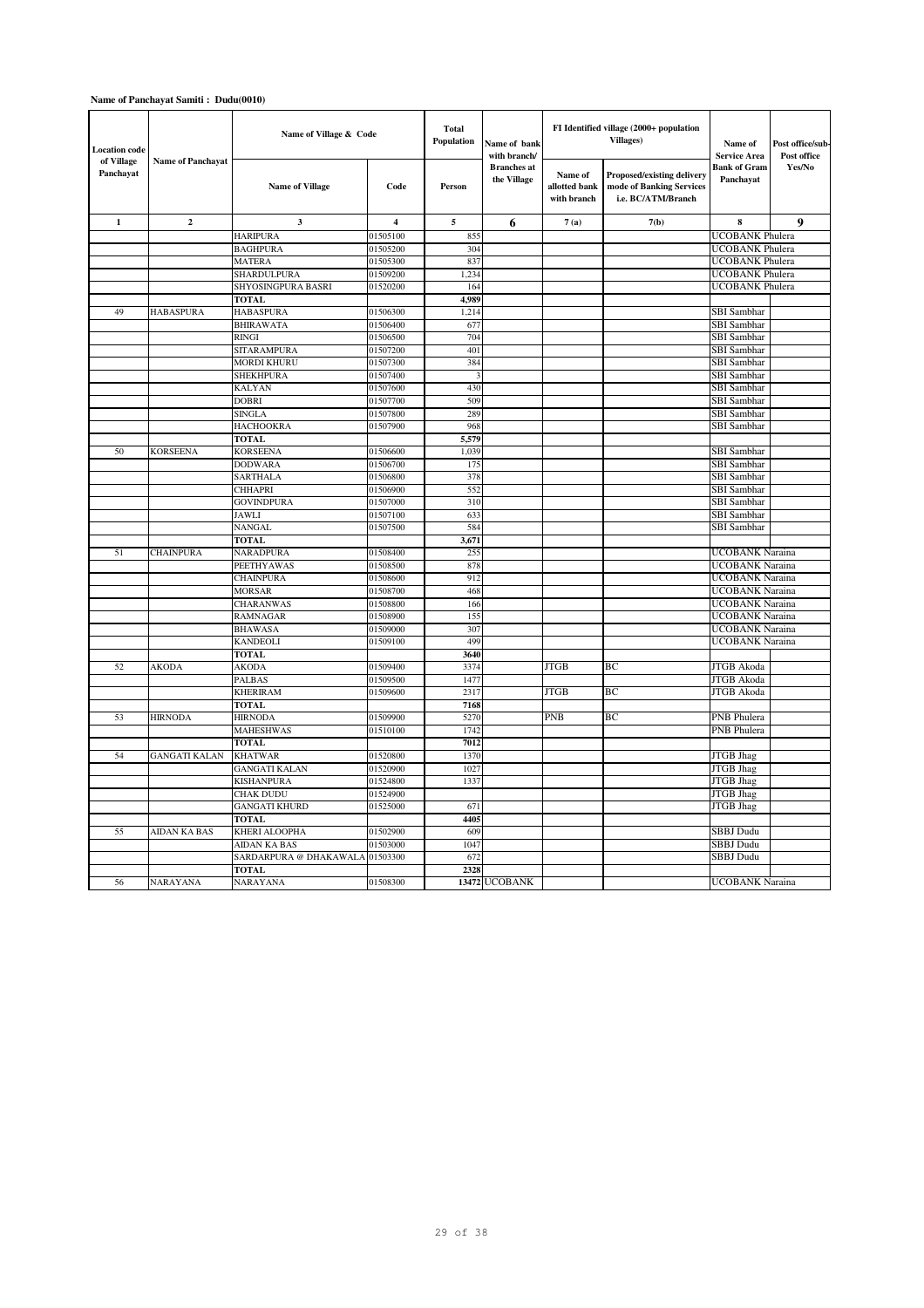#### **NUMBER OF VILLAGES UNDER EACH GRAM PANCHAYAT**

**Name of Panchayat Samiti : Phagi(0011)**

| <b>Location</b> code of<br><b>Village</b> |                              | Name of Village & Code                                     |                      | <b>Total</b><br>Population | Name of bank<br>with branch/      | FI Identified village                   | (2000+ population<br><b>Villages)</b>                                               | Name of<br><b>Service Area</b>           | Post office/sub-<br>Post office |
|-------------------------------------------|------------------------------|------------------------------------------------------------|----------------------|----------------------------|-----------------------------------|-----------------------------------------|-------------------------------------------------------------------------------------|------------------------------------------|---------------------------------|
| Panchayat                                 | <b>Name of Panchayat</b>     | <b>Name of Village</b>                                     | Code                 | Person                     | <b>Branches</b> at<br>the Village | Name of<br>allotted bank<br>with branch | Proposed/existing delivery<br>mode of Banking Services i.e.<br><b>BC/ATM/Branch</b> | Bank of Gram<br>Panchayat                | Yes/No                          |
| $\mathbf{1}$                              | $\mathbf{2}$                 | 3                                                          | 4                    | 5                          | 6                                 | 7(a)                                    | 7(b)                                                                                | 8                                        | 9                               |
| 01                                        | KANSEL                       | <b>RATA KHERA</b>                                          | 01526200             | 551                        |                                   |                                         |                                                                                     | PNB Mandore                              |                                 |
|                                           |                              | KANSEL                                                     | 01526300             | 1,111                      |                                   |                                         |                                                                                     | PNB Mandore                              |                                 |
|                                           |                              | JAGAT SHIROMANIPURA @<br>MANPURA                           | 01526400             | 311                        |                                   |                                         |                                                                                     | PNB Mandore                              |                                 |
|                                           |                              | TEEKEL NARUKAN                                             | 01528000             | 1,101                      |                                   |                                         |                                                                                     | PNB Mandore                              |                                 |
|                                           |                              | SALARSOO                                                   | 01528100             | 331                        |                                   |                                         |                                                                                     | PNB Mandore                              |                                 |
|                                           |                              | <b>TOTAL</b>                                               |                      | 3,405                      |                                   |                                         |                                                                                     |                                          |                                 |
| 02                                        | SAWAI<br><b>JAISINGHPURA</b> | <b>BOOKNI</b><br>HINGONIYA                                 | 01525500<br>01525600 | 437<br>232                 |                                   |                                         |                                                                                     | PNB Mandore<br><b>PNB</b> Mandore        |                                 |
|                                           |                              | NANDLALPURA                                                | 01525700             | 410                        |                                   |                                         |                                                                                     | PNB Mandore                              |                                 |
|                                           |                              | <b>SHERPURA</b>                                            | 01525800             | 430                        |                                   |                                         |                                                                                     | PNB Mandore                              |                                 |
|                                           |                              | SAWAI JAISINGHPURA                                         | 01525900             | 820<br>249                 |                                   |                                         |                                                                                     | PNB Mandore                              |                                 |
|                                           |                              | CHHARDARA<br>GOVINDPURA @ BASRA                            | 01526000<br>01526100 | 344                        |                                   |                                         |                                                                                     | PNB Mandore<br>PNB Mandore               |                                 |
|                                           |                              | TOTAL                                                      |                      | 2,922                      |                                   |                                         |                                                                                     |                                          |                                 |
| 03                                        | MANDOR                       | <b>MANDOR</b>                                              | 01527900             | 1,191                      | <b>PNB</b>                        |                                         |                                                                                     | PNB Mandore                              |                                 |
|                                           |                              | PINACH                                                     | 01528200             | 848                        |                                   |                                         |                                                                                     | PNB Mandore                              |                                 |
|                                           |                              | REWANTPURA<br>TEEKEL PUROHITAN                             | 01528300<br>01528400 | 583<br>598                 |                                   |                                         |                                                                                     | PNB Mandore<br>PNB Mandore               |                                 |
|                                           |                              | <b>TOTAL</b>                                               |                      | 3,220                      |                                   |                                         |                                                                                     |                                          |                                 |
| 04                                        | <b>ROTWARA</b>               | SANWAL                                                     | 01526500             | 497                        |                                   |                                         |                                                                                     | PNB Mandore                              |                                 |
|                                           |                              | KUNJ BIHARIPURA                                            | 01526600             | 381                        |                                   |                                         |                                                                                     | PNB Mandore                              |                                 |
|                                           |                              | ROTWARA<br>KOONCHYAWAS                                     | 01526700<br>01526800 | 522<br>479                 |                                   |                                         |                                                                                     | PNB Mandore<br>PNB Mandore               |                                 |
|                                           |                              | <b>BHEEMPURA</b>                                           | 01526900             | 623                        |                                   |                                         |                                                                                     | <b>PNB</b> Mandore                       |                                 |
|                                           |                              | <b>HARBANSHPURA</b>                                        | 01527500             | 427                        |                                   |                                         |                                                                                     | <b>PNB</b> Mandore                       |                                 |
|                                           |                              | KEERATPURA                                                 | 01527600             | 537                        |                                   |                                         |                                                                                     | <b>PNB</b> Mandore                       |                                 |
|                                           |                              | TOTAL                                                      |                      | 3,466                      |                                   |                                         |                                                                                     |                                          |                                 |
| 05                                        | <b>GOHANDI</b>               | MADANPURA @ KATARIYA KA BAS<br>GULABPURA                   | 01527000<br>01527100 | 76<br>183                  |                                   |                                         |                                                                                     | <b>SBBJ</b> Renwal<br><b>SBBJ</b> Renwal |                                 |
|                                           |                              | RAMPURA @ CHOKHAWALA                                       | 01527200             | 328                        |                                   |                                         |                                                                                     | <b>SBBJ</b> Renwal                       |                                 |
|                                           |                              | JABAR                                                      | 01527300             | 843                        |                                   |                                         |                                                                                     | <b>SBBJ</b> Renwal                       |                                 |
|                                           |                              | RAITHAL                                                    | 01527400             | 630                        |                                   |                                         |                                                                                     | <b>SBBJ</b> Renwal                       |                                 |
|                                           |                              | <b>AMARPURA</b><br>NAWAL KISHORPURA                        | 01527700<br>01529700 | 217<br>439                 |                                   |                                         |                                                                                     | <b>SBBJ</b> Renwal<br><b>SBBJ</b> Renwal |                                 |
|                                           |                              | <b>GOHANDI</b>                                             | 01529800             | 1,042                      |                                   |                                         |                                                                                     | <b>SBBJ</b> Renwal                       |                                 |
|                                           |                              | CHAK GULABPURA                                             | 01529900             | 22                         |                                   |                                         |                                                                                     | <b>SBBJ</b> Renwal                       |                                 |
|                                           |                              | <b>JANKINATHPURA</b>                                       | 01530000             | 303                        |                                   |                                         |                                                                                     | <b>SBBJ</b> Renwal                       |                                 |
|                                           |                              | HEERAPURA<br>NIHALPURA @ MIYAN KA BARH                     | 01530100<br>01530200 | 1,180                      |                                   |                                         |                                                                                     | <b>SBBJ</b> Renwal<br><b>SBBJ</b> Renwal |                                 |
|                                           |                              | KARWA                                                      | 01530300             | 51                         |                                   |                                         |                                                                                     | <b>SBBJ</b> Renwal                       |                                 |
|                                           |                              | <b>HARI RAMPURA</b>                                        | 01530400             | 457                        |                                   |                                         |                                                                                     | <b>SBBJ</b> Renwal                       |                                 |
|                                           |                              | KISHANPURA                                                 | 01530800             | 465                        |                                   |                                         |                                                                                     | <b>SBBJ</b> Renwal                       |                                 |
| 06                                        | LADANA                       | TOTAL<br><b>DEONAGAR</b>                                   | 01529300             | 6,236<br>798               |                                   |                                         |                                                                                     | SBBJ Phagi                               |                                 |
|                                           |                              | LADANA                                                     | 01529400             | 2,144                      |                                   | <b>SBBJ</b>                             | BС                                                                                  | SBBJ Phagi                               |                                 |
|                                           |                              | <b>BALAPURA</b>                                            | 01529600             | 1,111                      |                                   |                                         |                                                                                     | SBBJ Phagi                               |                                 |
|                                           |                              | <b>GOPAL NAGAR</b>                                         | 01531000             | 1,362                      |                                   |                                         |                                                                                     | SBBJ Phagi                               |                                 |
|                                           |                              | <b>BARH-KISHANPURA @ KAGYA</b><br>TOTAL                    | 01531700             | 400<br>5,815               |                                   |                                         |                                                                                     | SBBJ Phagi                               |                                 |
| 07                                        | PACHALA                      | SAWA KA BAS                                                | 01527800             | 881                        |                                   |                                         |                                                                                     | PNB Mandore                              |                                 |
|                                           |                              | <b>AWANDIYA</b>                                            | 01528500             | 856                        |                                   |                                         |                                                                                     | PNB Mandore                              |                                 |
|                                           |                              | <b>PACHALA</b>                                             | 01528600             | 1,044                      |                                   |                                         |                                                                                     | PNB Mandore                              |                                 |
|                                           |                              | <b>JHODINDA BHOJPURA</b><br><b>SULTANIYA</b>               | 01528700<br>01529200 | 1,038<br>1,471             |                                   |                                         |                                                                                     | PNB Mandore<br>PNB Mandore               |                                 |
|                                           |                              | <b>RAMPURA</b>                                             | 01529500             |                            |                                   |                                         |                                                                                     | PNB Mandore                              |                                 |
|                                           |                              | TOTAL                                                      |                      | 5,298                      |                                   |                                         |                                                                                     |                                          |                                 |
| 08                                        | PHAGI                        | PHAGI                                                      | 01531800             |                            | 11,299 JTGB                       |                                         |                                                                                     | JTGB Phagi                               |                                 |
| 09                                        | <b>CHAKWARA</b>              | SHANKARPURA<br>CHAINPURA @ BHARATPURA                      | 01528800<br>01528900 | 917<br>354                 |                                   |                                         |                                                                                     | <b>JTGB</b> Choru<br>JTGB Choru          |                                 |
|                                           |                              | <b>CHAKWARA</b>                                            | 01529100             | 3,824                      |                                   | <b>JTGB</b>                             | BС                                                                                  | JTGB Choru                               |                                 |
|                                           |                              | TOTAL                                                      |                      | 5,095                      |                                   |                                         |                                                                                     |                                          |                                 |
| 10                                        | <b>CHAURU</b>                | CHAURU                                                     | 01529000             |                            | 5,078 JTGB                        |                                         |                                                                                     | <b>JTGB</b> Choru                        |                                 |
| 11                                        | NAREDA                       | <b>NAREDA</b><br>CHHAPRI                                   | 01532200<br>01532300 | 2,120<br>1,199             |                                   | JTGB                                    | BС                                                                                  | JTGB Choru<br>JTGB Choru                 |                                 |
|                                           |                              | MANDAWARA                                                  | 01532800             | 1,711                      |                                   |                                         |                                                                                     | <b>JTGB</b> Choru                        |                                 |
|                                           |                              | <b>TOTAL</b>                                               |                      | 5,030                      |                                   |                                         |                                                                                     |                                          |                                 |
| 12                                        | MANDAWARI                    | <b>MANDAWARI</b>                                           | 01532400             | 1,702                      |                                   |                                         |                                                                                     | JTGB Choru                               |                                 |
|                                           |                              | <b>GANESHPURA FAUJIYAN</b><br><b>GULABPURA @ GOPALPURA</b> | 01532500<br>01532600 | 8<br>264                   |                                   |                                         |                                                                                     | JTGB Choru<br>JTGB Choru                 |                                 |
|                                           |                              | <b>GHATIYALI</b>                                           | 01532700             | 1,195                      |                                   |                                         |                                                                                     | JTGB Choru                               |                                 |
|                                           |                              | KUDLI                                                      | 01533100             | 1,698                      |                                   |                                         |                                                                                     | <b>JTGB</b> Choru                        |                                 |
|                                           |                              | TOTAL                                                      |                      | 4,867                      |                                   |                                         |                                                                                     |                                          |                                 |
| 13                                        | <b>MENDWAS</b>               | <b>NARI KHERA</b><br><b>HACHOOKARA</b>                     | 01532100<br>01532900 | 360<br>551                 |                                   |                                         |                                                                                     | <b>JTGB</b> Nimera<br><b>JTGB</b> Nimera |                                 |
|                                           |                              | <b>DALNIYA</b>                                             | 01533000             | 737                        |                                   |                                         |                                                                                     | <b>JTGB</b> Nimera                       |                                 |
|                                           |                              | <b>KANSYA</b>                                              | 01533300             | 833                        |                                   |                                         |                                                                                     | <b>JTGB</b> Nimera                       |                                 |
|                                           |                              | <b>MENDWAS</b>                                             | 01533400             | 2,638                      |                                   | <b>JTGB</b>                             | BС                                                                                  | <b>JTGB</b> Nimera                       |                                 |
|                                           |                              | <b>DHUNWALIYA</b><br>TOTAL                                 | 01537400             | 946<br>6,065               |                                   |                                         |                                                                                     | <b>JTGB</b> Nimera                       |                                 |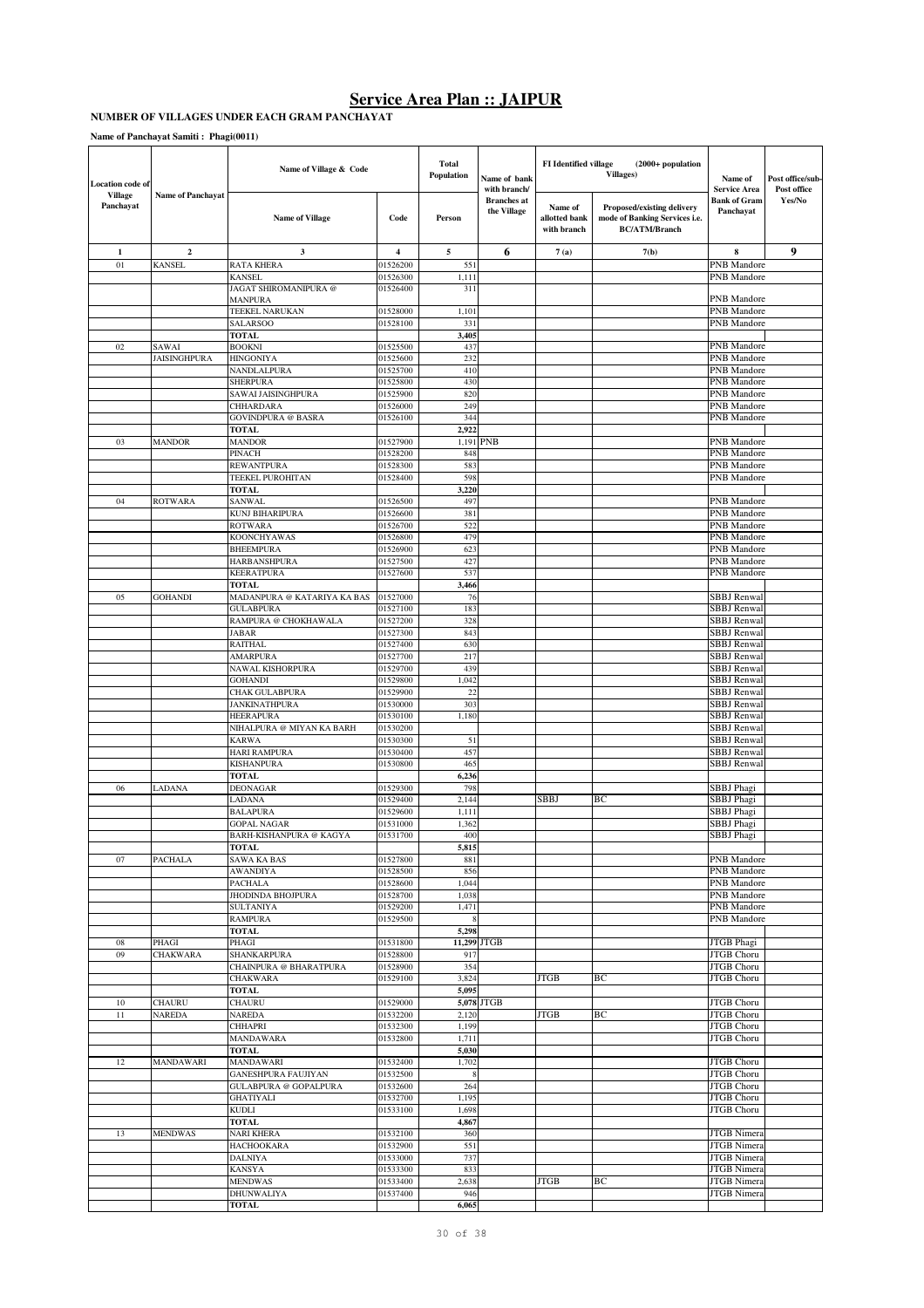## **Name of Panchayat Samiti : Phagi(0011)**

| <b>Location</b> code of     |                          | Name of Village & Code                           |                      | <b>Total</b><br>Population | Name of bank<br>with branch/      | FI Identified village                   | (2000+ population<br><b>Villages)</b>                                               | Name of<br><b>Service Area</b>           | Post office/sub-<br>Post office |
|-----------------------------|--------------------------|--------------------------------------------------|----------------------|----------------------------|-----------------------------------|-----------------------------------------|-------------------------------------------------------------------------------------|------------------------------------------|---------------------------------|
| <b>Village</b><br>Panchayat | <b>Name of Panchayat</b> | <b>Name of Village</b>                           | Code                 | Person                     | <b>Branches</b> at<br>the Village | Name of<br>allotted bank<br>with branch | Proposed/existing delivery<br>mode of Banking Services i.e.<br><b>BC/ATM/Branch</b> | Bank of Gram<br>Panchayat                | Yes/No                          |
| $\mathbf 1$                 | $\mathbf{2}$             | 3                                                | 4                    | 5                          | 6                                 | 7(a)                                    | 7(b)                                                                                | 8                                        | 9                               |
| 14                          | <b>NIMERA</b>            | <b>NIMERA</b>                                    | 01533800             | 4,227                      | <b>JTGB</b>                       |                                         |                                                                                     | <b>JTGB</b> Nimera                       |                                 |
|                             |                          | <b>SHRI RAMGANJ</b>                              | 01533900             | 984                        |                                   |                                         |                                                                                     | <b>JTGB</b> Nimera                       |                                 |
|                             |                          | <b>JAGANNATHAPURA</b>                            | 01534000             | 327                        |                                   |                                         |                                                                                     | <b>JTGB</b> Nimera                       |                                 |
| 15                          | KISHORPURA               | <b>TOTAL</b><br><b>BIMALPURA</b>                 | 01534100             | 5,538<br>451               |                                   |                                         |                                                                                     | <b>JTGB</b> Nimera                       |                                 |
|                             |                          | <b>RAMCHANDRAPURA</b>                            | 01534200             | 299                        |                                   |                                         |                                                                                     | <b>JTGB</b> Nimera                       |                                 |
|                             |                          | <b>BARH RAMCHANDRAPURA</b>                       | 01534300             |                            |                                   |                                         |                                                                                     | <b>JTGB</b> Nimera                       |                                 |
|                             |                          | <b>KISHORPURA</b>                                | 01534400             | 806                        |                                   |                                         |                                                                                     | <b>JTGB</b> Nimera                       |                                 |
|                             |                          | MOHANPURA RAJAWATAN                              | 01534500             | 979                        |                                   |                                         |                                                                                     | <b>JTGB</b> Nimera                       |                                 |
|                             |                          | <b>SAMELIYA</b><br>LAKHAWAS                      | 01534600<br>01534900 | 975<br>214                 |                                   |                                         |                                                                                     | <b>JTGB</b> Nimera<br><b>JTGB</b> Nimera |                                 |
|                             |                          | <b>MANDAP</b>                                    | 01537500             | 528                        |                                   |                                         |                                                                                     | <b>JTGB</b> Nimera                       |                                 |
|                             |                          | CHANDAMA KHURD                                   | 01537600             | 683                        |                                   |                                         |                                                                                     | <b>JTGB</b> Nimera                       |                                 |
|                             |                          | <b>TOTAL</b>                                     |                      | 4,935                      |                                   |                                         |                                                                                     |                                          |                                 |
| 16                          | MANDI                    | <b>RATANPURA</b>                                 | 01535600             | 640                        |                                   |                                         |                                                                                     | JTGB Phagi                               |                                 |
|                             |                          | NATHMALPURA<br><b>MANDI</b>                      | 01535700<br>01535800 | 609<br>999                 |                                   |                                         |                                                                                     | JTGB Phagi<br>JTGB Phagi                 |                                 |
|                             |                          | RAMPURA RAILWAY                                  | 01535900             | 392                        |                                   |                                         |                                                                                     | JTGB Phagi                               |                                 |
|                             |                          | MOHANPURA RANWA                                  | 01536000             | 636                        |                                   |                                         |                                                                                     | <b>JTGB</b> Phagi                        |                                 |
|                             |                          | HARSUNDARPURA @ HATHELI                          | 01537100             | 619                        |                                   |                                         |                                                                                     | JTGB Phagi                               |                                 |
|                             |                          | <b>TOTAL</b>                                     |                      | 3,895                      |                                   |                                         |                                                                                     |                                          |                                 |
| 17                          | PARWAN                   | <b>DHUWALIYA</b>                                 | 01533200             | 288                        |                                   |                                         |                                                                                     | JTGB Phagi                               |                                 |
|                             |                          | <b>MORDI</b><br><b>BARH MORDI</b>                | 01534700<br>01534800 | 412<br>9                   |                                   |                                         |                                                                                     | JTGB Phagi<br>JTGB Phagi                 |                                 |
|                             |                          | <b>PARWAN</b>                                    | 01535000             | 760                        |                                   |                                         |                                                                                     | JTGB Phagi                               |                                 |
|                             |                          | <b>GOKULPURA</b>                                 | 01535100             | 445                        |                                   |                                         |                                                                                     | JTGB Phagi                               |                                 |
|                             |                          | <b>KHANDOOJ</b>                                  | 01535200             | 514                        |                                   |                                         |                                                                                     | <b>JTGB</b> Phagi                        |                                 |
|                             |                          | <b>DWARKANATHPURA @ KERIYA</b>                   | 01535300             | 536                        |                                   |                                         |                                                                                     | JTGB Phagi                               |                                 |
|                             |                          | <b>MADANPURA</b>                                 | 01535400             | 493                        |                                   |                                         |                                                                                     | JTGB Phagi                               |                                 |
|                             |                          | <b>KANWARPURA</b><br>PANWASOO KHERA              | 01535500<br>01537200 | 248<br>486                 |                                   |                                         |                                                                                     | JTGB Phagi<br>JTGB Phagi                 |                                 |
|                             |                          | <b>TOTAL</b>                                     |                      | 4,191                      |                                   |                                         |                                                                                     |                                          |                                 |
| 18                          | <b>MADHORAJPURA</b>      | MADHORAJPURA                                     | 01536900             |                            | 4,690 JTGB                        |                                         |                                                                                     | JTGB Madhorajpura                        |                                 |
|                             |                          | <b>KHERA HANUMANJI</b>                           | 01537000             | 364                        |                                   |                                         |                                                                                     | JTGB Madhorajpura                        |                                 |
|                             |                          | <b>TOTAL</b>                                     |                      | 5,054                      |                                   |                                         |                                                                                     |                                          |                                 |
| 19                          | PEEPLA                   | PEEPLA<br>VEERAMPURA                             | 01538300<br>01538400 | 2,581<br>545               |                                   | <b>JTGB</b>                             | BС                                                                                  | <b>JTGB</b> Dabich<br><b>JTGB</b> Dabich |                                 |
|                             |                          | <b>BARHALI</b>                                   | 01540000             | 412                        |                                   |                                         |                                                                                     | <b>JTGB</b> Dabich                       |                                 |
|                             |                          | MUSTAFABAD @ MASTA                               | 01540200             | 509                        |                                   |                                         |                                                                                     | <b>JTGB</b> Dabich                       |                                 |
|                             |                          | <b>DEOMAND</b>                                   | 01540300             | 404                        |                                   |                                         |                                                                                     | <b>JTGB</b> Dabich                       |                                 |
|                             |                          | <b>TOTAL</b>                                     |                      | 4,451                      |                                   |                                         |                                                                                     |                                          |                                 |
| 20                          | LASARIYA                 | LASARIYA                                         | 01531900             | 2,327                      |                                   | SBBJ                                    | BС                                                                                  | SBBJ Phaji                               |                                 |
|                             |                          | PALRI<br><b>SIRSYA</b>                           | 01532000<br>01533500 | 544<br>778                 |                                   |                                         |                                                                                     | SBBJ Phaji<br>SBBJ Phaji                 |                                 |
|                             |                          | MAHARAJPURA @ NAINASYA                           | 01533600             | 594                        |                                   |                                         |                                                                                     | SBBJ Phaji                               |                                 |
|                             |                          | JAISINGHPURA @ GADOORA                           | 01533700             | 872                        |                                   |                                         |                                                                                     | SBBJ Phaji                               |                                 |
|                             |                          | <b>TOTAL</b>                                     |                      | 5,115                      |                                   |                                         |                                                                                     |                                          |                                 |
| 21                          | <b>DABICH</b>            | <b>DABICH MALIYAN</b>                            | 01540400             | 492                        |                                   |                                         |                                                                                     | <b>JTGB</b> Dabich                       |                                 |
|                             |                          | <b>DABICH GOOJARAN</b><br><b>FATEH RAMPURA</b>   | 01540500<br>01540600 | 617<br>502                 |                                   |                                         |                                                                                     | <b>JTGB</b> Dabich<br><b>JTGB</b> Dabich |                                 |
|                             |                          | <b>DABICH</b>                                    | 01540700             | 929                        |                                   |                                         |                                                                                     | <b>JTGB</b> Dabich                       |                                 |
|                             |                          | SHRI RAMJIPURA                                   | 01540800             | 654                        |                                   |                                         |                                                                                     | <b>JTGB</b> Dabich                       |                                 |
|                             |                          | <b>RAMSINGHPURA</b>                              | 01540900             | 289                        |                                   |                                         |                                                                                     | <b>JTGB</b> Dabich                       |                                 |
|                             |                          | <b>GOPALPURA</b>                                 | 01541000             | 1,292                      |                                   |                                         |                                                                                     | <b>JTGB</b> Dabich                       |                                 |
| 22                          | <b>BHANKROTA</b>         | TOTAL<br><b>JHARANA KHURD</b>                    | 01536600             | 4,775<br>378               |                                   |                                         |                                                                                     | JTGB Madhorajpura                        |                                 |
|                             |                          | <b>JHONPARIYA</b>                                | 01536700             | 408                        |                                   |                                         |                                                                                     | JTGB Madhorajpura                        |                                 |
|                             |                          | <b>JHARANA</b>                                   | 01536800             | 532                        |                                   |                                         |                                                                                     | JTGB Madhorajpura                        |                                 |
|                             |                          | <b>BEECHI</b>                                    | 01538000             | 2,372                      |                                   | <b>JTGB</b>                             | BC                                                                                  | JTGB Madhorajpura                        |                                 |
|                             |                          | <b>JUGAL KISHORPURA</b>                          | 01538100             | 135                        |                                   |                                         |                                                                                     | JTGB Madhorajpura                        |                                 |
|                             |                          | <b>BHANKROTA</b>                                 | 01538200             | 1,263                      |                                   |                                         |                                                                                     | JTGB Madhorajpura                        |                                 |
| 23                          | <b>DOSRA</b>             | TOTAL<br><b>DOSRA</b>                            | 01541100             | 5,088<br>1,090             |                                   |                                         |                                                                                     | <b>JTGB DABICH</b>                       |                                 |
|                             |                          | <b>DOSRA KHURD</b>                               | 01541200             | 379                        |                                   |                                         |                                                                                     | <b>JTGB DABICH</b>                       |                                 |
|                             |                          | <b>PREMPURA</b>                                  | 01541300             | 48                         |                                   |                                         |                                                                                     | <b>JTGB DABICH</b>                       |                                 |
|                             |                          | <b>SEHDARIYA</b>                                 | 01541400             | 1,369                      |                                   |                                         |                                                                                     | <b>JTGB DABICH</b>                       |                                 |
|                             |                          | <b>MURATPURA</b>                                 | 01541500             | 309                        |                                   |                                         |                                                                                     | <b>JTGB DABICH</b>                       |                                 |
|                             |                          | <b>GOVINDPURA @ MANDALIYA</b><br><b>NONDPURA</b> | 01542300<br>01542400 | 737<br>255                 |                                   |                                         |                                                                                     | <b>JTGB DABICH</b><br><b>JTGB DABICH</b> |                                 |
|                             |                          | <b>SARSWATI PURA</b>                             | 01542500             | 346                        |                                   |                                         |                                                                                     | <b>JTGB DABICH</b>                       |                                 |
|                             |                          | TOTAL                                            |                      | 4,533                      |                                   |                                         |                                                                                     |                                          |                                 |
| 24                          | <b>CHANDAMA</b>          | <b>AJNOTA</b>                                    | 01537300             | 502                        |                                   |                                         |                                                                                     | JTGB Madhorajpura                        |                                 |
|                             | <b>KALAN</b>             | CHANDARPURA                                      | 01537700             | 807                        |                                   |                                         |                                                                                     | JTGB Madhorajpura                        |                                 |
|                             |                          | <b>CHANDAMA KALAN</b>                            | 01537800             | 2,287                      |                                   | <b>JTGB</b>                             | BC                                                                                  | JTGB Madhorajpura                        |                                 |
|                             |                          | <b>UNT KA KHERA</b><br><b>BISALOO</b>            | 01537900<br>01541800 | 307<br>1,319               |                                   |                                         |                                                                                     | JTGB Madhorajpura<br>JTGB Madhorajpura   |                                 |
|                             |                          | <b>TOTAL</b>                                     |                      | 5,222                      |                                   |                                         |                                                                                     |                                          |                                 |
| 25                          | <b>DIDAWATA</b>          | <b>BHANPURA</b>                                  | 01541600             | 1,019                      |                                   |                                         |                                                                                     | <b>JTGB</b> Dabich                       |                                 |
|                             |                          | SANGRAMPURA                                      | 01541700             | 172                        |                                   |                                         |                                                                                     | <b>JTGB</b> Dabich                       |                                 |
|                             |                          | HANOOTIYA KALAN                                  | 01541900             | 257                        |                                   |                                         |                                                                                     | <b>JTGB</b> Dabich                       |                                 |
|                             |                          | HANOOTIYA KHURD                                  | 01542000             | 727                        |                                   |                                         |                                                                                     | <b>JTGB</b> Dabich<br><b>JTGB</b> Dabich |                                 |
|                             |                          | <b>MUKAND PURA</b><br><b>DIDAWATA</b>            | 01542100<br>01542200 | 1,079<br>2,172             |                                   | <b>JTGB</b>                             | BC                                                                                  | <b>JTGB</b> Dabich                       |                                 |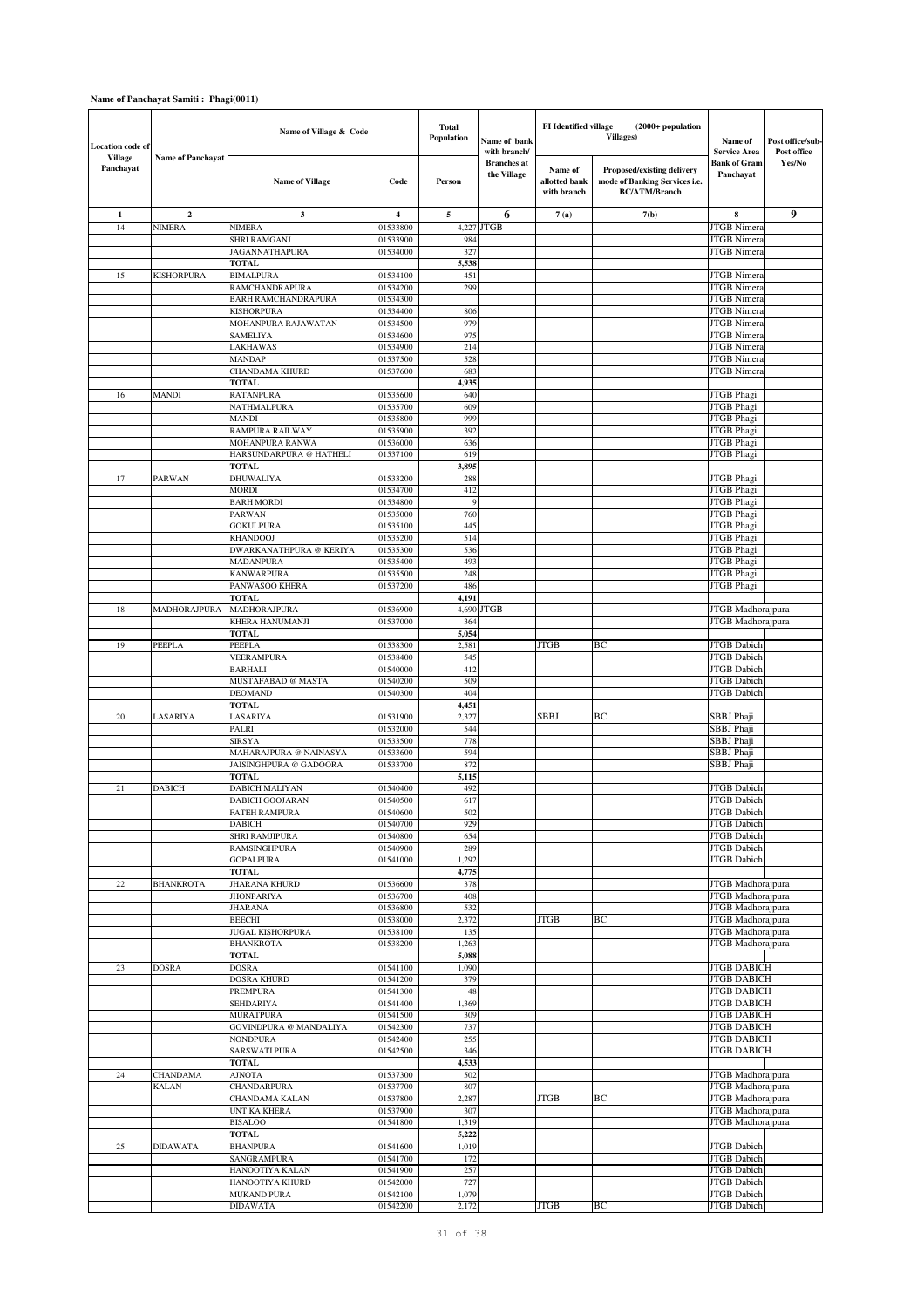## **Name of Panchayat Samiti : Phagi(0011)**

| <b>Location</b> code of<br><b>Village</b> | <b>Name of Panchayat</b> | Name of Village & Code     |                | Total<br>Population | Name of bank<br>with branch/      | <b>FI</b> Identified village<br>$(2000+$ population<br>Villages) |                                                                                     | Name of<br><b>Service Area</b>   | Post office/sub-<br>Post office |
|-------------------------------------------|--------------------------|----------------------------|----------------|---------------------|-----------------------------------|------------------------------------------------------------------|-------------------------------------------------------------------------------------|----------------------------------|---------------------------------|
| Panchayat                                 |                          | <b>Name of Village</b>     | Code           | Person              | <b>Branches</b> at<br>the Village | Name of<br>allotted bank<br>with branch                          | Proposed/existing delivery<br>mode of Banking Services i.e.<br><b>BC/ATM/Branch</b> | <b>Bank of Gram</b><br>Panchayat | Yes/No                          |
| $\mathbf{1}$                              | $\overline{2}$           | 3                          | $\overline{4}$ | 5                   | 6                                 | 7(a)                                                             | 7(b)                                                                                | 8                                | 9                               |
|                                           |                          | <b>TOTAL</b>               |                | 5.426               |                                   |                                                                  |                                                                                     |                                  |                                 |
| 26                                        | <b>JHADLA</b>            | <b>BHOJPURA</b>            | 01531600       | 1.451               |                                   |                                                                  |                                                                                     | JTGB MADhorajpura                |                                 |
|                                           |                          | <b>DATOOLI</b>             | 01536100       | 1,322               |                                   |                                                                  |                                                                                     | <b>JTGB MADhorajpura</b>         |                                 |
|                                           |                          | <b>JHADLA</b>              | 01536200       | 1,085               |                                   |                                                                  |                                                                                     | <b>JTGB</b> MADhorajpura         |                                 |
|                                           |                          | <b>KANTOLI</b>             | 01536300       | 236                 |                                   |                                                                  |                                                                                     | JTGB MADhorajpura                |                                 |
|                                           |                          | <b>MANDALIYA JOGA</b>      | 01536400       | 527                 |                                   |                                                                  |                                                                                     | JTGB MADhorajpura                |                                 |
|                                           |                          | <b>KHIJOORIYA</b>          | 01536500       | 791                 |                                   |                                                                  |                                                                                     | JTGB MADhorajpura                |                                 |
|                                           |                          | <b>TOTAL</b>               |                | 5,412               |                                   |                                                                  |                                                                                     |                                  |                                 |
| 27                                        | <b>RENWAL MANJI</b>      | <b>BEER RAMCHANDRAPURA</b> | 01530500       | 589                 |                                   |                                                                  |                                                                                     |                                  | <b>UCOBANK Chhitora Renwal</b>  |
|                                           |                          | <b>RENWAL MANJI</b>        | 01530600       | 6,198               | <b>UCOBANK</b>                    |                                                                  |                                                                                     |                                  | <b>UCOBANK Chhitora Renwal</b>  |
|                                           |                          | <b>DALOOWALA</b>           | 01530700       | 378                 |                                   |                                                                  |                                                                                     |                                  | <b>UCOBANK Chhitora Renwal</b>  |
|                                           |                          | <b>TOTAL</b>               |                | 7,165               |                                   |                                                                  |                                                                                     |                                  |                                 |
| 28                                        | <b>HARSOOLIYA</b>        | <b>RAIPURA</b>             | 01530900       | 445                 |                                   |                                                                  |                                                                                     |                                  | <b>UCOBANK Chhitora Renwal</b>  |
|                                           |                          | <b>KHEJRA KA BAS</b>       | 01531100       | 170                 |                                   |                                                                  |                                                                                     |                                  | <b>UCOBANK Chhitora Renwal</b>  |
|                                           |                          | <b>HARSOOLIYA</b>          | 01531200       | 1,973               |                                   |                                                                  |                                                                                     |                                  | <b>UCOBANK Chhitora Renwal</b>  |
|                                           |                          | <b>MOHANPURA</b>           | 01531300       | 1,032               |                                   |                                                                  |                                                                                     |                                  | <b>UCOBANK Chhitora Renwal</b>  |
|                                           |                          | <b>JAICHAND KA BAS</b>     | 01531400       | 504                 |                                   |                                                                  |                                                                                     |                                  | <b>UCOBANK Chhitora Renwal</b>  |
|                                           |                          | <b>THALA</b>               | 01531500       | 2.148               |                                   | <b>UCOBANK</b>                                                   | BC                                                                                  |                                  | <b>UCOBANK Chhitora Renwal</b>  |
|                                           |                          | <b>TOTAL</b>               |                | 6,272               |                                   |                                                                  |                                                                                     |                                  |                                 |
| 29                                        | <b>CHITTORA</b>          | <b>CHITTORA</b>            | 01538500       | 3,170               |                                   |                                                                  |                                                                                     |                                  | <b>UCOBANK Chhitora Renwal</b>  |
|                                           |                          | <b>PRATAPPURA</b>          | 01538600       | 1.059               |                                   |                                                                  |                                                                                     |                                  | <b>UCOBANK Chhitora Renwal</b>  |
|                                           |                          | <b>SHRIRAJPURA</b>         | 01538700       | 610                 |                                   |                                                                  |                                                                                     |                                  | <b>UCOBANK</b> Chhitora Renwal  |
|                                           |                          | <b>MANPUR GATE</b>         | 01538800       | 652                 |                                   |                                                                  |                                                                                     |                                  | <b>UCOBANK Chhitora Renwal</b>  |
|                                           |                          | <b>CHANDAWAS</b>           | 01538900       | 487                 |                                   |                                                                  |                                                                                     |                                  | <b>UCOBANK Chhitora Renwal</b>  |
|                                           |                          | <b>TOTAL</b>               |                | 5,978               |                                   |                                                                  |                                                                                     |                                  |                                 |
| 30                                        | <b>MOHABBAT</b>          | <b>GANESHPURA</b>          | 01539000       | 535                 |                                   |                                                                  |                                                                                     | <b>SBBJ</b> Renwal               |                                 |
|                                           | <b>PURA</b>              | <b>DABLA KHURD</b>         | 01539100       | 756                 |                                   |                                                                  |                                                                                     | <b>SBBJ</b> Renwal               |                                 |
|                                           |                          | <b>DABLA BUJURG</b>        | 01539200       | 1,142               |                                   |                                                                  |                                                                                     | <b>SBBJ</b> Renwal               |                                 |
|                                           |                          | <b>MOHABBAT PURA</b>       | 01539400       | 1.622               |                                   |                                                                  |                                                                                     | <b>SBBJ</b> Renwal               |                                 |
|                                           |                          | <b>TOTAL</b>               |                | 4,055               |                                   |                                                                  |                                                                                     |                                  |                                 |
| 31                                        | <b>PAHARIYA</b>          | <b>BASRI JOGIYAN</b>       | 01539300       | 1,274               |                                   |                                                                  |                                                                                     | <b>SBBJ</b> Renwal               |                                 |
|                                           |                          | <b>KUNDAN PURA</b>         | 01539500       | 511                 |                                   |                                                                  |                                                                                     | <b>SBBJ</b> Renwal               |                                 |
|                                           |                          | <b>PAHARIYA</b>            | 01539600       | 1,767               |                                   |                                                                  |                                                                                     | <b>SBBJ</b> Renwal               |                                 |
|                                           |                          | <b>NARAYAN PURA</b>        | 01539700       | 1.326               |                                   |                                                                  |                                                                                     | <b>SBBJ</b> Renwal               |                                 |
|                                           |                          | <b>SITARAMPURA</b>         | 01539800       | 733                 |                                   |                                                                  |                                                                                     | <b>SBBJ</b> Renwal               |                                 |
|                                           |                          | SHRI JAIPALPURA @          | 01539900       | 368                 |                                   |                                                                  |                                                                                     |                                  |                                 |
|                                           |                          | <b>GOOJRONWALA</b>         |                |                     |                                   |                                                                  |                                                                                     | <b>SBBJ</b> Renwal               |                                 |
|                                           |                          | <b>BOKRAWAS</b>            | 01540100       | 730                 |                                   |                                                                  |                                                                                     | <b>SBBJ</b> Renwal               |                                 |
|                                           |                          | <b>TOTAL</b>               |                | 6.709               |                                   |                                                                  |                                                                                     |                                  |                                 |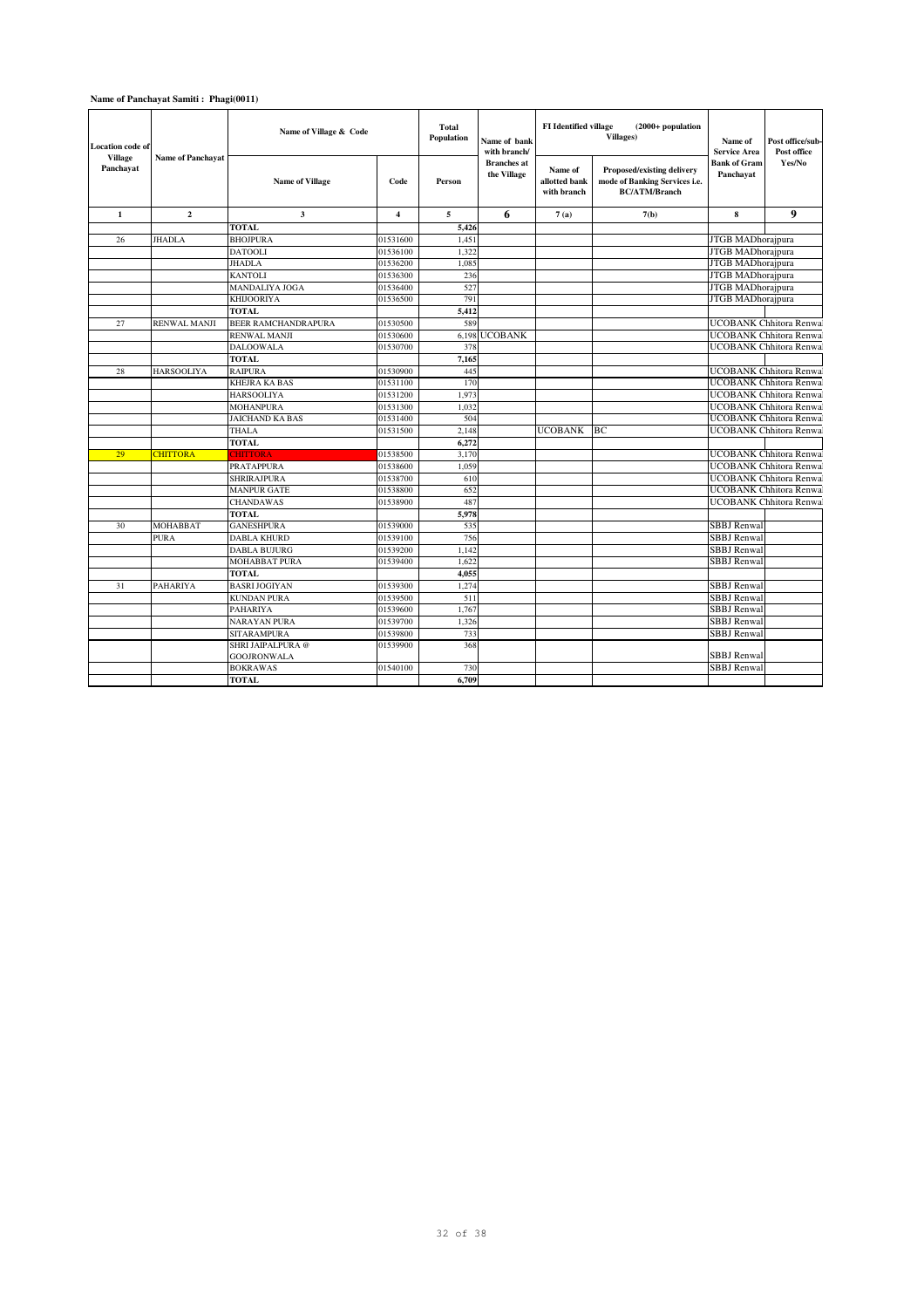### **NUMBER OF VILLAGES UNDER EACH GRAM PANCHAYAT**

**Name of Panchayat Samiti : Sanganer(0012)**

| Location code of            |                          | Name of Village & Code                      |                         | <b>Total Population</b> | Name of bank<br>with branch/      | <b>FI</b> Identified village            | $(2000+$<br>population Villages)                                             | Name of<br><b>Service Area</b>               | Post office/sub-<br>Post office |
|-----------------------------|--------------------------|---------------------------------------------|-------------------------|-------------------------|-----------------------------------|-----------------------------------------|------------------------------------------------------------------------------|----------------------------------------------|---------------------------------|
| <b>Village</b><br>Panchayat | <b>Name of Panchayat</b> | <b>Name of Village</b>                      | Code                    | Person                  | <b>Branches</b> at<br>the Village | Name of<br>allotted bank<br>with branch | Proposed/existing delivery<br>mode of Banking Services<br>i.e. BC/ATM/Branch | Bank of Gram<br>Panchayat                    | Yes/No                          |
| 1                           | $\overline{\mathbf{c}}$  | $\mathbf{3}$                                | $\overline{\mathbf{4}}$ | 5                       | 6                                 | 7(a)                                    | 7(b)                                                                         | 8                                            | 9                               |
| 01                          | Ajairajpura              | Bhankrota Khurd                             | 01544500                | 861                     |                                   |                                         |                                                                              | SBI Bagru                                    |                                 |
|                             |                          | Ramdattpura<br>Hariharpura                  | 01544600<br>01544700    | 366<br>86               |                                   |                                         |                                                                              | SBI Bagru<br>SBI Bagru                       |                                 |
|                             |                          | Barh Ajairajpura                            | 01544800                |                         |                                   |                                         |                                                                              | SBI Bagru                                    |                                 |
|                             |                          | Jagannathpura                               | 01544900                | 340                     |                                   |                                         |                                                                              | SBI Bagru                                    |                                 |
|                             |                          | Devisinghpura                               | 01545000                | 265                     |                                   |                                         |                                                                              | SBI Bagru                                    |                                 |
|                             |                          | Ajairajpura<br>Barh Hariharpura             | 01545300<br>01545400    | 1,284<br>20             |                                   |                                         |                                                                              | SBI Bagru<br>SBI Bagru                       |                                 |
|                             |                          | Lakhawas                                    | 01545500                | 368                     |                                   |                                         |                                                                              | SBI Bagru                                    |                                 |
|                             |                          | Jaijaspura                                  | 01545600                | 323                     |                                   |                                         |                                                                              | SBI Bagru                                    |                                 |
|                             |                          | Chirota                                     | 01545800                | 693                     |                                   |                                         |                                                                              | SBI Bagru                                    |                                 |
|                             |                          | Hasampura Bas Neota<br>Total                | 01548800                | 651<br>5,257            |                                   |                                         |                                                                              | SBI Bagru                                    |                                 |
| 02                          | Pawaliya                 | Chak Sherwali                               | 01549900                | 8                       |                                   |                                         |                                                                              | CBI Bad Ke Balaji                            |                                 |
|                             |                          | Chak No.1,2,3,4,5,8,14                      | 01550000                | 26                      |                                   |                                         |                                                                              | CBI Bad Ke Balaji                            |                                 |
|                             |                          | Pawaliya                                    | 01550300                | 1,925                   |                                   |                                         |                                                                              | CBI Bad Ke Balaji                            |                                 |
|                             |                          | Jaisinghpura @ Roopwas<br>Manpur Teelawala  | 01550400<br>01550500    | 693<br>767              |                                   |                                         |                                                                              | CBI Bad Ke Balaji<br>CBI Bad Ke Balaji       |                                 |
|                             |                          | Hargun Ki Nangal @ Charanwala               | 01550600                | 1,088                   |                                   |                                         |                                                                              | CBI Bad Ke Balaji                            |                                 |
|                             |                          | Total                                       |                         | 4,507                   |                                   |                                         |                                                                              |                                              |                                 |
| 03                          | Bhapura                  | Sirani                                      | 01545100                | 1,681                   |                                   |                                         |                                                                              | <b>SBI</b> Bagru                             |                                 |
|                             |                          | Prempura                                    | 01549400                | 318                     |                                   |                                         |                                                                              | SBI Bagru                                    |                                 |
|                             |                          | Daulatpura<br>Chatarpura                    | 01549500<br>01549600    | 561<br>420              |                                   |                                         |                                                                              | <b>SBI</b> Bagru<br>SBI Bagru                |                                 |
|                             |                          | Bhapura                                     | 01549700                | 1,074                   |                                   |                                         |                                                                              | <b>SBI</b> Bagru                             |                                 |
|                             |                          | Total                                       |                         | 4,054                   |                                   |                                         |                                                                              |                                              |                                 |
| 04                          | Mohanpura                | Manpura @ Bhatawala                         | 01552400                | 534                     |                                   |                                         |                                                                              | JTGB Vatika                                  |                                 |
|                             |                          | Dayalpura<br>Chakwatika                     | 01553900<br>01554000    | 743<br>13               |                                   |                                         |                                                                              | <b>JTGB</b> Vatika<br>JTGB Vatika            |                                 |
|                             |                          | Mohanpura                                   | 01554100                | 1,249                   |                                   |                                         |                                                                              | <b>JTGB</b> Vatika                           |                                 |
|                             |                          | Chak Amjhar                                 | 01554200                | 125                     |                                   |                                         |                                                                              | JTGB Vatika                                  |                                 |
|                             |                          | Khetapura                                   | 01554300                | 488                     |                                   |                                         |                                                                              | JTGB Vatika                                  |                                 |
|                             |                          | Sanwant Ka Bas<br>Jaisinghpura @ Buhariya   | 01554400<br>01554500    | 245<br>229              |                                   |                                         |                                                                              | <b>JTGB</b> Vatika<br><b>JTGB</b> Vatika     |                                 |
|                             |                          | Shyampura Buhariya                          | 01554600                | 497                     |                                   |                                         |                                                                              | JTGB Vatika                                  |                                 |
|                             |                          | Jaisinghpura @ Bas Beelwa                   | 01554800                | 1,029                   |                                   |                                         |                                                                              | JTGB Vatika                                  |                                 |
|                             |                          | Total                                       |                         | 5,152                   |                                   |                                         |                                                                              |                                              |                                 |
| 05                          | Watika                   | Ramsinghpura                                | 01552200                | 1,557                   |                                   |                                         |                                                                              | <b>JTGB</b> Watika<br><b>JTGB</b> Watika     |                                 |
|                             |                          | Watika<br>Total                             | 01552300                | 8,292<br>9,849          | <b>JTGB</b>                       | Syndicate Bank                          |                                                                              |                                              |                                 |
| 06                          | Jaisinghpura             | Peepla Bharatsingh                          | 01547800                | 1,405                   |                                   |                                         |                                                                              | JTGB Muhana                                  |                                 |
|                             |                          | Chak Harbanspura                            | 01547900                | 1,159                   |                                   |                                         |                                                                              | <b>JTGB</b> Muhana                           |                                 |
|                             |                          | Mandau                                      | 01548000                | 139                     |                                   |                                         |                                                                              | JTGB Muhana                                  |                                 |
|                             |                          | Harbanshpura<br>laisinghpura                | 01548100<br>01548200    | 268<br>2,519            |                                   |                                         |                                                                              | <b>JTGB</b> Muhana<br>JTGB Muhana            |                                 |
|                             |                          | Narottampura                                | 01548300                | 692                     |                                   |                                         |                                                                              | JTGB Muhana                                  |                                 |
|                             |                          | Mohanpura                                   | 01548400                | 788                     |                                   |                                         |                                                                              | JTGB Muhana                                  |                                 |
|                             |                          | Barhmohanpura                               | 01548500                | 347                     |                                   |                                         |                                                                              | JTGB Muhana                                  |                                 |
| 07                          |                          | Total                                       | 01547400                | 7,317<br>2,776          | JTGB                              | <b>BOB</b>                              |                                                                              | JTGB Mahapura                                |                                 |
|                             | Mahapura                 | Mahapura<br>Chatarpura@ Lalya Ka Bas        | 01547500                | 1,009                   |                                   |                                         |                                                                              | JTGB Mahapura                                |                                 |
|                             |                          | Khatwara                                    | 01547700                | 1,367                   |                                   |                                         |                                                                              | JTGB Mahapura                                |                                 |
|                             |                          | Total                                       |                         | 5,152                   |                                   |                                         |                                                                              |                                              |                                 |
| $08\,$                      | Shri Ram Ki<br>Nangai    | Baksawala<br>Asawala                        | 01553100<br>01553200    | 676<br>643              |                                   |                                         |                                                                              | UCOBANK Beelwa<br><b>UCOBANK</b> Beelwa      |                                 |
|                             |                          | Laxmipura @ Nataniwala                      | 01553300                | 175                     |                                   |                                         |                                                                              | <b>UCOBANK Beelwa</b>                        |                                 |
|                             |                          | Sukhdeopura @ Nataniwala                    | 01553400                | 176                     |                                   |                                         |                                                                              | UCOBANK Beelwa                               |                                 |
|                             |                          | Shri Ram Ki Nangal                          | 01553500                | 1,661                   |                                   |                                         |                                                                              | UCOBANK Beelwa                               |                                 |
|                             |                          | Sukhdeopura @ Nohara<br><b>Barh Shyopur</b> | 01553600<br>01553800    | 559<br>110              |                                   |                                         |                                                                              | UCOBANK Beelwa<br>UCOBANK Beelwa             |                                 |
|                             |                          | Murlipura @ Mishra Ka Barh                  | 01554900                | 897                     |                                   |                                         |                                                                              | UCOBANK Beelwa                               |                                 |
|                             |                          | Khoosar                                     | 01555100                | 278                     |                                   |                                         |                                                                              | UCOBANK Beelwa                               |                                 |
|                             |                          | Total                                       |                         | 5,175                   |                                   |                                         |                                                                              |                                              |                                 |
| 09                          | Dahmi Kalan              | Dahmi Khurd<br>Dahmi Kalan                  | 01542900<br>01543000    | 714<br>4,442            |                                   | <b>UCOBANK</b>                          | BC                                                                           | <b>UCOBANK Bagru</b><br><b>UCOBANK Bagru</b> |                                 |
|                             |                          | Total                                       |                         | 5,156                   |                                   |                                         |                                                                              |                                              |                                 |
| 10                          | Bhambhoriya              | Bhambhoriya                                 | 01546200                | 2,017                   |                                   | <b>CBI</b>                              | BC                                                                           | CBI Bad Ke Balaji                            |                                 |
|                             |                          | Bagru Khurd                                 | 01546300                | 1,318                   |                                   |                                         |                                                                              | CBI Bad Ke Balaji                            |                                 |
|                             |                          | Jhanyee<br>Total                            | 01547600                | 589<br>3,924            |                                   |                                         |                                                                              | CBI Bad Ke Balaji                            |                                 |
| 11                          | Harchandpura @           | Hardhyanpura                                | 01542800                | 585                     |                                   |                                         |                                                                              | CBI Bad Ke Balaji                            |                                 |
|                             | Deoliya                  | Palri Parsa                                 | 01545900                | 749                     |                                   |                                         |                                                                              | CBI Bad Ke Balaji                            |                                 |
|                             |                          | Narsinghpura @ Dadiya                       | 01546000                | 170                     |                                   |                                         |                                                                              | CBI Bad Ke Balaji                            |                                 |
|                             |                          | Teelawas<br>Harchandpura @ Deoliya          | 01546400<br>01546500    | 695<br>1,226            |                                   |                                         |                                                                              | CBI Bad Ke Balaji<br>CBI Bad Ke Balaji       |                                 |
|                             |                          | Rampurawas Deoliya                          | 01546600                | 445                     |                                   |                                         |                                                                              | CBI Bad Ke Balaji                            |                                 |
|                             |                          | Total                                       |                         | 3,870                   |                                   |                                         |                                                                              |                                              |                                 |
| 12                          | Muhana                   | Jagat Sharvanpura                           | 01548600                | 268                     |                                   |                                         |                                                                              | JTGB Muhana                                  |                                 |
|                             |                          | Muhana                                      | 01548700                |                         | 5,104 JTGB                        |                                         |                                                                              | JTGB Muhana                                  |                                 |
|                             |                          | Chak No.12<br>Mahasinghpura @ Keshyawala    | 01551300<br>01551400    | 50<br>765               |                                   |                                         |                                                                              | JTGB Muhana<br>JTGB Muhana                   |                                 |
|                             |                          | Jagannathpura                               | 01551500                | 464                     |                                   |                                         |                                                                              | JTGB Muhana                                  |                                 |
|                             |                          | Total                                       |                         | 6,651                   |                                   |                                         |                                                                              |                                              |                                 |
| 13                          | Rampura Unti             | Shyosinghpura                               | 01543900                | 858                     |                                   |                                         |                                                                              | UCOBANK Bagru                                |                                 |
|                             |                          | Rampura Unti<br>Jhund                       | 01544000<br>01544100    | 1,821<br>641            |                                   |                                         |                                                                              | <b>UCOBANK Bagru</b><br>UCOBANK Bagru        |                                 |
|                             |                          | Anoppura                                    | 01544200                | 491                     |                                   |                                         |                                                                              | <b>UCOBANK Bagru</b>                         |                                 |
|                             |                          | Lakminarayan Pura                           | 01544300                | 750                     |                                   |                                         |                                                                              | UCOBANK Bagru                                |                                 |
|                             |                          | Narwariya                                   | 01544400                | 726                     |                                   |                                         |                                                                              | UCOBANK Bagru                                |                                 |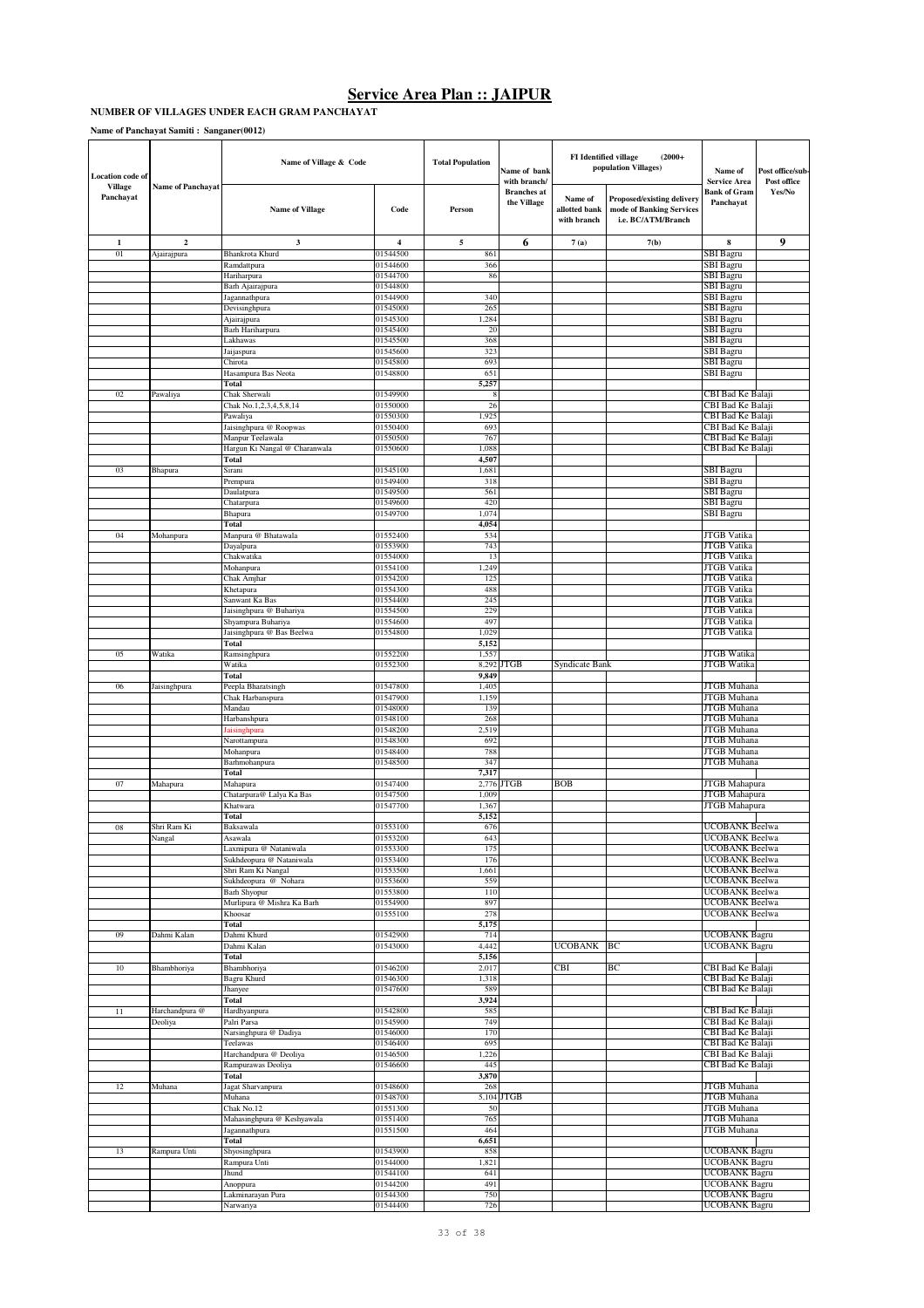### **Name of Panchayat Samiti : Sanganer(0012)**

| <b>Location</b> code of<br><b>Village</b> | <b>Name of Panchayat</b> | Name of Village & Code                           |                      | <b>Total Population</b> | Name of bank<br>with branch/      | FI Identified village                   | $(2000+$<br>population Villages)                                             | Name of<br><b>Service Area</b>         | Post office/sub-<br>Post office |
|-------------------------------------------|--------------------------|--------------------------------------------------|----------------------|-------------------------|-----------------------------------|-----------------------------------------|------------------------------------------------------------------------------|----------------------------------------|---------------------------------|
| Panchayat                                 |                          | <b>Name of Village</b>                           | Code                 | Person                  | <b>Branches</b> at<br>the Village | Name of<br>allotted bank<br>with branch | Proposed/existing delivery<br>mode of Banking Services<br>i.e. BC/ATM/Branch | <b>Bank of Gram</b><br>Panchayat       | Yes/No                          |
| $\mathbf{1}$                              | $\overline{2}$           | $\mathbf{3}$                                     | $\overline{4}$       | 5                       | 6                                 | 7(a)                                    | 7(b)                                                                         | 8                                      | 9                               |
|                                           |                          | Total                                            |                      | 5,287                   |                                   |                                         |                                                                              |                                        |                                 |
| 14                                        | Lakhana                  | Balawala<br>Shri Rampura                         | 01550800<br>01550900 | 920<br>1,161            |                                   |                                         |                                                                              | <b>BOI</b> Newata<br><b>BOI</b> Newata |                                 |
|                                           |                          | Ratalya                                          | 01551600             | 704                     |                                   |                                         |                                                                              | <b>BOI</b> Newata                      |                                 |
|                                           |                          | Manohariya Wala                                  | 01551700             | 652                     |                                   |                                         |                                                                              | <b>BOI</b> Newata                      |                                 |
|                                           |                          | Sitarampura                                      | 01551800             | 579                     |                                   |                                         |                                                                              | <b>BOI</b> Newata                      |                                 |
|                                           |                          | Lakhana                                          | 01551900             | 396                     |                                   |                                         |                                                                              | <b>BOI</b> Newata                      |                                 |
|                                           |                          | Jatawala<br>Total                                | 01552000             | 113<br>4,525            |                                   |                                         |                                                                              | <b>BOI</b> Newata                      |                                 |
| 15                                        | Thikariya                | Sitapura Bas Sanjhariya                          | 01542600             |                         |                                   |                                         |                                                                              | JTGB Mahapura                          |                                 |
|                                           |                          | Sanjariya                                        | 01542700             | 2,23                    |                                   | <b>JTGB</b>                             | BC                                                                           | JTGB Mahapura                          |                                 |
|                                           |                          | Balmukundpura @ Nada                             | 01546700             | 588                     |                                   |                                         |                                                                              | JTGB Mahapura                          |                                 |
|                                           |                          | Thikariya                                        | 01547000             | 2,042<br>4,868          |                                   | <b>JTGB</b>                             | BC                                                                           | <b>JTGB</b> Mahapura                   |                                 |
| 16                                        | Kapoorawala              | Total<br>Kishanpura @ Khatipura                  | 01550100             | 802                     |                                   |                                         |                                                                              | <b>BOI</b> Newata                      |                                 |
|                                           |                          | Kapoorawala                                      | 01550200             | 1,886                   |                                   |                                         |                                                                              | <b>BOI</b> Newata                      |                                 |
|                                           |                          | Kishorpura                                       | 01550700             | 477                     |                                   |                                         |                                                                              | <b>BOI</b> Newata                      |                                 |
|                                           |                          | Acharawala                                       | 01551000             | 633                     |                                   |                                         |                                                                              | <b>BOI</b> Newata                      |                                 |
|                                           |                          | Jaisinghpura @ Tejawala<br>Abhaipura             | 01551100<br>01551200 | 866<br>495              |                                   |                                         |                                                                              | <b>BOI</b> Newata<br><b>BOI</b> Newata |                                 |
|                                           |                          | Total                                            |                      | 5,159                   |                                   |                                         |                                                                              |                                        |                                 |
| 17                                        | Dadiya                   | <b>Bhater</b>                                    | 01552100             | 741                     |                                   |                                         |                                                                              | <b>SBI</b> Sanganer                    |                                 |
|                                           |                          | Surajpura                                        | 01552500             | 672                     |                                   |                                         |                                                                              | <b>SBI</b> Sanganer                    |                                 |
|                                           |                          | Ganwar Jatan                                     | 01552600             | 295                     |                                   |                                         |                                                                              | SBI Sanganer                           |                                 |
|                                           |                          | Kheri Gokulpura<br>Purshottampura @ Dadiya       | 01552700<br>01552800 | 551<br>997              |                                   |                                         |                                                                              | SBI Sanganeı<br><b>SBI</b> Sanganer    |                                 |
|                                           |                          | Badanpura                                        | 01552900             | 500                     |                                   |                                         |                                                                              | SBI Sanganer                           |                                 |
|                                           |                          | Ganwar Brahmanan                                 | 01553000             | 853                     |                                   |                                         |                                                                              | SBI Sanganer                           |                                 |
|                                           |                          | Shyosinghpura @ Kallawala                        | 01553700             | 474                     |                                   |                                         |                                                                              | <b>SBI</b> Sanganer                    |                                 |
| 18                                        | Vidhani                  | Total                                            | 01555200             | 5,083<br>1,040          |                                   |                                         |                                                                              | PNB Goner                              |                                 |
|                                           |                          | Ramchandpura<br>Shri Kishanpura                  | 01555300             | 682                     |                                   |                                         |                                                                              | PNB Goner                              |                                 |
|                                           |                          | Jeerota                                          | 01555400             | 539                     |                                   |                                         |                                                                              | PNB Goner                              |                                 |
|                                           |                          | Jaisinghpura Bas Jeerota                         | 01555500             | 280                     |                                   |                                         |                                                                              | PNB Goner                              |                                 |
|                                           |                          | Salgirampura                                     | 01556100             | 680                     |                                   |                                         |                                                                              | PNB Goner                              |                                 |
|                                           |                          | Chak Saligrampura<br>Vimalpura                   | 01556200<br>01556300 | 105<br>543              |                                   |                                         |                                                                              | <b>PNB</b> Goner<br>PNB Goner          |                                 |
|                                           |                          | Vidhani                                          | 01556400             | 579                     |                                   |                                         |                                                                              | PNB Goner                              |                                 |
|                                           |                          | Jaichandpura                                     | 01556500             |                         |                                   |                                         |                                                                              | <b>PNB</b> Goner                       |                                 |
|                                           |                          | Mathurawala                                      | 01556700             | 308                     |                                   |                                         |                                                                              | PNB Goner                              |                                 |
| 19                                        | Neota                    | Total<br>Hasampura                               | 01545700             | 4,756<br>440            |                                   |                                         |                                                                              | <b>BOI</b> Neota                       |                                 |
|                                           |                          | Neota                                            | 01548900             | 3,424 BOI               |                                   |                                         |                                                                              | <b>BOI</b> Neota                       |                                 |
|                                           |                          | Ramjipura Bas Neota                              | 01549000             | 269                     |                                   |                                         |                                                                              | <b>BOI</b> Neota                       |                                 |
|                                           |                          | Chakno.6                                         | 01549100             |                         |                                   |                                         |                                                                              | <b>BOI</b> Neota                       |                                 |
|                                           |                          | Chak Basri                                       | 01549200             | 27                      |                                   |                                         |                                                                              | <b>BOI</b> Neota                       |                                 |
|                                           |                          | Jaisinghpura Bas Neota<br>Chak No.7              | 01549300<br>01549800 | 575<br>161              |                                   |                                         |                                                                              | <b>BOI</b> Neota<br><b>BOI</b> Neota   |                                 |
|                                           |                          | Total                                            |                      | 4,896                   |                                   |                                         |                                                                              |                                        |                                 |
| 20                                        | Kalwara                  | Suratpura                                        | 01545200             | 762                     |                                   |                                         |                                                                              | CBI Bad Ke Balaji                      |                                 |
|                                           |                          | Kalwara                                          | 01546100             | 2,955                   |                                   |                                         |                                                                              | CBI Bad Ke Balaji                      |                                 |
| 21                                        | Goner                    | Total<br>Goner                                   | 01556000             | 3,717<br>5,043 PNB      |                                   |                                         |                                                                              | PNB Goner                              |                                 |
| 22                                        | Awaniya                  | Ghegha                                           | 01543100             | 673                     |                                   |                                         |                                                                              | <b>BOB Bagru</b>                       |                                 |
|                                           |                          | Chimanpura                                       | 01543200             | 289                     |                                   |                                         |                                                                              | <b>BOB Bagru</b>                       |                                 |
|                                           |                          | Bhaosinghpura                                    | 01543300             | 52                      |                                   |                                         |                                                                              | <b>BOB Bagru</b>                       |                                 |
|                                           |                          | Barh Awaniya<br>Awaniya                          | 01543400<br>01543500 | 81<br>1,183             |                                   |                                         |                                                                              | <b>BOB</b> Bagru<br><b>BOB</b> Bagru   |                                 |
|                                           |                          | Kodar                                            | 01543600             | 1,450                   |                                   |                                         |                                                                              | <b>BOB</b> Bagru                       |                                 |
|                                           |                          | Bagru Rawan                                      | 01543700             | 775                     |                                   |                                         |                                                                              | <b>BOB</b> Bagru                       |                                 |
|                                           |                          | Chhitroli                                        | 01543800             | 1,152                   |                                   |                                         |                                                                              | <b>BOB Bagru</b>                       |                                 |
| 23                                        | Dantli                   | Total<br>Seesyawas                               | 01555600             | 5,655<br>115            |                                   |                                         |                                                                              | <b>SBI</b> Luniyawas                   |                                 |
|                                           |                          | Chatarpura                                       | 01555700             | 1,002                   |                                   |                                         |                                                                              | SBI Luniyawas                          |                                 |
|                                           |                          | Dantli                                           | 01555800             | 2,310                   |                                   | SBI                                     | BС                                                                           | <b>SBI</b> Luniyawas                   |                                 |
|                                           |                          | Siroli                                           | 01555900             | 2,691                   | PNB SIROLI                        | <b>SBI</b>                              | <b>BRANCH</b>                                                                | <b>SBI</b> Luniyawas                   |                                 |
| 24                                        | Beelwa Kalan             | Total<br>Laxmipura                               | 01554700             | 6,118<br>320            |                                   |                                         |                                                                              | UCOBANK Beelwa                         |                                 |
|                                           |                          | Bari Ka Bas                                      | 01555000             | 666                     |                                   |                                         |                                                                              | <b>UCOBANK</b> Beelwa                  |                                 |
|                                           |                          | Rampura @ Kanwarpura                             | 01556600             | 608                     |                                   |                                         |                                                                              | UCOBANK Beelwa                         |                                 |
|                                           |                          | Beelwa Kalan                                     | 01556800             | 2,972                   | <b>UCOBANK</b>                    |                                         |                                                                              | UCOBANK Beelwa                         |                                 |
|                                           |                          | Manpur Nagalya<br>Ajairajpura                    | 01556900             | 424<br>405              |                                   |                                         |                                                                              | UCOBANK Beelwa                         |                                 |
|                                           |                          | Nanakpura @ Hema ki nangal                       | 01557000<br>01557100 | 172                     |                                   |                                         |                                                                              | UCOBANK Beelwa<br>UCOBANK Beelwa       |                                 |
|                                           |                          | Prahladpura                                      | 01557200             | 622                     |                                   |                                         |                                                                              | UCOBANK Beelwa                         |                                 |
|                                           |                          | Total                                            |                      | 6,189                   |                                   |                                         |                                                                              |                                        |                                 |
| 25                                        | Narsinghpura             | Prithvisinghpura @ Naiwala                       | 01546800             | 351                     |                                   |                                         |                                                                              | JTGB Mahapura                          |                                 |
|                                           |                          | Nangal Bar Goojran @ Phagodiyawala<br>Sarangpura | 01546900<br>01547100 | 558<br>1,244            |                                   |                                         |                                                                              | <b>JTGB</b> Mahapura<br>JTGB Mahapura  |                                 |
|                                           |                          | Ramchandpura                                     | 01547200             | 865                     |                                   |                                         |                                                                              | <b>JTGB</b> Mahapura                   |                                 |
|                                           |                          | Narsinghpura                                     | 01547300             | 923                     |                                   |                                         |                                                                              | <b>JTGB</b> Mahapura                   |                                 |
|                                           |                          | Total                                            |                      | 3,941                   |                                   |                                         |                                                                              |                                        |                                 |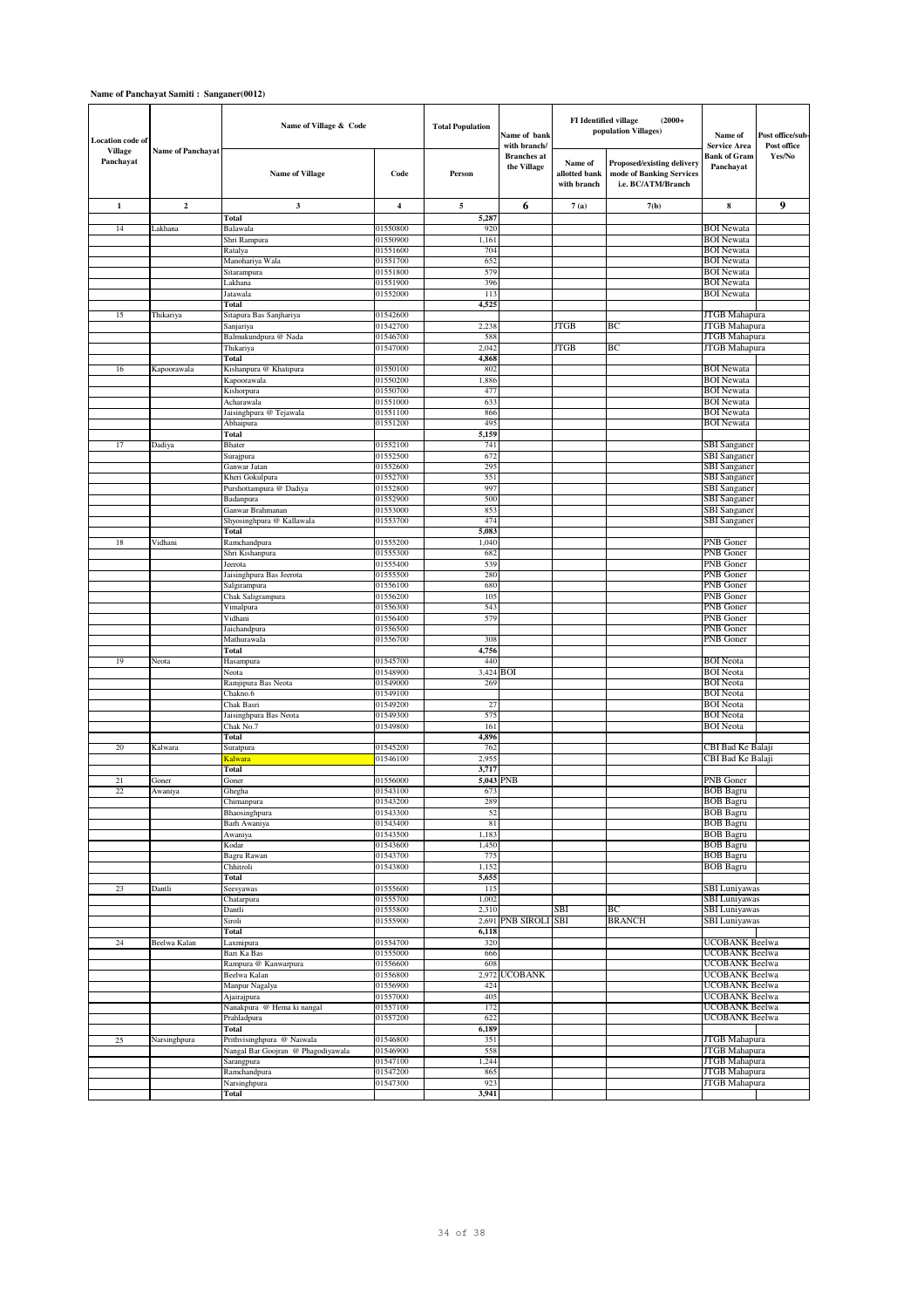#### **NUMBER OF VILLAGES UNDER EACH GRAM PANCHAYAT**

| <b>Location</b> code    |                          | Name of Village & Code                       |                      | <b>Total</b><br>Population | Name of bank<br>with branch/      | <b>FI</b> Identified village            | $(2000+$ population<br>Villages)                                                    | Name of<br><b>Service Area</b>           | Post office/sub-<br>Post office |
|-------------------------|--------------------------|----------------------------------------------|----------------------|----------------------------|-----------------------------------|-----------------------------------------|-------------------------------------------------------------------------------------|------------------------------------------|---------------------------------|
| of Village<br>Panchayat | <b>Name of Panchayat</b> | <b>Name of Village</b>                       | Code                 | Person                     | <b>Branches</b> at<br>the Village | Name of<br>allotted bank<br>with branch | Proposed/existing delivery<br>mode of Banking Services i.e.<br><b>BC/ATM/Branch</b> | Bank of Gram<br>Panchavat                | Yes/No                          |
| $\mathbf{1}$            | $\mathbf{2}$             | 3                                            | 4                    | 5                          | 6                                 | 7(a)                                    | 7(b)                                                                                | 8                                        | 9                               |
| 01                      | Girdharilalpura          | Jaisinghpura                                 | 01647900             | 1,439                      |                                   |                                         |                                                                                     | <b>BOB</b> Chaksu                        |                                 |
|                         |                          | Tigariya                                     | 01648000             | 469                        |                                   |                                         |                                                                                     | <b>BOB Chaksu</b>                        |                                 |
|                         |                          | Girdharilalpura                              | 01648100             | 994                        |                                   |                                         |                                                                                     | <b>BOB Chaksu</b>                        |                                 |
|                         |                          | Bhoortiya Kalan<br>Shakkar Khawada           | 01648200<br>01650000 | 420<br>1,144               |                                   |                                         |                                                                                     | <b>BOB</b> Chaksu<br><b>BOB Chaksu</b>   |                                 |
|                         |                          | Jaiprakashpura                               | 01650100             | 111                        |                                   |                                         |                                                                                     | <b>BOB Chaksu</b>                        |                                 |
|                         |                          | Ashikpura @ Chaunrya                         | 01650200             | 406                        |                                   |                                         |                                                                                     | <b>BOB Chaksu</b>                        |                                 |
|                         |                          | Mohammadpura                                 | 01650300             | 265                        |                                   |                                         |                                                                                     | <b>BOB Chaksu</b>                        |                                 |
|                         |                          | Nainwa Ki Dhani                              | 01650400             | 190                        |                                   |                                         |                                                                                     | <b>BOB Chaksu</b><br><b>BOB Chaksu</b>   |                                 |
|                         |                          | Nandgaon Basri<br>Total                      | 01650500             | 56<br>5,494                |                                   |                                         |                                                                                     |                                          |                                 |
| 02                      | Sawai                    | Ganeshpura                                   | 01637600             | 353                        |                                   |                                         |                                                                                     | JTGB Chaksu                              |                                 |
|                         | Madhosinghpura           | Lasariya                                     | 01645900             | 467                        |                                   |                                         |                                                                                     | <b>JTGB</b> Chaksu                       |                                 |
|                         |                          | Sawai Madhosinghpura                         | 01646000             | 940                        |                                   |                                         |                                                                                     | <b>JTGB</b> Chaksu                       |                                 |
|                         |                          | Shri Niwaspura @ Ahiran Thooni<br>Shri Nagar | 01646800<br>01646900 | 738                        |                                   |                                         |                                                                                     | <b>JTGB</b> Chaksu<br><b>JTGB Chaksu</b> |                                 |
|                         |                          | Moondiya Khurd                               | 01647000             | 704                        |                                   |                                         |                                                                                     | <b>JTGB</b> Chaksu                       |                                 |
|                         |                          | Garhi Ramnagar                               | 01647100             |                            |                                   |                                         |                                                                                     | <b>JTGB</b> Chaksu                       |                                 |
|                         |                          | Birdhapura @ Swami Ka Bas                    | 01647200             | 534                        |                                   |                                         |                                                                                     | JTGB Chaksu                              |                                 |
| 03                      | Toomli Ka Bas            | Total<br>Anandrampura                        | 01645500             | 3,737<br>630               |                                   |                                         |                                                                                     | <b>JTGB</b> Kathun                       |                                 |
|                         |                          | Deogaon                                      | 01645600             | 235                        |                                   |                                         |                                                                                     | <b>JTGB</b> Kathun                       |                                 |
|                         |                          | Dalpatpura                                   | 01645700             | 278                        |                                   |                                         |                                                                                     | <b>JTGB</b> Kathun                       |                                 |
|                         |                          | Manpura                                      | 01646100             | 440                        |                                   |                                         |                                                                                     | <b>JTGB</b> Kathun                       |                                 |
|                         |                          | Hingoniya                                    | 01646200             | 421                        |                                   |                                         |                                                                                     | <b>JTGB</b> Kathun                       |                                 |
|                         |                          | Shri Sahaipura<br>Jagat Shiromanipura        | 01646300<br>01646400 | 986                        |                                   |                                         |                                                                                     | <b>JTGB</b> Kathun<br>JTGB Kathun        |                                 |
|                         |                          | @ Toomli Ka Bas                              |                      |                            |                                   |                                         |                                                                                     | JTGB Kathun                              |                                 |
|                         |                          | Chaunp (Choonp)                              | 01646700             | 10                         |                                   |                                         |                                                                                     | JTGB Kathun                              |                                 |
|                         |                          | Nainwa                                       | 01647400             | 172                        |                                   |                                         |                                                                                     | JTGB Kathun                              |                                 |
| 04                      |                          | Total                                        |                      | 3,172<br>304               |                                   |                                         |                                                                                     |                                          |                                 |
|                         | Barli                    | Khera Mukundpura<br>Ladana Khurd             | 01646500<br>01646600 | 561                        |                                   |                                         |                                                                                     | JTGB Chaksu<br>JTGB Chaksu               |                                 |
|                         |                          | Barli                                        | 01647300             | 1,242                      |                                   |                                         |                                                                                     | JTGB Chaksu                              |                                 |
|                         |                          | Mahachandpura                                | 01647700             | 355                        |                                   |                                         |                                                                                     | JTGB Chaksu                              |                                 |
|                         |                          | Rampura Bujurg                               | 01647800             | 406                        |                                   |                                         |                                                                                     | JTGB Chaksu                              |                                 |
| 05                      | Thali                    | Total<br>Sadarampura                         | 01643000             | 2,868<br>382               |                                   |                                         |                                                                                     | SBBJ Chaksu                              |                                 |
|                         |                          | Murarpura                                    | 01643100             | 40                         |                                   |                                         |                                                                                     | <b>SBBJ Chaksu</b>                       |                                 |
|                         |                          | Chak Murarpura                               | 01643200             | -1                         |                                   |                                         |                                                                                     | <b>SBBJ</b> Chaksu                       |                                 |
|                         |                          | Thali                                        | 01643300             | 2,251                      |                                   | SBBJ                                    | ВC                                                                                  | <b>SBBJ</b> Chaksu                       |                                 |
|                         |                          | Mumararkya<br>Barh Bagpura                   | 01643400<br>01644800 | 402<br>924                 |                                   |                                         |                                                                                     | <b>SBBJ</b> Chaksu<br><b>SBBJ Chaksu</b> |                                 |
|                         |                          | Hansrajpura                                  | 01644900             | 43                         |                                   |                                         |                                                                                     | SBBJ Chaksu                              |                                 |
|                         |                          | Meerapura                                    | 01645000             | 197                        |                                   |                                         |                                                                                     | <b>SBBJ</b> Chaksu                       |                                 |
|                         |                          | Rasoolpura                                   | 01645100             | 953                        |                                   |                                         |                                                                                     | <b>SBBJ Chaksu</b>                       |                                 |
|                         |                          | Total                                        | 01640200             | 5,193                      |                                   |                                         |                                                                                     |                                          |                                 |
| 06                      | Kareda Khurd             | Rampura Bujurg<br>Kalyanpura                 | 01640300             | 375<br>815                 |                                   |                                         |                                                                                     | SBBJ Chaksu<br>SBBJ Chaksu               |                                 |
|                         |                          | Kareda Khurd                                 | 01640400             | 891                        |                                   |                                         |                                                                                     | SBBJ Chaksu                              |                                 |
|                         |                          | Dragpalpura                                  | 01640500             | 505                        |                                   |                                         |                                                                                     | <b>SBBJ Chaksu</b>                       |                                 |
|                         |                          | Azamnagar                                    | 01640600             | 463                        |                                   |                                         |                                                                                     | <b>SBBJ Chaksu</b>                       |                                 |
|                         |                          | Narharpura<br>Udaipura                       | 01640800<br>01640900 | 585<br>809                 |                                   |                                         |                                                                                     | <b>SBBJ</b> Chaksu<br>SBBJ Chaksu        |                                 |
|                         |                          | Purushottampura @ Aleewas                    | 01641000             | 551                        |                                   |                                         |                                                                                     | SBBJ Chaksu                              |                                 |
|                         |                          | Total                                        |                      | 4,994                      |                                   |                                         |                                                                                     |                                          |                                 |
| 07                      | Teetriya                 | Chak Shri Kishanpura                         | 01641100             |                            |                                   |                                         |                                                                                     | UCOBANK Chandlai                         |                                 |
|                         |                          | <b>Bhojya</b> Dand<br>Brijnathpura           | 01641200<br>01641300 | 494<br>618                 |                                   |                                         |                                                                                     | UCOBANK Chandlai<br>UCOBANK Chandlai     |                                 |
|                         |                          | Shri Daulatpura                              | 01642600             | 24                         |                                   |                                         |                                                                                     | UCOBANK Chandlai                         |                                 |
|                         |                          | Teetriya                                     | 01642700             | 2,908                      |                                   | UCOBANK                                 | BC                                                                                  | UCOBANK Chandlai                         |                                 |
|                         |                          | Shri Kishanpura                              | 01642800             | 361                        |                                   |                                         |                                                                                     | UCOBANK Chandlai                         |                                 |
|                         |                          | Deo Kishanpura<br>Total                      | 01642900             | 948<br>5,353               |                                   |                                         |                                                                                     | UCOBANK Chandlai                         |                                 |
| 08                      | Kathawala                | Bhawanipura                                  | 01638000             | 345                        |                                   |                                         |                                                                                     | JTGB Shivdaspura                         |                                 |
|                         |                          | Thooni Jailal Pura                           | 01638300             | 223                        |                                   |                                         |                                                                                     | JTGB Shivdaspura                         |                                 |
|                         |                          | Barkhera                                     | 01638400             | 1,189                      |                                   |                                         |                                                                                     | JTGB Shivdaspura                         |                                 |
|                         |                          | Sadashivpura @ Yarlipura                     | 01638500             | 630<br>609                 |                                   |                                         |                                                                                     | JTGB Shivdaspura<br>JTGB Shivdaspura     |                                 |
|                         |                          | Laxmipura @ Kathawala<br>Gopirampura         | 01638600<br>01638700 | 269                        |                                   |                                         |                                                                                     | JTGB Shivdaspura                         |                                 |
|                         |                          | Salagrampura                                 | 01638800             | 594                        |                                   |                                         |                                                                                     | JTGB Shivdaspura                         |                                 |
|                         |                          | Dahar                                        | 01638900             | 591                        |                                   |                                         |                                                                                     | JTGB Shivdaspura                         |                                 |
|                         |                          | Dadanpura                                    | 01639600             | 348                        |                                   |                                         |                                                                                     | JTGB Shivdaspura                         |                                 |
|                         |                          | Jhujharpura<br>Biharipura(Rural)             | 01639700<br>01639800 | 114<br>329                 |                                   |                                         |                                                                                     | JTGB Shivdaspura<br>JTGB Shivdaspura     |                                 |
|                         |                          | Janki Ballabhpura                            | 01639900             | 283                        |                                   |                                         |                                                                                     | JTGB Shivdaspura                         |                                 |
|                         |                          | Beer Suratrampura                            | 01640000             | 316                        |                                   |                                         |                                                                                     | JTGB Shivdaspura                         |                                 |
|                         |                          | Manpur Doongari                              | 01640100             | 572                        |                                   |                                         |                                                                                     | JTGB Shivdaspura                         |                                 |
|                         |                          | Chosla<br>Total                              | 01640700             | 578<br>6,990               |                                   |                                         |                                                                                     | JTGB Shivdaspura                         |                                 |
| 09                      | Kumhariyawas             | Jai Anandpura                                | 01630100             | 240                        |                                   |                                         |                                                                                     | JTGB Watika                              |                                 |
|                         |                          | Nanjipura                                    | 01630200             | 131                        |                                   |                                         |                                                                                     | <b>JTGB</b> Watika                       |                                 |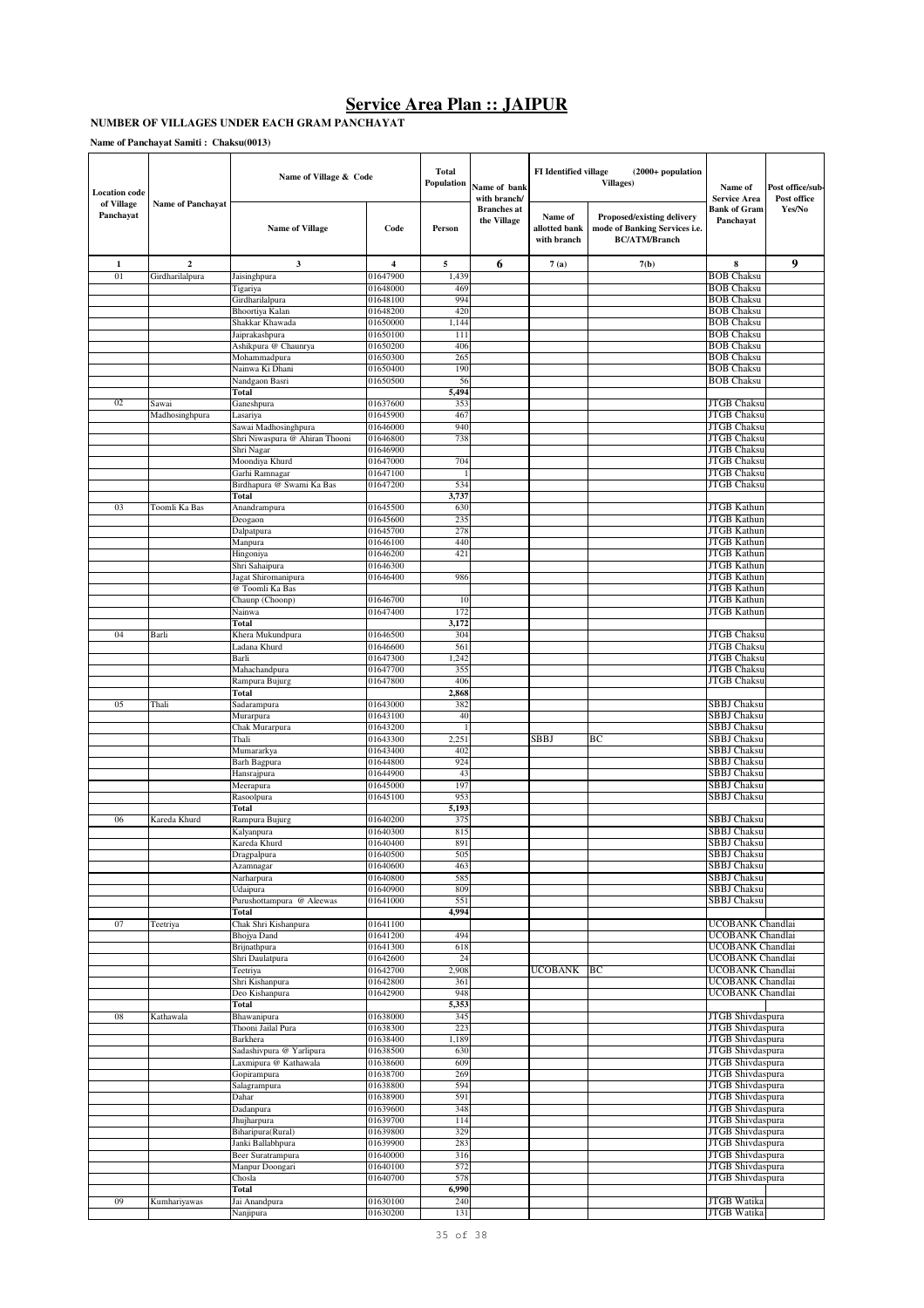| <b>Location</b> code<br>of Village | <b>Name of Panchayat</b> | Name of Village & Code                            |                      | Total<br>Population | Name of bank<br>with branch/      |                                         | <b>FI</b> Identified village<br>$(2000+$ population<br><b>Villages)</b>             | Name of<br><b>Service Area</b>                  | Post office/sub-<br>Post office |
|------------------------------------|--------------------------|---------------------------------------------------|----------------------|---------------------|-----------------------------------|-----------------------------------------|-------------------------------------------------------------------------------------|-------------------------------------------------|---------------------------------|
| Panchayat                          |                          | <b>Name of Village</b>                            | Code                 | Person              | <b>Branches</b> at<br>the Village | Name of<br>allotted bank<br>with branch | Proposed/existing delivery<br>mode of Banking Services i.e.<br><b>BC/ATM/Branch</b> | <b>Bank of Gram</b><br>Panchayat                | Yes/No                          |
| 1                                  | $\overline{2}$           | 3                                                 | 4                    | 5                   | 6                                 | 7(a)                                    | 7(b)                                                                                | 8                                               | 9                               |
|                                    |                          | Prahladpura @ Damakpura                           | 01641400             | 40                  |                                   |                                         |                                                                                     | JTGB Watika                                     |                                 |
|                                    |                          | Jaichandpura                                      | 01641500             | 515                 |                                   |                                         |                                                                                     | JTGB Watika<br><b>JTGB</b> Watika               |                                 |
|                                    |                          | Seemlyawas Watka<br>Chakwatka                     | 01641600<br>01641700 | 881<br>47           |                                   |                                         |                                                                                     | JTGB Watika                                     |                                 |
|                                    |                          | Fatehpurawas Watka                                | 01641800             | 916                 |                                   |                                         |                                                                                     | JTGB Watika                                     |                                 |
|                                    |                          | Kumhariyawas                                      | 01641900             | 815                 |                                   |                                         |                                                                                     | <b>JTGB</b> Watika                              |                                 |
|                                    |                          | Bajdoli                                           | 01642000             | 728                 |                                   |                                         |                                                                                     | <b>JTGB</b> Watika                              |                                 |
|                                    |                          | Shri Sawai Jaisinghpura<br>Sitarampura @ Gogyawas | 01642100<br>01642200 | 666<br>293          |                                   |                                         |                                                                                     | <b>JTGB</b> Watika<br><b>JTGB</b> Watika        |                                 |
|                                    |                          | Total                                             |                      | 5,272               |                                   |                                         |                                                                                     |                                                 |                                 |
| 10                                 | Chandlai                 | Chandlai                                          | 01630700             |                     | 5,403 UCOBANK                     |                                         |                                                                                     | UCOBANK Chandlai                                |                                 |
| 11                                 | Shivdaspura              | Chak Laxmipura No. 1<br>Chak Laxmipura No. 2      | 01629800<br>01629900 |                     |                                   |                                         |                                                                                     | JTGB Shivdaspura<br>JTGB Shivdaspura            |                                 |
|                                    |                          | Ranipura                                          | 01630000             | 99                  |                                   |                                         |                                                                                     | JTGB Shivdaspura                                |                                 |
|                                    |                          | Narya Ka Bas                                      | 01630300             | 550                 |                                   |                                         |                                                                                     | <b>JTGB</b> Shivdaspura                         |                                 |
|                                    |                          | Chak Chandlai No. 1                               | 01630400             | 61                  |                                   |                                         |                                                                                     | JTGB Shivdaspura                                |                                 |
|                                    |                          | Malwa<br>Chak Chandlai No. 2                      | 01630500<br>01630600 | 358<br>30           |                                   |                                         |                                                                                     | JTGB Shivdaspura<br>JTGB Shivdaspura            |                                 |
|                                    |                          | Kilkipura                                         | 01630800             | 324                 |                                   |                                         |                                                                                     | JTGB Shivdaspura                                |                                 |
|                                    |                          | Shivdaspura                                       | 01630900             |                     | 3,434 JTGB                        |                                         |                                                                                     | JTGB Shivdaspura                                |                                 |
|                                    |                          | Barh Ramzanipura                                  | 01631000             | 12.5                |                                   |                                         |                                                                                     | JTGB Shivdaspura                                |                                 |
|                                    |                          | Khera Jagannathpura<br>Total                      | 01631100             | 549<br>5,530        |                                   |                                         |                                                                                     | <b>JTGB</b> Shivdaspura                         |                                 |
| 12                                 | Maksoodanpura            | Gordhanpura                                       | 01631200             | 136                 |                                   |                                         |                                                                                     | OBC BaraOadampura                               |                                 |
|                                    | @ Bara                   | Rampura Bas Goner                                 | 01631300             | 598                 |                                   |                                         |                                                                                     | OBC BaraPadampura                               |                                 |
|                                    | Padampura                | Chakshivdaspura No1                               | 01631400             | 267                 |                                   |                                         |                                                                                     | OBC Bara Padampura                              |                                 |
|                                    |                          | Pachoora<br>Maksoodanpura @ Bara Padampura        | 01631500<br>01631600 | 322<br>855          | OBC                               |                                         |                                                                                     | OBC Bara Padampura<br><b>OBC</b> Bara Padampura |                                 |
|                                    |                          | Chatarbhujpura                                    | 01631700             | 55                  |                                   |                                         |                                                                                     | OBC Bara Padampura                              |                                 |
|                                    |                          | Santoshpura                                       | 01631800             | 398                 |                                   |                                         |                                                                                     | OBC Bara Padampura                              |                                 |
|                                    |                          | Chak Shivdaspura No.2<br>Deokinandanpura          | 01631900<br>01632000 | 60<br>451           |                                   |                                         |                                                                                     | OBC Bara Padampura<br>OBC Bara Padampura        |                                 |
|                                    |                          | Swaimadhosinghpura                                | 01632100             | 233                 |                                   |                                         |                                                                                     | <b>OBC</b> BaraPadampura                        |                                 |
|                                    |                          | Dhorala                                           | 01632200             | 499                 |                                   |                                         |                                                                                     | OBC BaraPadampura                               |                                 |
|                                    |                          | Peeplyabai Ka Barh                                | 01632300             | 140                 |                                   |                                         |                                                                                     | OBC Bara Padampura                              |                                 |
|                                    |                          | Dharmpura<br>Balloopura                           | 01632400<br>01632500 | 426<br>583          |                                   |                                         |                                                                                     | OBC Bara Padampura<br>OBC Bara Padampura        |                                 |
|                                    |                          | Nangal Pooran                                     | 01638100             | 630                 |                                   |                                         |                                                                                     | OBC Bara Padampura                              |                                 |
|                                    |                          | Raipuriya Khurd                                   | 01638200             | 643                 |                                   |                                         |                                                                                     | <b>OBC</b> Bara Padampura                       |                                 |
|                                    |                          | Total                                             |                      | 6,296               |                                   |                                         |                                                                                     |                                                 |                                 |
| 13                                 | Surajpura @<br>Tootoli   | Vinodilalpura<br>Bhojyara                         | 01642300<br>01642400 | 525<br>1,602        |                                   |                                         |                                                                                     | UCO Bank Chandlai<br>UCO Bank Chandlai          |                                 |
|                                    |                          | Surajpura @ Tootoli                               | 01642500             | 1,839               |                                   |                                         |                                                                                     | UCO Bank Chandlai                               |                                 |
|                                    |                          | Mansar                                            | 01643500             | 377                 |                                   |                                         |                                                                                     | UCO Bank Chandlai                               |                                 |
|                                    |                          | Ankeshpura<br>Total                               | 01643700             | 396<br>4,739        |                                   |                                         |                                                                                     | UCO Bank Chandlai                               |                                 |
| 14                                 | Tamariya                 | Kriparampura                                      | 01643900             | 422                 |                                   |                                         |                                                                                     | SBBJ Kadera                                     |                                 |
|                                    |                          | Trilokpura                                        | 01644000             | 392                 |                                   |                                         |                                                                                     | SBBJ Kadera                                     |                                 |
|                                    |                          | Bhadipura @ Narayanpura                           | 01644100             | 416                 |                                   |                                         |                                                                                     | SBBJ Kadera                                     |                                 |
|                                    |                          | Harivallabhpura<br>Tamariya                       | 01644200<br>01644300 | 293<br>1,748        |                                   |                                         |                                                                                     | SBBJ Kadera<br>SBBJ Kadera                      |                                 |
|                                    |                          | Shri Vallabhpura                                  | 01644400             |                     |                                   |                                         |                                                                                     | SBBJ Kadera                                     |                                 |
|                                    |                          | Khejri Bujurg                                     | 01644500             | 949                 |                                   |                                         |                                                                                     | SBBJ Kadera                                     |                                 |
|                                    |                          | Total                                             | 01643600             | 4,220               | 2,253 SBBJ                        |                                         |                                                                                     | SBBJ Kadera                                     |                                 |
| 15                                 | Kadera                   | Kadera<br>Kiratpura                               | 01643800             | 432                 |                                   |                                         |                                                                                     | SBBJ Kadera                                     |                                 |
|                                    |                          | Shri Jaideopura                                   | 01644600             | 45                  |                                   |                                         |                                                                                     | SBBJ Kadera                                     |                                 |
|                                    |                          | Sewapura                                          | 01644700             | 294                 |                                   |                                         |                                                                                     | SBBJ Kadera<br>SBBJ Kadera                      |                                 |
|                                    |                          | Roopbas<br>Jaipura                                | 01645200<br>01645300 | 542<br>500          |                                   |                                         |                                                                                     | SBBJ Kadera                                     |                                 |
|                                    |                          | Dhoosari                                          | 01645400             | 717                 |                                   |                                         |                                                                                     | SBBJ Kadera                                     |                                 |
|                                    |                          | Total                                             |                      | 4,783               |                                   |                                         |                                                                                     |                                                 |                                 |
| 16                                 | Kothoon                  | Kothoon<br>Shri Brijpura                          | 01647500<br>01647600 | 361                 | 2,427 JTGB                        |                                         |                                                                                     | <b>JTGB</b> Kothoon<br>JTGB Kothoon             |                                 |
|                                    |                          | Kishanpura                                        | 01648300             | 414                 |                                   |                                         |                                                                                     | <b>JTGB</b> Kothoon                             |                                 |
|                                    |                          | Deeppura                                          | 01648400             |                     |                                   |                                         |                                                                                     | <b>JTGB</b> Kothoon                             |                                 |
|                                    |                          | Sanwaliya                                         | 01648500             | 1,529               |                                   |                                         |                                                                                     | <b>JTGB</b> Kothoon                             |                                 |
| 17                                 | Mandaliyan               | Total<br>Mahadeopura                              | 01648600             | 4,731<br>489        |                                   |                                         |                                                                                     | <b>SBBJ</b> Chaksu                              |                                 |
|                                    | Meda                     | Deokinandanpura                                   | 01648700             | 308                 |                                   |                                         |                                                                                     | SBBJ Chaksu                                     |                                 |
|                                    |                          | Raghunandanpura @ Kanka                           | 01648800             | 892                 |                                   |                                         |                                                                                     | <b>SBBJ</b> Chaksu                              |                                 |
|                                    |                          | Shri Chandpura                                    | 01648900<br>01649200 | 33<br>436           |                                   |                                         |                                                                                     | <b>SBBJ Chaksu</b><br><b>SBBJ</b> Chaksu        |                                 |
|                                    |                          | Govindpura<br>Anandpura                           | 01649300             | 623                 |                                   |                                         |                                                                                     | <b>SBBJ Chaksu</b>                              |                                 |
|                                    |                          | Jahripura @ Basra                                 | 01649400             | 197                 |                                   |                                         |                                                                                     | SBBJ Chaksu                                     |                                 |
|                                    |                          | Bheekarwar                                        | 01649500             | 202                 |                                   |                                         |                                                                                     | <b>SBBJ Chaksu</b>                              |                                 |
|                                    |                          | Mandaliyan Meda<br>Sanpla                         | 01649700<br>01649800 | 635<br>419          |                                   |                                         |                                                                                     | SBBJ Chaksu<br><b>SBBJ</b> Chaksu               |                                 |
|                                    |                          | Tajpura                                           | 01649900             | 150                 |                                   |                                         |                                                                                     | SBBJ Chaksu                                     |                                 |
|                                    |                          | Total                                             |                      | 4,384               |                                   |                                         |                                                                                     |                                                 |                                 |
| 18                                 | Chhadel Kalan            | Chhadel Khurd                                     | 01637000<br>01637100 | 587<br>712          |                                   |                                         |                                                                                     | <b>UCOBANK Chaksu</b>                           |                                 |
|                                    |                          | Chhadel Kalan<br>Ramlaxman Pura @ Thooni          | 01637200             | 223                 |                                   |                                         |                                                                                     | UCOBANK Chaksu<br>UCOBANK Chaksu                |                                 |
|                                    |                          | Beer Pinarpura                                    | 01637300             | 982                 |                                   |                                         |                                                                                     | <b>UCOBANK Chaksu</b>                           |                                 |
|                                    |                          | Barh Mahawatan                                    | 01637400             | 311                 |                                   |                                         |                                                                                     | <b>UCOBANK Chaksu</b>                           |                                 |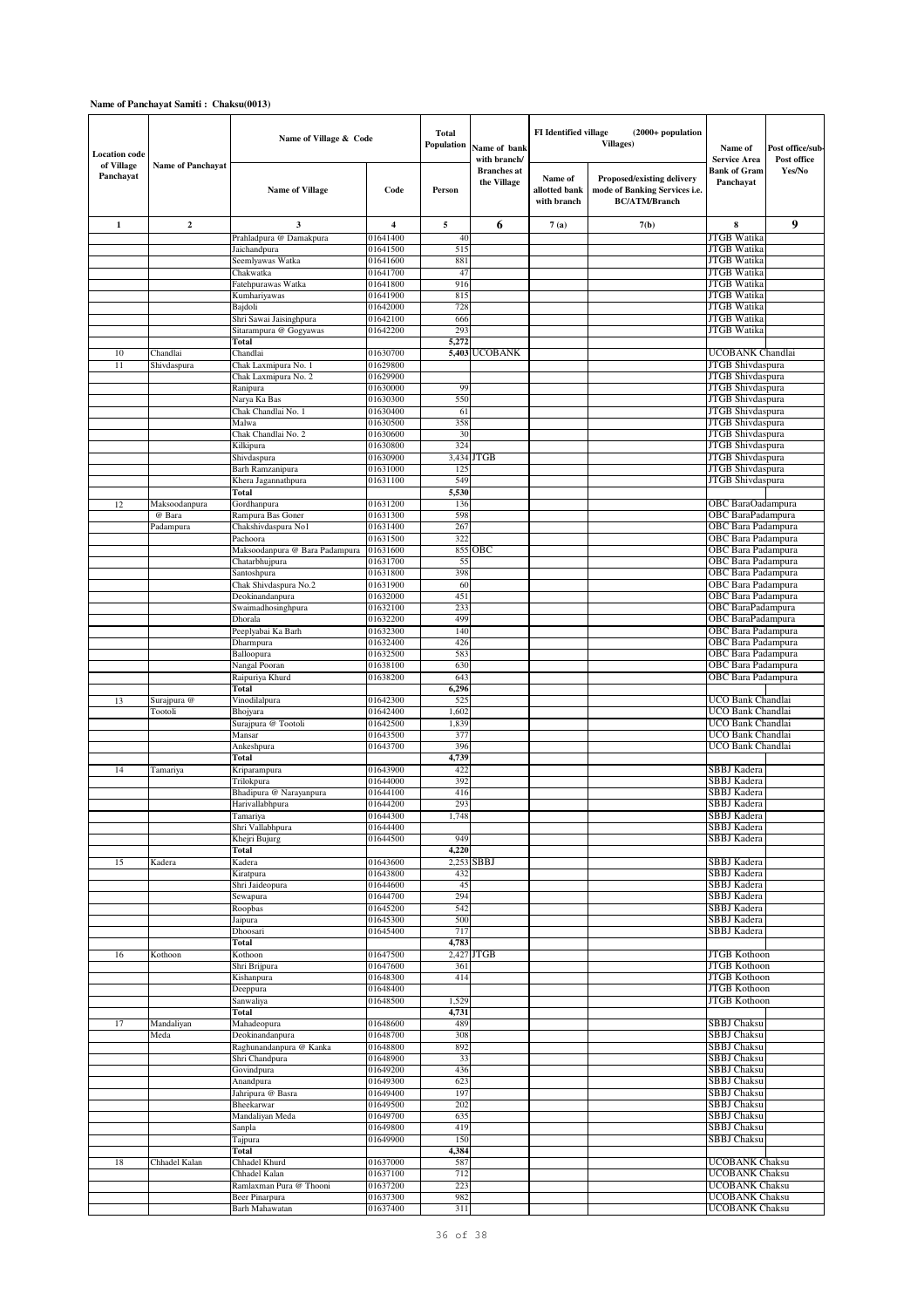| <b>Location</b> code<br>of Village<br>Panchayat | <b>Name of Panchavat</b> | Name of Village & Code                              |                      | <b>Total</b><br>Population | Name of bank<br>with branch/      | <b>FI</b> Identified village<br>(2000+ population<br>Villages) |                                                                                     | Name of<br>Service Area                         | Post office/sub-<br>Post office |
|-------------------------------------------------|--------------------------|-----------------------------------------------------|----------------------|----------------------------|-----------------------------------|----------------------------------------------------------------|-------------------------------------------------------------------------------------|-------------------------------------------------|---------------------------------|
|                                                 |                          | <b>Name of Village</b>                              | Code                 | Person                     | <b>Branches</b> at<br>the Village | Name of<br>allotted bank<br>with branch                        | Proposed/existing delivery<br>mode of Banking Services i.e.<br><b>BC/ATM/Branch</b> | Bank of Gram<br>Panchayat                       | Yes/No                          |
| 1                                               | 2                        | 3                                                   | 4                    | 5                          | 6                                 | 7(a)                                                           | 7(b)                                                                                | 8                                               | 9                               |
|                                                 |                          | Bhagwanpura                                         | 01637500             | 303                        |                                   |                                                                |                                                                                     | <b>UCOBANK Chaksu</b>                           |                                 |
|                                                 |                          | Shri Ganeshpura                                     | 01645800             | 199                        |                                   |                                                                |                                                                                     | <b>UCOBANK Chaksu</b>                           |                                 |
|                                                 |                          | Raghopura                                           | 01650600             | 300                        |                                   |                                                                |                                                                                     | <b>UCOBANK Chaksu</b>                           |                                 |
|                                                 |                          | Ramniwas<br>Total                                   | 01650700             | 1,217<br>4,834             |                                   |                                                                |                                                                                     | UCOBANK Chaksu                                  |                                 |
| 19                                              | Nimodiya                 | Nimodiya                                            | 01637700             | 2,304                      |                                   | UCOBANK                                                        | ВC                                                                                  | UCOBANK Chaksu                                  |                                 |
|                                                 |                          | Roopniwas@Thooni                                    | 01639000             | 201                        |                                   |                                                                |                                                                                     | <b>UCOBANK Chaksu</b>                           |                                 |
|                                                 |                          | Hukkan                                              | 01639100             | 330                        |                                   |                                                                |                                                                                     | <b>UCOBANK Chaksu</b>                           |                                 |
|                                                 |                          | Siroojyan                                           | 01639200             | 256                        |                                   |                                                                |                                                                                     | <b>UCOBANK Chaksu</b>                           |                                 |
|                                                 |                          | Laxmipura(Laxmanpura)                               | 01639300<br>01639400 | 104<br>195                 |                                   |                                                                |                                                                                     | UCOBANK Chaksu<br>UCOBANK Chaksu                |                                 |
|                                                 |                          | Dayapura<br>Lakhawas                                | 01639500             | 395                        |                                   |                                                                |                                                                                     | UCOBANK Chaksu                                  |                                 |
|                                                 |                          | Total                                               |                      | 3,785                      |                                   |                                                                |                                                                                     |                                                 |                                 |
| 20                                              | Akodiya                  | Bhadadwas                                           | 01632600             | 632                        |                                   |                                                                |                                                                                     | SBI Chaksu                                      |                                 |
|                                                 |                          | Bagariya                                            | 01632700             | 591                        |                                   |                                                                |                                                                                     | SBI Chaksu                                      |                                 |
|                                                 |                          | Akodiya                                             | 01637800             | 1,331                      |                                   |                                                                |                                                                                     | SBI Chaksu                                      |                                 |
|                                                 |                          | Khajalpura<br>Total                                 | 01637900             | 1,185<br>3,739             |                                   |                                                                |                                                                                     | SBI Chaksu                                      |                                 |
| 21                                              | Narpatpura @             | Achalpura                                           | 01632800             | 866                        |                                   |                                                                |                                                                                     | OBC Bada Padampura                              |                                 |
|                                                 | Haripura                 | Sitarampura                                         | 01632900             | 373                        |                                   |                                                                |                                                                                     | OBC Bada Padampura                              |                                 |
|                                                 |                          | Narpatpura @ Haripura                               | 01633000             | 504                        |                                   |                                                                |                                                                                     | OBC Bada Padampura                              |                                 |
|                                                 |                          | Chak Thooni<br>Ram Kishanpura @                     | 01633100             | 718                        |                                   |                                                                |                                                                                     | OBC Bada Padampura<br>OBC Bada Padampura        |                                 |
|                                                 |                          | Thooni Mangaldas                                    | 01633200             |                            |                                   |                                                                |                                                                                     | OBC Bada Padampura                              |                                 |
|                                                 |                          | Barh Baldeopura                                     | 01633300             | 608                        |                                   |                                                                |                                                                                     | OBC Bada Padampura                              |                                 |
|                                                 |                          | Barh Moondaheri                                     | 01636300             |                            |                                   |                                                                |                                                                                     | OBC Bada Padampura                              |                                 |
|                                                 |                          | Moondaheri                                          | 01636400             | 637                        |                                   |                                                                |                                                                                     | OBC Bada Padampura                              |                                 |
|                                                 |                          | Ugariyawas<br>Bilaspura                             | 01636500<br>01636600 | 166<br>288                 |                                   |                                                                |                                                                                     | OBC Bada Padampura<br><b>OBC</b> Bada Padampura |                                 |
|                                                 |                          | Total                                               |                      | 4,160                      |                                   |                                                                |                                                                                     |                                                 |                                 |
| 22                                              | Roopaheri Khurd          | Brijrajpura                                         | 01633400             | 361                        |                                   |                                                                |                                                                                     | UCOBANK Chaksu                                  |                                 |
|                                                 | With Sapugaon            | Bodya Ka Barh                                       | 01633500             | 22                         |                                   |                                                                |                                                                                     | <b>UCOBANK Chaksu</b>                           |                                 |
|                                                 |                          | Bhagwatsar Kankariya<br>Sawai Jaisinghpura          | 01636100<br>01636200 | 280<br>542                 |                                   |                                                                |                                                                                     | <b>UCOBANK Chaksu</b><br><b>UCOBANK Chaksu</b>  |                                 |
|                                                 |                          | Roopaheri Khurd With Bapugaon                       | 01636700             | 1,933                      |                                   |                                                                |                                                                                     | <b>UCOBANK Chaksu</b>                           |                                 |
|                                                 |                          | Maharampura                                         | 01636800             | 371                        |                                   |                                                                |                                                                                     | UCOBANK Chaksu                                  |                                 |
|                                                 |                          | Total                                               |                      | 3,509                      |                                   |                                                                |                                                                                     |                                                 |                                 |
| 23                                              | Barodiya                 | Firojpura @ Bibi Ka Barh<br>Vrindawanpura @ Roopwas | 01636900<br>01650800 | 519<br>614                 |                                   |                                                                |                                                                                     | JTGB Kotkhawada<br>JTGB Kotkhawada              |                                 |
|                                                 |                          | Barodiya                                            | 01650900             | 1,098                      |                                   |                                                                |                                                                                     | JTGB Kotkhawada                                 |                                 |
|                                                 |                          | Laxmipura                                           | 01651300             | 562                        |                                   |                                                                |                                                                                     | JTGB Kotkhawada                                 |                                 |
|                                                 |                          | Khera Jagannathpura                                 | 01651400<br>01653000 | 540                        |                                   |                                                                |                                                                                     | JTGB Kotkhawada                                 |                                 |
|                                                 |                          | Kanwarpura<br>Total                                 |                      | 822<br>4,155               |                                   |                                                                |                                                                                     | JTGB Kotkhawada                                 |                                 |
| 24                                              | Garoodwasi               | Badrinathpura                                       | 01649600             | 277                        |                                   |                                                                |                                                                                     | Canara Bank Garudwasi                           |                                 |
|                                                 |                          | <b>Barh Murlipura</b>                               | 01651500             | 1,110                      |                                   |                                                                |                                                                                     | Canara Bank Garudwasi                           |                                 |
|                                                 |                          | Barh Rajpura                                        | 01651600             | 347                        |                                   |                                                                |                                                                                     | Canara Bank Garudwasi                           |                                 |
|                                                 |                          | Garoodwasi<br>Yadgarpura                            | 01651700<br>01651800 | 1,546<br>216               | Canara Bank                       |                                                                |                                                                                     | Canara Bank Garudwasi<br>Canara Bank Garudwasi  |                                 |
|                                                 |                          | Barh Yadgarpura                                     | 01651900             | 113                        |                                   |                                                                |                                                                                     | Canara Bank Garudwasi                           |                                 |
|                                                 |                          | Maharajpura                                         | 01652400             | 336                        |                                   |                                                                |                                                                                     | Canara Bank Garudwasi                           |                                 |
|                                                 |                          | Garhi Lashkari<br>Total                             | 01652900             | 380<br>4,325               |                                   |                                                                |                                                                                     | Canara Bank Garudwasi                           |                                 |
| 25                                              | Radoli                   | Jag Rampura                                         | 01635900             | 407                        |                                   |                                                                |                                                                                     | JTGB Kotkhawada                                 |                                 |
|                                                 |                          | Radoli                                              | 01636000             | 885                        |                                   |                                                                |                                                                                     | JTGB Kotkhawada                                 |                                 |
|                                                 |                          | Nandlalpura                                         | 01651000             | 445                        |                                   |                                                                |                                                                                     | JTGB Kotkhawada                                 |                                 |
|                                                 |                          | Kohlya<br>Maheshpura                                | 01651100<br>01651200 | 1,043<br>566               |                                   |                                                                |                                                                                     | JTGB Kotkhawada<br>JTGB Kotkhawada              |                                 |
|                                                 |                          | Nenoopura                                           | 01653100             | 561                        |                                   |                                                                |                                                                                     | JTGB Kotkhawada                                 |                                 |
|                                                 |                          | Total                                               |                      | 3,907                      |                                   |                                                                |                                                                                     |                                                 |                                 |
| 26                                              | Kot Khawada              | Kot Khawada                                         | 01635800             |                            | 7,870 JTGB                        |                                                                |                                                                                     | JTGB Kot Khawada                                |                                 |
| 27                                              | Roopaheri<br>Kalan       | Bhagwatpura<br>Ramzanipura                          | 01633600<br>01633700 | 541<br>881                 |                                   |                                                                |                                                                                     | CBI Roopaheri Kalan<br>CBI Roopaheri Kalan      |                                 |
|                                                 |                          | Roopaheri Kalan                                     | 01634000             |                            | 1,933 CBI                         |                                                                |                                                                                     | CBI Roopaheri Kalan                             |                                 |
|                                                 |                          | God Ka Bas                                          | 01634100             | 1,023                      |                                   |                                                                |                                                                                     | CBI Roopaheri Kalan                             |                                 |
|                                                 |                          | Total                                               |                      | 4,378                      |                                   |                                                                |                                                                                     |                                                 |                                 |
| 28                                              | Mahadeopura              | Mahadeopura<br>Koonpa Ka Bas                        | 01634500<br>01634600 | 1,531<br>561               |                                   |                                                                |                                                                                     | CBI Roopaheri Kalan<br>CBI Roopaheri Kalan      |                                 |
|                                                 |                          | Tajkhan Ka Bas                                      | 01634700             | 922                        |                                   |                                                                |                                                                                     | CBI Roopaheri Kalan                             |                                 |
|                                                 |                          | Damodar Ka Bas                                      | 01634800             | 725                        |                                   |                                                                |                                                                                     | CBI Roopaheri Kalan                             |                                 |
|                                                 |                          | Total                                               |                      | 3,739                      |                                   |                                                                |                                                                                     |                                                 |                                 |
| 29                                              | Harinarayanpura          | <b>Barh Chandpura</b><br>Chak Chandpura             | 01633800<br>01633900 | 434<br>24                  |                                   |                                                                |                                                                                     | CBI Roopaheri Kalan<br>CBI Roopaheri Kalan      |                                 |
|                                                 |                          | Harinarayanpura                                     | 01634200             | 1,285                      |                                   |                                                                |                                                                                     | CBI Roopaheri Kalan                             |                                 |
|                                                 |                          | Madhopura                                           | 01634300             | 943                        |                                   |                                                                |                                                                                     | CBI Roopaheri Kalan                             |                                 |
|                                                 |                          | Hingoti                                             | 01634400             | 867                        |                                   |                                                                |                                                                                     | CBI Roopaheri Kalan                             |                                 |
| 30                                              | Kheraraniwas             | Total<br>Chak Shri Kishanpura No.2                  | 01634900             | 3,553<br>34                |                                   |                                                                |                                                                                     | CBI Roopa heriKalan                             |                                 |
|                                                 |                          | Shri Kishanpura                                     | 01635400             | 208                        |                                   |                                                                |                                                                                     | CBI Roopa heriKalan                             |                                 |
|                                                 |                          | Mandawari                                           | 01635000             | 178                        |                                   |                                                                |                                                                                     | CBI Roopa heriKalan                             |                                 |
|                                                 |                          | Balrampura<br>Balrampura Chak No.1                  | 01635100<br>01635200 | 184<br>103                 |                                   |                                                                |                                                                                     | CBI Roopa heriKalan<br>CBI Roopa heriKalan      |                                 |
|                                                 |                          | Chak Shri Kishanpura No.1                           | 01635300             |                            |                                   |                                                                |                                                                                     | CBI Roopa heriKalan                             |                                 |
|                                                 |                          | Chak Balram Pura No.2                               | 01635500             |                            |                                   |                                                                |                                                                                     | CBI Roopa heriKalan                             |                                 |
|                                                 |                          | Chak Tajkhan Ka Bas                                 | 01635600             |                            |                                   |                                                                |                                                                                     | CBI Roopa heriKalan                             |                                 |